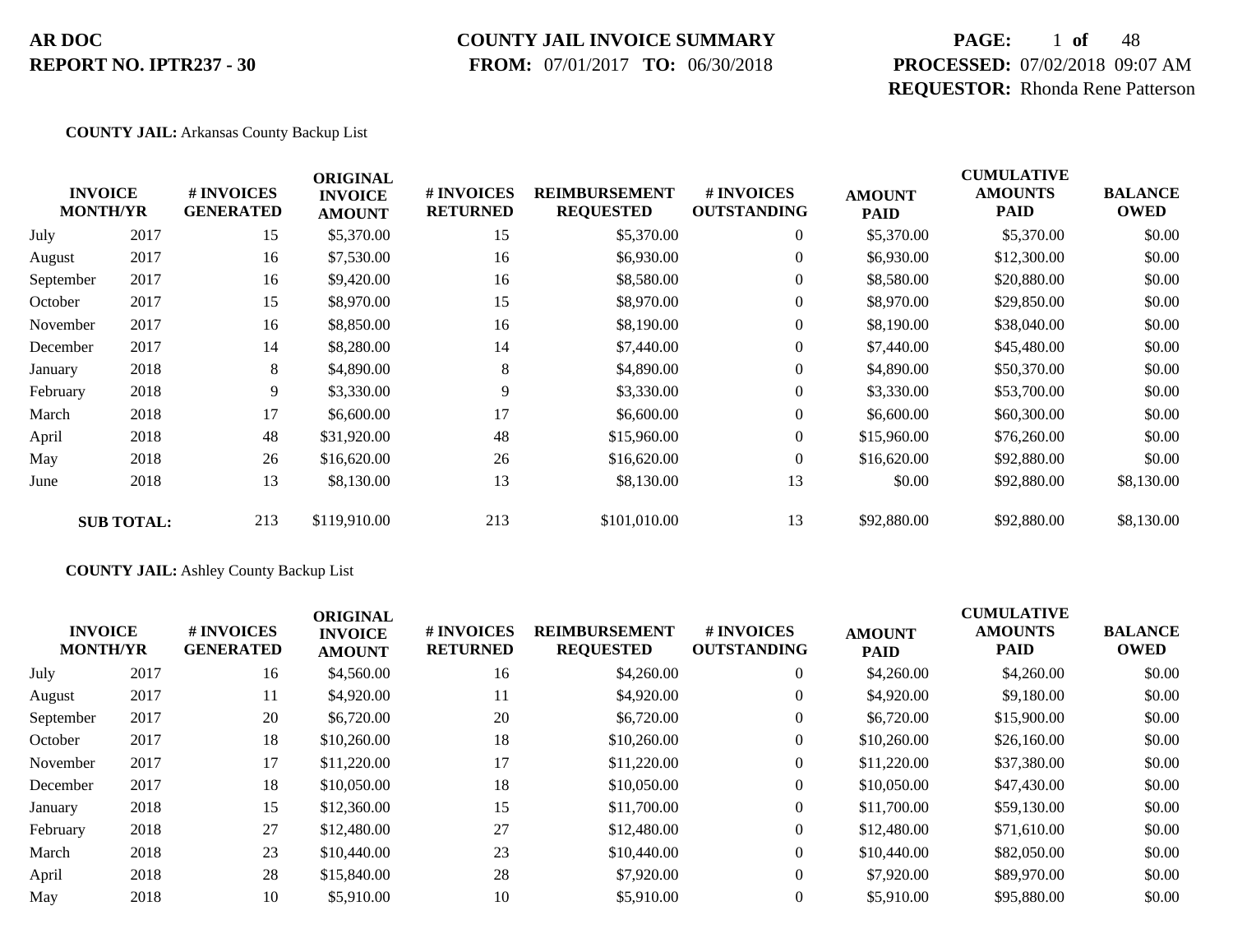# **COUNTY JAIL INVOICE SUMMARY**

 **FROM:** 07/01/2017 **TO:** 06/30/2018

**PAGE:** 2 **of** 48 **PROCESSED:** 07/02/2018 09:07 AM **REQUESTOR:** Rhonda Rene Patterson

**COUNTY JAIL:** Ashley County Backup List

|      | <b>INVOICE</b><br><b>MONTH/YR</b> | # INVOICES<br><b>GENERATED</b> | ORIGINAL<br><b>INVOICE</b><br><b>AMOUNT</b> | # INVOICES<br><b>RETURNED</b> | <b>REIMBURSEMENT</b><br><b>REOUESTED</b> | # INVOICES<br><b>OUTSTANDING</b> | <b>AMOUNT</b><br><b>PAID</b> | <b>CUMULATIVE</b><br><b>AMOUNTS</b><br><b>PAID</b> | <b>BALANCE</b><br><b>OWED</b> |
|------|-----------------------------------|--------------------------------|---------------------------------------------|-------------------------------|------------------------------------------|----------------------------------|------------------------------|----------------------------------------------------|-------------------------------|
| June | 2018                              | 19                             | \$7,860.00                                  | 19                            | \$7,860.00                               |                                  | \$7,860.00                   | \$103,740.00                                       | \$0.00                        |
|      | <b>SUB TOTAL:</b>                 | 222                            | \$112,620.00                                | 222                           | \$103,740.00                             |                                  | \$103,740.00                 | \$103,740.00                                       | \$0.00                        |

**COUNTY JAIL:** Baxter County Backup List

| <b>INVOICE</b><br><b>MONTH/YR</b> |                   | # INVOICES<br><b>GENERATED</b> | <b>ORIGINAL</b><br><b>INVOICE</b><br><b>AMOUNT</b> | # INVOICES<br><b>RETURNED</b> | <b>REIMBURSEMENT</b><br><b>REQUESTED</b> | # INVOICES<br><b>OUTSTANDING</b> | <b>AMOUNT</b><br><b>PAID</b> | <b>CUMULATIVE</b><br><b>AMOUNTS</b><br><b>PAID</b> | <b>BALANCE</b><br><b>OWED</b> |
|-----------------------------------|-------------------|--------------------------------|----------------------------------------------------|-------------------------------|------------------------------------------|----------------------------------|------------------------------|----------------------------------------------------|-------------------------------|
| July                              | 2017              | 16                             | \$9,210.00                                         | 16                            | \$9,210.00                               | $\overline{0}$                   | \$9,210.00                   | \$9,210.00                                         | \$0.00                        |
| August                            | 2017              | 24                             | \$9,390.00                                         | 24                            | \$9,390.00                               | $\overline{0}$                   | \$9,390.00                   | \$18,600.00                                        | \$0.00                        |
| September                         | 2017              | 20                             | \$11,310.00                                        | 20                            | \$11,310.00                              | $\overline{0}$                   | \$11,310.00                  | \$29,910.00                                        | \$0.00                        |
| October                           | 2017              | 18                             | \$8,550.00                                         | 18                            | \$8,550.00                               | $\boldsymbol{0}$                 | \$8,550.00                   | \$38,460.00                                        | \$0.00                        |
| November                          | 2017              | 25                             | \$14,730.00                                        | $\theta$                      | \$0.00                                   | $\theta$                         | \$0.00                       | \$38,460.00                                        | \$0.00                        |
| December                          | 2017              | 24                             | \$13,530.00                                        | 24                            | \$13,530.00                              | $\boldsymbol{0}$                 | \$13,530.00                  | \$51,990.00                                        | \$0.00                        |
| January                           | 2018              | 15                             | \$9,420.00                                         | 15                            | \$9,420.00                               | $\overline{0}$                   | \$9,420.00                   | \$61,410.00                                        | \$0.00                        |
| February                          | 2018              | 27                             | \$12,840.00                                        | 27                            | \$12,750.00                              | $\overline{0}$                   | \$12,750.00                  | \$74,160.00                                        | \$0.00                        |
| March                             | 2018              | 29                             | \$10,890.00                                        | 29                            | \$10,770.00                              | $\overline{0}$                   | \$10,770.00                  | \$84,930.00                                        | \$0.00                        |
| April                             | 2018              | 42                             | \$29,160.00                                        | 42                            | \$14,580.00                              | $\overline{0}$                   | \$14,580.00                  | \$99,510.00                                        | \$0.00                        |
| May                               | 2018              | 35                             | \$19,020.00                                        | 35                            | \$18,180.00                              | $\Omega$                         | \$18,180.00                  | \$117,690.00                                       | \$0.00                        |
| June                              | 2018              | 34                             | \$22,050.00                                        | 34                            | \$21,810.00                              | 34                               | \$0.00                       | \$117,690.00                                       | \$21,810.00                   |
|                                   | <b>SUB TOTAL:</b> | 309                            | \$170,100.00                                       | 284                           | \$139,500.00                             | 34                               | \$117,690.00                 | \$117,690.00                                       | \$21,810.00                   |

**COUNTY JAIL:** Benton County Backup List

|                                   |      |                                      | ORIGINAL                        |                               |                                          |                                  |                              | <b>CUMULATIVE</b>             |                               |
|-----------------------------------|------|--------------------------------------|---------------------------------|-------------------------------|------------------------------------------|----------------------------------|------------------------------|-------------------------------|-------------------------------|
| <b>INVOICE</b><br><b>MONTH/YR</b> |      | <b>#INVOICES</b><br><b>GENERATED</b> | <b>INVOICE</b><br><b>AMOUNT</b> | # INVOICES<br><b>RETURNED</b> | <b>REIMBURSEMENT</b><br><b>REOUESTED</b> | # INVOICES<br><b>OUTSTANDING</b> | <b>AMOUNT</b><br><b>PAID</b> | <b>AMOUNTS</b><br><b>PAID</b> | <b>BALANCE</b><br><b>OWED</b> |
| July                              | 2017 | 130                                  | \$98,550.00                     | 130                           | \$97,620.00                              |                                  | \$97,620.00                  | \$97,620.00                   | \$0.00                        |
| August                            | 2017 | 143                                  | \$113,550.00                    | 143                           | \$113,550.00                             |                                  | \$113,550.00                 | \$211,170.00                  | \$0.00                        |
| September                         | 2017 | 150                                  | \$110,400.00                    | 150                           | \$110,400.00                             |                                  | \$110,400.00                 | \$321,570.00                  | \$0.00                        |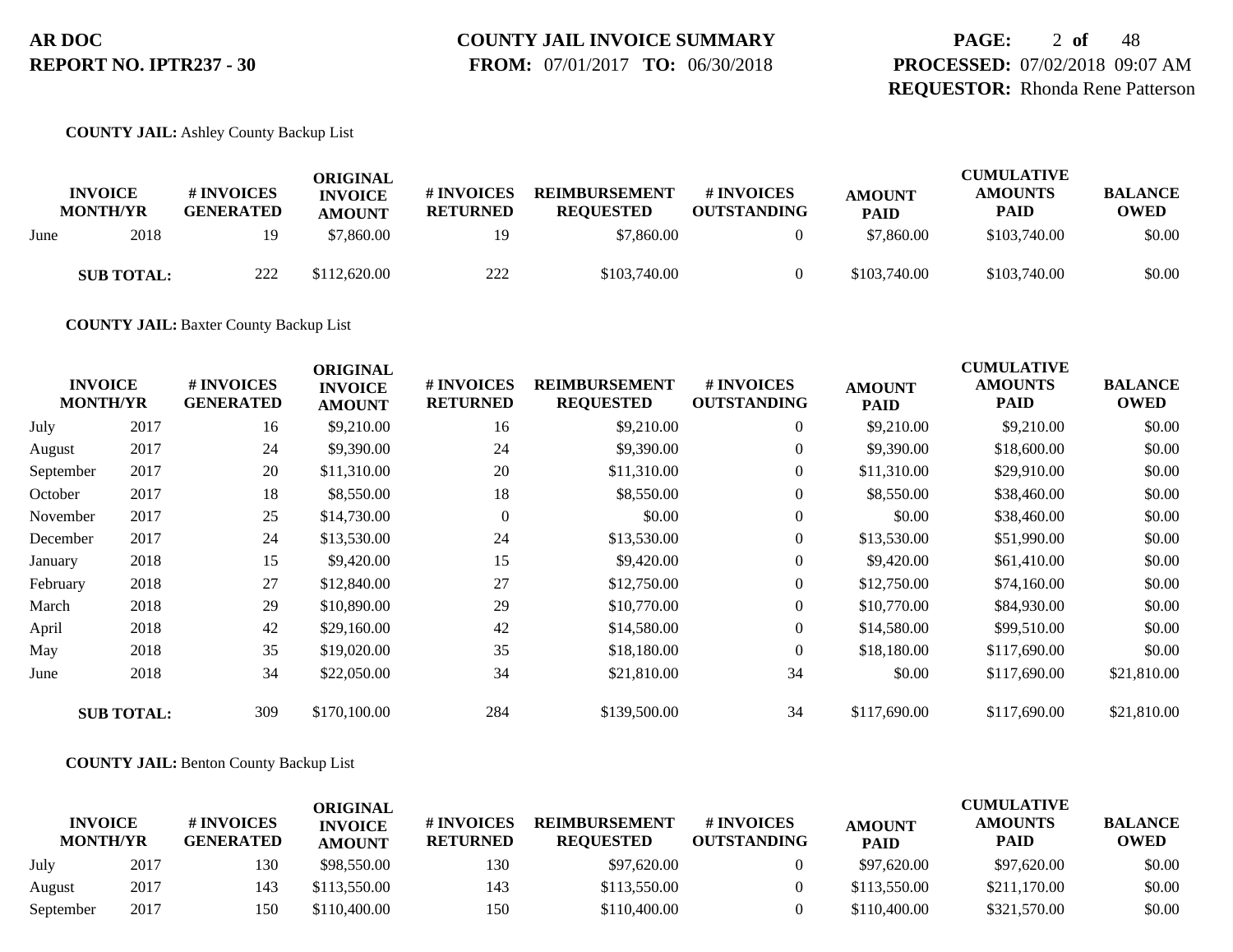### **COUNTY JAIL INVOICE SUMMARY**

 **FROM:** 07/01/2017 **TO:** 06/30/2018

# **PAGE:** 3 **of** 48 **PROCESSED:** 07/02/2018 09:07 AM **REQUESTOR:** Rhonda Rene Patterson

**COUNTY JAIL:** Benton County Backup List

|          | <b>INVOICE</b><br><b>MONTH/YR</b> | # INVOICES<br><b>GENERATED</b> | <b>ORIGINAL</b><br><b>INVOICE</b><br><b>AMOUNT</b> | # INVOICES<br><b>RETURNED</b> | <b>REIMBURSEMENT</b><br><b>REQUESTED</b> | <b>#INVOICES</b><br><b>OUTSTANDING</b> | <b>AMOUNT</b><br><b>PAID</b> | <b>CUMULATIVE</b><br><b>AMOUNTS</b><br><b>PAID</b> | <b>BALANCE</b><br><b>OWED</b> |
|----------|-----------------------------------|--------------------------------|----------------------------------------------------|-------------------------------|------------------------------------------|----------------------------------------|------------------------------|----------------------------------------------------|-------------------------------|
| October  | 2017                              | 122                            | \$85,230.00                                        | 122                           | \$85,230.00                              | $\overline{0}$                         | \$85,230.00                  | \$406,800.00                                       | \$0.00                        |
| November | 2017                              | 124                            | \$89,400.00                                        | 124                           | \$89,400.00                              | $\overline{0}$                         | \$89,400.00                  | \$496,200.00                                       | \$0.00                        |
| December | 2017                              | 132                            | \$99,210.00                                        | 132                           | \$99,210.00                              | $\overline{0}$                         | \$99,210.00                  | \$595,410.00                                       | \$0.00                        |
| January  | 2018                              | 124                            | \$77,550.00                                        | 124                           | \$77,550.00                              | 0                                      | \$77,550.00                  | \$672,960.00                                       | \$0.00                        |
| February | 2018                              | 115                            | \$84,300.00                                        | 115                           | \$84,030.00                              | 0                                      | \$84,030.00                  | \$756,990.00                                       | \$0.00                        |
| March    | 2018                              | 136                            | \$91,410.00                                        | 136                           | \$91,410.00                              | $\overline{0}$                         | \$91,410.00                  | \$848,400.00                                       | \$0.00                        |
| April    | 2018                              | 246                            | \$176,460.00                                       | 246                           | \$88,140.00                              | $\overline{0}$                         | \$88,140.00                  | \$936,540.00                                       | \$0.00                        |
| May      | 2018                              | 119                            | \$82,050.00                                        | 119                           | \$82,050.00                              | $\theta$                               | \$82,050.00                  | \$1,018,590.00                                     | \$0.00                        |
| June     | 2018                              | 129                            | \$90,960.00                                        | 129                           | \$90,960.00                              | 129                                    | \$0.00                       | \$1,018,590.00                                     | \$90,960.00                   |
|          | <b>SUB TOTAL:</b>                 | 1670                           | \$1,199,070.00                                     | 1670                          | \$1,109,550.00                           | 129                                    | \$1,018,590.00               | \$1,018,590.00                                     | \$90,960.00                   |

**COUNTY JAIL:** Boone County Backup List

| <b>INVOICE</b><br><b>MONTH/YR</b> |                   | # INVOICES<br><b>GENERATED</b> | <b>ORIGINAL</b><br><b>INVOICE</b><br><b>AMOUNT</b> | # INVOICES<br><b>RETURNED</b> | <b>REIMBURSEMENT</b><br><b>REQUESTED</b> | # INVOICES<br><b>OUTSTANDING</b> | <b>AMOUNT</b><br><b>PAID</b> | <b>CUMULATIVE</b><br><b>AMOUNTS</b><br><b>PAID</b> | <b>BALANCE</b><br><b>OWED</b> |
|-----------------------------------|-------------------|--------------------------------|----------------------------------------------------|-------------------------------|------------------------------------------|----------------------------------|------------------------------|----------------------------------------------------|-------------------------------|
| July                              | 2017              | 19                             | \$10,710.00                                        | 19                            | \$10,710.00                              | $\boldsymbol{0}$                 | \$10,710.00                  | \$10,710.00                                        | \$0.00                        |
| August                            | 2017              | 20                             | \$9,630.00                                         | 20                            | \$9,630.00                               | $\boldsymbol{0}$                 | \$9,630.00                   | \$20,340.00                                        | \$0.00                        |
| September                         | 2017              | 17                             | \$5,910.00                                         | 17                            | \$5,910.00                               | $\overline{0}$                   | \$5,910.00                   | \$26,250.00                                        | \$0.00                        |
| October                           | 2017              | 16                             | \$10,950.00                                        | 16                            | \$10,950.00                              | 0                                | \$10,950.00                  | \$37,200.00                                        | \$0.00                        |
| November                          | 2017              | 26                             | \$9,390.00                                         | 26                            | \$9,390.00                               | $\boldsymbol{0}$                 | \$9,390.00                   | \$46,590.00                                        | \$0.00                        |
| December                          | 2017              | 18                             | \$7,980.00                                         | 18                            | \$7,980.00                               | $\overline{0}$                   | \$7,980.00                   | \$54,570.00                                        | \$0.00                        |
| January                           | 2018              | 12                             | \$8,550.00                                         | 12                            | \$8,550.00                               | $\overline{0}$                   | \$8,550.00                   | \$63,120.00                                        | \$0.00                        |
| February                          | 2018              | 15                             | \$5,790.00                                         | 15                            | \$5,760.00                               | $\boldsymbol{0}$                 | \$5,760.00                   | \$68,880.00                                        | \$0.00                        |
| March                             | 2018              | 8                              | \$3,390.00                                         | 8                             | \$3,390.00                               | $\overline{0}$                   | \$3,390.00                   | \$72,270.00                                        | \$0.00                        |
| April                             | 2018              | 18                             | \$10,740.00                                        | 18                            | \$2,550.00                               | $\overline{0}$                   | \$2,550.00                   | \$74,820.00                                        | \$0.00                        |
| May                               | 2018              | 13                             | \$5,190.00                                         | 13                            | \$5,190.00                               | $\boldsymbol{0}$                 | \$5,190.00                   | \$80,010.00                                        | \$0.00                        |
| June                              | 2018              | 17                             | \$7,110.00                                         | 17                            | \$7,110.00                               | 17                               | \$0.00                       | \$80,010.00                                        | \$7,110.00                    |
|                                   | <b>SUB TOTAL:</b> | 199                            | \$95,340.00                                        | 199                           | \$87,120.00                              | 17                               | \$80,010.00                  | \$80,010.00                                        | \$7,110.00                    |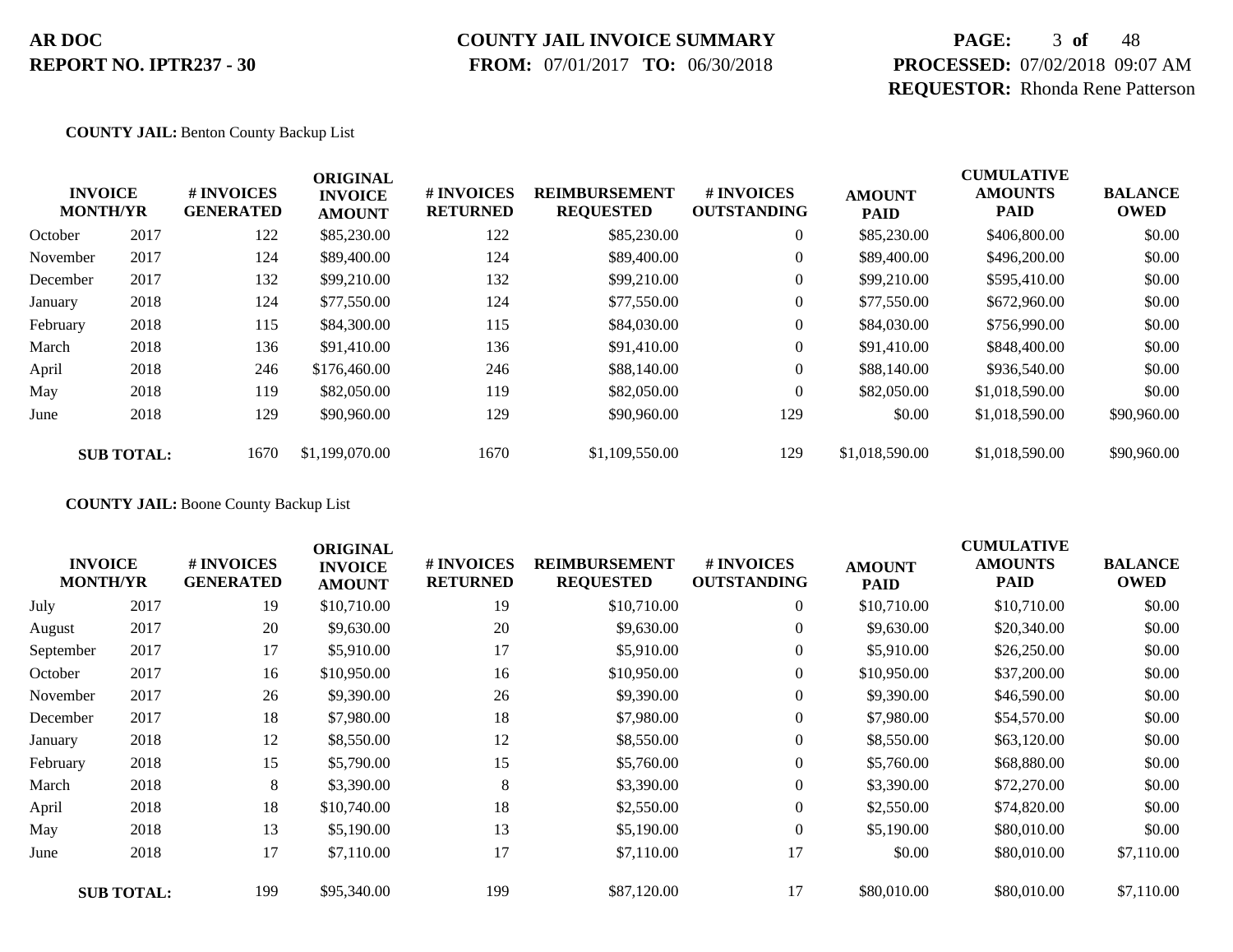#### **COUNTY JAIL INVOICE SUMMARY**

 **FROM:** 07/01/2017 **TO:** 06/30/2018

# **PAGE:** 4 **of** 48 **PROCESSED:** 07/02/2018 09:07 AM **REQUESTOR:** Rhonda Rene Patterson

**COUNTY JAIL:** Bradley County Backup List

|           |                                   |                                | <b>ORIGINAL</b>                 |                               |                                          |                                        |                              | <b>CUMULATIVE</b>      |                               |
|-----------|-----------------------------------|--------------------------------|---------------------------------|-------------------------------|------------------------------------------|----------------------------------------|------------------------------|------------------------|-------------------------------|
|           | <b>INVOICE</b><br><b>MONTH/YR</b> | # INVOICES<br><b>GENERATED</b> | <b>INVOICE</b><br><b>AMOUNT</b> | # INVOICES<br><b>RETURNED</b> | <b>REIMBURSEMENT</b><br><b>REQUESTED</b> | <b>#INVOICES</b><br><b>OUTSTANDING</b> | <b>AMOUNT</b><br><b>PAID</b> | <b>AMOUNTS</b><br>PAID | <b>BALANCE</b><br><b>OWED</b> |
| August    | 2017                              | 3                              | \$1,110.00                      |                               | \$1,110.00                               | $\theta$                               | \$1,110.00                   | \$1,110.00             | \$0.00                        |
| September | 2017                              | 5                              | \$3,780.00                      |                               | \$3,330.00                               |                                        | \$3,330.00                   | \$4,440.00             | \$0.00                        |
| October   | 2017                              | 4                              | \$2,190.00                      | 4                             | \$2,190.00                               |                                        | \$2,190.00                   | \$6,630.00             | \$0.00                        |
| November  | 2017                              | 3                              | \$2,790.00                      |                               | \$2,790.00                               |                                        | \$2,790.00                   | \$9,420.00             | \$0.00                        |
| December  | 2017                              | 3                              | \$2,280.00                      |                               | \$2,280.00                               |                                        | \$2,280.00                   | \$11,700.00            | \$0.00                        |
| January   | 2018                              | 2                              | \$1,860.00                      |                               | \$1,860.00                               | $\overline{0}$                         | \$1,860.00                   | \$13,560.00            | \$0.00                        |
| February  | 2018                              | 2                              | \$1,170.00                      | 2                             | \$1,140.00                               | $\mathbf{0}$                           | \$1,140.00                   | \$14,700.00            | \$0.00                        |
| March     | 2018                              |                                | \$660.00                        |                               | \$660.00                                 | $\overline{0}$                         | \$660.00                     | \$15,360.00            | \$0.00                        |
| April     | 2018                              | 3                              | \$2,490.00                      | $\Omega$                      | \$0.00                                   | $\theta$                               | \$0.00                       | \$15,360.00            | \$0.00                        |
| May       | 2018                              | 2                              | \$1,800.00                      | $\Omega$                      | \$0.00                                   | $\theta$                               | \$0.00                       | \$15,360.00            | \$0.00                        |
| June      | 2018                              | 3                              | \$1,860.00                      | $\overline{0}$                | \$0.00                                   | $\theta$                               | \$0.00                       | \$15,360.00            | \$0.00                        |
|           | <b>SUB TOTAL:</b>                 | 31                             | \$21,990.00                     | 23                            | \$15,360.00                              | $\Omega$                               | \$15,360.00                  | \$15,360.00            | \$0.00                        |

**COUNTY JAIL:** Calhoun County Backup List

| <b>INVOICE</b><br><b>MONTH/YR</b> |      | # INVOICES<br><b>GENERATED</b> | <b>ORIGINAL</b><br><b>INVOICE</b><br><b>AMOUNT</b> | # INVOICES<br><b>RETURNED</b> | <b>REIMBURSEMENT</b><br><b>REQUESTED</b> | <b>#INVOICES</b><br><b>OUTSTANDING</b> | <b>AMOUNT</b><br><b>PAID</b> | <b>CUMULATIVE</b><br><b>AMOUNTS</b><br><b>PAID</b> | <b>BALANCE</b><br><b>OWED</b> |
|-----------------------------------|------|--------------------------------|----------------------------------------------------|-------------------------------|------------------------------------------|----------------------------------------|------------------------------|----------------------------------------------------|-------------------------------|
| July                              | 2017 | 2                              | \$270.00                                           | 2                             | \$270.00                                 | $\overline{0}$                         | \$270.00                     | \$270.00                                           | \$0.00                        |
| August                            | 2017 |                                | \$930.00                                           |                               | \$930.00                                 | $\overline{0}$                         | \$930.00                     | \$1,200.00                                         | \$0.00                        |
| September                         | 2017 | 3                              | \$1,350.00                                         |                               | \$1,350.00                               | $\overline{0}$                         | \$1,350.00                   | \$2,550.00                                         | \$0.00                        |
| October                           | 2017 |                                | \$3,480.00                                         |                               | \$3,480.00                               | $\overline{0}$                         | \$3,480.00                   | \$6,030.00                                         | \$0.00                        |
| November                          | 2017 |                                | \$2,220.00                                         |                               | \$2,220.00                               | $\overline{0}$                         | \$2,220.00                   | \$8,250.00                                         | \$0.00                        |
| December                          | 2017 | 3                              | \$1,380.00                                         | 3                             | \$1,380.00                               | $\overline{0}$                         | \$1,380.00                   | \$9,630.00                                         | \$0.00                        |
| January                           | 2018 | 3                              | \$870.00                                           | 3                             | \$870.00                                 | $\Omega$                               | \$870.00                     | \$10,500.00                                        | \$0.00                        |
| February                          | 2018 | 3                              | \$1,590.00                                         | 3                             | \$1,590.00                               | $\overline{0}$                         | \$1,590.00                   | \$12,090.00                                        | \$0.00                        |
| March                             | 2018 | 5.                             | \$3,630.00                                         |                               | \$3,630.00                               | $\overline{0}$                         | \$3,630.00                   | \$15,720.00                                        | \$0.00                        |
| April                             | 2018 | 12                             | \$3,360.00                                         | 12                            | \$1,680.00                               | $\overline{0}$                         | \$1,680.00                   | \$17,400.00                                        | \$0.00                        |
| May                               | 2018 | 4                              | \$3,150.00                                         | 4                             | \$3,150.00                               | $\overline{0}$                         | \$3,150.00                   | \$20,550.00                                        | \$0.00                        |
| June                              | 2018 |                                | \$3,660.00                                         |                               | \$3,660.00                               | 5                                      | \$0.00                       | \$20,550.00                                        | \$3,660.00                    |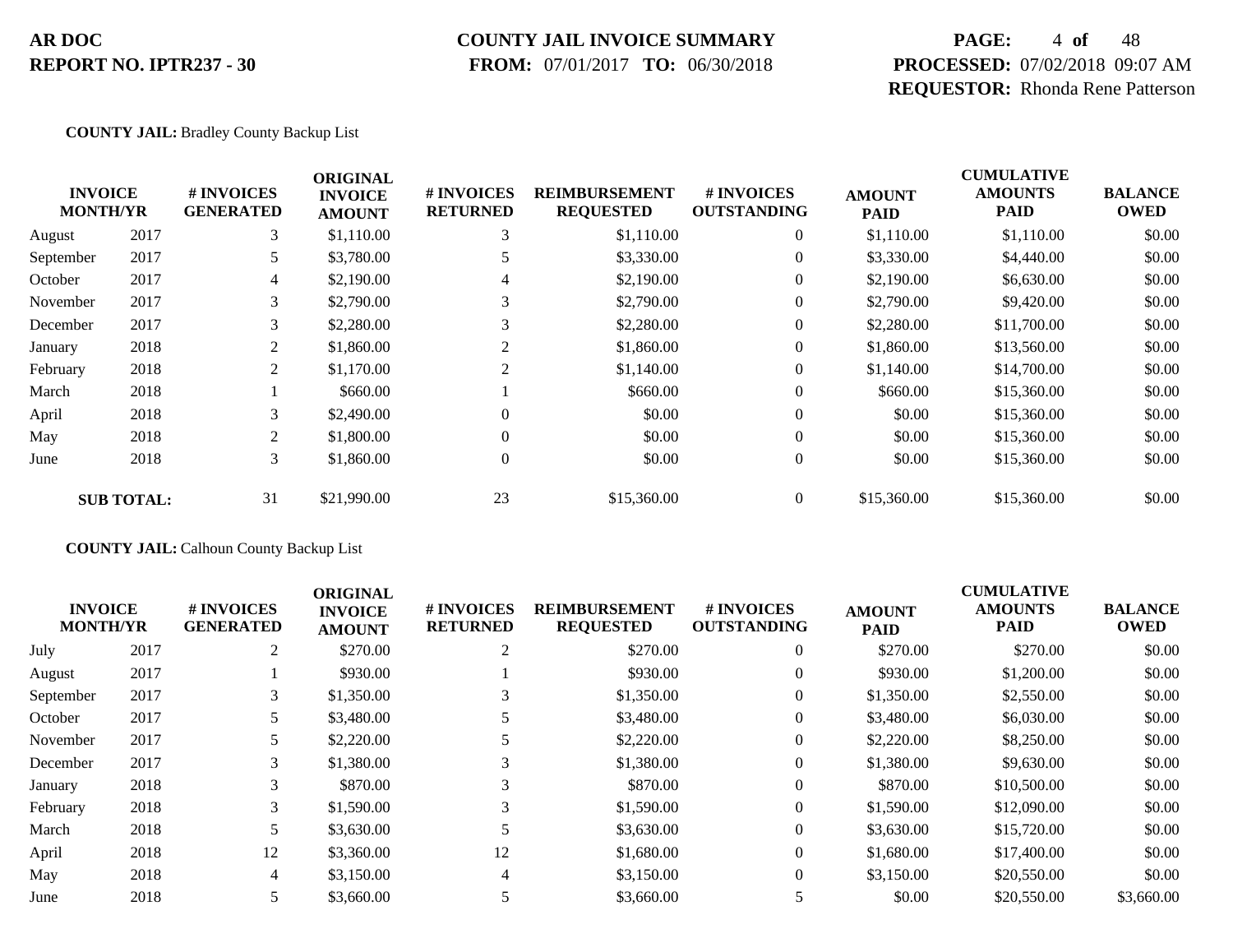**PAGE:** 5 **of** 48 **PROCESSED:** 07/02/2018 09:07 AM **REQUESTOR:** Rhonda Rene Patterson

#### **COUNTY JAIL:** Calhoun County Backup List

| <b>INVOICE</b><br><b>MONTH/YR</b> | # INVOICES<br><b>GENERATED</b> | ORIGINAL<br><b>INVOICE</b><br><b>AMOUNT</b> | # INVOICES<br><b>RETURNED</b> | <b>REIMBURSEMENT</b><br><b>REOUESTED</b> | # INVOICES<br><b>OUTSTANDING</b> | <b>AMOUNT</b><br><b>PAID</b> | <b>CUMULATIVE</b><br><b>AMOUNTS</b><br>PAID | <b>BALANCE</b><br>OWED |
|-----------------------------------|--------------------------------|---------------------------------------------|-------------------------------|------------------------------------------|----------------------------------|------------------------------|---------------------------------------------|------------------------|
| <b>SUB TOTAL:</b>                 |                                | \$25,890.00                                 | -51                           | \$24,210.00                              |                                  | \$20,550.00                  | \$20,550.00                                 | \$3,660.00             |

#### **COUNTY JAIL:** Carlisle City Jail

| <b>INVOICE</b><br><b>MONTH/YR</b> |                   | # INVOICES<br><b>GENERATED</b> | ORIGINAL<br><b>INVOICE</b><br><b>AMOUNT</b> | # INVOICES<br><b>RETURNED</b> | <b>REIMBURSEMENT</b><br><b>REQUESTED</b> | <b>#INVOICES</b><br><b>OUTSTANDING</b> | <b>AMOUNT</b><br><b>PAID</b> | <b>CUMULATIVE</b><br><b>AMOUNTS</b><br><b>PAID</b> | <b>BALANCE</b><br><b>OWED</b> |
|-----------------------------------|-------------------|--------------------------------|---------------------------------------------|-------------------------------|------------------------------------------|----------------------------------------|------------------------------|----------------------------------------------------|-------------------------------|
| July                              | 2017              |                                | \$900.00                                    |                               | \$900.00                                 | $\overline{0}$                         | \$900.00                     | \$900.00                                           | \$0.00                        |
| August                            | 2017              |                                | \$930.00                                    |                               | \$930.00                                 | $\overline{0}$                         | \$930.00                     | \$1,830.00                                         | \$0.00                        |
| September                         | 2017              |                                | \$450.00                                    |                               | \$450.00                                 | $\Omega$                               | \$450.00                     | \$2,280.00                                         | \$0.00                        |
| February                          | 2018              |                                | \$30.00                                     |                               | \$30.00                                  | $\Omega$                               | \$30.00                      | \$2,310.00                                         | \$0.00                        |
|                                   | <b>SUB TOTAL:</b> |                                | \$2,310.00                                  | 4                             | \$2,310.00                               | $\Omega$                               | \$2,310.00                   | \$2,310.00                                         | \$0.00                        |

#### **COUNTY JAIL:** Carroll County Backup List

|                                   |      |                                      | <b>ORIGINAL</b>                 |                               |                                          |                                  |                              | <b>CUMULATIVE</b>             |                               |
|-----------------------------------|------|--------------------------------------|---------------------------------|-------------------------------|------------------------------------------|----------------------------------|------------------------------|-------------------------------|-------------------------------|
| <b>INVOICE</b><br><b>MONTH/YR</b> |      | <b>#INVOICES</b><br><b>GENERATED</b> | <b>INVOICE</b><br><b>AMOUNT</b> | # INVOICES<br><b>RETURNED</b> | <b>REIMBURSEMENT</b><br><b>REQUESTED</b> | # INVOICES<br><b>OUTSTANDING</b> | <b>AMOUNT</b><br><b>PAID</b> | <b>AMOUNTS</b><br><b>PAID</b> | <b>BALANCE</b><br><b>OWED</b> |
| July                              | 2017 | 6                                    | \$3,090.00                      | 6                             | \$3,090.00                               | 0                                | \$3,090.00                   | \$3,090.00                    | \$0.00                        |
| August                            | 2017 | 10                                   | \$8,040.00                      | 10                            | \$8,040.00                               | $\overline{0}$                   | \$8,040.00                   | \$11,130.00                   | \$0.00                        |
| September                         | 2017 | 22                                   | \$10,440.00                     | 22                            | \$10,440.00                              | 0                                | \$10,440.00                  | \$21,570.00                   | \$0.00                        |
| October                           | 2017 | 21                                   | \$12,540.00                     | 21                            | \$12,540.00                              | 0                                | \$12,540.00                  | \$34,110.00                   | \$0.00                        |
| November                          | 2017 | 16                                   | \$11,190.00                     | 16                            | \$11,190.00                              | 0                                | \$11,190.00                  | \$45,300.00                   | \$0.00                        |
| December                          | 2017 | 14                                   | \$4,560.00                      | 14                            | \$4,560.00                               | 0                                | \$4,560.00                   | \$49,860.00                   | \$0.00                        |
| January                           | 2018 | 27                                   | \$10,980.00                     | 27                            | \$10,980.00                              | $\overline{0}$                   | \$10,980.00                  | \$60,840.00                   | \$0.00                        |
| February                          | 2018 | 32                                   | \$27,690.00                     | 32                            | \$27,690.00                              | $\overline{0}$                   | \$27,690.00                  | \$88,530.00                   | \$0.00                        |
| March                             | 2018 | 32                                   | \$21,330.00                     | 32                            | \$21,330.00                              | $\overline{0}$                   | \$21,330.00                  | \$109,860.00                  | \$0.00                        |
| April                             | 2018 | 64                                   | \$38,160.00                     | 64                            | \$19,080.00                              | $\Omega$                         | \$19,080.00                  | \$128,940.00                  | \$0.00                        |
| May                               | 2018 | 18                                   | \$11,550.00                     | 18                            | \$11,550.00                              | $\overline{0}$                   | \$11,550.00                  | \$140,490.00                  | \$0.00                        |
| June                              | 2018 | 19                                   | \$13,620.00                     | 19                            | \$13,620.00                              | 19                               | \$0.00                       | \$140,490.00                  | \$13,620.00                   |
|                                   |      |                                      |                                 |                               |                                          |                                  |                              |                               |                               |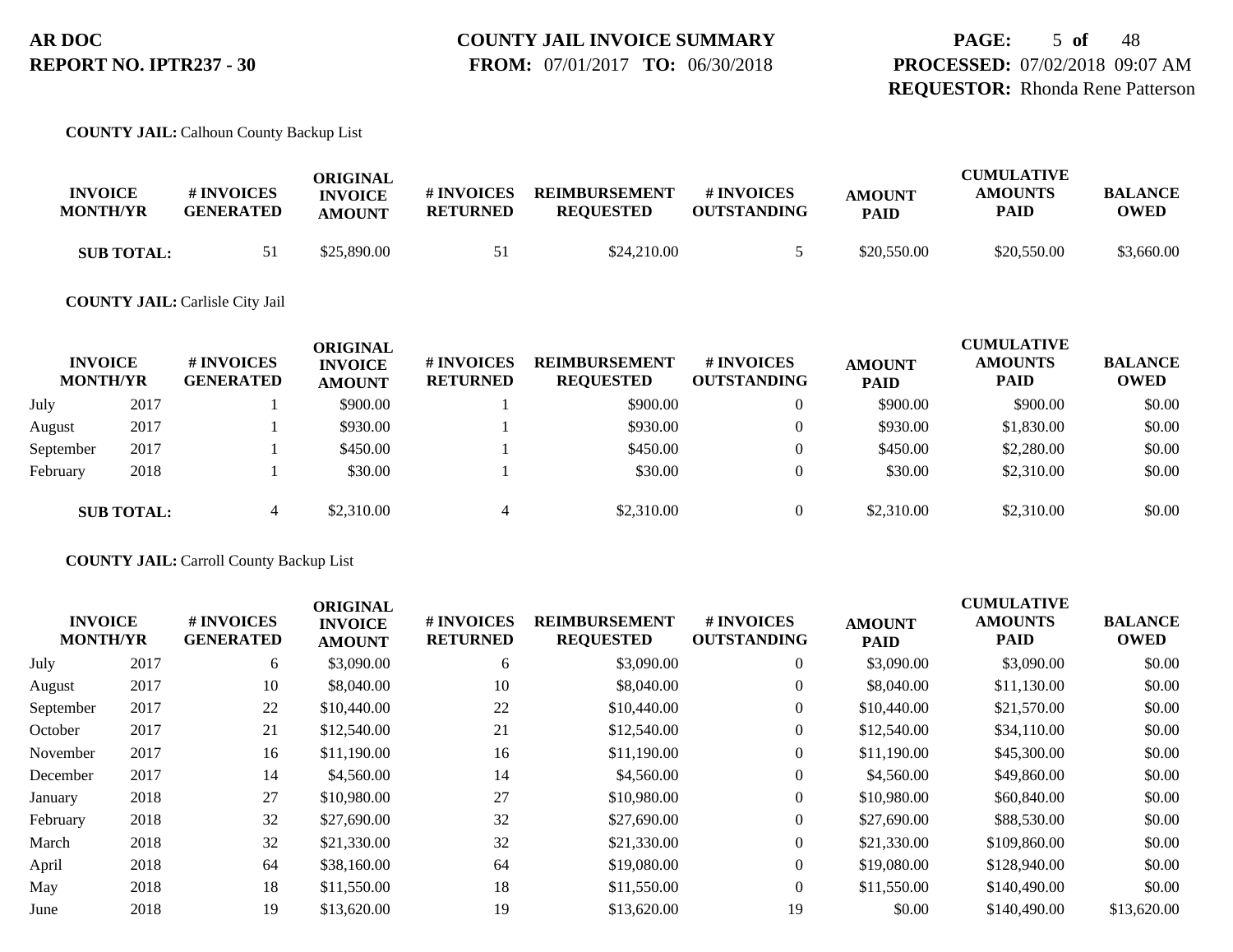**PAGE:** 6 **of** 48 **PROCESSED:** 07/02/2018 09:07 AM **REQUESTOR:** Rhonda Rene Patterson

**COUNTY JAIL:** Carroll County Backup List

|                   |                  | ORIGINAL       |                 |                      |                    |               | <b>CUMULATIVE</b> |                |  |
|-------------------|------------------|----------------|-----------------|----------------------|--------------------|---------------|-------------------|----------------|--|
| <b>INVOICE</b>    | # INVOICES       | <b>INVOICE</b> | # INVOICES      | <b>REIMBURSEMENT</b> | # INVOICES         | <b>AMOUNT</b> | <b>AMOUNTS</b>    | <b>BALANCE</b> |  |
| <b>MONTH/YR</b>   | <b>GENERATED</b> | <b>AMOUNT</b>  | <b>RETURNED</b> | <b>REOUESTED</b>     | <b>OUTSTANDING</b> | <b>PAID</b>   | PAID              | OWED           |  |
| <b>SUB TOTAL:</b> | 281              | \$173,190.00   | 281             | \$154.110.00         | ١Q                 | \$140,490.00  | \$140,490.00      | \$13,620.00    |  |

**COUNTY JAIL:** Chicot County Backup List

|           | <b>INVOICE</b><br><b>MONTH/YR</b> | # INVOICES<br><b>GENERATED</b> | <b>ORIGINAL</b><br><b>INVOICE</b><br><b>AMOUNT</b> | # INVOICES<br><b>RETURNED</b> | <b>REIMBURSEMENT</b><br><b>REQUESTED</b> | # INVOICES<br><b>OUTSTANDING</b> | <b>AMOUNT</b><br><b>PAID</b> | <b>CUMULATIVE</b><br><b>AMOUNTS</b><br><b>PAID</b> | <b>BALANCE</b><br><b>OWED</b> |
|-----------|-----------------------------------|--------------------------------|----------------------------------------------------|-------------------------------|------------------------------------------|----------------------------------|------------------------------|----------------------------------------------------|-------------------------------|
| July      | 2017                              | 5                              | \$1,290.00                                         |                               | \$1,110.00                               | $\boldsymbol{0}$                 | \$1,110.00                   | \$1,110.00                                         | \$0.00                        |
| August    | 2017                              | 3                              | \$600.00                                           |                               | \$600.00                                 | $\overline{0}$                   | \$600.00                     | \$1,710.00                                         | \$0.00                        |
| September | 2017                              |                                | \$1,320.00                                         |                               | \$1,320.00                               | $\overline{0}$                   | \$1,320.00                   | \$3,030.00                                         | \$0.00                        |
| October   | 2017                              | 3                              | \$2,010.00                                         | 3                             | \$2,010.00                               |                                  | \$2,010.00                   | \$5,040.00                                         | \$0.00                        |
| November  | 2017                              | 4                              | \$2,130.00                                         | 4                             | \$2,130.00                               | $\overline{0}$                   | \$2,130.00                   | \$7,170.00                                         | \$0.00                        |
| December  | 2017                              | 3                              | \$1,200.00                                         | 3                             | \$360.00                                 | $\Omega$                         | \$360.00                     | \$7,530.00                                         | \$0.00                        |
| January   | 2018                              |                                | \$930.00                                           |                               | \$930.00                                 | $\overline{0}$                   | \$930.00                     | \$8,460.00                                         | \$0.00                        |
| February  | 2018                              | 2                              | \$1,020.00                                         |                               | \$1,020.00                               | $\boldsymbol{0}$                 | \$1,020.00                   | \$9,480.00                                         | \$0.00                        |
| March     | 2018                              |                                | \$2,610.00                                         |                               | \$1,830.00                               | $\overline{0}$                   | \$1,830.00                   | \$11,310.00                                        | \$0.00                        |
| April     | 2018                              | 2                              | \$720.00                                           | 2                             | \$360.00                                 | $\theta$                         | \$360.00                     | \$11,670.00                                        | \$0.00                        |
| May       | 2018                              | 2                              | \$1,020.00                                         | $\overline{c}$                | \$1,020.00                               | $\overline{0}$                   | \$1,020.00                   | \$12,690.00                                        | \$0.00                        |
| June      | 2018                              | 5                              | \$2,130.00                                         | 5                             | \$1,350.00                               | 5                                | \$0.00                       | \$12,690.00                                        | \$1,350.00                    |
|           | <b>SUB TOTAL:</b>                 | 40                             | \$16,980.00                                        | 40                            | \$14,040.00                              | 5                                | \$12,690.00                  | \$12,690.00                                        | \$1,350.00                    |

#### **COUNTY JAIL:** Clark County Backup List

| <b>INVOICE</b><br><b>MONTH/YR</b> |      | # INVOICES<br><b>GENERATED</b> | ORIGINAL<br><b>INVOICE</b><br><b>AMOUNT</b> | # INVOICES<br><b>RETURNED</b> | <b>REIMBURSEMENT</b><br><b>REQUESTED</b> | <b>#INVOICES</b><br><b>OUTSTANDING</b> | <b>AMOUNT</b><br><b>PAID</b> | <b>CUMULATIVE</b><br><b>AMOUNTS</b><br><b>PAID</b> | <b>BALANCE</b><br><b>OWED</b> |
|-----------------------------------|------|--------------------------------|---------------------------------------------|-------------------------------|------------------------------------------|----------------------------------------|------------------------------|----------------------------------------------------|-------------------------------|
| July                              | 2017 |                                | \$10,080.00                                 |                               | \$10,080.00                              |                                        | \$10,080.00                  | \$10,080.00                                        | \$0.00                        |
| August                            | 2017 | 19                             | \$12,300.00                                 | 19                            | \$12,300.00                              |                                        | \$12,300.00                  | \$22,380.00                                        | \$0.00                        |
| September                         | 2017 | 14                             | \$7,890.00                                  |                               | \$7,890.00                               |                                        | \$7,890.00                   | \$30,270.00                                        | \$0.00                        |
| October                           | 2017 |                                | \$4,770.00                                  |                               | \$4,770.00                               |                                        | \$4,770.00                   | \$35,040.00                                        | \$0.00                        |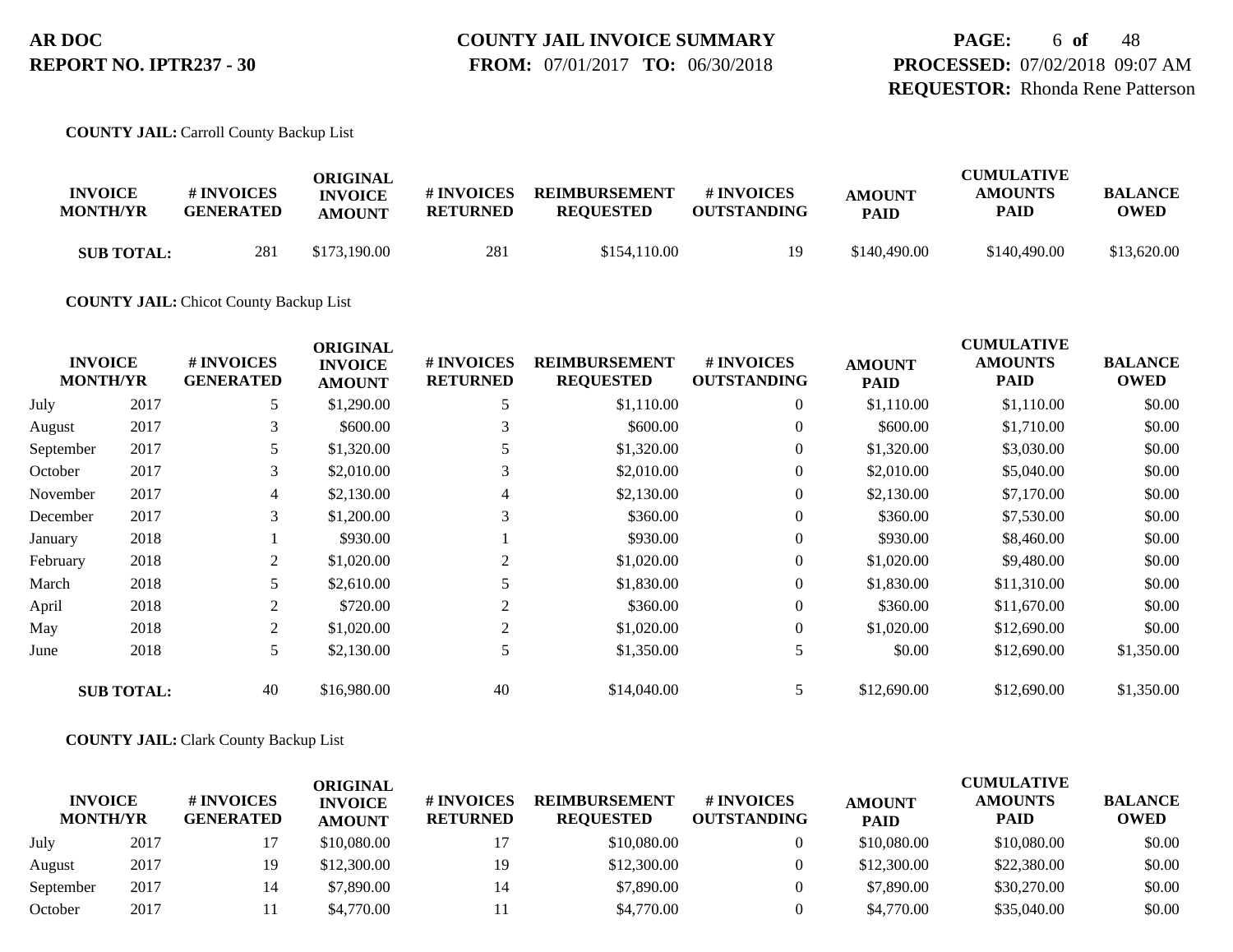### **COUNTY JAIL INVOICE SUMMARY**

 **FROM:** 07/01/2017 **TO:** 06/30/2018

# **PAGE:** 7 **of** 48 **PROCESSED:** 07/02/2018 09:07 AM **REQUESTOR:** Rhonda Rene Patterson

#### **COUNTY JAIL:** Clark County Backup List

|          | <b>INVOICE</b><br><b>MONTH/YR</b> | # INVOICES<br><b>GENERATED</b> | <b>ORIGINAL</b><br><b>INVOICE</b><br><b>AMOUNT</b> | # INVOICES<br><b>RETURNED</b> | <b>REIMBURSEMENT</b><br><b>REQUESTED</b> | # INVOICES<br><b>OUTSTANDING</b> | <b>AMOUNT</b><br><b>PAID</b> | <b>CUMULATIVE</b><br><b>AMOUNTS</b><br><b>PAID</b> | <b>BALANCE</b><br><b>OWED</b> |
|----------|-----------------------------------|--------------------------------|----------------------------------------------------|-------------------------------|------------------------------------------|----------------------------------|------------------------------|----------------------------------------------------|-------------------------------|
| November | 2017                              |                                | \$4,260.00                                         |                               | \$4,260.00                               | $\theta$                         | \$4,260.00                   | \$39,300.00                                        | \$0.00                        |
| December | 2017                              | 15                             | \$9,270.00                                         | 15                            | \$9,270.00                               | $\theta$                         | \$9,270.00                   | \$48,570.00                                        | \$0.00                        |
| January  | 2018                              | 11                             | \$8,400.00                                         | 11                            | \$8,400.00                               | $\theta$                         | \$8,400.00                   | \$56,970.00                                        | \$0.00                        |
| February | 2018                              | 15                             | \$2,130.00                                         | 15                            | \$2,130.00                               | $\theta$                         | \$2,130.00                   | \$59,100.00                                        | \$0.00                        |
| March    | 2018                              | 4                              | \$2,160.00                                         | 4                             | \$2,160.00                               | $\overline{0}$                   | \$2,160.00                   | \$61,260.00                                        | \$0.00                        |
| April    | 2018                              | 24                             | \$16,020.00                                        | 24                            | \$8,010.00                               | $\theta$                         | \$8,010.00                   | \$69,270.00                                        | \$0.00                        |
| May      | 2018                              | 8                              | \$6,060.00                                         | 8                             | \$6,060.00                               | $\theta$                         | \$6,060.00                   | \$75,330.00                                        | \$0.00                        |
| June     | 2018                              | 15                             | \$8,790.00                                         | 15                            | \$8,790.00                               | 15                               | \$0.00                       | \$75,330.00                                        | \$8,790.00                    |
|          | <b>SUB TOTAL:</b>                 | 160                            | \$92,130.00                                        | 160                           | \$84,120.00                              | 15                               | \$75,330.00                  | \$75,330.00                                        | \$8,790.00                    |

#### **COUNTY JAIL:** Clay County Backup List

|           | <b>INVOICE</b><br><b>MONTH/YR</b> | # INVOICES<br><b>GENERATED</b> | <b>ORIGINAL</b><br><b>INVOICE</b><br><b>AMOUNT</b> | # INVOICES<br><b>RETURNED</b> | <b>REIMBURSEMENT</b><br><b>REQUESTED</b> | # INVOICES<br><b>OUTSTANDING</b> | <b>AMOUNT</b><br><b>PAID</b> | <b>CUMULATIVE</b><br><b>AMOUNTS</b><br><b>PAID</b> | <b>BALANCE</b><br><b>OWED</b> |
|-----------|-----------------------------------|--------------------------------|----------------------------------------------------|-------------------------------|------------------------------------------|----------------------------------|------------------------------|----------------------------------------------------|-------------------------------|
| July      | 2017                              | 5                              | \$840.00                                           | 5                             | \$840.00                                 | $\overline{0}$                   | \$840.00                     | \$840.00                                           | \$0.00                        |
| August    | 2017                              | 5                              | \$2,880.00                                         |                               | \$2,880.00                               | $\overline{0}$                   | \$2,880.00                   | \$3,720.00                                         | \$0.00                        |
| September | 2017                              | 5                              | \$4,650.00                                         |                               | \$4,650.00                               | $\overline{0}$                   | \$4,650.00                   | \$8,370.00                                         | \$0.00                        |
| October   | 2017                              | 5                              | \$3,750.00                                         |                               | \$3,750.00                               | $\boldsymbol{0}$                 | \$3,750.00                   | \$12,120.00                                        | \$0.00                        |
| November  | 2017                              | 10                             | \$3,810.00                                         | 10                            | \$3,810.00                               | $\overline{0}$                   | \$3,810.00                   | \$15,930.00                                        | \$0.00                        |
| December  | 2017                              | 7                              | \$3,660.00                                         |                               | \$3,660.00                               | $\overline{0}$                   | \$3,660.00                   | \$19,590.00                                        | \$0.00                        |
| January   | 2018                              |                                | \$6,030.00                                         |                               | \$6,030.00                               | $\overline{0}$                   | \$6,030.00                   | \$25,620.00                                        | \$0.00                        |
| February  | 2018                              | 11                             | \$5,850.00                                         | 11                            | \$5,850.00                               | $\mathbf{0}$                     | \$5,850.00                   | \$31,470.00                                        | \$0.00                        |
| March     | 2018                              | 9                              | \$5,130.00                                         | 9                             | \$5,130.00                               | $\theta$                         | \$5,130.00                   | \$36,600.00                                        | \$0.00                        |
| April     | 2018                              | 16                             | \$11,160.00                                        | 16                            | \$5,580.00                               | $\theta$                         | \$5,580.00                   | \$42,180.00                                        | \$0.00                        |
| May       | 2018                              | 18                             | \$5,910.00                                         | 18                            | \$5,910.00                               | $\overline{0}$                   | \$5,910.00                   | \$48,090.00                                        | \$0.00                        |
| June      | 2018                              | 9                              | \$8,070.00                                         | 9                             | \$8,070.00                               | 9                                | \$0.00                       | \$48,090.00                                        | \$8,070.00                    |
|           | <b>SUB TOTAL:</b>                 | 107                            | \$61,740.00                                        | 107                           | \$56,160.00                              | 9                                | \$48,090.00                  | \$48,090.00                                        | \$8,070.00                    |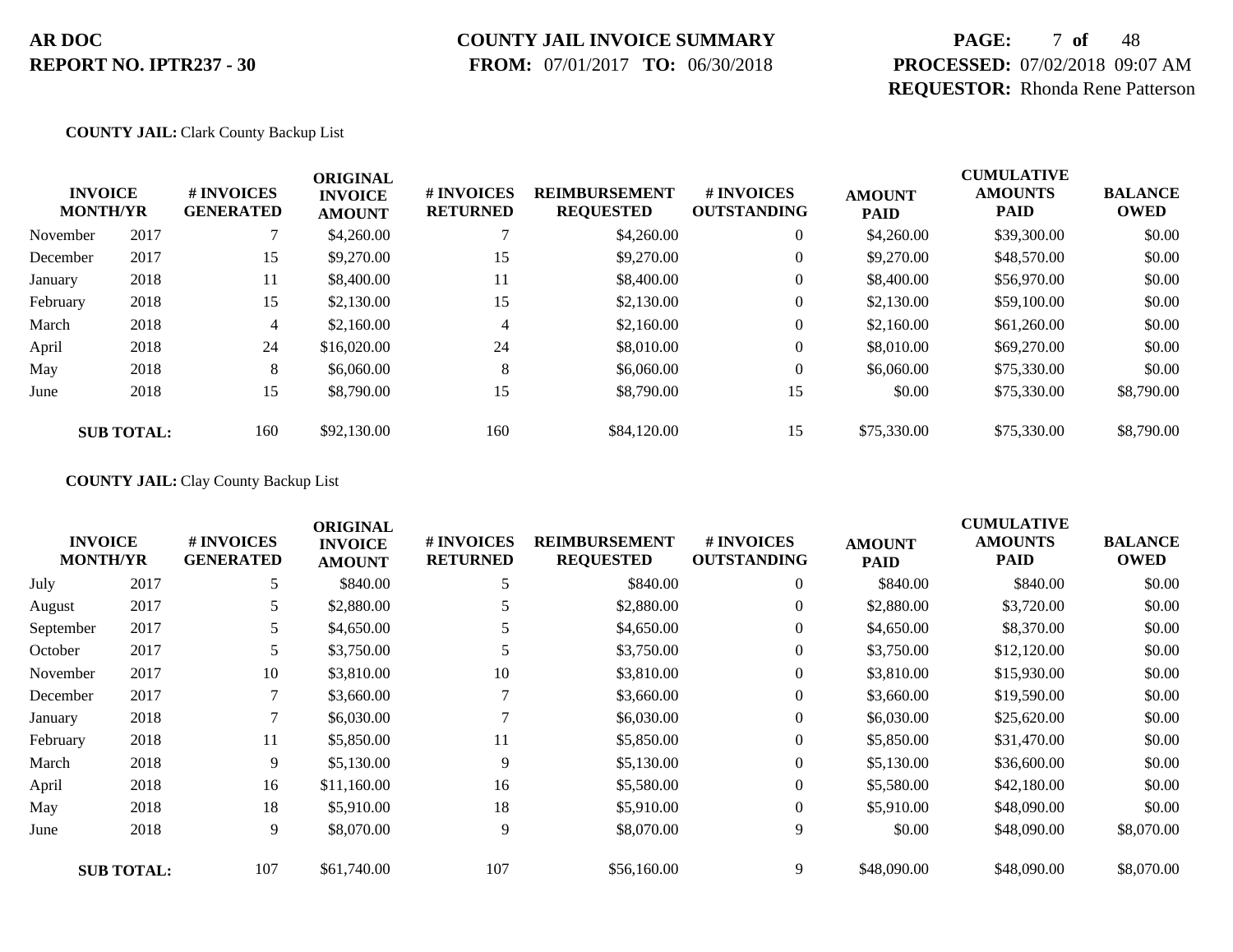#### **COUNTY JAIL INVOICE SUMMARY**

 **FROM:** 07/01/2017 **TO:** 06/30/2018

# **PAGE:** 8 **of** 48 **PROCESSED:** 07/02/2018 09:07 AM **REQUESTOR:** Rhonda Rene Patterson

#### **COUNTY JAIL:** Cleburne County Backup List

| <b>INVOICE</b><br><b>MONTH/YR</b> |                   | # INVOICES<br><b>GENERATED</b> | <b>ORIGINAL</b><br><b>INVOICE</b><br><b>AMOUNT</b> | # INVOICES<br><b>RETURNED</b> | <b>REIMBURSEMENT</b><br><b>REQUESTED</b> | # INVOICES<br><b>OUTSTANDING</b> | <b>AMOUNT</b><br><b>PAID</b> | <b>CUMULATIVE</b><br><b>AMOUNTS</b><br><b>PAID</b> | <b>BALANCE</b><br><b>OWED</b> |
|-----------------------------------|-------------------|--------------------------------|----------------------------------------------------|-------------------------------|------------------------------------------|----------------------------------|------------------------------|----------------------------------------------------|-------------------------------|
| July                              | 2017              | 12                             | \$4,290.00                                         | 12                            | \$4,260.00                               | $\boldsymbol{0}$                 | \$4,260.00                   | \$4,260.00                                         | \$0.00                        |
| August                            | 2017              | 18                             | \$7,470.00                                         | 18                            | \$6,540.00                               | $\overline{0}$                   | \$6,540.00                   | \$10,800.00                                        | \$0.00                        |
| September                         | 2017              | 8                              | \$2,700.00                                         | 8                             | \$2,700.00                               | $\theta$                         | \$2,700.00                   | \$13,500.00                                        | \$0.00                        |
| October                           | 2017              | 12                             | \$5,850.00                                         | 12                            | \$5,190.00                               | 0                                | \$5,190.00                   | \$18,690.00                                        | \$0.00                        |
| November                          | 2017              | 11                             | \$6,210.00                                         | 11                            | \$6,210.00                               | $\overline{0}$                   | \$6,210.00                   | \$24,900.00                                        | \$0.00                        |
| December                          | 2017              | 5                              | \$4,080.00                                         | 5                             | \$4,080.00                               | $\overline{0}$                   | \$4,080.00                   | \$28,980.00                                        | \$0.00                        |
| January                           | 2018              | 6                              | \$3,990.00                                         | 6                             | \$3,900.00                               | $\overline{0}$                   | \$3,900.00                   | \$32,880.00                                        | \$0.00                        |
| February                          | 2018              | 7                              | \$2,700.00                                         |                               | \$2,700.00                               | $\boldsymbol{0}$                 | \$2,700.00                   | \$35,580.00                                        | \$0.00                        |
| March                             | 2018              | 7                              | \$5,370.00                                         |                               | \$5,370.00                               | $\boldsymbol{0}$                 | \$5,370.00                   | \$40,950.00                                        | \$0.00                        |
| April                             | 2018              | 37                             | \$14,700.00                                        | 37                            | \$7,560.00                               | $\overline{0}$                   | \$7,560.00                   | \$48,510.00                                        | \$0.00                        |
| May                               | 2018              | 11                             | \$6,330.00                                         | 11                            | \$6,330.00                               | $\overline{0}$                   | \$6,330.00                   | \$54,840.00                                        | \$0.00                        |
| June                              | 2018              | 12                             | \$6,780.00                                         | 12                            | \$6,780.00                               | 12                               | \$0.00                       | \$54,840.00                                        | \$6,780.00                    |
|                                   | <b>SUB TOTAL:</b> | 146                            | \$70,470.00                                        | 146                           | \$61,620.00                              | 12                               | \$54,840.00                  | \$54,840.00                                        | \$6,780.00                    |

#### **COUNTY JAIL:** Cleveland Cnty Backup List

|           | <b>INVOICE</b><br><b>MONTH/YR</b> | <b>#INVOICES</b><br><b>GENERATED</b> | <b>ORIGINAL</b><br><b>INVOICE</b><br><b>AMOUNT</b> | <b># INVOICES</b><br><b>RETURNED</b> | <b>REIMBURSEMENT</b><br><b>REQUESTED</b> | # INVOICES<br><b>OUTSTANDING</b> | <b>AMOUNT</b><br><b>PAID</b> | <b>CUMULATIVE</b><br><b>AMOUNTS</b><br><b>PAID</b> | <b>BALANCE</b><br><b>OWED</b> |
|-----------|-----------------------------------|--------------------------------------|----------------------------------------------------|--------------------------------------|------------------------------------------|----------------------------------|------------------------------|----------------------------------------------------|-------------------------------|
| July      | 2017                              | 2                                    | \$1,320.00                                         | 2                                    | \$1,320.00                               | $\theta$                         | \$1,320.00                   | \$1,320.00                                         | \$0.00                        |
| August    | 2017                              | $\overline{4}$                       | \$1,920.00                                         | 4                                    | \$1,920.00                               | $\theta$                         | \$1,920.00                   | \$3,240.00                                         | \$0.00                        |
| September | 2017                              |                                      | \$240.00                                           |                                      | \$240.00                                 | $\theta$                         | \$240.00                     | \$3,480.00                                         | \$0.00                        |
| October   | 2017                              | 2                                    | \$1,290.00                                         | 2                                    | \$1,290.00                               | $\theta$                         | \$1,290.00                   | \$4,770.00                                         | \$0.00                        |
| November  | 2017                              | 2                                    | \$1,860.00                                         |                                      | \$1,860.00                               | $\theta$                         | \$1,860.00                   | \$6,630.00                                         | \$0.00                        |
| December  | 2017                              | 4                                    | \$600.00                                           | 4                                    | \$600.00                                 | $\theta$                         | \$600.00                     | \$7,230.00                                         | \$0.00                        |
| January   | 2018                              | 2                                    | \$1,230.00                                         |                                      | \$1,230.00                               | $\theta$                         | \$1,230.00                   | \$8,460.00                                         | \$0.00                        |
| February  | 2018                              | 4                                    | \$2,130.00                                         | 4                                    | \$2,130.00                               | $\mathbf{0}$                     | \$2,130.00                   | \$10,590.00                                        | \$0.00                        |
| March     | 2018                              | 2                                    | \$1,440.00                                         | 2                                    | \$1,440.00                               | $\theta$                         | \$1,440.00                   | \$12,030.00                                        | \$0.00                        |
| April     | 2018                              | 4                                    | \$3,720.00                                         | 4                                    | \$1,860.00                               | $\Omega$                         | \$1,860.00                   | \$13,890.00                                        | \$0.00                        |
| May       | 2018                              | 2                                    | \$1,800.00                                         |                                      | \$1,800.00                               |                                  | \$1,800.00                   | \$15,690.00                                        | \$0.00                        |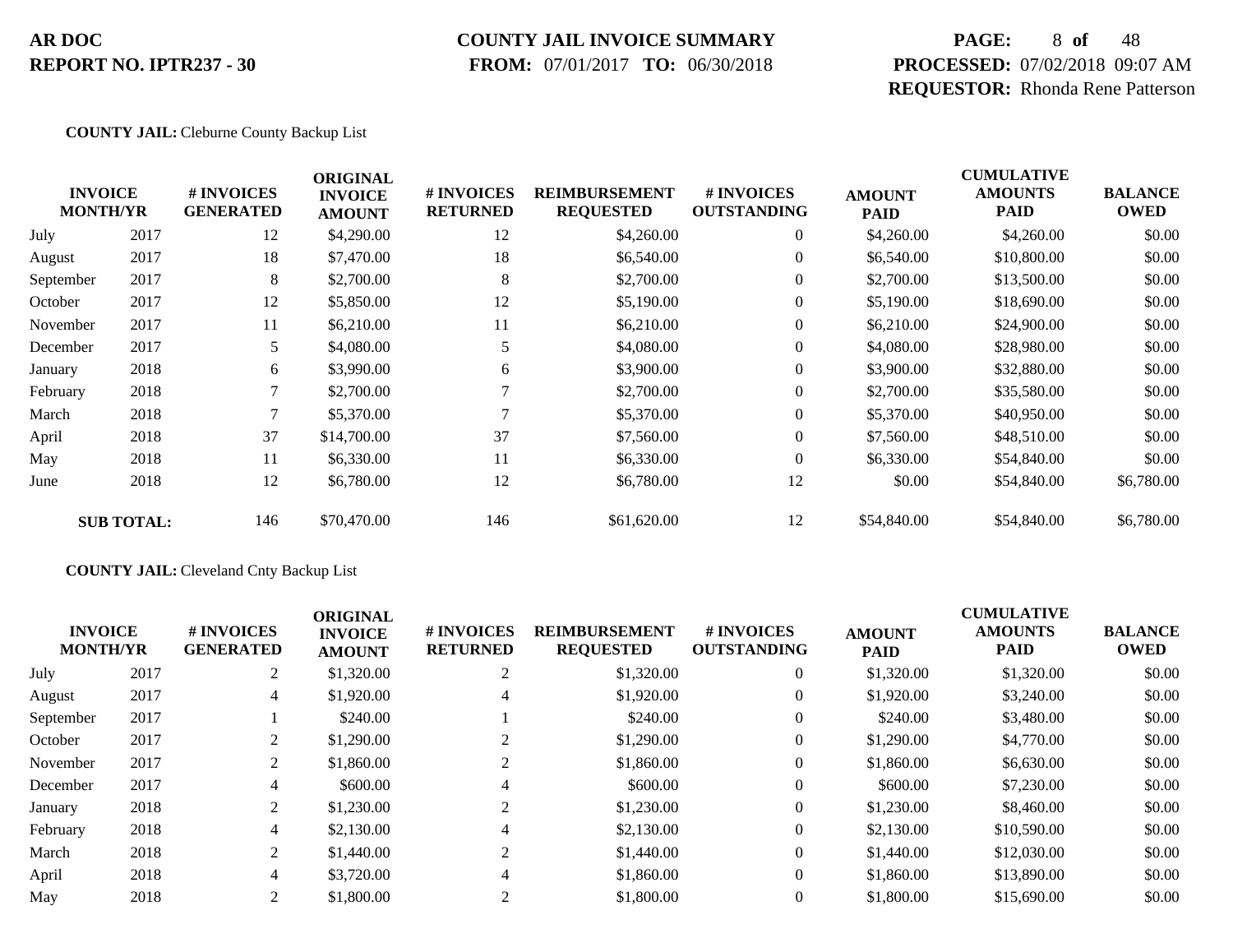# **COUNTY JAIL INVOICE SUMMARY**

 **FROM:** 07/01/2017 **TO:** 06/30/2018

**PAGE:** 9 **of** 48 **PROCESSED:** 07/02/2018 09:07 AM **REQUESTOR:** Rhonda Rene Patterson

#### **COUNTY JAIL:** Cleveland Cnty Backup List

|      | <b>INVOICE</b><br><b>MONTH/YR</b> | # INVOICES<br><b>GENERATED</b> | ORIGINAL<br><b>INVOICE</b><br><b>AMOUNT</b> | <b># INVOICES</b><br><b>RETURNED</b> | <b>REIMBURSEMENT</b><br><b>REQUESTED</b> | # INVOICES<br><b>OUTSTANDING</b> | <b>AMOUNT</b><br><b>PAID</b> | <b>CUMULATIVE</b><br><b>AMOUNTS</b><br><b>PAID</b> | <b>BALANCE</b><br><b>OWED</b> |
|------|-----------------------------------|--------------------------------|---------------------------------------------|--------------------------------------|------------------------------------------|----------------------------------|------------------------------|----------------------------------------------------|-------------------------------|
| June | 2018                              |                                | \$540.00                                    |                                      | \$540.00                                 |                                  | \$540.00                     | \$16,230.00                                        | \$0.00                        |
|      | <b>SUB TOTAL:</b>                 |                                | \$18,090.00                                 | 31                                   | \$16,230.00                              |                                  | \$16,230.00                  | \$16,230.00                                        | \$0.00                        |

**COUNTY JAIL:** Columbia County Backup List

| <b>INVOICE</b><br><b>MONTH/YR</b> |                   | # INVOICES<br><b>GENERATED</b> | <b>ORIGINAL</b><br><b>INVOICE</b><br><b>AMOUNT</b> | # INVOICES<br><b>RETURNED</b> | <b>REIMBURSEMENT</b><br><b>REQUESTED</b> | # INVOICES<br><b>OUTSTANDING</b> | <b>AMOUNT</b><br><b>PAID</b> | <b>CUMULATIVE</b><br><b>AMOUNTS</b><br><b>PAID</b> | <b>BALANCE</b><br><b>OWED</b> |
|-----------------------------------|-------------------|--------------------------------|----------------------------------------------------|-------------------------------|------------------------------------------|----------------------------------|------------------------------|----------------------------------------------------|-------------------------------|
| July                              | 2017              | 12                             | \$4,650.00                                         | 12                            | \$4,650.00                               | $\boldsymbol{0}$                 | \$4,650.00                   | \$4,650.00                                         | \$0.00                        |
| August                            | 2017              | 7                              | \$3,480.00                                         |                               | \$3,480.00                               | $\overline{0}$                   | \$3,480.00                   | \$8,130.00                                         | \$0.00                        |
| September                         | 2017              |                                | \$3,750.00                                         |                               | \$3,750.00                               | $\overline{0}$                   | \$3,750.00                   | \$11,880.00                                        | \$0.00                        |
| October                           | 2017              | 13                             | \$7,410.00                                         | 13                            | \$7,050.00                               | $\overline{0}$                   | \$7,050.00                   | \$18,930.00                                        | \$0.00                        |
| November                          | 2017              | 8                              | \$6,120.00                                         | 8                             | \$6,120.00                               | $\overline{0}$                   | \$6,120.00                   | \$25,050.00                                        | \$0.00                        |
| December                          | 2017              | 13                             | \$8,040.00                                         | 13                            | \$8,040.00                               | $\overline{0}$                   | \$8,040.00                   | \$33,090.00                                        | \$0.00                        |
| January                           | 2018              | 11                             | \$8,220.00                                         | 11                            | \$8,220.00                               | $\overline{0}$                   | \$8,220.00                   | \$41,310.00                                        | \$0.00                        |
| February                          | 2018              | 7                              | \$4,590.00                                         | 7                             | \$4,590.00                               | $\overline{0}$                   | \$4,590.00                   | \$45,900.00                                        | \$0.00                        |
| March                             | 2018              | 10                             | \$3,720.00                                         | 10                            | \$3,720.00                               | $\overline{0}$                   | \$3,720.00                   | \$49,620.00                                        | \$0.00                        |
| April                             | 2018              | 14                             | \$9,960.00                                         | 14                            | \$4,980.00                               | $\overline{0}$                   | \$4,980.00                   | \$54,600.00                                        | \$0.00                        |
| May                               | 2018              | 6                              | \$4,230.00                                         | 6                             | \$4,230.00                               | $\overline{0}$                   | \$4,230.00                   | \$58,830.00                                        | \$0.00                        |
| June                              | 2018              | 15                             | \$9,570.00                                         | 15                            | \$9,570.00                               | $\overline{0}$                   | \$9,570.00                   | \$68,400.00                                        | \$0.00                        |
|                                   | <b>SUB TOTAL:</b> | 121                            | \$73,740.00                                        | 121                           | \$68,400.00                              | $\overline{0}$                   | \$68,400.00                  | \$68,400.00                                        | \$0.00                        |

#### **COUNTY JAIL:** Conway County Backup List

|                                   |      |                                | ORIGINAL                        |                               |                                          |                                  |                              | <b>CUMULATIVE</b>             |                               |
|-----------------------------------|------|--------------------------------|---------------------------------|-------------------------------|------------------------------------------|----------------------------------|------------------------------|-------------------------------|-------------------------------|
| <b>INVOICE</b><br><b>MONTH/YR</b> |      | # INVOICES<br><b>GENERATED</b> | <b>INVOICE</b><br><b>AMOUNT</b> | # INVOICES<br><b>RETURNED</b> | <b>REIMBURSEMENT</b><br><b>REOUESTED</b> | # INVOICES<br><b>OUTSTANDING</b> | <b>AMOUNT</b><br><b>PAID</b> | <b>AMOUNTS</b><br><b>PAID</b> | <b>BALANCE</b><br><b>OWED</b> |
| July                              | 2017 |                                | \$3,390.00                      |                               | \$3,390.00                               |                                  | \$3,390.00                   | \$3,390.00                    | \$0.00                        |
| August                            | 2017 |                                | \$3,120.00                      |                               | \$2,910.00                               |                                  | \$2,910.00                   | \$6,300.00                    | \$0.00                        |
| September                         | 2017 |                                | \$4,440.00                      |                               | \$4,440.00                               |                                  | \$4,440.00                   | \$10,740.00                   | \$0.00                        |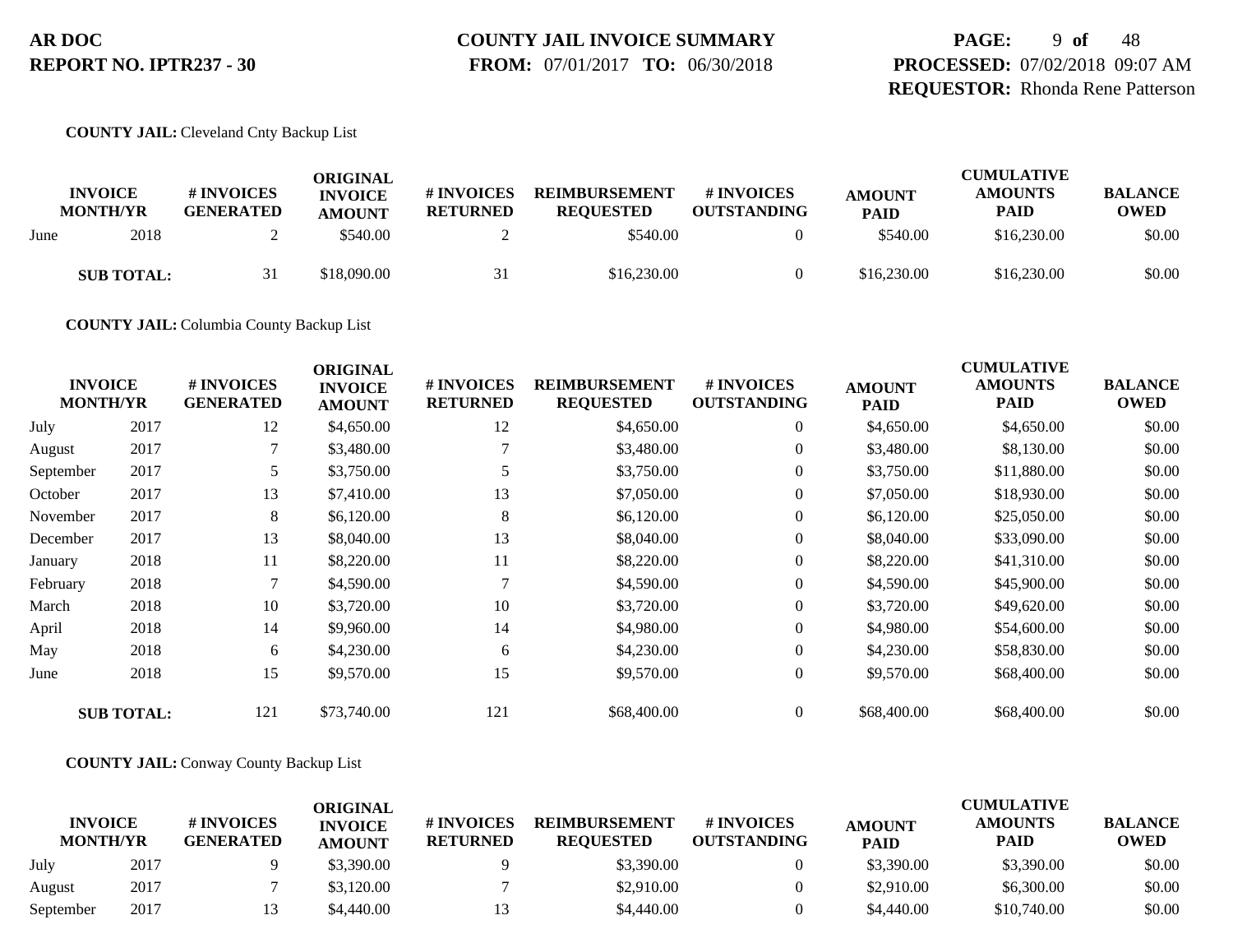### **COUNTY JAIL INVOICE SUMMARY**

 **FROM:** 07/01/2017 **TO:** 06/30/2018

# **PAGE:** 10 **of** 48 **PROCESSED:** 07/02/2018 09:07 AM **REQUESTOR:** Rhonda Rene Patterson

#### **COUNTY JAIL:** Conway County Backup List

|          | <b>INVOICE</b><br><b>MONTH/YR</b> | # INVOICES<br><b>GENERATED</b> | <b>ORIGINAL</b><br><b>INVOICE</b><br><b>AMOUNT</b> | # INVOICES<br><b>RETURNED</b> | <b>REIMBURSEMENT</b><br><b>REQUESTED</b> | # INVOICES<br><b>OUTSTANDING</b> | <b>AMOUNT</b><br><b>PAID</b> | <b>CUMULATIVE</b><br><b>AMOUNTS</b><br><b>PAID</b> | <b>BALANCE</b><br><b>OWED</b> |
|----------|-----------------------------------|--------------------------------|----------------------------------------------------|-------------------------------|------------------------------------------|----------------------------------|------------------------------|----------------------------------------------------|-------------------------------|
| October  | 2017                              | 8                              | \$4,020.00                                         | 8                             | \$3,930.00                               | $\theta$                         | \$3,930.00                   | \$14,670.00                                        | \$0.00                        |
| November | 2017                              | 15                             | \$5,400.00                                         | 15                            | \$5,310.00                               | $\theta$                         | \$5,310.00                   | \$19,980.00                                        | \$0.00                        |
| December | 2017                              | 11                             | \$5,370.00                                         | 11                            | \$5,370.00                               | $\boldsymbol{0}$                 | \$5,370.00                   | \$25,350.00                                        | \$0.00                        |
| January  | 2018                              | 10                             | \$5,940.00                                         | 10                            | \$5,940.00                               | $\boldsymbol{0}$                 | \$5,940.00                   | \$31,290.00                                        | \$0.00                        |
| February | 2018                              | 19                             | \$11,010.00                                        | 19                            | \$8,370.00                               | $\overline{0}$                   | \$8,370.00                   | \$39,660.00                                        | \$0.00                        |
| March    | 2018                              | 20                             | \$8,820.00                                         | 20                            | \$8,820.00                               | $\overline{0}$                   | \$8,820.00                   | \$48,480.00                                        | \$0.00                        |
| April    | 2018                              | 30                             | \$18,780.00                                        | 30                            | \$8,670.00                               | $\overline{0}$                   | \$8,670.00                   | \$57,150.00                                        | \$0.00                        |
| May      | 2018                              | 17                             | \$8,100.00                                         | 17                            | \$7,320.00                               | $\theta$                         | \$7,320.00                   | \$64,470.00                                        | \$0.00                        |
| June     | 2018                              | 18                             | \$9,510.00                                         | 18                            | \$9,510.00                               | 18                               | \$0.00                       | \$64,470.00                                        | \$9,510.00                    |
|          | <b>SUB TOTAL:</b>                 | 177                            | \$87,900.00                                        | 177                           | \$73,980.00                              | 18                               | \$64,470.00                  | \$64,470.00                                        | \$9,510.00                    |

**COUNTY JAIL:** Craighead Cnty Backup List

| <b>INVOICE</b><br><b>MONTH/YR</b> |                   | # INVOICES<br><b>GENERATED</b> | <b>ORIGINAL</b><br><b>INVOICE</b><br><b>AMOUNT</b> | # INVOICES<br><b>RETURNED</b> | <b>REIMBURSEMENT</b><br><b>REQUESTED</b> | # INVOICES<br><b>OUTSTANDING</b> | <b>AMOUNT</b><br><b>PAID</b> | <b>CUMULATIVE</b><br><b>AMOUNTS</b><br><b>PAID</b> | <b>BALANCE</b><br><b>OWED</b> |
|-----------------------------------|-------------------|--------------------------------|----------------------------------------------------|-------------------------------|------------------------------------------|----------------------------------|------------------------------|----------------------------------------------------|-------------------------------|
| July                              | 2017              | 42                             | \$13,380.00                                        | 42                            | \$13,380.00                              | $\overline{0}$                   | \$13,380.00                  | \$13,380.00                                        | \$0.00                        |
| August                            | 2017              | 30                             | \$17,940.00                                        | 30                            | \$17,940.00                              | $\boldsymbol{0}$                 | \$17,940.00                  | \$31,320.00                                        | \$0.00                        |
| September                         | 2017              | 50                             | \$29,070.00                                        | 50                            | \$29,070.00                              | $\overline{0}$                   | \$29,070.00                  | \$60,390.00                                        | \$0.00                        |
| October                           | 2017              | 36                             | \$29,580.00                                        | 36                            | \$29,580.00                              | 0                                | \$29,580.00                  | \$89,970.00                                        | \$0.00                        |
| November                          | 2017              | 67                             | \$50,130.00                                        | 67                            | \$50,130.00                              | $\boldsymbol{0}$                 | \$50,130.00                  | \$140,100.00                                       | \$0.00                        |
| December                          | 2017              | 60                             | \$40,950.00                                        | 60                            | \$40,950.00                              | $\overline{0}$                   | \$40,950.00                  | \$181,050.00                                       | \$0.00                        |
| January                           | 2018              | 50                             | \$31,890.00                                        | 50                            | \$31,890.00                              | $\overline{0}$                   | \$31,890.00                  | \$212,940.00                                       | \$0.00                        |
| February                          | 2018              | 52                             | \$25,710.00                                        | 52                            | \$25,710.00                              | $\overline{0}$                   | \$25,710.00                  | \$238,650.00                                       | \$0.00                        |
| March                             | 2018              | 47                             | \$32,610.00                                        | 47                            | \$32,610.00                              | $\overline{0}$                   | \$32,610.00                  | \$271,260.00                                       | \$0.00                        |
| April                             | 2018              | 58                             | \$36,120.00                                        | $\mathbf{0}$                  | \$0.00                                   | $\boldsymbol{0}$                 | \$0.00                       | \$271,260.00                                       | \$0.00                        |
| May                               | 2018              | 78                             | \$50,070.00                                        | $\theta$                      | \$0.00                                   | $\overline{0}$                   | \$0.00                       | \$271,260.00                                       | \$0.00                        |
| June                              | 2018              | 70                             | \$48,690.00                                        | $\mathbf{0}$                  | \$0.00                                   | $\boldsymbol{0}$                 | \$0.00                       | \$271,260.00                                       | \$0.00                        |
|                                   | <b>SUB TOTAL:</b> | 640                            | \$406,140.00                                       | 434                           | \$271,260.00                             | $\Omega$                         | \$271,260.00                 | \$271,260.00                                       | \$0.00                        |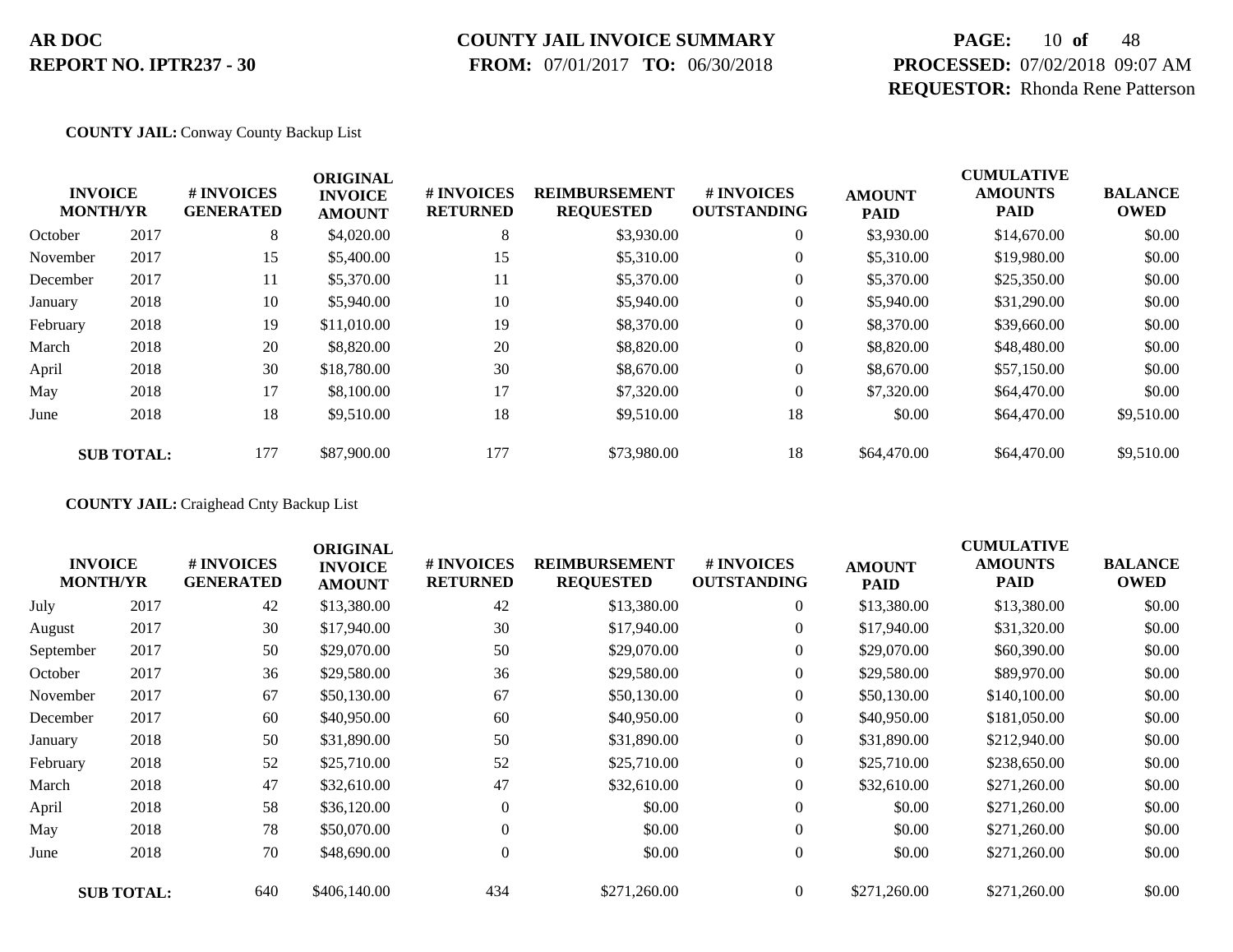### **COUNTY JAIL INVOICE SUMMARY**

 **FROM:** 07/01/2017 **TO:** 06/30/2018

# **PAGE:** 11 **of** 48 **PROCESSED:** 07/02/2018 09:07 AM **REQUESTOR:** Rhonda Rene Patterson

#### **COUNTY JAIL:** Crawford County Backup List

|           | <b>INVOICE</b><br><b>MONTH/YR</b> | # INVOICES<br><b>GENERATED</b> | <b>ORIGINAL</b><br><b>INVOICE</b><br><b>AMOUNT</b> | # INVOICES<br><b>RETURNED</b> | <b>REIMBURSEMENT</b><br><b>REQUESTED</b> | # INVOICES<br><b>OUTSTANDING</b> | <b>AMOUNT</b><br><b>PAID</b> | <b>CUMULATIVE</b><br><b>AMOUNTS</b><br><b>PAID</b> | <b>BALANCE</b><br><b>OWED</b> |
|-----------|-----------------------------------|--------------------------------|----------------------------------------------------|-------------------------------|------------------------------------------|----------------------------------|------------------------------|----------------------------------------------------|-------------------------------|
| July      | 2017                              | 53                             | \$18,540.00                                        | 53                            | \$18,540.00                              | $\overline{0}$                   | \$18,540.00                  | \$18,540.00                                        | \$0.00                        |
| August    | 2017                              | 37                             | \$22,260.00                                        | 37                            | \$22,260.00                              | $\boldsymbol{0}$                 | \$22,260.00                  | \$40,800.00                                        | \$0.00                        |
| September | 2017                              | 43                             | \$26,430.00                                        | 43                            | \$26,430.00                              | $\overline{0}$                   | \$26,430.00                  | \$67,230.00                                        | \$0.00                        |
| October   | 2017                              | 53                             | \$33,540.00                                        | 53                            | \$32,940.00                              | $\overline{0}$                   | \$32,940.00                  | \$100,170.00                                       | \$0.00                        |
| November  | 2017                              | 50                             | \$37,410.00                                        | 50                            | \$37,140.00                              | $\boldsymbol{0}$                 | \$37,140.00                  | \$137,310.00                                       | \$0.00                        |
| December  | 2017                              | 54                             | \$33,540.00                                        | 54                            | \$32,010.00                              | $\overline{0}$                   | \$32,010.00                  | \$169,320.00                                       | \$0.00                        |
| January   | 2018                              | 50                             | \$19,680.00                                        | 50                            | \$19,680.00                              | $\overline{0}$                   | \$19,680.00                  | \$189,000.00                                       | \$0.00                        |
| February  | 2018                              | 38                             | \$21,300.00                                        | 38                            | \$21,300.00                              | $\overline{0}$                   | \$21,300.00                  | \$210,300.00                                       | \$0.00                        |
| March     | 2018                              | 38                             | \$19,950.00                                        | 38                            | \$19,950.00                              | $\overline{0}$                   | \$19,950.00                  | \$230,250.00                                       | \$0.00                        |
| April     | 2018                              | 84                             | \$54,360.00                                        | 84                            | \$28,020.00                              | $\overline{0}$                   | \$28,020.00                  | \$258,270.00                                       | \$0.00                        |
| May       | 2018                              | 42                             | \$29,340.00                                        | 42                            | \$29,340.00                              | $\overline{0}$                   | \$29,340.00                  | \$287,610.00                                       | \$0.00                        |
| June      | 2018                              | 51                             | \$34,890.00                                        | 51                            | \$34,890.00                              | 51                               | \$0.00                       | \$287,610.00                                       | \$34,890.00                   |
|           | <b>SUB TOTAL:</b>                 | 593                            | \$351,240.00                                       | 593                           | \$322,500.00                             | 51                               | \$287,610.00                 | \$287,610.00                                       | \$34,890.00                   |

#### **COUNTY JAIL:** Crittenden Cnty Backup List

|           | <b>INVOICE</b><br><b>MONTH/YR</b> | <b>#INVOICES</b><br><b>GENERATED</b> | <b>ORIGINAL</b><br><b>INVOICE</b><br><b>AMOUNT</b> | <b># INVOICES</b><br><b>RETURNED</b> | <b>REIMBURSEMENT</b><br><b>REQUESTED</b> | # INVOICES<br><b>OUTSTANDING</b> | <b>AMOUNT</b><br><b>PAID</b> | <b>CUMULATIVE</b><br><b>AMOUNTS</b><br><b>PAID</b> | <b>BALANCE</b><br><b>OWED</b> |
|-----------|-----------------------------------|--------------------------------------|----------------------------------------------------|--------------------------------------|------------------------------------------|----------------------------------|------------------------------|----------------------------------------------------|-------------------------------|
| July      | 2017                              | 26                                   | \$16,890.00                                        | 26                                   | \$17,040.00                              | $\overline{0}$                   | \$17,040.00                  | \$17,040.00                                        | \$0.00                        |
| August    | 2017                              | 30                                   | \$17,640.00                                        | 30                                   | \$17,640.00                              | $\overline{0}$                   | \$17,640.00                  | \$34,680.00                                        | \$0.00                        |
| September | 2017                              | 30                                   | \$20,010.00                                        |                                      | \$0.00                                   | $\theta$                         | \$0.00                       | \$34,680.00                                        | \$0.00                        |
| October   | 2017                              | 40                                   | \$23,310.00                                        | 40                                   | \$23,370.00                              | $\overline{0}$                   | \$23,370.00                  | \$58,050.00                                        | \$0.00                        |
| November  | 2017                              | 33                                   | \$20,970.00                                        | 33                                   | \$20,970.00                              | $\overline{0}$                   | \$20,970.00                  | \$79,020.00                                        | \$0.00                        |
| December  | 2017                              | 29                                   | \$22,440.00                                        | 29                                   | \$22,470.00                              | $\overline{0}$                   | \$22,470.00                  | \$101,490.00                                       | \$0.00                        |
| January   | 2018                              | 37                                   | \$22,410.00                                        | 37                                   | \$21,990.00                              | $\boldsymbol{0}$                 | \$21,990.00                  | \$123,480.00                                       | \$0.00                        |
| February  | 2018                              | 38                                   | \$22,740.00                                        | $\Omega$                             | \$0.00                                   | $\overline{0}$                   | \$0.00                       | \$123,480.00                                       | \$0.00                        |
| March     | 2018                              | 31                                   | \$23,760.00                                        | 31                                   | \$23,760.00                              | $\overline{0}$                   | \$23,760.00                  | \$147,240.00                                       | \$0.00                        |
| April     | 2018                              | 80                                   | \$54,840.00                                        | 80                                   | \$27,450.00                              | $\Omega$                         | \$27,450.00                  | \$174,690.00                                       | \$0.00                        |
| May       | 2018                              | 39                                   | \$25,500.00                                        | 39                                   | \$25,860.00                              | $\overline{0}$                   | \$25,860.00                  | \$200,550.00                                       | \$0.00                        |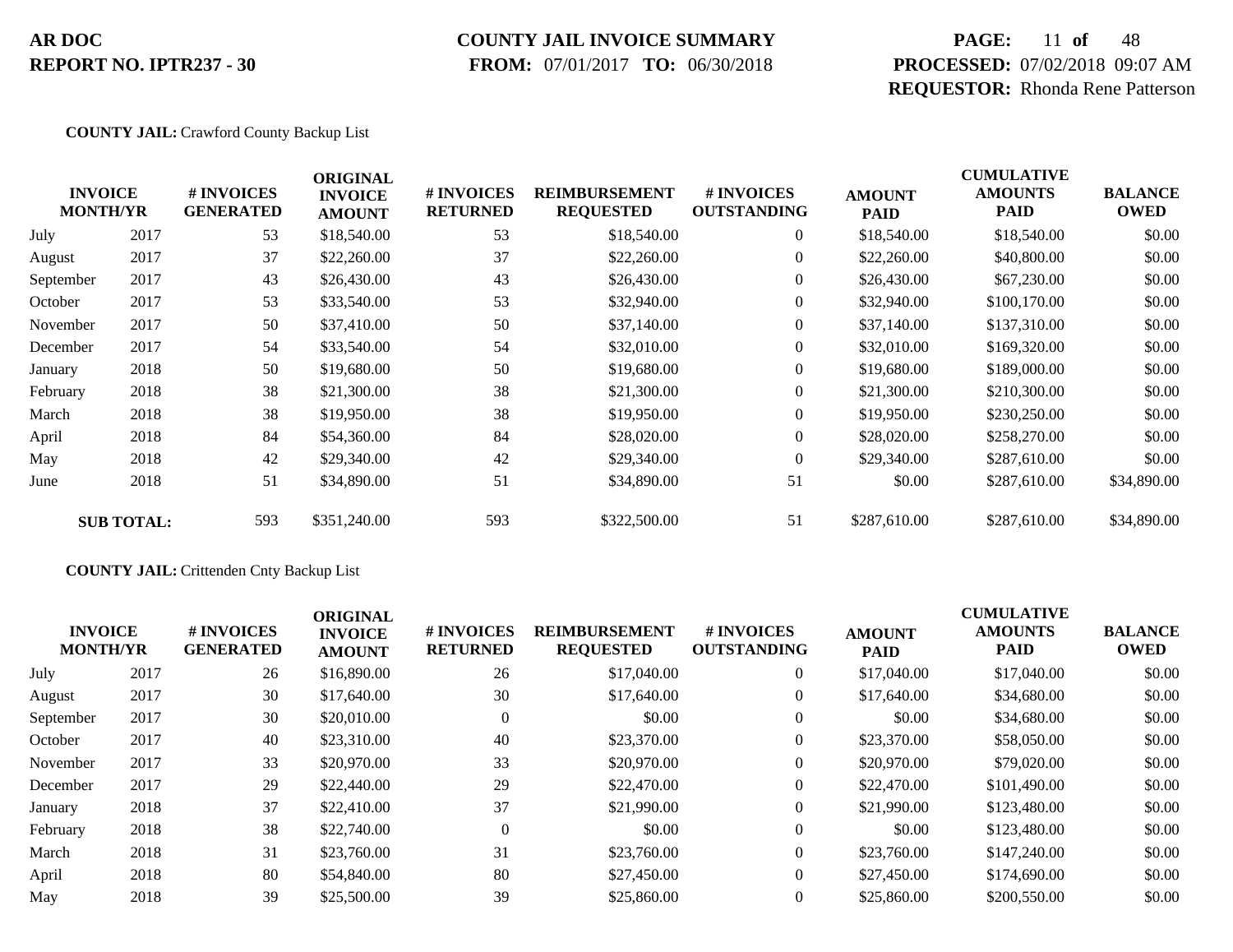# **COUNTY JAIL INVOICE SUMMARY**

 **FROM:** 07/01/2017 **TO:** 06/30/2018

**PAGE:** 12 **of** 48 **PROCESSED:** 07/02/2018 09:07 AM **REQUESTOR:** Rhonda Rene Patterson

#### **COUNTY JAIL:** Crittenden Cnty Backup List

|      | <b>INVOICE</b><br><b>MONTH/YR</b> | # INVOICES<br><b>GENERATED</b> | ORIGINAL<br><b>INVOICE</b><br><b>AMOUNT</b> | # INVOICES<br><b>RETURNED</b> | <b>REIMBURSEMENT</b><br><b>REQUESTED</b> | # INVOICES<br><b>OUTSTANDING</b> | <b>AMOUNT</b><br><b>PAID</b> | <b>CUMULATIVE</b><br><b>AMOUNTS</b><br><b>PAID</b> | <b>BALANCE</b><br><b>OWED</b> |
|------|-----------------------------------|--------------------------------|---------------------------------------------|-------------------------------|------------------------------------------|----------------------------------|------------------------------|----------------------------------------------------|-------------------------------|
| June | 2018                              | 26                             | \$17,580.00                                 | 26                            | \$17,640.00                              |                                  | \$17,640.00                  | \$218,190.00                                       | \$0.00                        |
|      | <b>SUB TOTAL:</b>                 | 439                            | \$288,090.00                                | 371                           | \$218,190.00                             |                                  | \$218,190.00                 | \$218,190.00                                       | \$0.00                        |

**COUNTY JAIL:** Cross County Backup List

| <b>INVOICE</b><br><b>MONTH/YR</b> |                   | # INVOICES<br><b>GENERATED</b> | <b>ORIGINAL</b><br><b>INVOICE</b><br><b>AMOUNT</b> | # INVOICES<br><b>RETURNED</b> | <b>REIMBURSEMENT</b><br><b>REQUESTED</b> | # INVOICES<br><b>OUTSTANDING</b> | <b>AMOUNT</b><br><b>PAID</b> | <b>CUMULATIVE</b><br><b>AMOUNTS</b><br><b>PAID</b> | <b>BALANCE</b><br><b>OWED</b> |
|-----------------------------------|-------------------|--------------------------------|----------------------------------------------------|-------------------------------|------------------------------------------|----------------------------------|------------------------------|----------------------------------------------------|-------------------------------|
| July                              | 2017              | 9                              | \$2,100.00                                         | 9                             | \$2,100.00                               | $\overline{0}$                   | \$2,100.00                   | \$2,100.00                                         | \$0.00                        |
| August                            | 2017              |                                | \$1,620.00                                         |                               | \$1,620.00                               | $\overline{0}$                   | \$1,620.00                   | \$3,720.00                                         | \$0.00                        |
| September                         | 2017              | 3                              | \$2,400.00                                         | $\theta$                      | \$0.00                                   | $\overline{0}$                   | \$0.00                       | \$3,720.00                                         | \$0.00                        |
| October                           | 2017              | 9                              | \$3,390.00                                         | 9                             | \$3,390.00                               | $\overline{0}$                   | \$3,390.00                   | \$7,110.00                                         | \$0.00                        |
| November                          | 2017              | 14                             | \$7,350.00                                         | 14                            | \$7,350.00                               | $\overline{0}$                   | \$7,350.00                   | \$14,460.00                                        | \$0.00                        |
| December                          | 2017              | 6                              | \$3,210.00                                         | 6                             | \$3,210.00                               | $\overline{0}$                   | \$3,210.00                   | \$17,670.00                                        | \$0.00                        |
| January                           | 2018              | 11                             | \$7,260.00                                         | 11                            | \$7,260.00                               | $\overline{0}$                   | \$7,260.00                   | \$24,930.00                                        | \$0.00                        |
| February                          | 2018              | 13                             | \$6,030.00                                         | 13                            | \$6,030.00                               | $\overline{0}$                   | \$6,030.00                   | \$30,960.00                                        | \$0.00                        |
| March                             | 2018              | 13                             | \$8,160.00                                         | 13                            | \$8,160.00                               | $\overline{0}$                   | \$8,160.00                   | \$39,120.00                                        | \$0.00                        |
| April                             | 2018              | 30                             | \$12,060.00                                        | 30                            | \$6,030.00                               | $\overline{0}$                   | \$6,030.00                   | \$45,150.00                                        | \$0.00                        |
| May                               | 2018              | 13                             | \$7,710.00                                         | 13                            | \$7,710.00                               | $\overline{0}$                   | \$7,710.00                   | \$52,860.00                                        | \$0.00                        |
| June                              | 2018              | $\overline{4}$                 | \$2,610.00                                         | 4                             | \$2,610.00                               | $\overline{0}$                   | \$2,610.00                   | \$55,470.00                                        | \$0.00                        |
|                                   | <b>SUB TOTAL:</b> | 132                            | \$63,900.00                                        | 129                           | \$55,470.00                              | $\overline{0}$                   | \$55,470.00                  | \$55,470.00                                        | \$0.00                        |

#### **COUNTY JAIL:** Dallas County Backup List

|                                   |      |                                | ORIGINAL                        |                               |                                          |                                        |                              | <b>CUMULATIVE</b>             |                               |
|-----------------------------------|------|--------------------------------|---------------------------------|-------------------------------|------------------------------------------|----------------------------------------|------------------------------|-------------------------------|-------------------------------|
| <b>INVOICE</b><br><b>MONTH/YR</b> |      | # INVOICES<br><b>GENERATED</b> | <b>INVOICE</b><br><b>AMOUNT</b> | # INVOICES<br><b>RETURNED</b> | <b>REIMBURSEMENT</b><br><b>REOUESTED</b> | <b>#INVOICES</b><br><b>OUTSTANDING</b> | <b>AMOUNT</b><br><b>PAID</b> | <b>AMOUNTS</b><br><b>PAID</b> | <b>BALANCE</b><br><b>OWED</b> |
| July                              | 2017 |                                | \$1.590.00                      |                               | \$1,740.00                               |                                        | \$1,740.00                   | \$1,740.00                    | \$0.00                        |
| August                            | 2017 | 10                             | \$4,590.00                      | 10                            | \$4,590.00                               |                                        | \$4,590.00                   | \$6,330.00                    | \$0.00                        |
| September                         | 2017 |                                | \$3,750.00                      |                               | \$3,750.00                               |                                        | \$3,750.00                   | \$10,080.00                   | \$0.00                        |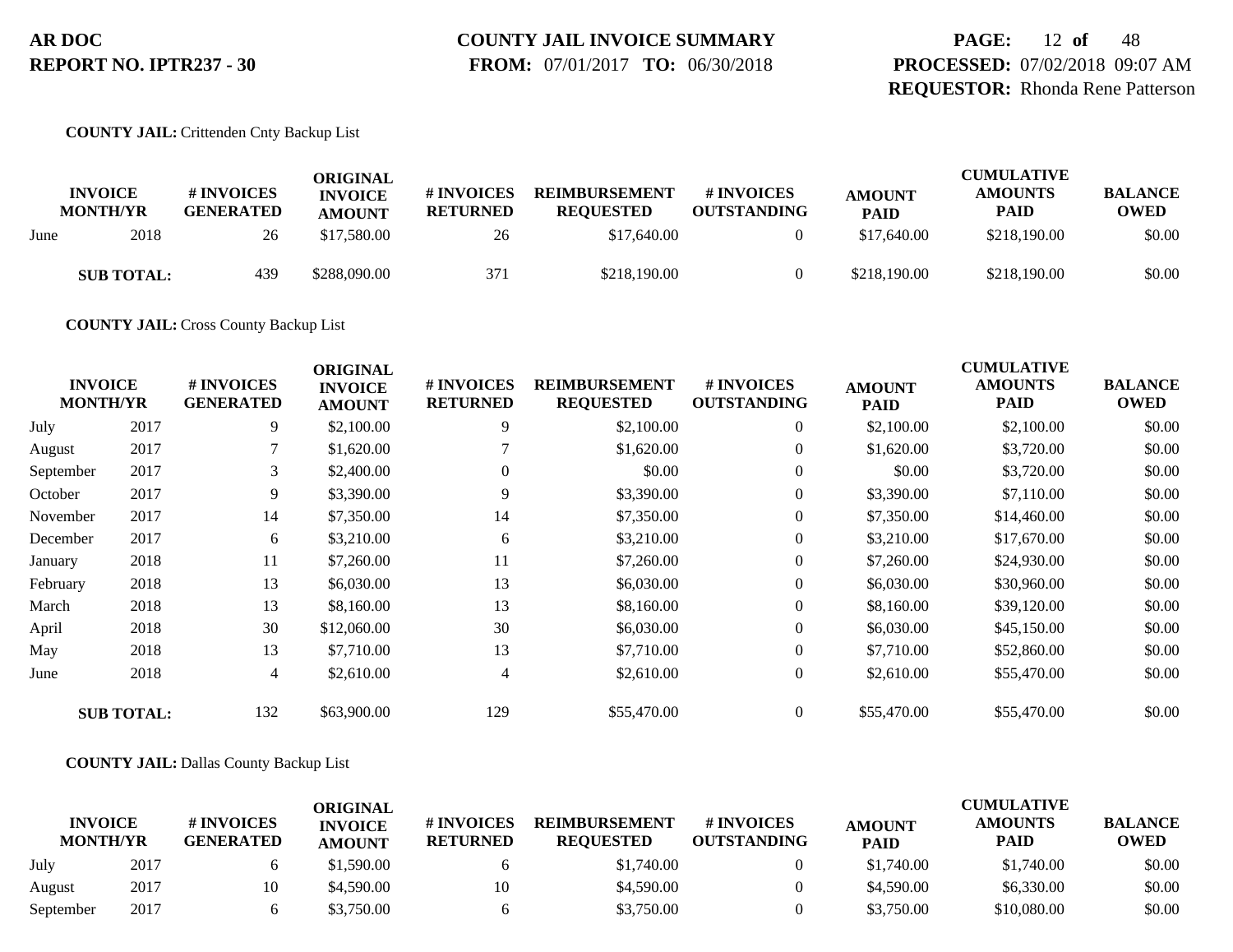### **COUNTY JAIL INVOICE SUMMARY**

 **FROM:** 07/01/2017 **TO:** 06/30/2018

# **PAGE:** 13 **of** 48 **PROCESSED:** 07/02/2018 09:07 AM **REQUESTOR:** Rhonda Rene Patterson

#### **COUNTY JAIL:** Dallas County Backup List

|          | <b>INVOICE</b><br><b>MONTH/YR</b> | # INVOICES<br><b>GENERATED</b> | <b>ORIGINAL</b><br><b>INVOICE</b><br><b>AMOUNT</b> | # INVOICES<br><b>RETURNED</b> | <b>REIMBURSEMENT</b><br><b>REQUESTED</b> | <b>#INVOICES</b><br><b>OUTSTANDING</b> | <b>AMOUNT</b><br><b>PAID</b> | <b>CUMULATIVE</b><br><b>AMOUNTS</b><br><b>PAID</b> | <b>BALANCE</b><br><b>OWED</b> |
|----------|-----------------------------------|--------------------------------|----------------------------------------------------|-------------------------------|------------------------------------------|----------------------------------------|------------------------------|----------------------------------------------------|-------------------------------|
| October  | 2017                              | 8                              | \$4,020.00                                         | 8                             | \$4,020.00                               | $\overline{0}$                         | \$4,020.00                   | \$14,100.00                                        | \$0.00                        |
| November | 2017                              | 19                             | \$12,510.00                                        | 19                            | \$12,510.00                              | 0                                      | \$12,510.00                  | \$26,610.00                                        | \$0.00                        |
| December | 2017                              | 92                             | \$42,180.00                                        | 92                            | \$41,310.00                              | $\overline{0}$                         | \$41,310.00                  | \$67,920.00                                        | \$0.00                        |
| January  | 2018                              | 109                            | \$76,350.00                                        | 109                           | \$76,350.00                              | 0                                      | \$76,350.00                  | \$144,270.00                                       | \$0.00                        |
| February | 2018                              | 100                            | \$82,470.00                                        | 100                           | \$82,380.00                              | 0                                      | \$82,380.00                  | \$226,650.00                                       | \$0.00                        |
| March    | 2018                              | 102                            | \$70,050.00                                        | 102                           | \$69,120.00                              | $\overline{0}$                         | \$69,120.00                  | \$295,770.00                                       | \$0.00                        |
| April    | 2018                              | 270                            | \$142,080.00                                       | 270                           | \$70,890.00                              | $\overline{0}$                         | \$70,890.00                  | \$366,660.00                                       | \$0.00                        |
| May      | 2018                              | 101                            | \$80,910.00                                        | 101                           | \$80,670.00                              | $\overline{0}$                         | \$80,670.00                  | \$447,330.00                                       | \$0.00                        |
| June     | 2018                              | 98                             | \$83,040.00                                        | $\overline{0}$                | \$0.00                                   | $\overline{0}$                         | \$0.00                       | \$447,330.00                                       | \$0.00                        |
|          | <b>SUB TOTAL:</b>                 | 921                            | \$603,540.00                                       | 823                           | \$447,330.00                             | $\overline{0}$                         | \$447,330.00                 | \$447,330.00                                       | \$0.00                        |

**COUNTY JAIL:** Desha County Backup List

| <b>INVOICE</b><br><b>MONTH/YR</b> |                   | # INVOICES<br><b>GENERATED</b> | <b>ORIGINAL</b><br><b>INVOICE</b><br><b>AMOUNT</b> | # INVOICES<br><b>RETURNED</b> | <b>REIMBURSEMENT</b><br><b>REQUESTED</b> | # INVOICES<br><b>OUTSTANDING</b> | <b>AMOUNT</b><br><b>PAID</b> | <b>CUMULATIVE</b><br><b>AMOUNTS</b><br><b>PAID</b> | <b>BALANCE</b><br><b>OWED</b> |
|-----------------------------------|-------------------|--------------------------------|----------------------------------------------------|-------------------------------|------------------------------------------|----------------------------------|------------------------------|----------------------------------------------------|-------------------------------|
| July                              | 2017              | 3                              | \$1,950.00                                         | 3                             | \$1,950.00                               | $\boldsymbol{0}$                 | \$1,950.00                   | \$1,950.00                                         | \$0.00                        |
| August                            | 2017              | 4                              | \$2,160.00                                         | $\theta$                      | \$0.00                                   | $\overline{0}$                   | \$0.00                       | \$1,950.00                                         | \$0.00                        |
| September                         | 2017              | 5                              | \$3,090.00                                         |                               | \$3,090.00                               | $\overline{0}$                   | \$3,090.00                   | \$5,040.00                                         | \$0.00                        |
| October                           | 2017              |                                | \$900.00                                           |                               | \$900.00                                 | $\boldsymbol{0}$                 | \$900.00                     | \$5,940.00                                         | \$0.00                        |
| November                          | 2017              | 2                              | \$600.00                                           | $\overline{2}$                | \$600.00                                 | $\overline{0}$                   | \$600.00                     | \$6,540.00                                         | \$0.00                        |
| December                          | 2017              |                                | \$900.00                                           |                               | \$900.00                                 | $\overline{0}$                   | \$900.00                     | \$7,440.00                                         | \$0.00                        |
| January                           | 2018              | 2                              | \$1,020.00                                         | 2                             | \$1,020.00                               | $\overline{0}$                   | \$1,020.00                   | \$8,460.00                                         | \$0.00                        |
| February                          | 2018              | $\mathcal{L}$                  | \$4,140.00                                         |                               | \$4,140.00                               | $\overline{0}$                   | \$4,140.00                   | \$12,600.00                                        | \$0.00                        |
| March                             | 2018              | 6                              | \$4,320.00                                         | 6                             | \$4,320.00                               | $\overline{0}$                   | \$4,320.00                   | \$16,920.00                                        | \$0.00                        |
| April                             | 2018              | 20                             | \$6,180.00                                         | 20                            | \$3,840.00                               | $\overline{0}$                   | \$3,840.00                   | \$20,760.00                                        | \$0.00                        |
| May                               | 2018              | 3                              | \$1,830.00                                         | 3                             | \$1,830.00                               | 0                                | \$1,830.00                   | \$22,590.00                                        | \$0.00                        |
| June                              | 2018              | 8                              | \$5,190.00                                         | 8                             | \$5,190.00                               | 8                                | \$0.00                       | \$22,590.00                                        | \$5,190.00                    |
|                                   | <b>SUB TOTAL:</b> | 62                             | \$32,280.00                                        | 58                            | \$27,780.00                              | 8                                | \$22,590.00                  | \$22,590.00                                        | \$5,190.00                    |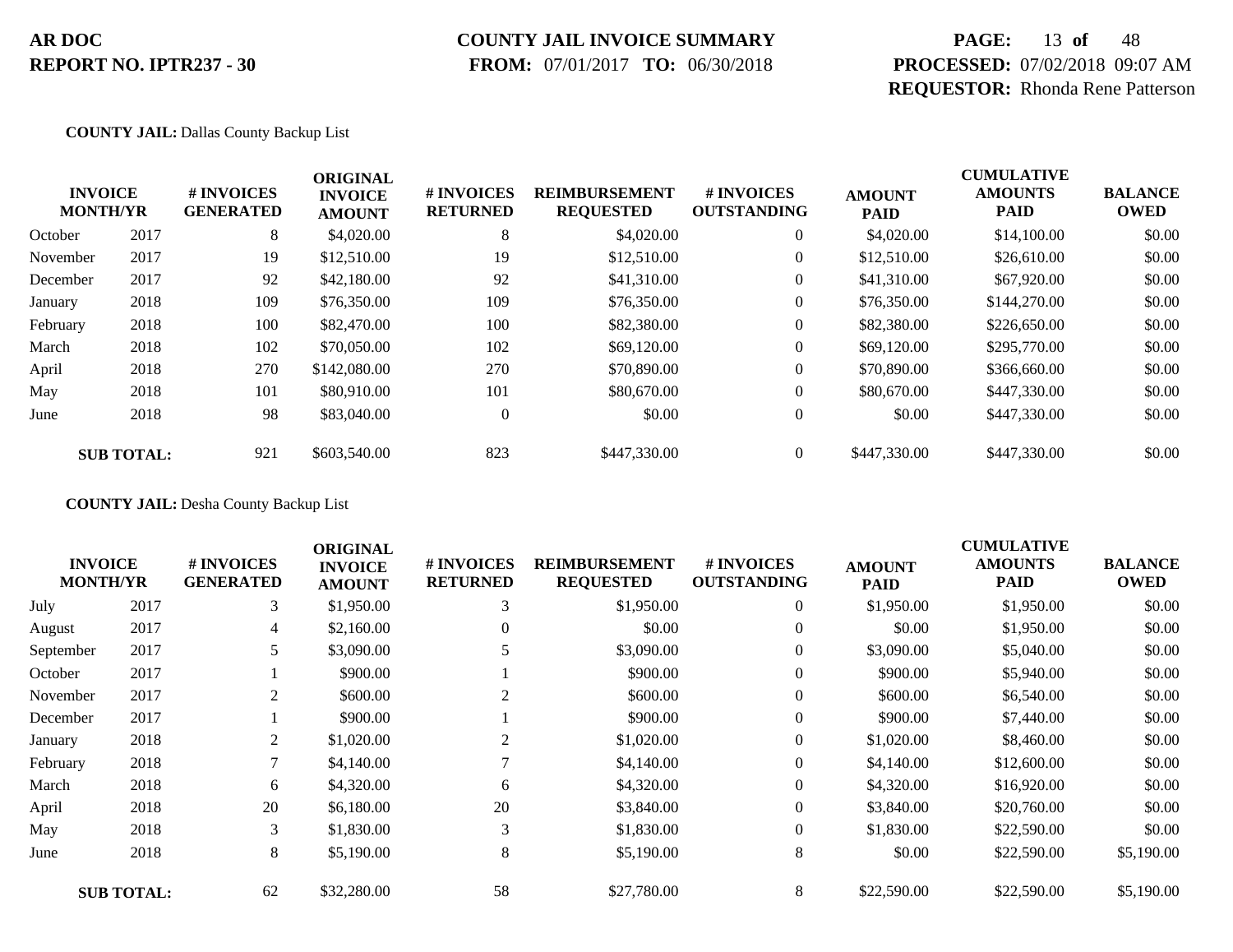#### **COUNTY JAIL INVOICE SUMMARY**

 **FROM:** 07/01/2017 **TO:** 06/30/2018

# **PAGE:** 14 **of** 48 **PROCESSED:** 07/02/2018 09:07 AM **REQUESTOR:** Rhonda Rene Patterson

#### **COUNTY JAIL:** Drew County Backup List

| <b>INVOICE</b><br><b>MONTH/YR</b> |                   | # INVOICES<br><b>GENERATED</b> | <b>ORIGINAL</b><br><b>INVOICE</b><br><b>AMOUNT</b> | # INVOICES<br><b>RETURNED</b> | <b>REIMBURSEMENT</b><br><b>REQUESTED</b> | # INVOICES<br><b>OUTSTANDING</b> | <b>AMOUNT</b><br><b>PAID</b> | <b>CUMULATIVE</b><br><b>AMOUNTS</b><br><b>PAID</b> | <b>BALANCE</b><br><b>OWED</b> |
|-----------------------------------|-------------------|--------------------------------|----------------------------------------------------|-------------------------------|------------------------------------------|----------------------------------|------------------------------|----------------------------------------------------|-------------------------------|
| July                              | 2017              | 8                              | \$3,780.00                                         | 8                             | \$3,780.00                               | $\overline{0}$                   | \$3,780.00                   | \$3,780.00                                         | \$0.00                        |
| August                            | 2017              | 10                             | \$2,370.00                                         | 10                            | \$2,370.00                               | $\overline{0}$                   | \$2,370.00                   | \$6,150.00                                         | \$0.00                        |
| September                         | 2017              | 18                             | \$7,560.00                                         | 18                            | \$7,560.00                               | $\overline{0}$                   | \$7,560.00                   | \$13,710.00                                        | \$0.00                        |
| October                           | 2017              | 11                             | \$4,860.00                                         | 11                            | \$4,860.00                               | $\overline{0}$                   | \$4,860.00                   | \$18,570.00                                        | \$0.00                        |
| November                          | 2017              | 9                              | \$3,690.00                                         | 9                             | \$3,690.00                               | $\overline{0}$                   | \$3,690.00                   | \$22,260.00                                        | \$0.00                        |
| December                          | 2017              | 8                              | \$1,530.00                                         | 8                             | \$1,530.00                               | $\overline{0}$                   | \$1,530.00                   | \$23,790.00                                        | \$0.00                        |
| January                           | 2018              | 5                              | \$1,560.00                                         | $\theta$                      | \$0.00                                   | $\overline{0}$                   | \$0.00                       | \$23,790.00                                        | \$0.00                        |
| February                          | 2018              | 5                              | \$2,340.00                                         |                               | \$1,440.00                               | $\boldsymbol{0}$                 | \$1,440.00                   | \$25,230.00                                        | \$0.00                        |
| March                             | 2018              | 9                              | \$1,980.00                                         | 9                             | \$1,980.00                               | $\overline{0}$                   | \$1,980.00                   | \$27,210.00                                        | \$0.00                        |
| April                             | 2018              | 28                             | \$8,340.00                                         | 28                            | \$4,170.00                               | $\overline{0}$                   | \$4,170.00                   | \$31,380.00                                        | \$0.00                        |
| May                               | 2018              | 12                             | \$3,540.00                                         | 12                            | \$3,540.00                               | $\overline{0}$                   | \$3,540.00                   | \$34,920.00                                        | \$0.00                        |
| June                              | 2018              | 10                             | \$3,630.00                                         | 10                            | \$3,630.00                               | 10                               | \$0.00                       | \$34,920.00                                        | \$3,630.00                    |
|                                   | <b>SUB TOTAL:</b> | 133                            | \$45,180.00                                        | 128                           | \$38,550.00                              | 10                               | \$34,920.00                  | \$34,920.00                                        | \$3,630.00                    |

#### **COUNTY JAIL:** Dumas City Jail

|           | <b>INVOICE</b><br><b>MONTH/YR</b> | <b>#INVOICES</b><br><b>GENERATED</b> | <b>ORIGINAL</b><br><b>INVOICE</b><br><b>AMOUNT</b> | # INVOICES<br><b>RETURNED</b> | <b>REIMBURSEMENT</b><br><b>REQUESTED</b> | # INVOICES<br><b>OUTSTANDING</b> | <b>AMOUNT</b><br><b>PAID</b> | <b>CUMULATIVE</b><br><b>AMOUNTS</b><br><b>PAID</b> | <b>BALANCE</b><br><b>OWED</b> |
|-----------|-----------------------------------|--------------------------------------|----------------------------------------------------|-------------------------------|------------------------------------------|----------------------------------|------------------------------|----------------------------------------------------|-------------------------------|
| July      | 2017                              | 3 <sup>1</sup>                       | \$1,110.00                                         | $\overline{0}$                | \$0.00                                   | $\overline{0}$                   | \$0.00                       | \$0.00                                             | \$0.00                        |
| August    | 2017                              | 2                                    | \$1,110.00                                         |                               | \$1,110.00                               | $\overline{0}$                   | \$1,110.00                   | \$1,110.00                                         | \$0.00                        |
| September | 2017                              | 2                                    | \$1,020.00                                         |                               | \$450.00                                 | $\overline{0}$                   | \$450.00                     | \$1,560.00                                         | \$0.00                        |
| October   | 2017                              | 2                                    | \$540.00                                           |                               | \$540.00                                 | $\overline{0}$                   | \$540.00                     | \$2,100.00                                         | \$0.00                        |
| November  | 2017                              | 2                                    | \$1,170.00                                         |                               | \$1,170.00                               | $\overline{0}$                   | \$1,170.00                   | \$3,270.00                                         | \$0.00                        |
| December  | 2017                              | 3                                    | \$1,830.00                                         |                               | \$1,830.00                               | $\overline{0}$                   | \$1,830.00                   | \$5,100.00                                         | \$0.00                        |
| January   | 2018                              | 3                                    | \$1,920.00                                         | 3                             | \$1,920.00                               | $\overline{0}$                   | \$1,920.00                   | \$7,020.00                                         | \$0.00                        |
| February  | 2018                              | $\overline{2}$                       | \$1,020.00                                         | 2                             | \$1,020.00                               | $\overline{0}$                   | \$1,020.00                   | \$8,040.00                                         | \$0.00                        |
| March     | 2018                              | 4                                    | \$2,340.00                                         | 4                             | \$2,340.00                               | $\overline{0}$                   | \$2,340.00                   | \$10,380.00                                        | \$0.00                        |
| April     | 2018                              | 4                                    | \$2,220.00                                         | 4                             | \$1,110.00                               | $\Omega$                         | \$1,110.00                   | \$11,490.00                                        | \$0.00                        |
| May       | 2018                              | $\overline{4}$                       | \$1,920.00                                         | 4                             | \$1,920.00                               | $\overline{0}$                   | \$1,920.00                   | \$13,410.00                                        | \$0.00                        |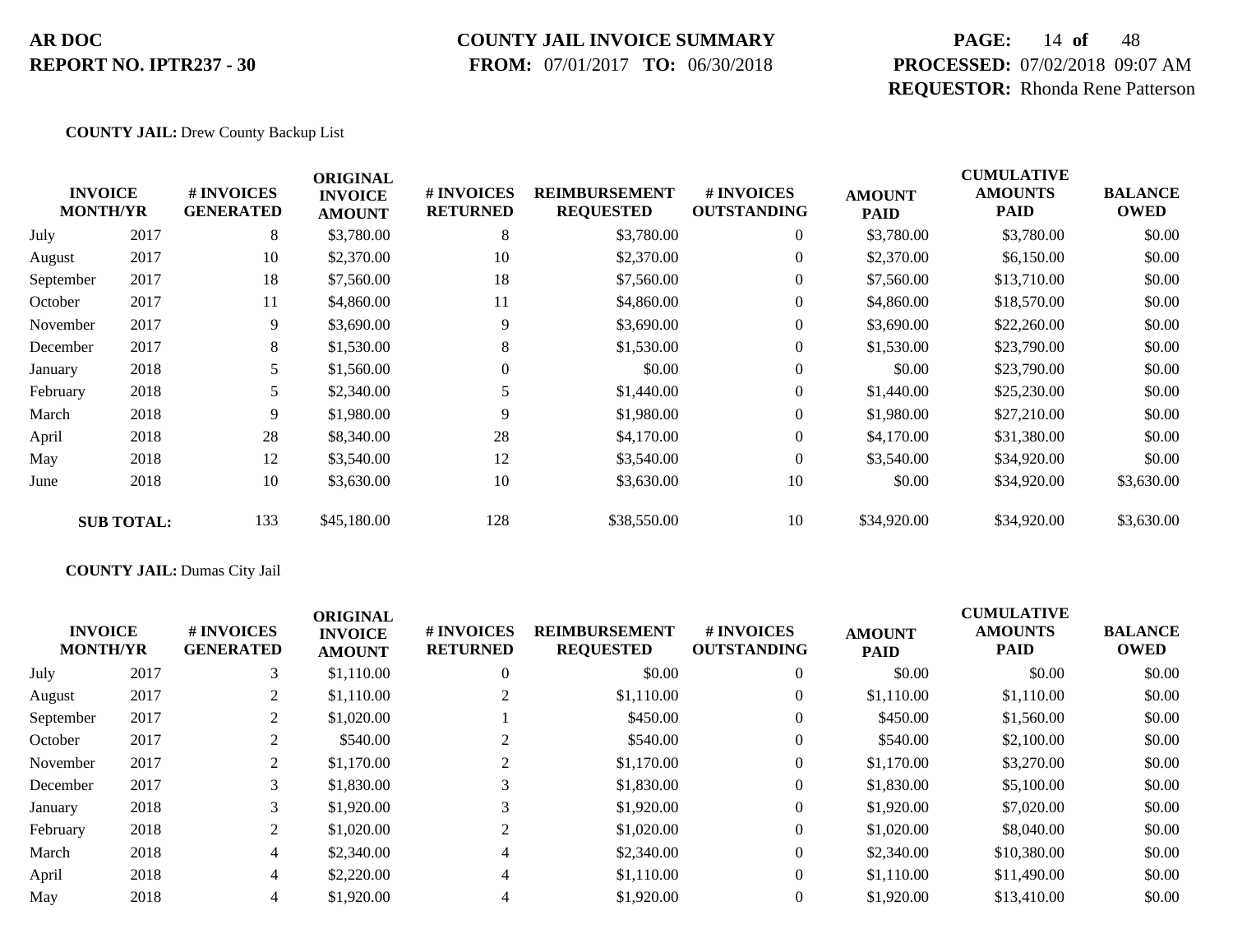# **COUNTY JAIL INVOICE SUMMARY**

 **FROM:** 07/01/2017 **TO:** 06/30/2018

# **PAGE:** 15 **of** 48 **PROCESSED:** 07/02/2018 09:07 AM **REQUESTOR:** Rhonda Rene Patterson

**COUNTY JAIL:** Dumas City Jail

|      | <b>INVOICE</b><br><b>MONTH/YR</b> | # INVOICES<br><b>GENERATED</b> | ORIGINAL<br><b>INVOICE</b><br><b>AMOUNT</b> | # INVOICES<br><b>RETURNED</b> | <b>REIMBURSEMENT</b><br><b>REOUESTED</b> | # INVOICES<br><b>OUTSTANDING</b> | <b>AMOUNT</b><br><b>PAID</b> | <b>CUMULATIVE</b><br><b>AMOUNTS</b><br><b>PAID</b> | <b>BALANCE</b><br><b>OWED</b> |
|------|-----------------------------------|--------------------------------|---------------------------------------------|-------------------------------|------------------------------------------|----------------------------------|------------------------------|----------------------------------------------------|-------------------------------|
| June | 2018                              |                                | \$2,070.00                                  |                               | \$2,070.00                               |                                  | \$0.00                       | \$13,410.00                                        | \$2,070.00                    |
|      | <b>SUB TOTAL:</b>                 | 35                             | \$18,270.00                                 | 31                            | \$15,480.00                              | 4                                | \$13,410.00                  | \$13,410.00                                        | \$2,070.00                    |

**COUNTY JAIL:** England City Jail Backup

| <b>INVOICE</b><br><b>MONTH/YR</b> |                   | # INVOICES<br><b>GENERATED</b> | <b>ORIGINAL</b><br><b>INVOICE</b><br><b>AMOUNT</b> | # INVOICES<br><b>RETURNED</b> | <b>REIMBURSEMENT</b><br><b>REQUESTED</b> | # INVOICES<br><b>OUTSTANDING</b> | <b>AMOUNT</b><br><b>PAID</b> | <b>CUMULATIVE</b><br><b>AMOUNTS</b><br><b>PAID</b> | <b>BALANCE</b><br><b>OWED</b> |
|-----------------------------------|-------------------|--------------------------------|----------------------------------------------------|-------------------------------|------------------------------------------|----------------------------------|------------------------------|----------------------------------------------------|-------------------------------|
| July                              | 2017              | 8                              | \$2,760.00                                         | 8                             | \$2,760.00                               | $\overline{0}$                   | \$2,760.00                   | \$2,760.00                                         | \$0.00                        |
| August                            | 2017              | 9                              | \$4,500.00                                         | 9                             | \$4,500.00                               | $\boldsymbol{0}$                 | \$4,500.00                   | \$7,260.00                                         | \$0.00                        |
| September                         | 2017              | $\tau$                         | \$4,440.00                                         |                               | \$4,440.00                               | $\overline{0}$                   | \$4,440.00                   | \$11,700.00                                        | \$0.00                        |
| October                           | 2017              | 6                              | \$2,070.00                                         | 6                             | \$2,070.00                               | $\overline{0}$                   | \$2,070.00                   | \$13,770.00                                        | \$0.00                        |
| November                          | 2017              | 10                             | \$5,130.00                                         | 10                            | \$5,130.00                               | $\overline{0}$                   | \$5,130.00                   | \$18,900.00                                        | \$0.00                        |
| December                          | 2017              | 8                              | \$6,510.00                                         | 8                             | \$6,510.00                               | $\overline{0}$                   | \$6,510.00                   | \$25,410.00                                        | \$0.00                        |
| January                           | 2018              | 7                              | \$5,670.00                                         |                               | \$5,670.00                               | $\boldsymbol{0}$                 | \$5,670.00                   | \$31,080.00                                        | \$0.00                        |
| February                          | 2018              | 11                             | \$6,000.00                                         | 11                            | \$6,000.00                               | $\overline{0}$                   | \$6,000.00                   | \$37,080.00                                        | \$0.00                        |
| March                             | 2018              | 8                              | \$6,330.00                                         | 8                             | \$6,330.00                               | $\overline{0}$                   | \$6,330.00                   | \$43,410.00                                        | \$0.00                        |
| April                             | 2018              | 16                             | \$13,740.00                                        | 16                            | \$6,900.00                               | $\overline{0}$                   | \$6,900.00                   | \$50,310.00                                        | \$0.00                        |
| May                               | 2018              | 13                             | \$5,820.00                                         | 13                            | \$6,180.00                               | $\overline{0}$                   | \$6,180.00                   | \$56,490.00                                        | \$0.00                        |
| June                              | 2018              | 10                             | \$6,540.00                                         | $\Omega$                      | \$0.00                                   | $\overline{0}$                   | \$0.00                       | \$56,490.00                                        | \$0.00                        |
|                                   | <b>SUB TOTAL:</b> | 113                            | \$69,510.00                                        | 103                           | \$56,490.00                              | $\overline{0}$                   | \$56,490.00                  | \$56,490.00                                        | \$0.00                        |

#### **COUNTY JAIL:** Faulkner County Backup List

|                                   |      |                                | ORIGINAL                        |                               |                                          |                                  |                              | <b>CUMULATIVE</b>      |                               |
|-----------------------------------|------|--------------------------------|---------------------------------|-------------------------------|------------------------------------------|----------------------------------|------------------------------|------------------------|-------------------------------|
| <b>INVOICE</b><br><b>MONTH/YR</b> |      | # INVOICES<br><b>GENERATED</b> | <b>INVOICE</b><br><b>AMOUNT</b> | # INVOICES<br><b>RETURNED</b> | <b>REIMBURSEMENT</b><br><b>REOUESTED</b> | # INVOICES<br><b>OUTSTANDING</b> | <b>AMOUNT</b><br><b>PAID</b> | <b>AMOUNTS</b><br>PAID | <b>BALANCE</b><br><b>OWED</b> |
| July                              | 2017 | 109                            | \$58,200.00                     | 109                           | \$58,200,00                              |                                  | \$58,200.00                  | \$58,200.00            | \$0.00                        |
| August                            | 2017 | 102                            | \$64,080.00                     | 102                           | \$64,080.00                              |                                  | \$64,080.00                  | \$122,280.00           | \$0.00                        |
| September                         | 2017 | 93                             | \$53,160.00                     | 93                            | \$53,040.00                              |                                  | \$53,040.00                  | \$175,320.00           | \$0.00                        |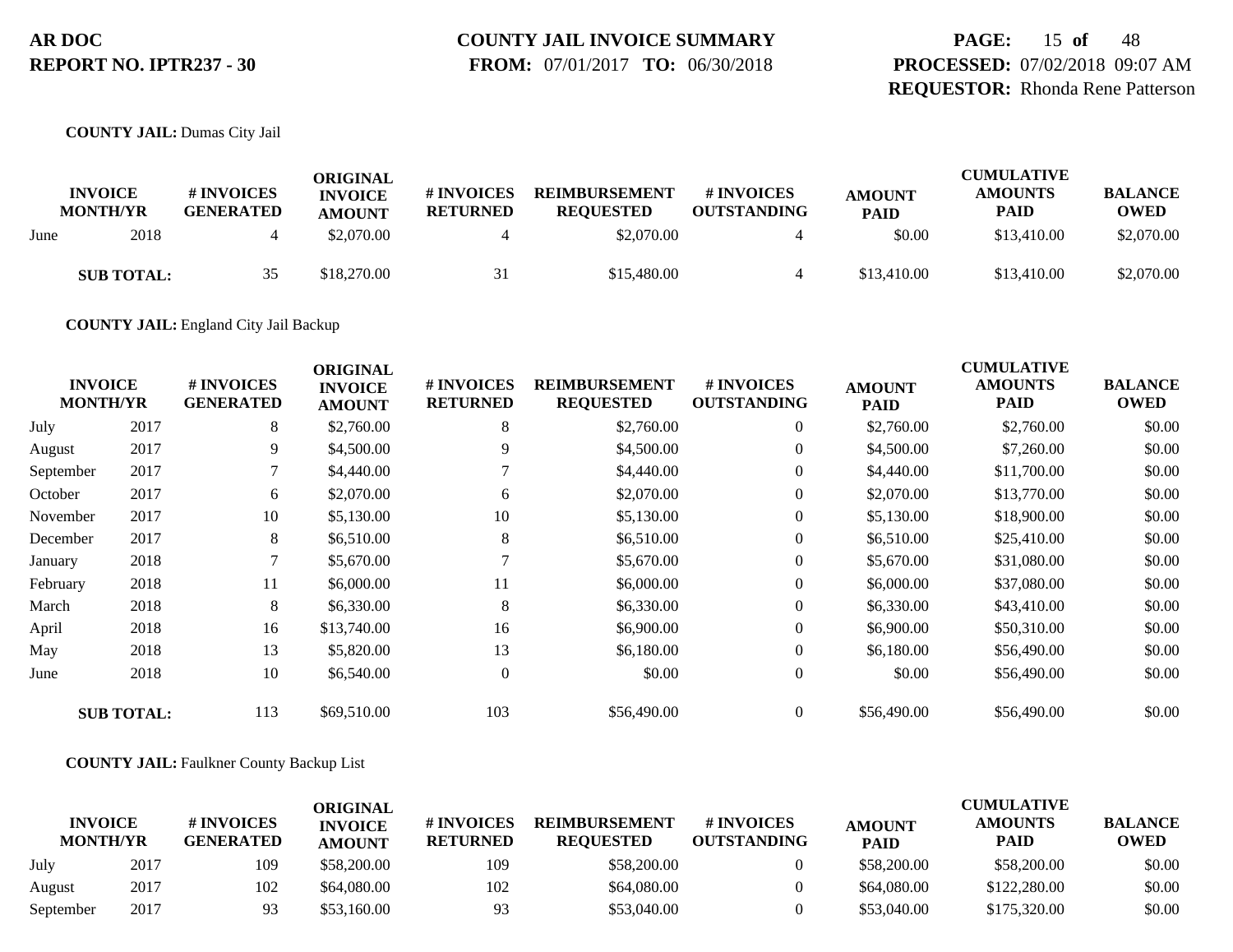### **COUNTY JAIL INVOICE SUMMARY**

 **FROM:** 07/01/2017 **TO:** 06/30/2018

# **PAGE:** 16 **of** 48 **PROCESSED:** 07/02/2018 09:07 AM **REQUESTOR:** Rhonda Rene Patterson

#### **COUNTY JAIL:** Faulkner County Backup List

|          | <b>INVOICE</b><br><b>MONTH/YR</b> | # INVOICES<br><b>GENERATED</b> | <b>ORIGINAL</b><br><b>INVOICE</b><br><b>AMOUNT</b> | # INVOICES<br><b>RETURNED</b> | <b>REIMBURSEMENT</b><br><b>REQUESTED</b> | <b>#INVOICES</b><br><b>OUTSTANDING</b> | <b>AMOUNT</b><br><b>PAID</b> | <b>CUMULATIVE</b><br><b>AMOUNTS</b><br><b>PAID</b> | <b>BALANCE</b><br><b>OWED</b> |
|----------|-----------------------------------|--------------------------------|----------------------------------------------------|-------------------------------|------------------------------------------|----------------------------------------|------------------------------|----------------------------------------------------|-------------------------------|
| October  | 2017                              | 84                             | \$51,270.00                                        | 84                            | \$51,240.00                              | $\overline{0}$                         | \$51,240.00                  | \$226,560.00                                       | \$0.00                        |
| November | 2017                              | 85                             | \$56,730.00                                        | 85                            | \$56,730.00                              | $\overline{0}$                         | \$56,730.00                  | \$283,290.00                                       | \$0.00                        |
| December | 2017                              | 92                             | \$60,510.00                                        | 92                            | \$60,360.00                              | $\overline{0}$                         | \$60,360.00                  | \$343,650.00                                       | \$0.00                        |
| January  | 2018                              | 73                             | \$43,500.00                                        | 73                            | \$43,500.00                              | 0                                      | \$43,500.00                  | \$387,150.00                                       | \$0.00                        |
| February | 2018                              | 59                             | \$35,580.00                                        | 59                            | \$35,370.00                              | 0                                      | \$35,370.00                  | \$422,520.00                                       | \$0.00                        |
| March    | 2018                              | 55                             | \$32,940.00                                        | 55                            | \$32,940.00                              | $\overline{0}$                         | \$32,940.00                  | \$455,460.00                                       | \$0.00                        |
| April    | 2018                              | 168                            | \$119,340.00                                       | 168                           | \$59,490.00                              | $\overline{0}$                         | \$59,490.00                  | \$514,950.00                                       | \$0.00                        |
| May      | 2018                              | 104                            | \$66,810.00                                        | 104                           | \$65,790.00                              | $\overline{0}$                         | \$65,790.00                  | \$580,740.00                                       | \$0.00                        |
| June     | 2018                              | 90                             | \$64,170.00                                        | $\overline{0}$                | \$0.00                                   | $\overline{0}$                         | \$0.00                       | \$580,740.00                                       | \$0.00                        |
|          | <b>SUB TOTAL:</b>                 | 1114                           | \$706,290.00                                       | 1024                          | \$580,740.00                             | $\overline{0}$                         | \$580,740.00                 | \$580,740.00                                       | \$0.00                        |

**COUNTY JAIL:** Franklin County Backup List

|           | <b>INVOICE</b><br><b>MONTH/YR</b> | # INVOICES<br><b>GENERATED</b> | <b>ORIGINAL</b><br><b>INVOICE</b><br><b>AMOUNT</b> | # INVOICES<br><b>RETURNED</b> | <b>REIMBURSEMENT</b><br><b>REQUESTED</b> | # INVOICES<br><b>OUTSTANDING</b> | <b>AMOUNT</b><br><b>PAID</b> | <b>CUMULATIVE</b><br><b>AMOUNTS</b><br><b>PAID</b> | <b>BALANCE</b><br><b>OWED</b> |
|-----------|-----------------------------------|--------------------------------|----------------------------------------------------|-------------------------------|------------------------------------------|----------------------------------|------------------------------|----------------------------------------------------|-------------------------------|
| July      | 2017                              | 17                             | \$6,570.00                                         | 17                            | \$6,570.00                               | $\overline{0}$                   | \$6,570.00                   | \$6,570.00                                         | \$0.00                        |
| August    | 2017                              | 3                              | \$720.00                                           | 3                             | \$720.00                                 | $\overline{0}$                   | \$720.00                     | \$7,290.00                                         | \$0.00                        |
| September | 2017                              | 12                             | \$6,180.00                                         | 12                            | \$6,180.00                               | $\overline{0}$                   | \$6,180.00                   | \$13,470.00                                        | \$0.00                        |
| October   | 2017                              | 9                              | \$3,570.00                                         | 9                             | \$3,570.00                               | 0                                | \$3,570.00                   | \$17,040.00                                        | \$0.00                        |
| November  | 2017                              | 8                              | \$5,670.00                                         | 8                             | \$5,550.00                               | $\overline{0}$                   | \$5,550.00                   | \$22,590.00                                        | \$0.00                        |
| December  | 2017                              | 8                              | \$6,300.00                                         | 8                             | \$6,060.00                               | $\overline{0}$                   | \$6,060.00                   | \$28,650.00                                        | \$0.00                        |
| January   | 2018                              | 17                             | \$9,720.00                                         | 17                            | \$9,720.00                               | $\overline{0}$                   | \$9,720.00                   | \$38,370.00                                        | \$0.00                        |
| February  | 2018                              | 18                             | \$4,710.00                                         | 18                            | \$4,680.00                               | $\overline{0}$                   | \$4,680.00                   | \$43,050.00                                        | \$0.00                        |
| March     | 2018                              | 8                              | \$1,170.00                                         | 8                             | \$1,170.00                               | 0                                | \$1,170.00                   | \$44,220.00                                        | \$0.00                        |
| April     | 2018                              | 16                             | \$6,120.00                                         | 16                            | \$3,060.00                               | $\overline{0}$                   | \$3,060.00                   | \$47,280.00                                        | \$0.00                        |
| May       | 2018                              | 8                              | \$5,520.00                                         | 8                             | \$5,520.00                               | $\overline{0}$                   | \$5,520.00                   | \$52,800.00                                        | \$0.00                        |
| June      | 2018                              | 13                             | \$6,150.00                                         | 13                            | \$6,150.00                               | 13                               | \$0.00                       | \$52,800.00                                        | \$6,150.00                    |
|           | <b>SUB TOTAL:</b>                 | 137                            | \$62,400.00                                        | 137                           | \$58,950.00                              | 13                               | \$52,800.00                  | \$52,800.00                                        | \$6,150.00                    |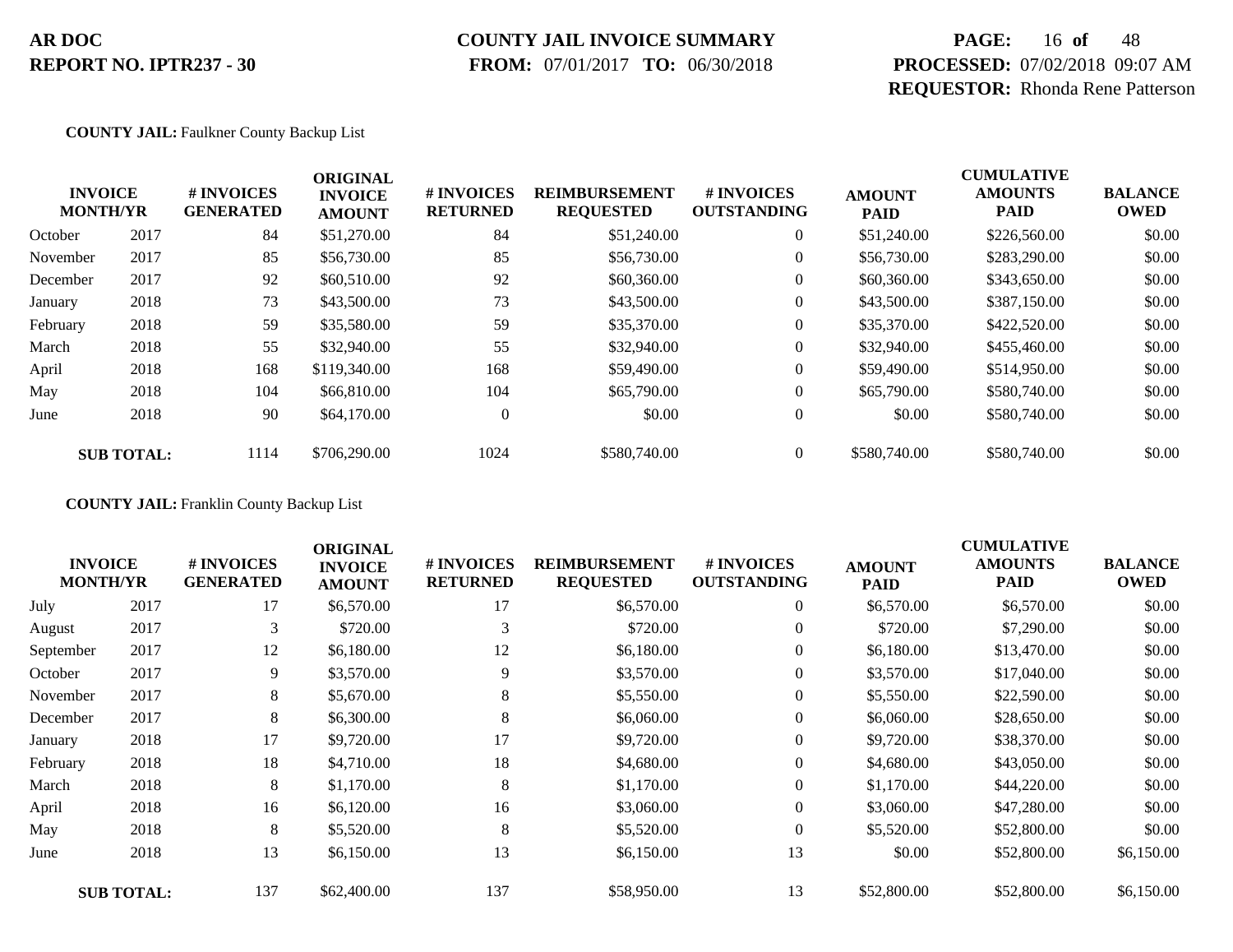#### **COUNTY JAIL INVOICE SUMMARY**

 **FROM:** 07/01/2017 **TO:** 06/30/2018

# **PAGE:** 17 **of** 48 **PROCESSED:** 07/02/2018 09:07 AM **REQUESTOR:** Rhonda Rene Patterson

#### **COUNTY JAIL:** Fulton County Backup List

|           | <b>INVOICE</b><br><b>MONTH/YR</b> | # INVOICES<br><b>GENERATED</b> | <b>ORIGINAL</b><br><b>INVOICE</b><br><b>AMOUNT</b> | # INVOICES<br><b>RETURNED</b> | <b>REIMBURSEMENT</b><br><b>REQUESTED</b> | <b>#INVOICES</b><br><b>OUTSTANDING</b> | <b>AMOUNT</b><br><b>PAID</b> | <b>CUMULATIVE</b><br><b>AMOUNTS</b><br><b>PAID</b> | <b>BALANCE</b><br><b>OWED</b> |
|-----------|-----------------------------------|--------------------------------|----------------------------------------------------|-------------------------------|------------------------------------------|----------------------------------------|------------------------------|----------------------------------------------------|-------------------------------|
| July      | 2017                              | 6                              | \$3,930.00                                         | 6                             | \$3,930.00                               | $\overline{0}$                         | \$3,930.00                   | \$3,930.00                                         | \$0.00                        |
| August    | 2017                              | 3                              | \$510.00                                           | 3                             | \$510.00                                 | $\overline{0}$                         | \$510.00                     | \$4,440.00                                         | \$0.00                        |
| September | 2017                              | 5                              | \$1,860.00                                         |                               | \$1,860.00                               | $\theta$                               | \$1,860.00                   | \$6,300.00                                         | \$0.00                        |
| October   | 2017                              | 6                              | \$2,220.00                                         | 6                             | \$2,220.00                               | $\theta$                               | \$2,220.00                   | \$8,520.00                                         | \$0.00                        |
| November  | 2017                              | 5                              | \$3,960.00                                         |                               | \$3,570.00                               | $\overline{0}$                         | \$3,570.00                   | \$12,090.00                                        | \$0.00                        |
| December  | 2017                              | 6                              | \$720.00                                           | 6                             | \$720.00                                 | $\overline{0}$                         | \$720.00                     | \$12,810.00                                        | \$0.00                        |
| January   | 2018                              | 2                              | \$1,020.00                                         | 2                             | \$1,020.00                               | $\overline{0}$                         | \$1,020.00                   | \$13,830.00                                        | \$0.00                        |
| February  | 2018                              | 3                              | \$1,830.00                                         | 3                             | \$1,830.00                               | $\overline{0}$                         | \$1,830.00                   | \$15,660.00                                        | \$0.00                        |
| March     | 2018                              | 4                              | \$780.00                                           | 4                             | \$780.00                                 | $\overline{0}$                         | \$780.00                     | \$16,440.00                                        | \$0.00                        |
| April     | 2018                              | 8                              | \$1,800.00                                         | 8                             | \$900.00                                 | $\mathbf{0}$                           | \$900.00                     | \$17,340.00                                        | \$0.00                        |
| May       | 2018                              | 3                              | \$1,980.00                                         | 3                             | \$1,980.00                               | $\overline{0}$                         | \$1,980.00                   | \$19,320.00                                        | \$0.00                        |
| June      | 2018                              | 6                              | \$4,860.00                                         | 6                             | \$4,860.00                               | $\overline{0}$                         | \$4,860.00                   | \$24,180.00                                        | \$0.00                        |
|           | <b>SUB TOTAL:</b>                 | 57                             | \$25,470.00                                        | 57                            | \$24,180.00                              | $\overline{0}$                         | \$24,180.00                  | \$24,180.00                                        | \$0.00                        |

#### **COUNTY JAIL:** Garland County Backup List

| <b>INVOICE</b>  |      | <b>#INVOICES</b> | <b>ORIGINAL</b><br><b>INVOICE</b> | <b># INVOICES</b> | <b>REIMBURSEMENT</b> | # INVOICES         | <b>AMOUNT</b> | <b>CUMULATIVE</b><br><b>AMOUNTS</b> | <b>BALANCE</b> |
|-----------------|------|------------------|-----------------------------------|-------------------|----------------------|--------------------|---------------|-------------------------------------|----------------|
| <b>MONTH/YR</b> |      | <b>GENERATED</b> | <b>AMOUNT</b>                     | <b>RETURNED</b>   | <b>REQUESTED</b>     | <b>OUTSTANDING</b> | <b>PAID</b>   | <b>PAID</b>                         | <b>OWED</b>    |
| July            | 2017 | 56               | \$25,350.00                       | 56                | \$26,340.00          | $\overline{0}$     | \$26,340.00   | \$26,340.00                         | \$0.00         |
| August          | 2017 | 62               | \$33,150.00                       | 62                | \$33,180.00          | $\overline{0}$     | \$33,180.00   | \$59,520.00                         | \$0.00         |
| September       | 2017 | 52               | \$34,440.00                       | 52                | \$33,120.00          | 0                  | \$33,120.00   | \$92,640.00                         | \$0.00         |
| October         | 2017 | 52               | \$31,020.00                       | 52                | \$30,450.00          | $\overline{0}$     | \$30,450.00   | \$123,090.00                        | \$0.00         |
| November        | 2017 | 58               | \$28,920.00                       | 58                | \$28,920.00          | $\overline{0}$     | \$28,920.00   | \$152,010.00                        | \$0.00         |
| December        | 2017 | 54               | \$39,990.00                       | 54                | \$38,970.00          | $\overline{0}$     | \$38,970.00   | \$190,980.00                        | \$0.00         |
| January         | 2018 | 63               | \$36,120.00                       | 63                | \$35,670.00          | $\overline{0}$     | \$35,670.00   | \$226,650.00                        | \$0.00         |
| February        | 2018 | 40               | \$19,110.00                       | 40                | \$19,350.00          | $\overline{0}$     | \$19,350.00   | \$246,000.00                        | \$0.00         |
| March           | 2018 | 59               | \$31,590.00                       | 59                | \$31,620.00          | $\overline{0}$     | \$31,620.00   | \$277,620.00                        | \$0.00         |
| April           | 2018 | 126              | \$79,800.00                       | 126               | \$39,900.00          | $\Omega$           | \$39,900.00   | \$317,520.00                        | \$0.00         |
| May             | 2018 | 75               | \$38,700.00                       | 75                | \$36,180.00          | $\overline{0}$     | \$36,180.00   | \$353,700.00                        | \$0.00         |
|                 |      |                  |                                   |                   |                      |                    |               |                                     |                |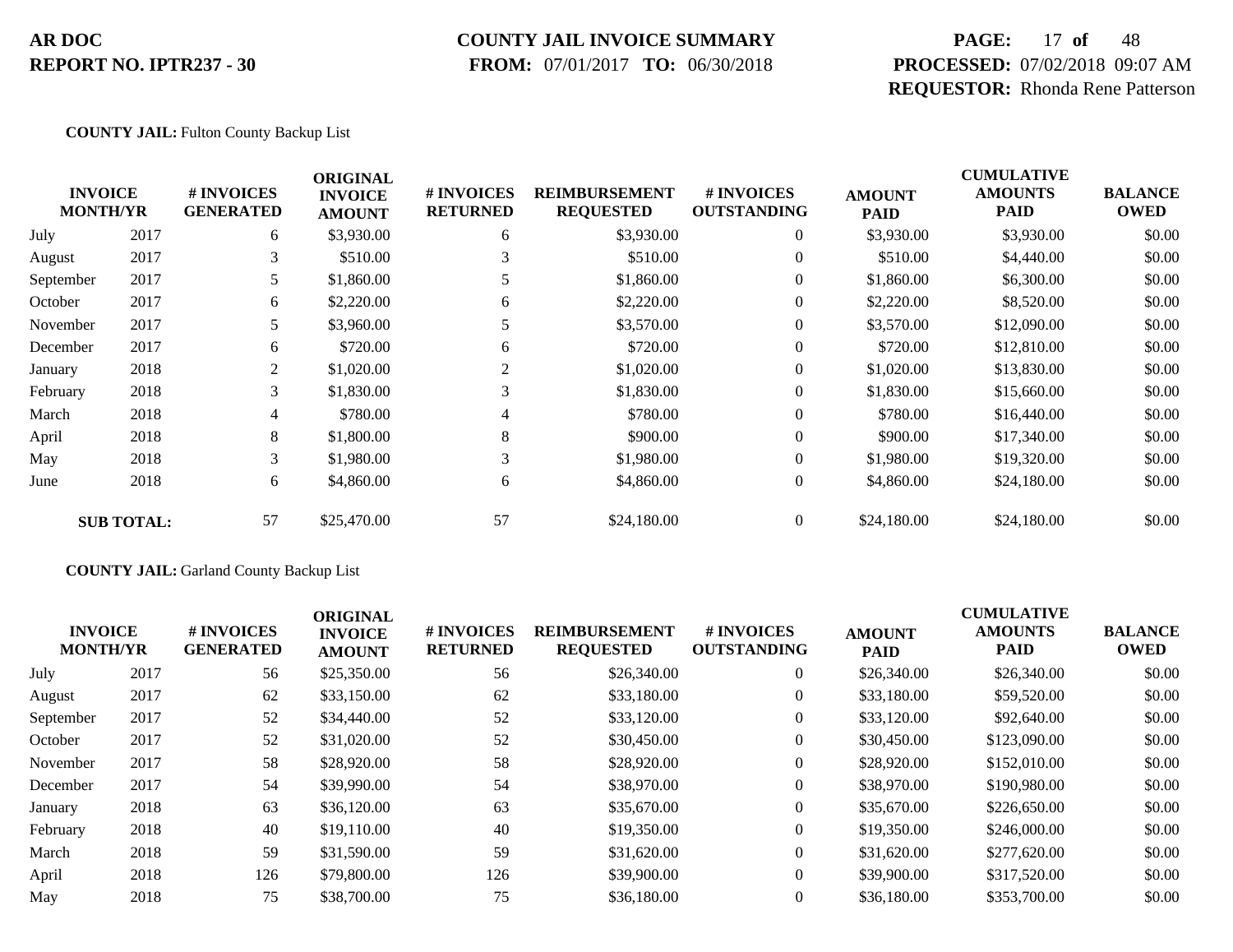# **COUNTY JAIL INVOICE SUMMARY**

 **FROM:** 07/01/2017 **TO:** 06/30/2018

**PAGE:** 18 **of** 48 **PROCESSED:** 07/02/2018 09:07 AM **REQUESTOR:** Rhonda Rene Patterson

**COUNTY JAIL:** Garland County Backup List

|      | <b>INVOICE</b><br><b>MONTH/YR</b> | # INVOICES<br><b>GENERATED</b> | ORIGINAL<br><b>INVOICE</b><br><b>AMOUNT</b> | <b># INVOICES</b><br><b>RETURNED</b> | <b>REIMBURSEMENT</b><br><b>REQUESTED</b> | <b># INVOICES</b><br><b>OUTSTANDING</b> | <b>AMOUNT</b><br><b>PAID</b> | <b>CUMULATIVE</b><br><b>AMOUNTS</b><br><b>PAID</b> | <b>BALANCE</b><br><b>OWED</b> |
|------|-----------------------------------|--------------------------------|---------------------------------------------|--------------------------------------|------------------------------------------|-----------------------------------------|------------------------------|----------------------------------------------------|-------------------------------|
| June | 2018                              | 74                             | \$37,800.00                                 | 74                                   | \$37,650.00                              | 74                                      | \$0.00                       | \$353,700.00                                       | \$37,650.00                   |
|      | <b>SUB TOTAL:</b>                 | 771                            | \$435,990.00                                | 771                                  | \$391,350.00                             | 74                                      | \$353,700.00                 | \$353,700.00                                       | \$37,650.00                   |

**COUNTY JAIL:** Grant County Backup List

| <b>INVOICE</b><br><b>MONTH/YR</b> |                   | # INVOICES<br><b>GENERATED</b> | <b>ORIGINAL</b><br><b>INVOICE</b><br><b>AMOUNT</b> | # INVOICES<br><b>RETURNED</b> | <b>REIMBURSEMENT</b><br><b>REQUESTED</b> | # INVOICES<br><b>OUTSTANDING</b> | <b>AMOUNT</b><br><b>PAID</b> | <b>CUMULATIVE</b><br><b>AMOUNTS</b><br><b>PAID</b> | <b>BALANCE</b><br><b>OWED</b> |
|-----------------------------------|-------------------|--------------------------------|----------------------------------------------------|-------------------------------|------------------------------------------|----------------------------------|------------------------------|----------------------------------------------------|-------------------------------|
| July                              | 2017              | 3                              | \$720.00                                           | 3                             | \$720.00                                 | $\overline{0}$                   | \$720.00                     | \$720.00                                           | \$0.00                        |
| August                            | 2017              | 4                              | \$3,660.00                                         | 4                             | \$1,110.00                               | $\overline{0}$                   | \$1,110.00                   | \$1,830.00                                         | \$0.00                        |
| September                         | 2017              | 2                              | \$1,290.00                                         | 2                             | \$960.00                                 | $\overline{0}$                   | \$960.00                     | \$2,790.00                                         | \$0.00                        |
| October                           | 2017              | 4                              | \$2,250.00                                         |                               | \$2,220.00                               | $\overline{0}$                   | \$2,220.00                   | \$5,010.00                                         | \$0.00                        |
| November                          | 2017              | 7                              | \$2,730.00                                         |                               | \$2,460.00                               | $\overline{0}$                   | \$2,460.00                   | \$7,470.00                                         | \$0.00                        |
| December                          | 2017              | 3                              | \$810.00                                           | 3                             | \$270.00                                 | $\overline{0}$                   | \$270.00                     | \$7,740.00                                         | \$0.00                        |
| January                           | 2018              | $\overline{c}$                 | \$930.00                                           | $\overline{c}$                | \$930.00                                 | $\boldsymbol{0}$                 | \$930.00                     | \$8,670.00                                         | \$0.00                        |
| February                          | 2018              | 3                              | \$1,620.00                                         | 3                             | \$1,590.00                               | 0                                | \$1,590.00                   | \$10,260.00                                        | \$0.00                        |
| March                             | 2018              | 4                              | \$1,710.00                                         | 4                             | \$1,230.00                               | $\overline{0}$                   | \$1,230.00                   | \$11,490.00                                        | \$0.00                        |
| April                             | 2018              | 8                              | \$3,480.00                                         | 8                             | \$1,740.00                               | 0                                | \$1,740.00                   | \$13,230.00                                        | \$0.00                        |
| May                               | 2018              | 6                              | \$3,150.00                                         | 6                             | \$3,150.00                               | $\overline{0}$                   | \$3,150.00                   | \$16,380.00                                        | \$0.00                        |
| June                              | 2018              |                                | \$240.00                                           |                               | \$240.00                                 | $\overline{0}$                   | \$240.00                     | \$16,620.00                                        | \$0.00                        |
|                                   | <b>SUB TOTAL:</b> | 47                             | \$22,590.00                                        | 47                            | \$16,620.00                              | $\overline{0}$                   | \$16,620.00                  | \$16,620.00                                        | \$0.00                        |

**COUNTY JAIL:** Greene County Backup List

|                                   |      |                                      | ORIGINAL                        |                               |                                          |                                  |                              | <b>CUMULATIVE</b>             |                               |
|-----------------------------------|------|--------------------------------------|---------------------------------|-------------------------------|------------------------------------------|----------------------------------|------------------------------|-------------------------------|-------------------------------|
| <b>INVOICE</b><br><b>MONTH/YR</b> |      | <b>#INVOICES</b><br><b>GENERATED</b> | <b>INVOICE</b><br><b>AMOUNT</b> | # INVOICES<br><b>RETURNED</b> | <b>REIMBURSEMENT</b><br><b>REOUESTED</b> | # INVOICES<br><b>OUTSTANDING</b> | <b>AMOUNT</b><br><b>PAID</b> | <b>AMOUNTS</b><br><b>PAID</b> | <b>BALANCE</b><br><b>OWED</b> |
| July                              | 2017 | 35                                   | \$17,160.00                     | 35                            | \$17,160.00                              |                                  | \$17,160.00                  | \$17,160.00                   | \$0.00                        |
| August                            | 2017 | 27                                   | \$15,300.00                     | 27                            | \$15,300.00                              |                                  | \$15,300.00                  | \$32,460.00                   | \$0.00                        |
| September                         | 2017 | 40                                   | \$20,970.00                     | 40                            | \$20,970.00                              |                                  | \$20,970.00                  | \$53,430.00                   | \$0.00                        |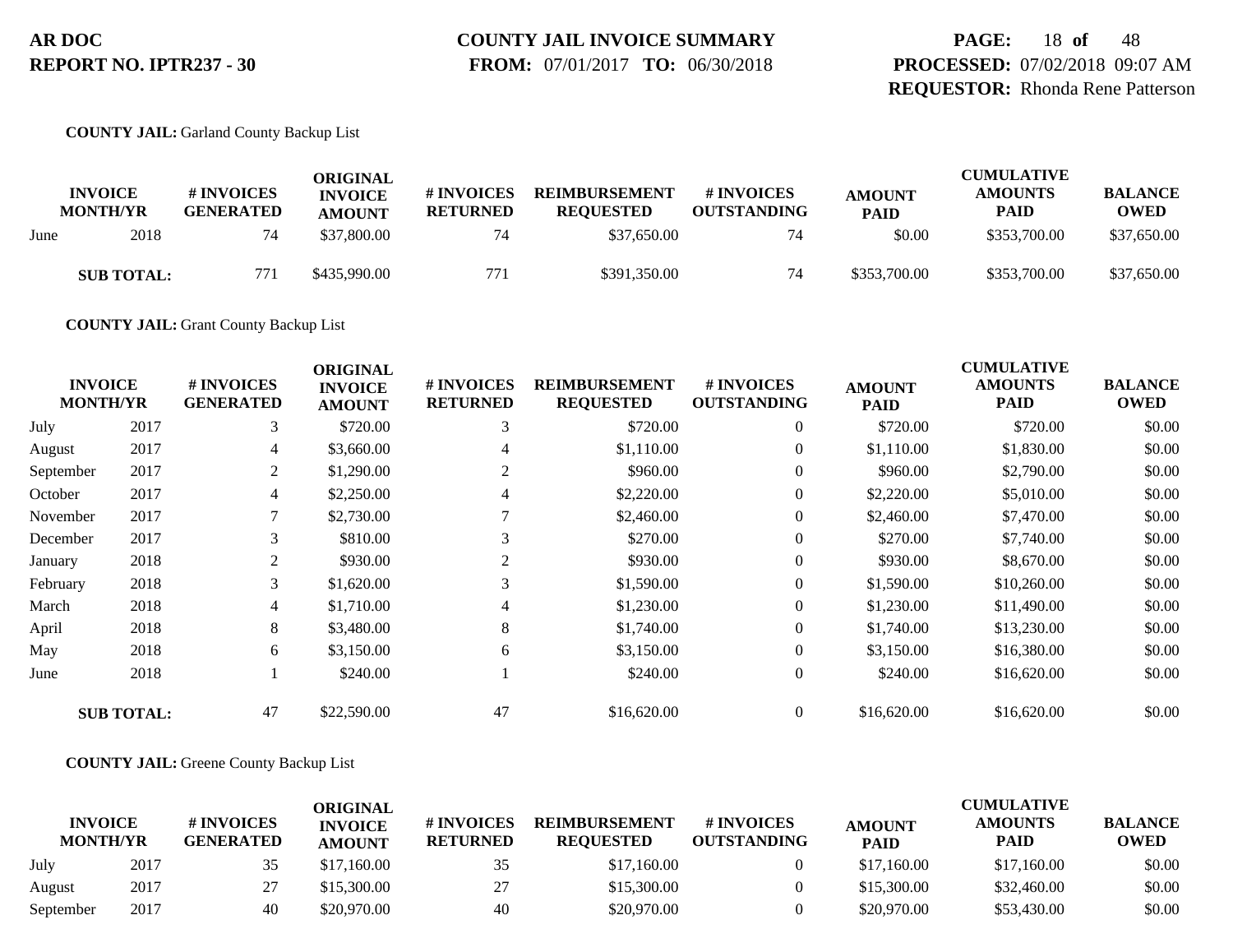### **COUNTY JAIL INVOICE SUMMARY**

 **FROM:** 07/01/2017 **TO:** 06/30/2018

# **PAGE:** 19 **of** 48 **PROCESSED:** 07/02/2018 09:07 AM **REQUESTOR:** Rhonda Rene Patterson

**COUNTY JAIL:** Greene County Backup List

|          | <b>INVOICE</b><br><b>MONTH/YR</b> | # INVOICES<br><b>GENERATED</b> | <b>ORIGINAL</b><br><b>INVOICE</b><br><b>AMOUNT</b> | # INVOICES<br><b>RETURNED</b> | <b>REIMBURSEMENT</b><br><b>REQUESTED</b> | # INVOICES<br><b>OUTSTANDING</b> | <b>AMOUNT</b><br><b>PAID</b> | <b>CUMULATIVE</b><br><b>AMOUNTS</b><br><b>PAID</b> | <b>BALANCE</b><br><b>OWED</b> |
|----------|-----------------------------------|--------------------------------|----------------------------------------------------|-------------------------------|------------------------------------------|----------------------------------|------------------------------|----------------------------------------------------|-------------------------------|
| October  | 2017                              | 35                             | \$22,800.00                                        | 35                            | \$22,800.00                              | $\overline{0}$                   | \$22,800.00                  | \$76,230.00                                        | \$0.00                        |
| November | 2017                              | 61                             | \$35,850.00                                        | 61                            | \$35,700.00                              | $\overline{0}$                   | \$35,700.00                  | \$111,930.00                                       | \$0.00                        |
| December | 2017                              | 50                             | \$34,590.00                                        | 50                            | \$33,990.00                              | $\overline{0}$                   | \$33,990.00                  | \$145,920.00                                       | \$0.00                        |
| January  | 2018                              | 48                             | \$31,170.00                                        | $\mathbf{0}$                  | \$0.00                                   | $\overline{0}$                   | \$0.00                       | \$145,920.00                                       | \$0.00                        |
| February | 2018                              | 47                             | \$31,230.00                                        | 47                            | \$31,230.00                              | $\boldsymbol{0}$                 | \$31,230.00                  | \$177,150.00                                       | \$0.00                        |
| March    | 2018                              | 52                             | \$34,800.00                                        | 52                            | \$34,800.00                              | $\overline{0}$                   | \$34,800.00                  | \$211,950.00                                       | \$0.00                        |
| April    | 2018                              | 114                            | \$65,820.00                                        | 114                           | \$32,910.00                              | $\overline{0}$                   | \$32,910.00                  | \$244,860.00                                       | \$0.00                        |
| May      | 2018                              | 53                             | \$30,780.00                                        | 53                            | \$30,780.00                              | $\overline{0}$                   | \$30,780.00                  | \$275,640.00                                       | \$0.00                        |
| June     | 2018                              | 60                             | \$39,930.00                                        | 60                            | \$39,270.00                              | 60                               | \$0.00                       | \$275,640.00                                       | \$39,270.00                   |
|          | <b>SUB TOTAL:</b>                 | 622                            | \$380,400.00                                       | 574                           | \$314,910.00                             | 60                               | \$275,640.00                 | \$275,640.00                                       | \$39,270.00                   |

**COUNTY JAIL:** Hempstead County Backup List

|                                   |                   |                                | <b>ORIGINAL</b>                 |                               |                                          |                                  |                              | <b>CUMULATIVE</b>             |                               |
|-----------------------------------|-------------------|--------------------------------|---------------------------------|-------------------------------|------------------------------------------|----------------------------------|------------------------------|-------------------------------|-------------------------------|
| <b>INVOICE</b><br><b>MONTH/YR</b> |                   | # INVOICES<br><b>GENERATED</b> | <b>INVOICE</b><br><b>AMOUNT</b> | # INVOICES<br><b>RETURNED</b> | <b>REIMBURSEMENT</b><br><b>REQUESTED</b> | # INVOICES<br><b>OUTSTANDING</b> | <b>AMOUNT</b><br><b>PAID</b> | <b>AMOUNTS</b><br><b>PAID</b> | <b>BALANCE</b><br><b>OWED</b> |
| July                              | 2017              | 20                             | \$8,430.00                      | 20                            | \$8,430.00                               | $\boldsymbol{0}$                 | \$8,430.00                   | \$8,430.00                    | \$0.00                        |
| August                            | 2017              | 11                             | \$8,370.00                      | 11                            | \$8,370.00                               | $\overline{0}$                   | \$8,370.00                   | \$16,800.00                   | \$0.00                        |
| September                         | 2017              | 17                             | \$7,620.00                      | 17                            | \$7,620.00                               | $\overline{0}$                   | \$7,620.00                   | \$24,420.00                   | \$0.00                        |
| October                           | 2017              | 18                             | \$10,380.00                     | 18                            | \$10,380.00                              | 0                                | \$10,380.00                  | \$34,800.00                   | \$0.00                        |
| November                          | 2017              | 18                             | \$11,550.00                     | 18                            | \$11,550.00                              | $\overline{0}$                   | \$11,550.00                  | \$46,350.00                   | \$0.00                        |
| December                          | 2017              | 12                             | \$7,170.00                      | 12                            | \$7,170.00                               | $\overline{0}$                   | \$7,170.00                   | \$53,520.00                   | \$0.00                        |
| January                           | 2018              | 17                             | \$11,070.00                     | 17                            | \$11,070.00                              | 0                                | \$11,070.00                  | \$64,590.00                   | \$0.00                        |
| February                          | 2018              | 28                             | \$11,550.00                     | 28                            | \$11,550.00                              | $\overline{0}$                   | \$11,550.00                  | \$76,140.00                   | \$0.00                        |
| March                             | 2018              | 17                             | \$9,390.00                      | 17                            | \$9,390.00                               | $\overline{0}$                   | \$9,390.00                   | \$85,530.00                   | \$0.00                        |
| April                             | 2018              | 34                             | \$21,660.00                     | 34                            | \$10,830.00                              | $\overline{0}$                   | \$10,830.00                  | \$96,360.00                   | \$0.00                        |
| May                               | 2018              | 21                             | \$10,890.00                     | 21                            | \$10,890.00                              | $\theta$                         | \$10,890.00                  | \$107,250.00                  | \$0.00                        |
| June                              | 2018              | 21                             | \$14,640.00                     | 21                            | \$14,640.00                              | 21                               | \$0.00                       | \$107,250.00                  | \$14,640.00                   |
|                                   | <b>SUB TOTAL:</b> | 234                            | \$132,720.00                    | 234                           | \$121,890.00                             | 21                               | \$107,250.00                 | \$107,250.00                  | \$14,640.00                   |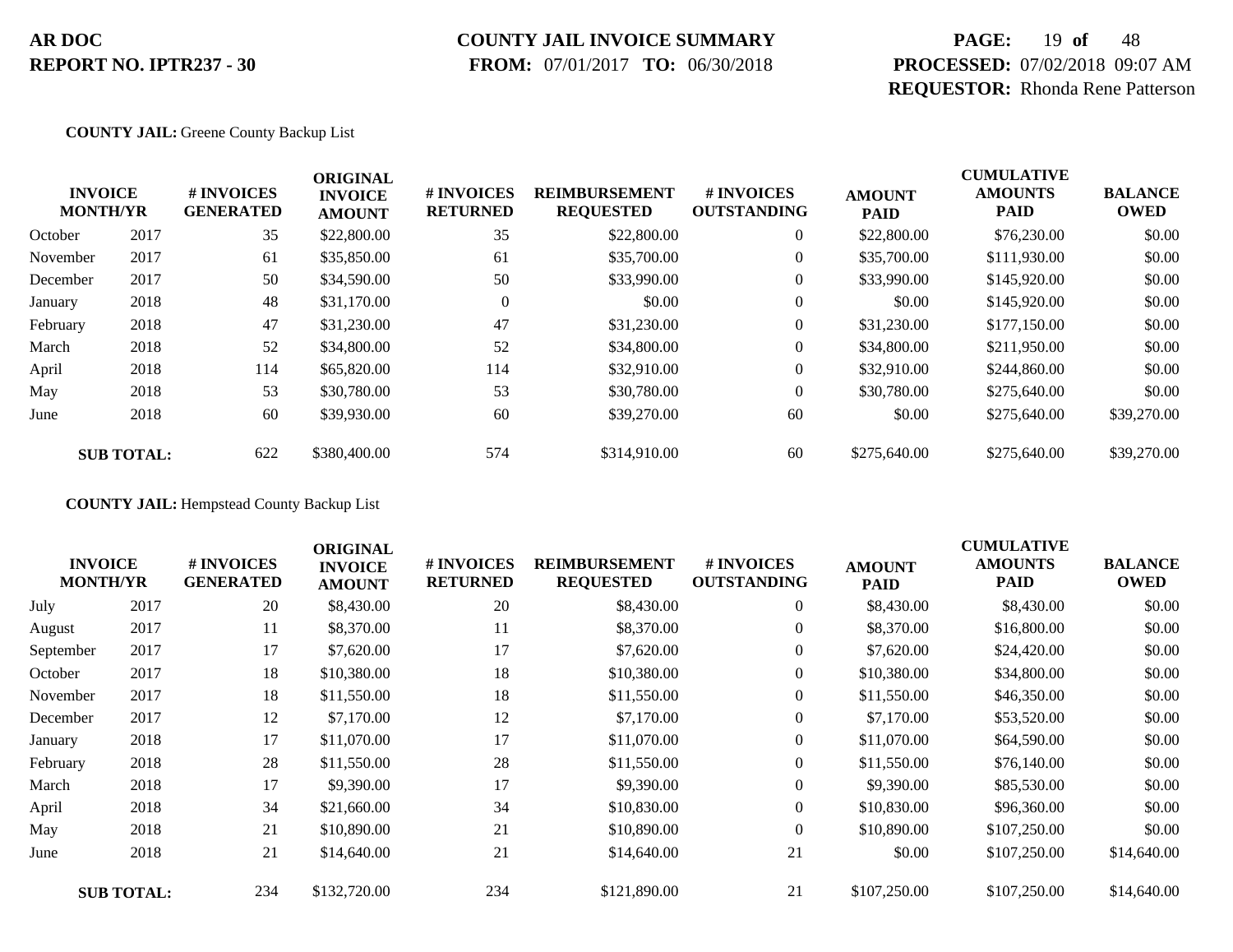#### **COUNTY JAIL INVOICE SUMMARY**

 **FROM:** 07/01/2017 **TO:** 06/30/2018

# **PAGE:** 20 **of** 48 **PROCESSED:** 07/02/2018 09:07 AM **REQUESTOR:** Rhonda Rene Patterson

#### **COUNTY JAIL:** Hot Spring County Backup List

|           | <b>INVOICE</b><br><b>MONTH/YR</b> | # INVOICES<br><b>GENERATED</b> | <b>ORIGINAL</b><br><b>INVOICE</b><br><b>AMOUNT</b> | # INVOICES<br><b>RETURNED</b> | <b>REIMBURSEMENT</b><br><b>REQUESTED</b> | <b>#INVOICES</b><br><b>OUTSTANDING</b> | <b>AMOUNT</b><br><b>PAID</b> | <b>CUMULATIVE</b><br><b>AMOUNTS</b><br><b>PAID</b> | <b>BALANCE</b><br><b>OWED</b> |
|-----------|-----------------------------------|--------------------------------|----------------------------------------------------|-------------------------------|------------------------------------------|----------------------------------------|------------------------------|----------------------------------------------------|-------------------------------|
| July      | 2017                              | 22                             | \$7,320.00                                         | $\theta$                      | \$0.00                                   | $\mathbf{0}$                           | \$0.00                       | \$0.00                                             | \$0.00                        |
| August    | 2017                              | 20                             | \$7,410.00                                         | 20                            | \$7,410.00                               | $\overline{0}$                         | \$7,410.00                   | \$7,410.00                                         | \$0.00                        |
| September | 2017                              | 19                             | \$6,660.00                                         | $\Omega$                      | \$0.00                                   | $\theta$                               | \$0.00                       | \$7,410.00                                         | \$0.00                        |
| October   | 2017                              | 15                             | \$6,750.00                                         | 15                            | \$6,750.00                               | $\overline{0}$                         | \$6,750.00                   | \$14,160.00                                        | \$0.00                        |
| November  | 2017                              | 22                             | \$12,900.00                                        | 22                            | \$12,900.00                              | $\boldsymbol{0}$                       | \$12,900.00                  | \$27,060.00                                        | \$0.00                        |
| December  | 2017                              | 12                             | \$7,980.00                                         | 12                            | \$7,980.00                               | $\overline{0}$                         | \$7,980.00                   | \$35,040.00                                        | \$0.00                        |
| January   | 2018                              | 18                             | \$9,330.00                                         | 18                            | \$9,330.00                               | $\overline{0}$                         | \$9,330.00                   | \$44,370.00                                        | \$0.00                        |
| February  | 2018                              | 20                             | \$9,120.00                                         | 20                            | \$8,310.00                               | $\boldsymbol{0}$                       | \$8,310.00                   | \$52,680.00                                        | \$0.00                        |
| March     | 2018                              | 9                              | \$4,920.00                                         | 9                             | \$4,830.00                               | $\boldsymbol{0}$                       | \$4,830.00                   | \$57,510.00                                        | \$0.00                        |
| April     | 2018                              | 38                             | \$20,820.00                                        | 38                            | \$10,410.00                              | $\overline{0}$                         | \$10,410.00                  | \$67,920.00                                        | \$0.00                        |
| May       | 2018                              | 22                             | \$9,480.00                                         | 22                            | \$9,480.00                               | $\overline{0}$                         | \$9,480.00                   | \$77,400.00                                        | \$0.00                        |
| June      | 2018                              | 17                             | \$5,580.00                                         | 17                            | \$5,070.00                               | 17                                     | \$0.00                       | \$77,400.00                                        | \$5,070.00                    |
|           | <b>SUB TOTAL:</b>                 | 234                            | \$108,270.00                                       | 193                           | \$82,470.00                              | 17                                     | \$77,400.00                  | \$77,400.00                                        | \$5,070.00                    |

#### **COUNTY JAIL:** Howard County Backup List

|           | <b>INVOICE</b><br><b>MONTH/YR</b> | <b>#INVOICES</b><br><b>GENERATED</b> | <b>ORIGINAL</b><br><b>INVOICE</b><br><b>AMOUNT</b> | <b># INVOICES</b><br><b>RETURNED</b> | <b>REIMBURSEMENT</b><br><b>REQUESTED</b> | # INVOICES<br><b>OUTSTANDING</b> | <b>AMOUNT</b><br><b>PAID</b> | <b>CUMULATIVE</b><br><b>AMOUNTS</b><br><b>PAID</b> | <b>BALANCE</b><br><b>OWED</b> |
|-----------|-----------------------------------|--------------------------------------|----------------------------------------------------|--------------------------------------|------------------------------------------|----------------------------------|------------------------------|----------------------------------------------------|-------------------------------|
| July      | 2017                              | 16                                   | \$11,700.00                                        | 16                                   | \$11,700.00                              | $\overline{0}$                   | \$11,700.00                  | \$11,700.00                                        | \$0.00                        |
| August    | 2017                              | 27                                   | \$15,390.00                                        | 27                                   | \$15,390.00                              | $\overline{0}$                   | \$15,390.00                  | \$27,090.00                                        | \$0.00                        |
| September | 2017                              | 21                                   | \$10,440.00                                        | 21                                   | \$10,440.00                              | $\overline{0}$                   | \$10,440.00                  | \$37,530.00                                        | \$0.00                        |
| October   | 2017                              | 20                                   | \$10,320.00                                        | 20                                   | \$10,320.00                              | $\overline{0}$                   | \$10,320.00                  | \$47,850.00                                        | \$0.00                        |
| November  | 2017                              | 16                                   | \$9,600.00                                         | 16                                   | \$9,600.00                               | $\theta$                         | \$9,600.00                   | \$57,450.00                                        | \$0.00                        |
| December  | 2017                              | 16                                   | \$6,450.00                                         | 16                                   | \$6,450.00                               | $\theta$                         | \$6,450.00                   | \$63,900.00                                        | \$0.00                        |
| January   | 2018                              | 9                                    | \$3,930.00                                         | 9                                    | \$3,930.00                               | $\theta$                         | \$3,930.00                   | \$67,830.00                                        | \$0.00                        |
| February  | 2018                              | 13                                   | \$9,330.00                                         | 13                                   | \$9,330.00                               | 13                               | \$0.00                       | \$67,830.00                                        | \$9,330.00                    |
| March     | 2018                              | 21                                   | \$9,180.00                                         | 21                                   | \$9,180.00                               | 21                               | \$0.00                       | \$67,830.00                                        | \$18,510.00                   |
| April     | 2018                              | 10                                   | \$5,220.00                                         | $\Omega$                             | \$0.00                                   | $\theta$                         | \$0.00                       | \$67,830.00                                        | \$18,510.00                   |
| May       | 2018                              | 8                                    | \$5,460.00                                         | 8                                    | \$5,460.00                               | 8                                | \$0.00                       | \$67,830.00                                        | \$23,970.00                   |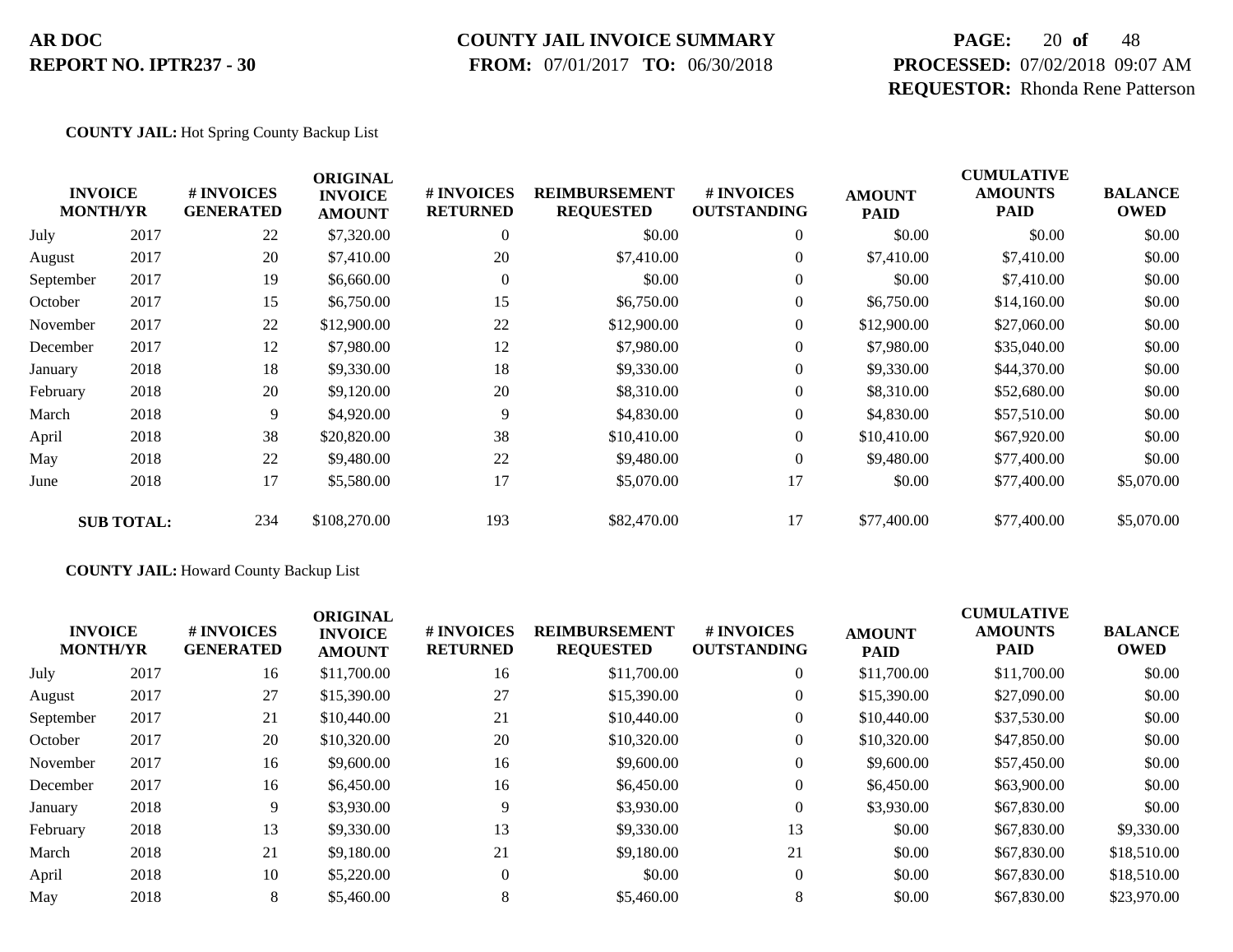# **COUNTY JAIL INVOICE SUMMARY**

 **FROM:** 07/01/2017 **TO:** 06/30/2018

**PAGE:** 21 **of** 48 **PROCESSED:** 07/02/2018 09:07 AM **REQUESTOR:** Rhonda Rene Patterson

**COUNTY JAIL:** Howard County Backup List

|      | <b>INVOICE</b><br><b>MONTH/YR</b> | # INVOICES<br><b>GENERATED</b> | ORIGINAL<br><b>INVOICE</b><br><b>AMOUNT</b> | <b># INVOICES</b><br><b>RETURNED</b> | <b>REIMBURSEMENT</b><br><b>REQUESTED</b> | # INVOICES<br><b>OUTSTANDING</b> | <b>AMOUNT</b><br><b>PAID</b> | <b>CUMULATIVE</b><br><b>AMOUNTS</b><br><b>PAID</b> | <b>BALANCE</b><br><b>OWED</b> |
|------|-----------------------------------|--------------------------------|---------------------------------------------|--------------------------------------|------------------------------------------|----------------------------------|------------------------------|----------------------------------------------------|-------------------------------|
| June | 2018                              | 12                             | \$5,670.00                                  | 12                                   | \$5,670.00                               | 12                               | \$0.00                       | \$67,830.00                                        | \$29,640.00                   |
|      | <b>SUB TOTAL:</b>                 | 189                            | \$102,690.00                                | 179                                  | \$97,470.00                              | 54                               | \$67,830.00                  | \$67,830.00                                        | \$29,640.00                   |

**COUNTY JAIL:** Independence County Backup List

| <b>INVOICE</b><br><b>MONTH/YR</b> |                   | # INVOICES<br><b>GENERATED</b> | <b>ORIGINAL</b><br><b>INVOICE</b><br><b>AMOUNT</b> | # INVOICES<br><b>RETURNED</b> | <b>REIMBURSEMENT</b><br><b>REQUESTED</b> | # INVOICES<br><b>OUTSTANDING</b> | <b>AMOUNT</b><br><b>PAID</b> | <b>CUMULATIVE</b><br><b>AMOUNTS</b><br><b>PAID</b> | <b>BALANCE</b><br><b>OWED</b> |
|-----------------------------------|-------------------|--------------------------------|----------------------------------------------------|-------------------------------|------------------------------------------|----------------------------------|------------------------------|----------------------------------------------------|-------------------------------|
| July                              | 2017              | 16                             | \$6,780.00                                         | 16                            | \$6,780.00                               | $\overline{0}$                   | \$6,780.00                   | \$6,780.00                                         | \$0.00                        |
| August                            | 2017              | 17                             | \$6,150.00                                         | 17                            | \$6,150.00                               | $\overline{0}$                   | \$6,150.00                   | \$12,930.00                                        | \$0.00                        |
| September                         | 2017              | 10                             | \$5,130.00                                         | 10                            | \$5,130.00                               | $\boldsymbol{0}$                 | \$5,130.00                   | \$18,060.00                                        | \$0.00                        |
| October                           | 2017              | 16                             | \$5,940.00                                         | 16                            | \$5,940.00                               | $\overline{0}$                   | \$5,940.00                   | \$24,000.00                                        | \$0.00                        |
| November                          | 2017              | 12                             | \$8,430.00                                         | 12                            | \$8,430.00                               | $\overline{0}$                   | \$8,430.00                   | \$32,430.00                                        | \$0.00                        |
| December                          | 2017              | 15                             | \$7,380.00                                         | 15                            | \$7,380.00                               | $\boldsymbol{0}$                 | \$7,380.00                   | \$39,810.00                                        | \$0.00                        |
| January                           | 2018              | 11                             | \$4,260.00                                         | 11                            | \$4,260.00                               | 0                                | \$4,260.00                   | \$44,070.00                                        | \$0.00                        |
| February                          | 2018              | 16                             | \$7,530.00                                         | 16                            | \$7,530.00                               | $\overline{0}$                   | \$7,530.00                   | \$51,600.00                                        | \$0.00                        |
| March                             | 2018              | 19                             | \$8,220.00                                         | 19                            | \$8,220.00                               | $\overline{0}$                   | \$8,220.00                   | \$59,820.00                                        | \$0.00                        |
| April                             | 2018              | 50                             | \$21,060.00                                        | 50                            | \$10,530.00                              | 0                                | \$10,530.00                  | \$70,350.00                                        | \$0.00                        |
| May                               | 2018              | 20                             | \$12,360.00                                        | 20                            | \$12,360.00                              | $\boldsymbol{0}$                 | \$12,360.00                  | \$82,710.00                                        | \$0.00                        |
| June                              | 2018              | 21                             | \$6,420.00                                         | 21                            | \$6,420.00                               | $\boldsymbol{0}$                 | \$6,420.00                   | \$89,130.00                                        | \$0.00                        |
|                                   | <b>SUB TOTAL:</b> | 223                            | \$99,660.00                                        | 223                           | \$89,130.00                              | $\overline{0}$                   | \$89,130.00                  | \$89,130.00                                        | \$0.00                        |

#### **COUNTY JAIL:** Izard County Backup List

|                                   |      |                                | ORIGINAL                        |                               |                                          |                                        |                              | <b>CUMULATIVE</b>             |                               |
|-----------------------------------|------|--------------------------------|---------------------------------|-------------------------------|------------------------------------------|----------------------------------------|------------------------------|-------------------------------|-------------------------------|
| <b>INVOICE</b><br><b>MONTH/YR</b> |      | # INVOICES<br><b>GENERATED</b> | <b>INVOICE</b><br><b>AMOUNT</b> | # INVOICES<br><b>RETURNED</b> | <b>REIMBURSEMENT</b><br><b>REOUESTED</b> | <b>#INVOICES</b><br><b>OUTSTANDING</b> | <b>AMOUNT</b><br><b>PAID</b> | <b>AMOUNTS</b><br><b>PAID</b> | <b>BALANCE</b><br><b>OWED</b> |
| July                              | 2017 |                                | \$630.00                        |                               | \$630.00                                 |                                        | \$630.00                     | \$630.00                      | \$0.00                        |
| August                            | 2017 |                                | \$3,840.00                      |                               | \$3,840.00                               |                                        | \$3,840.00                   | \$4,470.00                    | \$0.00                        |
| September                         | 2017 |                                | \$4.140.00                      |                               | \$4,140.00                               |                                        | \$4,140.00                   | \$8,610.00                    | \$0.00                        |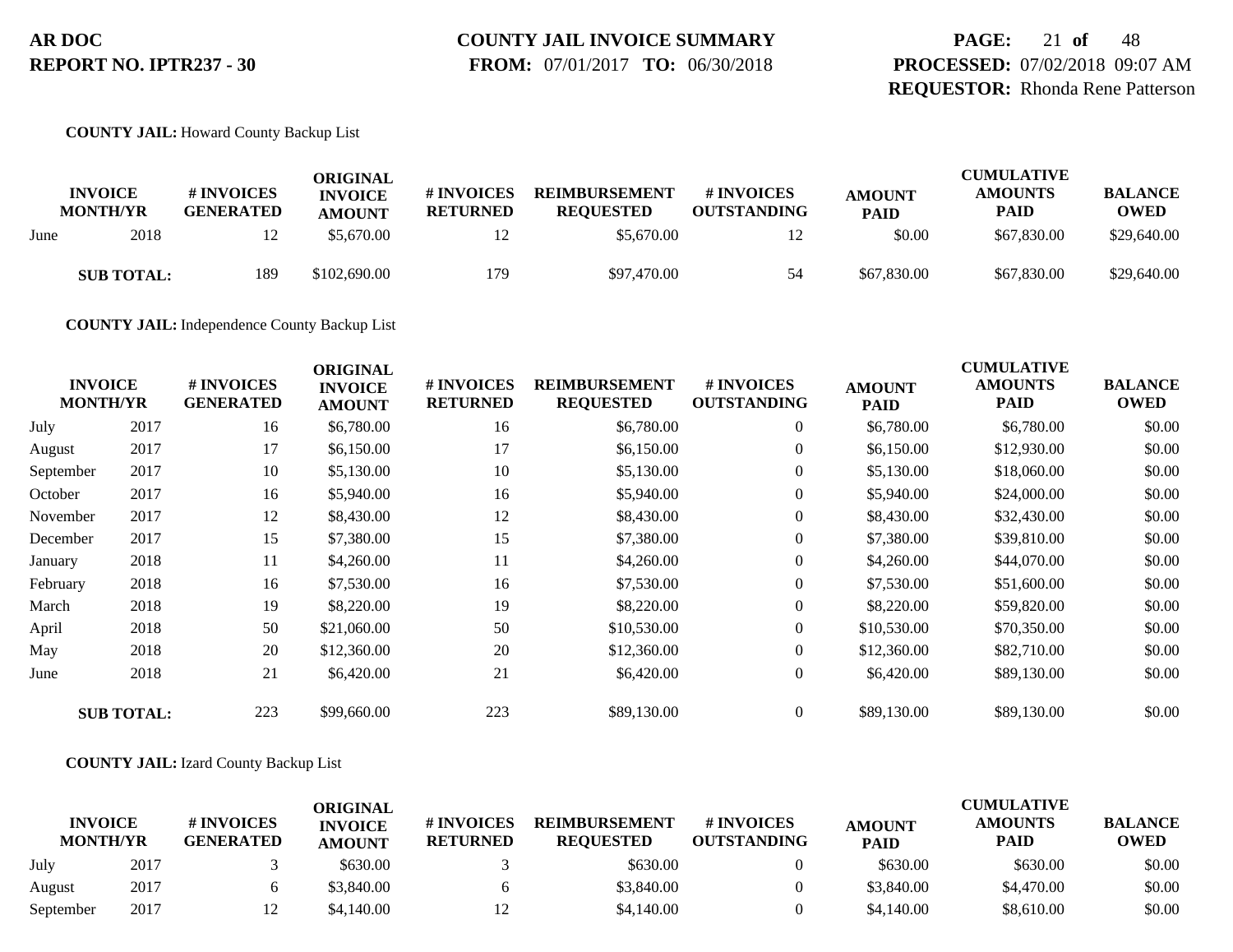#### **COUNTY JAIL INVOICE SUMMARY**

 **FROM:** 07/01/2017 **TO:** 06/30/2018

# **PAGE:** 22 **of** 48 **PROCESSED:** 07/02/2018 09:07 AM **REQUESTOR:** Rhonda Rene Patterson

**COUNTY JAIL:** Izard County Backup List

|                                   |                   |                                | <b>ORIGINAL</b>                 |                               |                                          |                                  | <b>CUMULATIVE</b>            |                               |                               |
|-----------------------------------|-------------------|--------------------------------|---------------------------------|-------------------------------|------------------------------------------|----------------------------------|------------------------------|-------------------------------|-------------------------------|
| <b>INVOICE</b><br><b>MONTH/YR</b> |                   | # INVOICES<br><b>GENERATED</b> | <b>INVOICE</b><br><b>AMOUNT</b> | # INVOICES<br><b>RETURNED</b> | <b>REIMBURSEMENT</b><br><b>REQUESTED</b> | # INVOICES<br><b>OUTSTANDING</b> | <b>AMOUNT</b><br><b>PAID</b> | <b>AMOUNTS</b><br><b>PAID</b> | <b>BALANCE</b><br><b>OWED</b> |
| October                           | 2017              | 9                              | \$2,700.00                      | 9                             | \$2,700.00                               | $\overline{0}$                   | \$2,700.00                   | \$11,310.00                   | \$0.00                        |
| November                          | 2017              |                                | \$3,330.00                      |                               | \$3,330.00                               | 0                                | \$3,330.00                   | \$14,640.00                   | \$0.00                        |
| December                          | 2017              |                                | \$2,520.00                      |                               | \$2,520.00                               | 0                                | \$2,520.00                   | \$17,160.00                   | \$0.00                        |
| January                           | 2018              | 3                              | \$690.00                        | ⌒                             | \$690.00                                 | $\overline{0}$                   | \$690.00                     | \$17,850.00                   | \$0.00                        |
| February                          | 2018              | 3                              | \$780.00                        | 3                             | \$780.00                                 | 0                                | \$780.00                     | \$18,630.00                   | \$0.00                        |
| March                             | 2018              | 3                              | \$2,640.00                      | 3                             | \$2,640.00                               | $\overline{0}$                   | \$2,640.00                   | \$21,270.00                   | \$0.00                        |
| April                             | 2018              | 12                             | \$8,400.00                      | 12                            | \$4,200.00                               | $\overline{0}$                   | \$4,200.00                   | \$25,470.00                   | \$0.00                        |
| May                               | 2018              | 8                              | \$3,150.00                      | 8                             | \$3,150.00                               | $\theta$                         | \$3,150.00                   | \$28,620.00                   | \$0.00                        |
| June                              | 2018              | 10                             | \$4,710.00                      | 10                            | \$4,710.00                               | 10                               | \$0.00                       | \$28,620.00                   | \$4,710.00                    |
|                                   | <b>SUB TOTAL:</b> | 79                             | \$37,530.00                     | 79                            | \$33,330.00                              | 10                               | \$28,620.00                  | \$28,620.00                   | \$4,710.00                    |

**COUNTY JAIL:** Jackson County Backup List

|           |                                   |                                | <b>ORIGINAL</b>                 |                               |                                          |                                  | <b>CUMULATIVE</b>            |                               |                               |
|-----------|-----------------------------------|--------------------------------|---------------------------------|-------------------------------|------------------------------------------|----------------------------------|------------------------------|-------------------------------|-------------------------------|
|           | <b>INVOICE</b><br><b>MONTH/YR</b> | # INVOICES<br><b>GENERATED</b> | <b>INVOICE</b><br><b>AMOUNT</b> | # INVOICES<br><b>RETURNED</b> | <b>REIMBURSEMENT</b><br><b>REQUESTED</b> | # INVOICES<br><b>OUTSTANDING</b> | <b>AMOUNT</b><br><b>PAID</b> | <b>AMOUNTS</b><br><b>PAID</b> | <b>BALANCE</b><br><b>OWED</b> |
| July      | 2017                              | 9                              | \$2,040.00                      | 9                             | \$2,040.00                               | $\boldsymbol{0}$                 | \$2,040.00                   | \$2,040.00                    | \$0.00                        |
| August    | 2017                              | 8                              | \$2,250.00                      | 8                             | \$2,250.00                               | $\overline{0}$                   | \$2,250.00                   | \$4,290.00                    | \$0.00                        |
| September | 2017                              | 17                             | \$5,700.00                      | 17                            | \$5,700.00                               | $\overline{0}$                   | \$5,700.00                   | \$9,990.00                    | \$0.00                        |
| October   | 2017                              | 12                             | \$7,440.00                      | 12                            | \$7,440.00                               | 0                                | \$7,440.00                   | \$17,430.00                   | \$0.00                        |
| November  | 2017                              | 17                             | \$12,060.00                     | 17                            | \$12,060.00                              | $\overline{0}$                   | \$12,060.00                  | \$29,490.00                   | \$0.00                        |
| December  | 2017                              | 24                             | \$6,990.00                      | 24                            | \$6,990.00                               | $\overline{0}$                   | \$6,990.00                   | \$36,480.00                   | \$0.00                        |
| January   | 2018                              | 44                             | \$19,740.00                     | 44                            | \$19,740.00                              | $\boldsymbol{0}$                 | \$19,740.00                  | \$56,220.00                   | \$0.00                        |
| February  | 2018                              | 49                             | \$25,560.00                     | 48                            | \$24,630.00                              | $\overline{0}$                   | \$24,630.00                  | \$80,850.00                   | \$0.00                        |
| March     | 2018                              | 45                             | \$26,370.00                     | 45                            | \$26,370.00                              | $\overline{0}$                   | \$26,370.00                  | \$107,220.00                  | \$0.00                        |
| April     | 2018                              | 98                             | \$58,500.00                     | 98                            | \$29,310.00                              | $\overline{0}$                   | \$29,310.00                  | \$136,530.00                  | \$0.00                        |
| May       | 2018                              | 54                             | \$37,500.00                     | 54                            | \$37,500.00                              | $\overline{0}$                   | \$37,500.00                  | \$174,030.00                  | \$0.00                        |
| June      | 2018                              | 50                             | \$33,240.00                     | 50                            | \$33,240.00                              | 50                               | \$0.00                       | \$174,030.00                  | \$33,240.00                   |
|           | <b>SUB TOTAL:</b>                 | 427                            | \$237,390.00                    | 426                           | \$207,270.00                             | 50                               | \$174,030.00                 | \$174,030.00                  | \$33,240.00                   |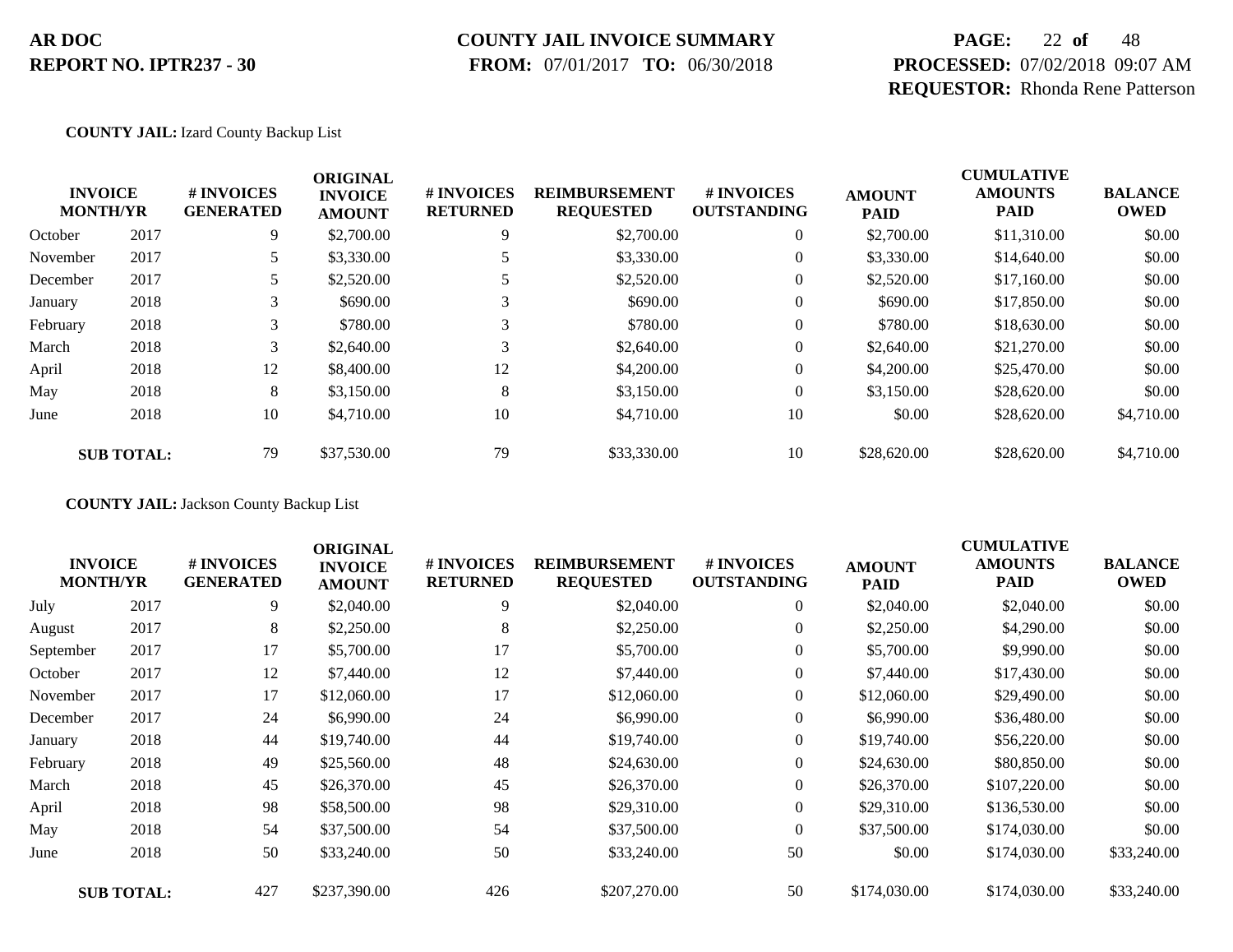#### **COUNTY JAIL INVOICE SUMMARY**

 **FROM:** 07/01/2017 **TO:** 06/30/2018

# **PAGE:** 23 **of** 48 **PROCESSED:** 07/02/2018 09:07 AM **REQUESTOR:** Rhonda Rene Patterson

#### **COUNTY JAIL:** Jefferson County Backup List

|           | <b>INVOICE</b><br><b>MONTH/YR</b> | # INVOICES<br><b>GENERATED</b> | <b>ORIGINAL</b><br><b>INVOICE</b><br><b>AMOUNT</b> | # INVOICES<br><b>RETURNED</b> | <b>REIMBURSEMENT</b><br><b>REQUESTED</b> | # INVOICES<br><b>OUTSTANDING</b> | <b>AMOUNT</b><br><b>PAID</b> | <b>CUMULATIVE</b><br><b>AMOUNTS</b><br><b>PAID</b> | <b>BALANCE</b><br><b>OWED</b> |
|-----------|-----------------------------------|--------------------------------|----------------------------------------------------|-------------------------------|------------------------------------------|----------------------------------|------------------------------|----------------------------------------------------|-------------------------------|
| July      | 2017                              | 67                             | \$29,640.00                                        | 67                            | \$29,640.00                              | $\boldsymbol{0}$                 | \$29,640.00                  | \$29,640.00                                        | \$0.00                        |
| August    | 2017                              | 66                             | \$48,210.00                                        | 66                            | \$48,210.00                              | $\overline{0}$                   | \$48,210.00                  | \$77,850.00                                        | \$0.00                        |
| September | 2017                              | 70                             | \$48,570.00                                        | 70                            | \$48,570.00                              | $\overline{0}$                   | \$48,570.00                  | \$126,420.00                                       | \$0.00                        |
| October   | 2017                              | 67                             | \$39,360.00                                        | $\theta$                      | \$0.00                                   | $\mathbf{0}$                     | \$0.00                       | \$126,420.00                                       | \$0.00                        |
| November  | 2017                              | 64                             | \$47,400.00                                        | 64                            | \$47,400.00                              | $\boldsymbol{0}$                 | \$47,400.00                  | \$173,820.00                                       | \$0.00                        |
| December  | 2017                              | 76                             | \$60,930.00                                        | 76                            | \$60,090.00                              | $\overline{0}$                   | \$60,090.00                  | \$233,910.00                                       | \$0.00                        |
| January   | 2018                              | 82                             | \$40,950.00                                        | 82                            | \$40,950.00                              | $\overline{0}$                   | \$40,950.00                  | \$274,860.00                                       | \$0.00                        |
| February  | 2018                              | 57                             | \$42,120.00                                        | 57                            | \$42,120.00                              | $\boldsymbol{0}$                 | \$42,120.00                  | \$316,980.00                                       | \$0.00                        |
| March     | 2018                              | 62                             | \$45,810.00                                        | 62                            | \$45,810.00                              | $\boldsymbol{0}$                 | \$45,810.00                  | \$362,790.00                                       | \$0.00                        |
| April     | 2018                              | 136                            | \$101,040.00                                       | 136                           | \$50,070.00                              | $\overline{0}$                   | \$50,070.00                  | \$412,860.00                                       | \$0.00                        |
| May       | 2018                              | 84                             | \$56,220.00                                        | 84                            | \$56,220.00                              | $\overline{0}$                   | \$56,220.00                  | \$469,080.00                                       | \$0.00                        |
| June      | 2018                              | 93                             | \$51,840.00                                        | 93                            | \$51,390.00                              | $\boldsymbol{0}$                 | \$51,390.00                  | \$520,470.00                                       | \$0.00                        |
|           | <b>SUB TOTAL:</b>                 | 924                            | \$612,090.00                                       | 857                           | \$520,470.00                             | $\overline{0}$                   | \$520,470.00                 | \$520,470.00                                       | \$0.00                        |

#### **COUNTY JAIL:** Johnson County Backup List

| <b>INVOICE</b><br><b>MONTH/YR</b> |      | <b>#INVOICES</b><br><b>GENERATED</b> | <b>ORIGINAL</b><br><b>INVOICE</b><br><b>AMOUNT</b> | <b># INVOICES</b><br><b>RETURNED</b> | <b>REIMBURSEMENT</b><br><b>REQUESTED</b> | # INVOICES<br><b>OUTSTANDING</b> | <b>AMOUNT</b><br><b>PAID</b> | <b>CUMULATIVE</b><br><b>AMOUNTS</b><br><b>PAID</b> | <b>BALANCE</b><br><b>OWED</b> |
|-----------------------------------|------|--------------------------------------|----------------------------------------------------|--------------------------------------|------------------------------------------|----------------------------------|------------------------------|----------------------------------------------------|-------------------------------|
| July                              | 2017 | 25                                   | \$11,400.00                                        | 25                                   | \$11,400.00                              | $\overline{0}$                   | \$11,400.00                  | \$11,400.00                                        | \$0.00                        |
| August                            | 2017 | 21                                   | \$16,560.00                                        | 21                                   | \$16,560.00                              | $\overline{0}$                   | \$16,560.00                  | \$27,960.00                                        | \$0.00                        |
| September                         | 2017 | 16                                   | \$7,440.00                                         | 16                                   | \$7,440.00                               | $\overline{0}$                   | \$7,440.00                   | \$35,400.00                                        | \$0.00                        |
| October                           | 2017 | 18                                   | \$10,410.00                                        | 18                                   | \$10,410.00                              | $\overline{0}$                   | \$10,410.00                  | \$45,810.00                                        | \$0.00                        |
| November                          | 2017 | 20                                   | \$10,830.00                                        | 20                                   | \$10,830.00                              | $\overline{0}$                   | \$10,830.00                  | \$56,640.00                                        | \$0.00                        |
| December                          | 2017 | 16                                   | \$12,180.00                                        | 16                                   | \$12,180.00                              | $\overline{0}$                   | \$12,180.00                  | \$68,820.00                                        | \$0.00                        |
| January                           | 2018 | 17                                   | \$8,940.00                                         | 17                                   | \$8,940.00                               | $\overline{0}$                   | \$8,940.00                   | \$77,760.00                                        | \$0.00                        |
| February                          | 2018 | 23                                   | \$15,210.00                                        | 23                                   | \$15,210.00                              | $\overline{0}$                   | \$15,210.00                  | \$92,970.00                                        | \$0.00                        |
| March                             | 2018 | 23                                   | \$11,790.00                                        | 23                                   | \$11,790.00                              | $\overline{0}$                   | \$11,790.00                  | \$104,760.00                                       | \$0.00                        |
| April                             | 2018 | 46                                   | \$28,680.00                                        | 46                                   | \$14,340.00                              | $\Omega$                         | \$14,340.00                  | \$119,100.00                                       | \$0.00                        |
| May                               | 2018 | 24                                   | \$19,410.00                                        | 24                                   | \$19,410.00                              | $\overline{0}$                   | \$19,410.00                  | \$138,510.00                                       | \$0.00                        |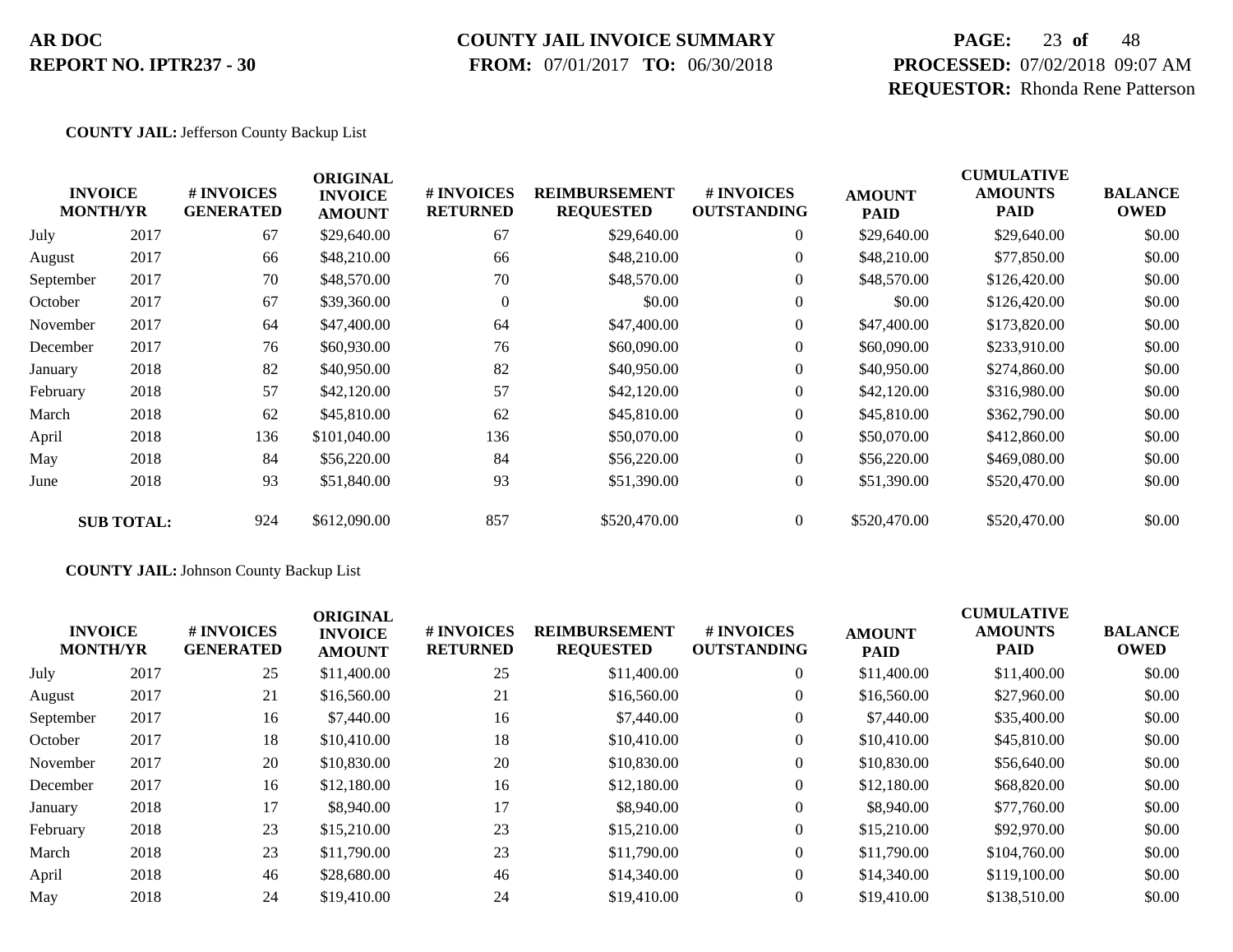# **COUNTY JAIL INVOICE SUMMARY**

 **FROM:** 07/01/2017 **TO:** 06/30/2018

**PAGE:** 24 **of** 48 **PROCESSED:** 07/02/2018 09:07 AM **REQUESTOR:** Rhonda Rene Patterson

**COUNTY JAIL:** Johnson County Backup List

|      | <b>INVOICE</b><br><b>MONTH/YR</b> | # INVOICES<br><b>GENERATED</b> | ORIGINAL<br><b>INVOICE</b><br><b>AMOUNT</b> | # INVOICES<br><b>RETURNED</b> | <b>REIMBURSEMENT</b><br><b>REOUESTED</b> | # INVOICES<br><b>OUTSTANDING</b> | <b>AMOUNT</b><br><b>PAID</b> | <b>CUMULATIVE</b><br><b>AMOUNTS</b><br><b>PAID</b> | <b>BALANCE</b><br><b>OWED</b> |
|------|-----------------------------------|--------------------------------|---------------------------------------------|-------------------------------|------------------------------------------|----------------------------------|------------------------------|----------------------------------------------------|-------------------------------|
| June | 2018                              | 36                             | \$20,610.00                                 |                               | \$0.00                                   |                                  | \$0.00                       | \$138,510.00                                       | \$0.00                        |
|      | <b>SUB TOTAL:</b>                 | 285                            | \$173,460.00                                | 249                           | \$138,510.00                             |                                  | \$138,510.00                 | \$138,510.00                                       | \$0.00                        |

**COUNTY JAIL:** Lafayette County Backup List

| <b>INVOICE</b><br><b>MONTH/YR</b> |                   | # INVOICES<br><b>GENERATED</b> | <b>ORIGINAL</b><br><b>INVOICE</b><br><b>AMOUNT</b> | # INVOICES<br><b>RETURNED</b> | <b>REIMBURSEMENT</b><br><b>REQUESTED</b> | <b>#INVOICES</b><br><b>OUTSTANDING</b> | <b>AMOUNT</b><br><b>PAID</b> | <b>CUMULATIVE</b><br><b>AMOUNTS</b><br><b>PAID</b> | <b>BALANCE</b><br><b>OWED</b> |
|-----------------------------------|-------------------|--------------------------------|----------------------------------------------------|-------------------------------|------------------------------------------|----------------------------------------|------------------------------|----------------------------------------------------|-------------------------------|
| July                              | 2017              | 46                             | \$18,240.00                                        | 46                            | \$19,050.00                              | $\boldsymbol{0}$                       | \$19,050.00                  | \$19,050.00                                        | \$0.00                        |
| August                            | 2017              | 31                             | \$18,030.00                                        | 31                            | \$18,720.00                              | $\overline{0}$                         | \$18,720.00                  | \$37,770.00                                        | \$0.00                        |
| September                         | 2017              | 39                             | \$22,650.00                                        | 39                            | \$23,790.00                              | $\overline{0}$                         | \$23,790.00                  | \$61,560.00                                        | \$0.00                        |
| October                           | 2017              | 37                             | \$20,430.00                                        | 37                            | \$21,480.00                              | $\overline{0}$                         | \$21,480.00                  | \$83,040.00                                        | \$0.00                        |
| November                          | 2017              | 30                             | \$18,420.00                                        | 30                            | \$18,420.00                              | $\overline{0}$                         | \$18,420.00                  | \$101,460.00                                       | \$0.00                        |
| December                          | 2017              | 24                             | \$14,880.00                                        | 24                            | \$14,880.00                              | $\overline{0}$                         | \$14,880.00                  | \$116,340.00                                       | \$0.00                        |
| January                           | 2018              | 32                             | \$10,530.00                                        | 32                            | \$10,530.00                              | $\overline{0}$                         | \$10,530.00                  | \$126,870.00                                       | \$0.00                        |
| February                          | 2018              | 30                             | \$23,100.00                                        | 30                            | \$23,100.00                              | $\overline{0}$                         | \$23,100.00                  | \$149,970.00                                       | \$0.00                        |
| March                             | 2018              | 43                             | \$26,310.00                                        | 43                            | \$26,310.00                              | $\overline{0}$                         | \$26,310.00                  | \$176,280.00                                       | \$0.00                        |
| April                             | 2018              | 71                             | \$49,320.00                                        | 71                            | \$24,810.00                              | $\overline{0}$                         | \$24,810.00                  | \$201,090.00                                       | \$0.00                        |
| May                               | 2018              | 36                             | \$22,800.00                                        | 36                            | \$23,070.00                              | $\overline{0}$                         | \$23,070.00                  | \$224,160.00                                       | \$0.00                        |
| June                              | 2018              | 29                             | \$24,300.00                                        | 29                            | \$24,360.00                              | $\overline{0}$                         | \$24,360.00                  | \$248,520.00                                       | \$0.00                        |
|                                   | <b>SUB TOTAL:</b> | 448                            | \$269,010.00                                       | 448                           | \$248,520.00                             | $\overline{0}$                         | \$248,520.00                 | \$248,520.00                                       | \$0.00                        |

#### **COUNTY JAIL:** Lawrence County Backup List

|                                   |      |                                | ORIGINAL                        |                               |                                          |                                  |                              | <b>CUMULATIVE</b>             |                               |
|-----------------------------------|------|--------------------------------|---------------------------------|-------------------------------|------------------------------------------|----------------------------------|------------------------------|-------------------------------|-------------------------------|
| <b>INVOICE</b><br><b>MONTH/YR</b> |      | # INVOICES<br><b>GENERATED</b> | <b>INVOICE</b><br><b>AMOUNT</b> | # INVOICES<br><b>RETURNED</b> | <b>REIMBURSEMENT</b><br><b>REOUESTED</b> | # INVOICES<br><b>OUTSTANDING</b> | <b>AMOUNT</b><br><b>PAID</b> | <b>AMOUNTS</b><br><b>PAID</b> | <b>BALANCE</b><br><b>OWED</b> |
| July                              | 2017 | 20                             | \$4,350.00                      | 20                            | \$4,350.00                               |                                  | \$4,350.00                   | \$4,350.00                    | \$0.00                        |
| August                            | 2017 |                                | \$1.800.00                      |                               | \$1,800.00                               |                                  | \$1,800.00                   | \$6,150.00                    | \$0.00                        |
| September                         | 2017 |                                | \$3.930.00                      |                               | \$3,930.00                               |                                  | \$3,930.00                   | \$10,080.00                   | \$0.00                        |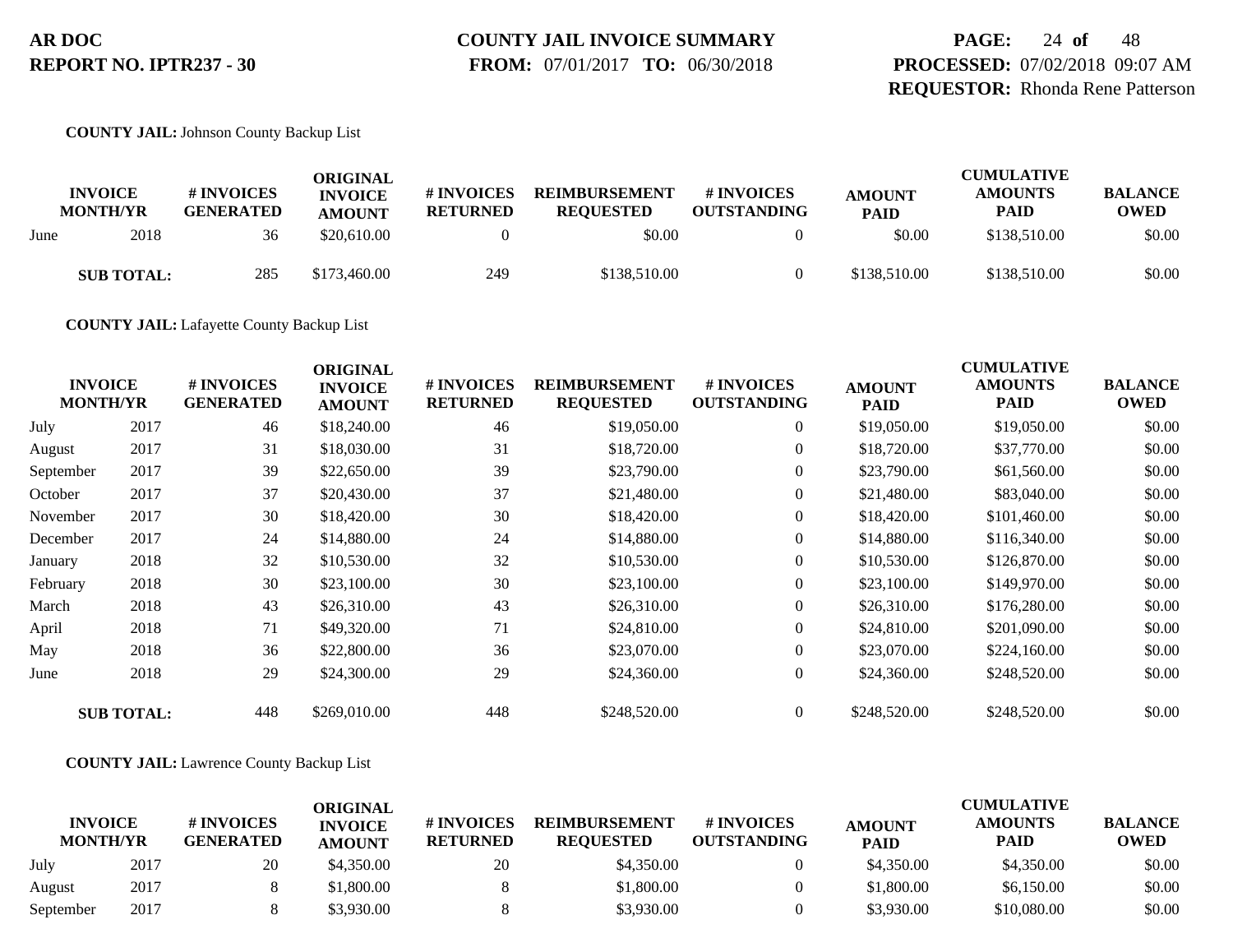#### **COUNTY JAIL INVOICE SUMMARY**

 **FROM:** 07/01/2017 **TO:** 06/30/2018

# **PAGE:** 25 **of** 48 **PROCESSED:** 07/02/2018 09:07 AM **REQUESTOR:** Rhonda Rene Patterson

#### **COUNTY JAIL:** Lawrence County Backup List

|          | <b>INVOICE</b><br><b>MONTH/YR</b> | # INVOICES<br><b>GENERATED</b> | <b>ORIGINAL</b><br><b>INVOICE</b><br><b>AMOUNT</b> | # INVOICES<br><b>RETURNED</b> | <b>REIMBURSEMENT</b><br><b>REQUESTED</b> | # INVOICES<br><b>OUTSTANDING</b> | <b>AMOUNT</b><br><b>PAID</b> | <b>CUMULATIVE</b><br><b>AMOUNTS</b><br><b>PAID</b> | <b>BALANCE</b><br><b>OWED</b> |
|----------|-----------------------------------|--------------------------------|----------------------------------------------------|-------------------------------|------------------------------------------|----------------------------------|------------------------------|----------------------------------------------------|-------------------------------|
| October  | 2017                              | 12                             | \$4,770.00                                         | 12                            | \$4,770.00                               | $\mathbf{0}$                     | \$4,770.00                   | \$14,850.00                                        | \$0.00                        |
| November | 2017                              | 14                             | \$5,070.00                                         | 14                            | \$5,070.00                               | $\theta$                         | \$5,070.00                   | \$19,920.00                                        | \$0.00                        |
| December | 2017                              | $\overline{4}$                 | \$1,650.00                                         | 4                             | \$1,650.00                               | $\theta$                         | \$1,650.00                   | \$21,570.00                                        | \$0.00                        |
| January  | 2018                              |                                | \$2,760.00                                         | $\mathbf{0}$                  | \$0.00                                   | $\theta$                         | \$0.00                       | \$21,570.00                                        | \$0.00                        |
| February | 2018                              | 8                              | \$3,990.00                                         | 8                             | \$3,990.00                               | $\overline{0}$                   | \$3,990.00                   | \$25,560.00                                        | \$0.00                        |
| March    | 2018                              | 10                             | \$3,180.00                                         | 10                            | \$3,180.00                               | $\overline{0}$                   | \$3,180.00                   | \$28,740.00                                        | \$0.00                        |
| April    | 2018                              | 26                             | \$11,580.00                                        | 26                            | \$5,790.00                               | $\theta$                         | \$5,790.00                   | \$34,530.00                                        | \$0.00                        |
| May      | 2018                              | 15                             | \$9,420.00                                         | 15                            | \$9,420.00                               | $\theta$                         | \$9,420.00                   | \$43,950.00                                        | \$0.00                        |
| June     | 2018                              | 11                             | \$4,290.00                                         | $\theta$                      | \$0.00                                   | $\overline{0}$                   | \$0.00                       | \$43,950.00                                        | \$0.00                        |
|          | <b>SUB TOTAL:</b>                 | 141                            | \$56,790.00                                        | 125                           | \$43,950.00                              | $\overline{0}$                   | \$43,950.00                  | \$43,950.00                                        | \$0.00                        |

#### **COUNTY JAIL:** Lee County Backup List

|           | <b>INVOICE</b><br><b>MONTH/YR</b> | # INVOICES<br><b>GENERATED</b> | <b>ORIGINAL</b><br><b>INVOICE</b><br><b>AMOUNT</b> | # INVOICES<br><b>RETURNED</b> | <b>REIMBURSEMENT</b><br><b>REQUESTED</b> | # INVOICES<br><b>OUTSTANDING</b> | <b>AMOUNT</b><br><b>PAID</b> | <b>CUMULATIVE</b><br><b>AMOUNTS</b><br><b>PAID</b> | <b>BALANCE</b><br><b>OWED</b> |
|-----------|-----------------------------------|--------------------------------|----------------------------------------------------|-------------------------------|------------------------------------------|----------------------------------|------------------------------|----------------------------------------------------|-------------------------------|
| July      | 2017                              |                                | \$3,600.00                                         | $\overline{0}$                | \$0.00                                   | $\overline{0}$                   | \$0.00                       | \$0.00                                             | \$0.00                        |
| August    | 2017                              |                                | \$990.00                                           |                               | \$990.00                                 | $\overline{0}$                   | \$990.00                     | \$990.00                                           | \$0.00                        |
| September | 2017                              |                                | \$210.00                                           |                               | \$210.00                                 | $\overline{0}$                   | \$210.00                     | \$1,200.00                                         | \$0.00                        |
| October   | 2017                              |                                | \$900.00                                           |                               | \$900.00                                 | $\overline{0}$                   | \$900.00                     | \$2,100.00                                         | \$0.00                        |
| November  | 2017                              |                                | \$1,860.00                                         |                               | \$1,860.00                               | $\overline{0}$                   | \$1,860.00                   | \$3,960.00                                         | \$0.00                        |
| December  | 2017                              |                                | \$990.00                                           | 2                             | \$990.00                                 | $\boldsymbol{0}$                 | \$990.00                     | \$4,950.00                                         | \$0.00                        |
| January   | 2018                              |                                | \$600.00                                           |                               | \$600.00                                 | $\overline{0}$                   | \$600.00                     | \$5,550.00                                         | \$0.00                        |
| February  | 2018                              | 2                              | \$720.00                                           | 2                             | \$720.00                                 | $\overline{0}$                   | \$720.00                     | \$6,270.00                                         | \$0.00                        |
| June      | 2018                              | 4                              | \$1,860.00                                         | $\Omega$                      | \$0.00                                   | $\overline{0}$                   | \$0.00                       | \$6,270.00                                         | \$0.00                        |
|           | <b>SUB TOTAL:</b>                 | 23                             | \$11,730.00                                        | 14                            | \$6,270.00                               | $\Omega$                         | \$6,270.00                   | \$6,270.00                                         | \$0.00                        |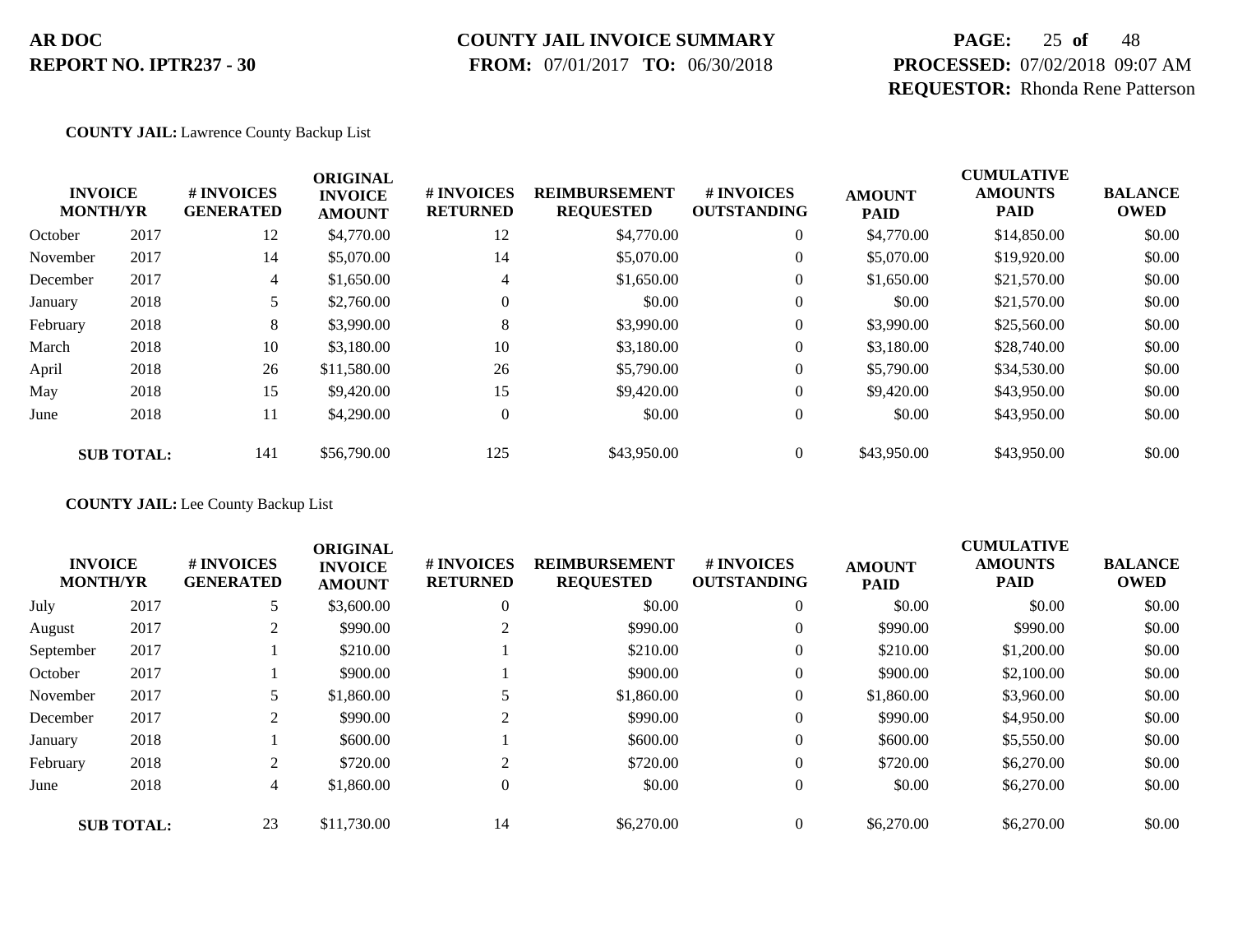#### **COUNTY JAIL INVOICE SUMMARY**

 **FROM:** 07/01/2017 **TO:** 06/30/2018

# **PAGE:** 26 **of** 48 **PROCESSED:** 07/02/2018 09:07 AM **REQUESTOR:** Rhonda Rene Patterson

#### **COUNTY JAIL:** Lincoln County Backup List

|           |                                   |                                | <b>ORIGINAL</b>                 |                               |                                          |                                  |                              | <b>CUMULATIVE</b>             |                               |
|-----------|-----------------------------------|--------------------------------|---------------------------------|-------------------------------|------------------------------------------|----------------------------------|------------------------------|-------------------------------|-------------------------------|
|           | <b>INVOICE</b><br><b>MONTH/YR</b> | # INVOICES<br><b>GENERATED</b> | <b>INVOICE</b><br><b>AMOUNT</b> | # INVOICES<br><b>RETURNED</b> | <b>REIMBURSEMENT</b><br><b>REQUESTED</b> | # INVOICES<br><b>OUTSTANDING</b> | <b>AMOUNT</b><br><b>PAID</b> | <b>AMOUNTS</b><br><b>PAID</b> | <b>BALANCE</b><br><b>OWED</b> |
| July      | 2017                              | 3                              | \$510.00                        | 3                             | \$510.00                                 | $\theta$                         | \$510.00                     | \$510.00                      | \$0.00                        |
| August    | 2017                              | 3                              | \$750.00                        | 3                             | \$750.00                                 | $\overline{0}$                   | \$750.00                     | \$1,260.00                    | \$0.00                        |
| September | 2017                              | 2                              | \$630.00                        | $\overline{c}$                | \$630.00                                 | $\overline{0}$                   | \$630.00                     | \$1,890.00                    | \$0.00                        |
| October   | 2017                              | 3                              | \$1,530.00                      | 3                             | \$1,530.00                               | $\overline{0}$                   | \$1,530.00                   | \$3,420.00                    | \$0.00                        |
| November  | 2017                              | 2                              | \$1,110.00                      | 2                             | \$1,110.00                               | $\theta$                         | \$1,110.00                   | \$4,530.00                    | \$0.00                        |
| December  | 2017                              | 2                              | \$1,470.00                      | 2                             | \$1,470.00                               | $\overline{0}$                   | \$1,470.00                   | \$6,000.00                    | \$0.00                        |
| January   | 2018                              | 4                              | \$1,500.00                      | 4                             | \$1,500.00                               | $\overline{0}$                   | \$1,500.00                   | \$7,500.00                    | \$0.00                        |
| February  | 2018                              | 3                              | \$1,110.00                      | 3                             | \$1,110.00                               | $\overline{0}$                   | \$1,110.00                   | \$8,610.00                    | \$0.00                        |
| April     | 2018                              | 2                              | \$360.00                        | 2                             | \$180.00                                 | $\theta$                         | \$180.00                     | \$8,790.00                    | \$0.00                        |
| May       | 2018                              | 3                              | \$1,680.00                      | 3                             | \$1,680.00                               | $\overline{0}$                   | \$1,680.00                   | \$10,470.00                   | \$0.00                        |
| June      | 2018                              | 7                              | \$2,730.00                      |                               | \$2,460.00                               | $\overline{0}$                   | \$2,460.00                   | \$12,930.00                   | \$0.00                        |
|           | <b>SUB TOTAL:</b>                 | 34                             | \$13,380.00                     | 34                            | \$12,930.00                              | $\overline{0}$                   | \$12,930.00                  | \$12,930.00                   | \$0.00                        |

**COUNTY JAIL:** Little River County Backup List

|                                   |      |                                | <b>ORIGINAL</b>                 |                               |                                          |                                        |                              | <b>CUMULATIVE</b>             |                               |
|-----------------------------------|------|--------------------------------|---------------------------------|-------------------------------|------------------------------------------|----------------------------------------|------------------------------|-------------------------------|-------------------------------|
| <b>INVOICE</b><br><b>MONTH/YR</b> |      | # INVOICES<br><b>GENERATED</b> | <b>INVOICE</b><br><b>AMOUNT</b> | # INVOICES<br><b>RETURNED</b> | <b>REIMBURSEMENT</b><br><b>REQUESTED</b> | <b>#INVOICES</b><br><b>OUTSTANDING</b> | <b>AMOUNT</b><br><b>PAID</b> | <b>AMOUNTS</b><br><b>PAID</b> | <b>BALANCE</b><br><b>OWED</b> |
| July                              | 2017 | 27                             | \$15,420.00                     | 27                            | \$15,420.00                              | $\overline{0}$                         | \$15,420.00                  | \$15,420.00                   | \$0.00                        |
| August                            | 2017 | 23                             | \$9,780.00                      | 23                            | \$10,050.00                              | $\overline{0}$                         | \$10,050.00                  | \$25,470.00                   | \$0.00                        |
| September                         | 2017 | 19                             | \$10,770.00                     | 19                            | \$10,770.00                              | $\overline{0}$                         | \$10,770.00                  | \$36,240.00                   | \$0.00                        |
| October                           | 2017 | 19                             | \$9,840.00                      | 19                            | \$10,350.00                              | $\overline{0}$                         | \$10,350.00                  | \$46,590.00                   | \$0.00                        |
| November                          | 2017 | 21                             | \$11,400.00                     | 21                            | \$11,400.00                              | $\overline{0}$                         | \$11,400.00                  | \$57,990.00                   | \$0.00                        |
| December                          | 2017 | 19                             | \$13,920.00                     | 19                            | \$14,040.00                              | $\overline{0}$                         | \$14,040.00                  | \$72,030.00                   | \$0.00                        |
| January                           | 2018 | 19                             | \$11,370.00                     | 19                            | \$11,550.00                              | $\overline{0}$                         | \$11,550.00                  | \$83,580.00                   | \$0.00                        |
| February                          | 2018 | 13                             | \$3,870.00                      | 13                            | \$3,870.00                               | $\overline{0}$                         | \$3,870.00                   | \$87,450.00                   | \$0.00                        |
| March                             | 2018 |                                | \$3,060.00                      |                               | \$3,270.00                               | $\Omega$                               | \$3,270.00                   | \$90,720.00                   | \$0.00                        |
| April                             | 2018 |                                | \$5,220.00                      | $\theta$                      | \$0.00                                   | $\overline{0}$                         | \$0.00                       | \$90,720.00                   | \$0.00                        |
| May                               | 2018 | 11                             | \$6,060.00                      | 11                            | \$6,360.00                               | $\overline{0}$                         | \$6,360.00                   | \$97,080.00                   | \$0.00                        |
| June                              | 2018 | 15                             | \$8,370.00                      | 15                            | \$9,120.00                               | $\overline{0}$                         | \$9,120.00                   | \$106,200.00                  | \$0.00                        |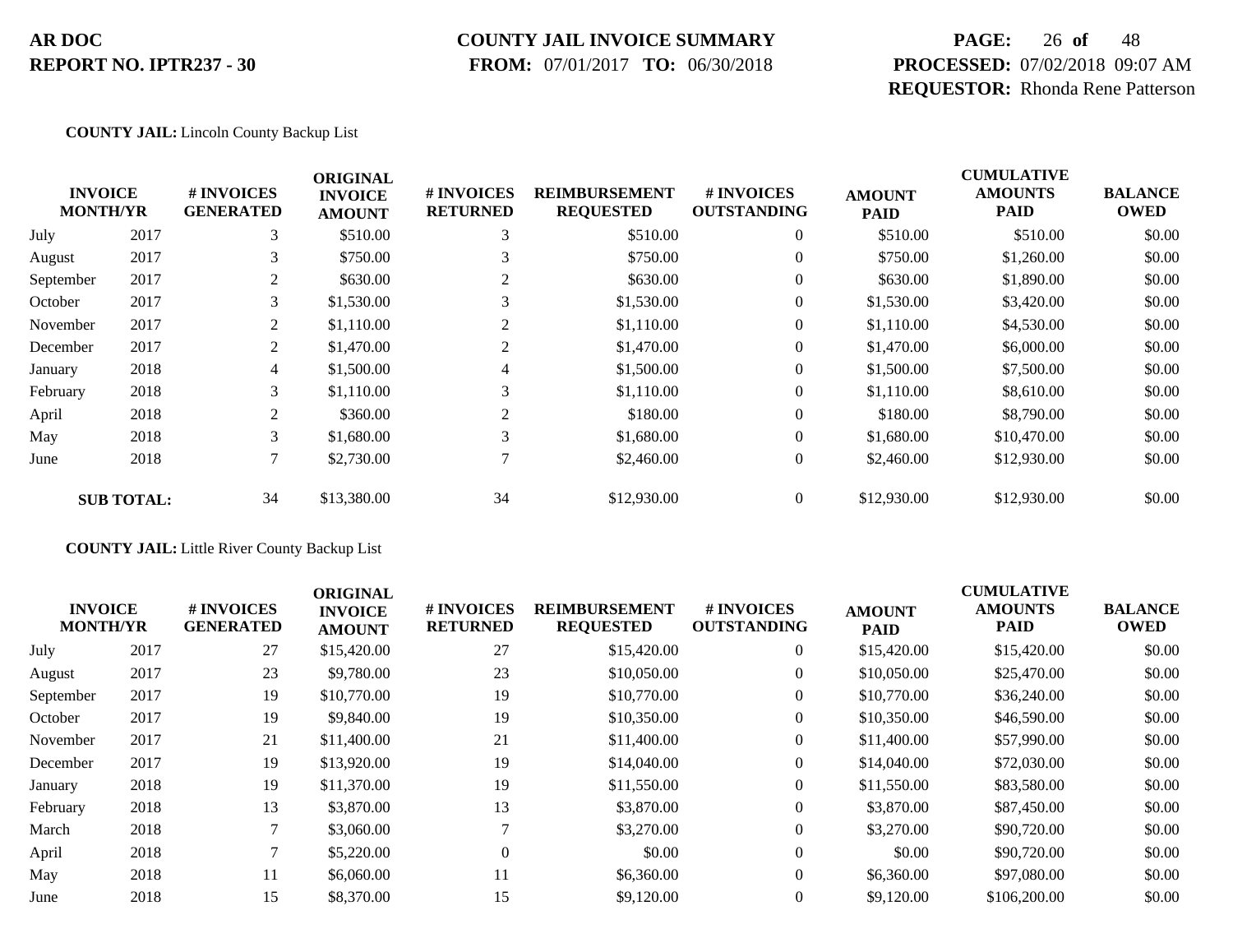**PAGE:** 27 **of** 48 **PROCESSED:** 07/02/2018 09:07 AM **REQUESTOR:** Rhonda Rene Patterson

**COUNTY JAIL:** Little River County Backup List

| <b>INVOICE</b><br><b>MONTH/YR</b> | # INVOICES<br><b>GENERATED</b> | ORIGINAL<br><b>INVOICE</b><br><b>AMOUNT</b> | # INVOICES<br><b>RETURNED</b> | <b>REIMBURSEMENT</b><br><b>REOUESTED</b> | # INVOICES<br><b>OUTSTANDING</b> | <b>AMOUNT</b><br><b>PAID</b> | <b>CUMULATIVE</b><br><b>AMOUNTS</b><br>PAID | <b>BALANCE</b><br>OWED |
|-----------------------------------|--------------------------------|---------------------------------------------|-------------------------------|------------------------------------------|----------------------------------|------------------------------|---------------------------------------------|------------------------|
| <b>SUB TOTAL:</b>                 | 200                            | \$109,080.00                                | 193                           | \$106,200.00                             |                                  | \$106,200.00                 | \$106,200.00                                | \$0.00                 |

**COUNTY JAIL:** Logan County Backup List

|           | <b>INVOICE</b><br><b>MONTH/YR</b> | # INVOICES<br><b>GENERATED</b> | <b>ORIGINAL</b><br><b>INVOICE</b><br><b>AMOUNT</b> | # INVOICES<br><b>RETURNED</b> | <b>REIMBURSEMENT</b><br><b>REQUESTED</b> | # INVOICES<br><b>OUTSTANDING</b> | <b>AMOUNT</b><br><b>PAID</b> | <b>CUMULATIVE</b><br><b>AMOUNTS</b><br>PAID | <b>BALANCE</b><br><b>OWED</b> |
|-----------|-----------------------------------|--------------------------------|----------------------------------------------------|-------------------------------|------------------------------------------|----------------------------------|------------------------------|---------------------------------------------|-------------------------------|
| July      | 2017                              | 10                             | \$3,720.00                                         | 10                            | \$3,720.00                               | $\overline{0}$                   | \$3,720.00                   | \$3,720.00                                  | \$0.00                        |
| August    | 2017                              | 5                              | \$1,950.00                                         |                               | \$1,710.00                               | 0                                | \$1,710.00                   | \$5,430.00                                  | \$0.00                        |
| September | 2017                              | 5                              | \$2,160.00                                         |                               | \$2,070.00                               | $\overline{0}$                   | \$2,070.00                   | \$7,500.00                                  | \$0.00                        |
| October   | 2017                              | 6                              | \$1,620.00                                         | 6                             | \$1,620.00                               | $\overline{0}$                   | \$1,620.00                   | \$9,120.00                                  | \$0.00                        |
| November  | 2017                              | 15                             | \$5,700.00                                         | 15                            | \$5,700.00                               | $\overline{0}$                   | \$5,700.00                   | \$14,820.00                                 | \$0.00                        |
| December  | 2017                              | 9                              | \$5,460.00                                         | 9                             | \$5,400.00                               | $\overline{0}$                   | \$5,400.00                   | \$20,220.00                                 | \$0.00                        |
| January   | 2018                              | $\overline{2}$                 | \$1,230.00                                         | 2                             | \$1,230.00                               | $\overline{0}$                   | \$1,230.00                   | \$21,450.00                                 | \$0.00                        |
| February  | 2018                              |                                | \$930.00                                           |                               | \$750.00                                 | $\overline{0}$                   | \$750.00                     | \$22,200.00                                 | \$0.00                        |
| March     | 2018                              | 3                              | \$720.00                                           | 3                             | \$720.00                                 | $\overline{0}$                   | \$720.00                     | \$22,920.00                                 | \$0.00                        |
| April     | 2018                              | 6                              | \$2,460.00                                         | 6                             | \$1,230.00                               | $\overline{0}$                   | \$1,230.00                   | \$24,150.00                                 | \$0.00                        |
| May       | 2018                              | 4                              | \$1,590.00                                         | 4                             | \$1,590.00                               | $\overline{0}$                   | \$1,590.00                   | \$25,740.00                                 | \$0.00                        |
| June      | 2018                              | 5                              | \$3,360.00                                         | 5                             | \$3,360.00                               | $\overline{0}$                   | \$3,360.00                   | \$29,100.00                                 | \$0.00                        |
|           | <b>SUB TOTAL:</b>                 | 77                             | \$30,900.00                                        | 77                            | \$29,100.00                              | $\overline{0}$                   | \$29,100.00                  | \$29,100.00                                 | \$0.00                        |

**COUNTY JAIL:** Lonoke City Jail

| <b>INVOICE</b><br><b>MONTH/YR</b> |      | # INVOICES<br><b>GENERATED</b> | ORIGINAL<br><b>INVOICE</b><br><b>AMOUNT</b> | <b># INVOICES</b><br><b>RETURNED</b> | <b>REIMBURSEMENT</b><br><b>REOUESTED</b> | # INVOICES<br><b>OUTSTANDING</b> | <b>AMOUNT</b><br><b>PAID</b> | <b>CUMULATIVE</b><br><b>AMOUNTS</b><br><b>PAID</b> | <b>BALANCE</b><br><b>OWED</b> |
|-----------------------------------|------|--------------------------------|---------------------------------------------|--------------------------------------|------------------------------------------|----------------------------------|------------------------------|----------------------------------------------------|-------------------------------|
| July                              | 2017 |                                | \$7,170.00                                  |                                      | \$7,170.00                               |                                  | \$7,170.00                   | \$7,170.00                                         | \$0.00                        |
| August                            | 2017 | 16                             | \$5,670.00                                  | 16                                   | \$5,670.00                               |                                  | \$5,670.00                   | \$12,840.00                                        | \$0.00                        |
| September                         | 2017 |                                | \$8,250,00                                  |                                      | \$8,250.00                               |                                  | \$8,250.00                   | \$21,090.00                                        | \$0.00                        |
| October                           | 2017 |                                | \$7,680.00                                  |                                      | \$7,680.00                               |                                  | \$7,680.00                   | \$28,770.00                                        | \$0.00                        |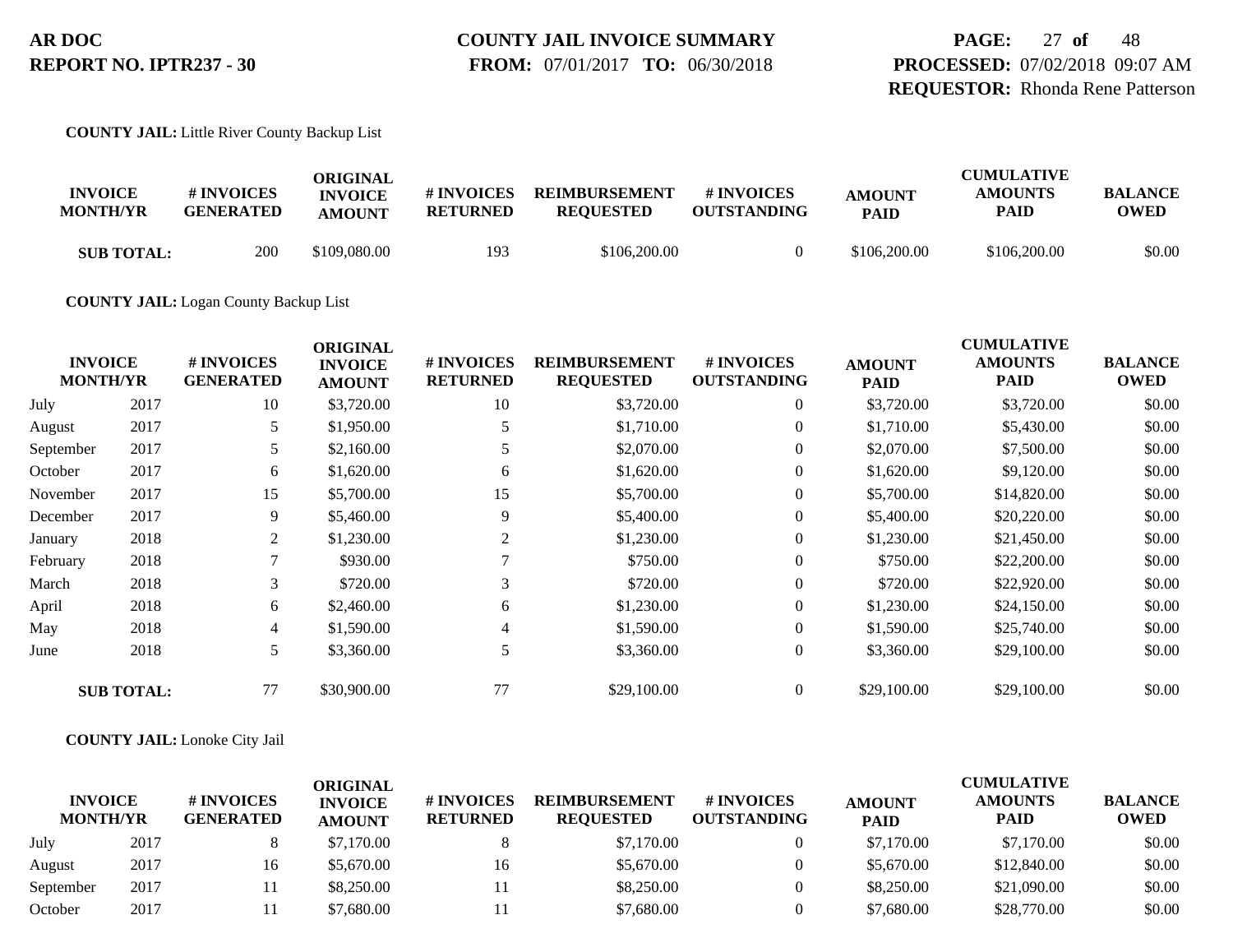# **COUNTY JAIL INVOICE SUMMARY**

 **FROM:** 07/01/2017 **TO:** 06/30/2018

# **PAGE:** 28 **of** 48 **PROCESSED:** 07/02/2018 09:07 AM **REQUESTOR:** Rhonda Rene Patterson

#### **COUNTY JAIL:** Lonoke City Jail

| <b>INVOICE</b><br><b>MONTH/YR</b> |                   | # INVOICES<br><b>GENERATED</b> | <b>ORIGINAL</b><br><b>INVOICE</b><br><b>AMOUNT</b> | # INVOICES<br><b>RETURNED</b> | <b>REIMBURSEMENT</b><br><b>REQUESTED</b> | # INVOICES<br><b>OUTSTANDING</b> | <b>AMOUNT</b><br><b>PAID</b> | <b>CUMULATIVE</b><br><b>AMOUNTS</b><br><b>PAID</b> | <b>BALANCE</b><br><b>OWED</b> |
|-----------------------------------|-------------------|--------------------------------|----------------------------------------------------|-------------------------------|------------------------------------------|----------------------------------|------------------------------|----------------------------------------------------|-------------------------------|
| November                          | 2017              | 8                              | \$5,040.00                                         | 8                             | \$5,040.00                               | $\theta$                         | \$5,040.00                   | \$33,810.00                                        | \$0.00                        |
| December                          | 2017              | 6                              | \$4,860.00                                         | 6                             | \$4,860.00                               | $\theta$                         | \$4,860.00                   | \$38,670.00                                        | \$0.00                        |
| January                           | 2018              | 10                             | \$7,650.00                                         | 10                            | \$7,650.00                               | 0                                | \$7,650.00                   | \$46,320.00                                        | \$0.00                        |
| February                          | 2018              | 15                             | \$7,350.00                                         | 15                            | \$7,350.00                               | 0                                | \$7,350.00                   | \$53,670.00                                        | \$0.00                        |
| March                             | 2018              | 10                             | \$6,810.00                                         | 10                            | \$6,810.00                               | 0                                | \$6,810.00                   | \$60,480.00                                        | \$0.00                        |
| April                             | 2018              | 24                             | \$11,700.00                                        | 24                            | \$5,850.00                               | 0                                | \$5,850.00                   | \$66,330.00                                        | \$0.00                        |
| May                               | 2018              | 9                              | \$7,020.00                                         | Q                             | \$7,020.00                               | 0                                | \$7,020.00                   | \$73,350.00                                        | \$0.00                        |
| June                              | 2018              | 8                              | \$7,440.00                                         | 8                             | \$7,440.00                               | $\boldsymbol{0}$                 | \$7,440.00                   | \$80,790.00                                        | \$0.00                        |
|                                   | <b>SUB TOTAL:</b> | 136                            | \$86,640.00                                        | 136                           | \$80,790.00                              |                                  | \$80,790.00                  | \$80,790.00                                        | \$0.00                        |

**COUNTY JAIL:** Lonoke County Backup List

| <b>INVOICE</b><br><b>MONTH/YR</b> |                   | # INVOICES<br><b>GENERATED</b> | <b>ORIGINAL</b><br><b>INVOICE</b><br><b>AMOUNT</b> | # INVOICES<br><b>RETURNED</b> | <b>REIMBURSEMENT</b><br><b>REQUESTED</b> | # INVOICES<br><b>OUTSTANDING</b> | <b>AMOUNT</b><br><b>PAID</b> | <b>CUMULATIVE</b><br><b>AMOUNTS</b><br><b>PAID</b> | <b>BALANCE</b><br><b>OWED</b> |
|-----------------------------------|-------------------|--------------------------------|----------------------------------------------------|-------------------------------|------------------------------------------|----------------------------------|------------------------------|----------------------------------------------------|-------------------------------|
| July                              | 2017              | 98                             | \$56,820.00                                        | 98                            | \$55,170.00                              | $\overline{0}$                   | \$55,170.00                  | \$55,170.00                                        | \$0.00                        |
| August                            | 2017              | 89                             | \$65,880.00                                        | 89                            | \$65,160.00                              | $\overline{0}$                   | \$65,160.00                  | \$120,330.00                                       | \$0.00                        |
| September                         | 2017              | 88                             | \$52,980.00                                        | 88                            | \$52,770.00                              | $\overline{0}$                   | \$52,770.00                  | \$173,100.00                                       | \$0.00                        |
| October                           | 2017              | 62                             | \$36,750.00                                        | 62                            | \$35,970.00                              | $\overline{0}$                   | \$35,970.00                  | \$209,070.00                                       | \$0.00                        |
| November                          | 2017              | 49                             | \$38,310.00                                        | 49                            | \$38,310.00                              | $\overline{0}$                   | \$38,310.00                  | \$247,380.00                                       | \$0.00                        |
| December                          | 2017              | 57                             | \$34,050.00                                        | 57                            | \$34,050.00                              | $\overline{0}$                   | \$34,050.00                  | \$281,430.00                                       | \$0.00                        |
| January                           | 2018              | 50                             | \$30,690.00                                        | 50                            | \$30,390.00                              | $\boldsymbol{0}$                 | \$30,390.00                  | \$311,820.00                                       | \$0.00                        |
| February                          | 2018              | 78                             | \$52,530.00                                        | 78                            | \$52,530.00                              | $\overline{0}$                   | \$52,530.00                  | \$364,350.00                                       | \$0.00                        |
| March                             | 2018              | 76                             | \$45,120.00                                        | 76                            | \$45,120.00                              | $\overline{0}$                   | \$45,120.00                  | \$409,470.00                                       | \$0.00                        |
| April                             | 2018              | 154                            | \$106,020.00                                       | 154                           | \$53,010.00                              | $\boldsymbol{0}$                 | \$53,010.00                  | \$462,480.00                                       | \$0.00                        |
| May                               | 2018              | 83                             | \$50,400.00                                        | 83                            | \$50,400.00                              | $\boldsymbol{0}$                 | \$50,400.00                  | \$512,880.00                                       | \$0.00                        |
| June                              | 2018              | 69                             | \$42,540.00                                        | 69                            | \$42,090.00                              | $\overline{0}$                   | \$42,090.00                  | \$554,970.00                                       | \$0.00                        |
|                                   | <b>SUB TOTAL:</b> | 953                            | \$612,090.00                                       | 953                           | \$554,970.00                             | $\overline{0}$                   | \$554,970.00                 | \$554,970.00                                       | \$0.00                        |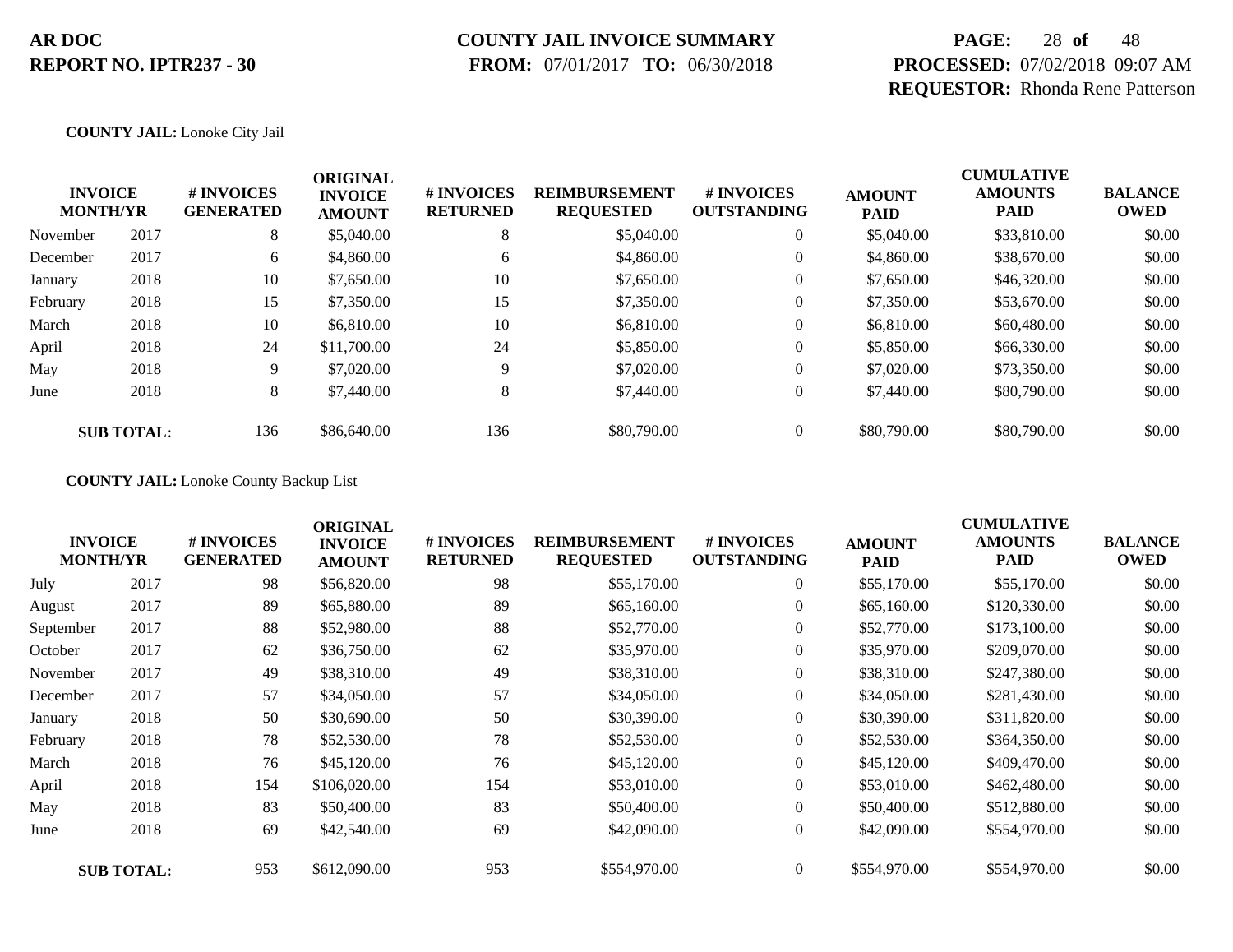#### **COUNTY JAIL INVOICE SUMMARY**

 **FROM:** 07/01/2017 **TO:** 06/30/2018

# **PAGE:** 29 **of** 48 **PROCESSED:** 07/02/2018 09:07 AM **REQUESTOR:** Rhonda Rene Patterson

#### **COUNTY JAIL:** Madison County Backup List

| <b>INVOICE</b><br><b>MONTH/YR</b> |                   | # INVOICES<br><b>GENERATED</b> | <b>ORIGINAL</b><br><b>INVOICE</b><br><b>AMOUNT</b> | # INVOICES<br><b>RETURNED</b> | <b>REIMBURSEMENT</b><br><b>REQUESTED</b> | <b>#INVOICES</b><br><b>OUTSTANDING</b> | <b>AMOUNT</b><br><b>PAID</b> | <b>CUMULATIVE</b><br><b>AMOUNTS</b><br>PAID | <b>BALANCE</b><br><b>OWED</b> |
|-----------------------------------|-------------------|--------------------------------|----------------------------------------------------|-------------------------------|------------------------------------------|----------------------------------------|------------------------------|---------------------------------------------|-------------------------------|
| July                              | 2017              | 3                              | \$1,590.00                                         | 3                             | \$1,590.00                               | $\overline{0}$                         | \$1,590.00                   | \$1,590.00                                  | \$0.00                        |
| August                            | 2017              | 5                              | \$2,100.00                                         |                               | \$1,620.00                               | $\overline{0}$                         | \$1,620.00                   | \$3,210.00                                  | \$0.00                        |
| September                         | 2017              |                                | \$720.00                                           |                               | \$720.00                                 | $\theta$                               | \$720.00                     | \$3,930.00                                  | \$0.00                        |
| October                           | 2017              | 2                              | \$1,470.00                                         | 2                             | \$1,470.00                               | $\overline{0}$                         | \$1,470.00                   | \$5,400.00                                  | \$0.00                        |
| November                          | 2017              | $\overline{2}$                 | \$1,230.00                                         | 2                             | \$1,230.00                               | $\overline{0}$                         | \$1,230.00                   | \$6,630.00                                  | \$0.00                        |
| December                          | 2017              |                                | \$900.00                                           |                               | \$900.00                                 | $\mathbf{0}$                           | \$900.00                     | \$7,530.00                                  | \$0.00                        |
| January                           | 2018              | 3                              | \$1,860.00                                         | 3                             | \$1,860.00                               | $\theta$                               | \$1,860.00                   | \$9,390.00                                  | \$0.00                        |
| February                          | 2018              | 3                              | \$630.00                                           | 3                             | \$630.00                                 | $\overline{0}$                         | \$630.00                     | \$10,020.00                                 | \$0.00                        |
| March                             | 2018              | 3                              | \$900.00                                           | 3                             | \$1,140.00                               | $\overline{0}$                         | \$1,140.00                   | \$11,160.00                                 | \$0.00                        |
| April                             | 2018              | $\overline{4}$                 | \$3,720.00                                         | 4                             | \$1,860.00                               | $\Omega$                               | \$1,860.00                   | \$13,020.00                                 | \$0.00                        |
| May                               | 2018              | 3                              | \$2,610.00                                         | 3                             | \$2,610.00                               | $\overline{0}$                         | \$2,610.00                   | \$15,630.00                                 | \$0.00                        |
| June                              | 2018              | 3                              | \$2,070.00                                         | 3                             | \$2,070.00                               | $\boldsymbol{0}$                       | \$2,070.00                   | \$17,700.00                                 | \$0.00                        |
|                                   | <b>SUB TOTAL:</b> | 33                             | \$19,800.00                                        | 33                            | \$17,700.00                              | $\overline{0}$                         | \$17,700.00                  | \$17,700.00                                 | \$0.00                        |

#### **COUNTY JAIL:** Marion County Backup List

| <b>INVOICE</b><br><b>MONTH/YR</b> |                   | # INVOICES<br><b>GENERATED</b> | <b>ORIGINAL</b><br><b>INVOICE</b><br><b>AMOUNT</b> | # INVOICES<br><b>RETURNED</b> | <b>REIMBURSEMENT</b><br><b>REQUESTED</b> | <b>#INVOICES</b><br><b>OUTSTANDING</b> | <b>AMOUNT</b><br><b>PAID</b> | <b>CUMULATIVE</b><br><b>AMOUNTS</b><br><b>PAID</b> | <b>BALANCE</b><br><b>OWED</b> |
|-----------------------------------|-------------------|--------------------------------|----------------------------------------------------|-------------------------------|------------------------------------------|----------------------------------------|------------------------------|----------------------------------------------------|-------------------------------|
| July                              | 2017              |                                | \$210.00                                           |                               | \$210.00                                 | $\theta$                               | \$210.00                     | \$210.00                                           | \$0.00                        |
| August                            | 2017              |                                | \$1,320.00                                         |                               | \$1,320.00                               | $\theta$                               | \$1,320.00                   | \$1,530.00                                         | \$0.00                        |
| September                         | 2017              | $\mathbf{r}$                   | \$540.00                                           |                               | \$540.00                                 | $\theta$                               | \$540.00                     | \$2,070.00                                         | \$0.00                        |
| December                          | 2017              | 4                              | \$1,020.00                                         | $\overline{4}$                | \$360.00                                 | $\theta$                               | \$360.00                     | \$2,430.00                                         | \$0.00                        |
| April                             | 2018              | 4                              | \$1,260.00                                         | $\overline{4}$                | \$630.00                                 | $\theta$                               | \$630.00                     | \$3,060.00                                         | \$0.00                        |
| May                               | 2018              |                                | \$360.00                                           | $\theta$                      | \$0.00                                   | $\theta$                               | \$0.00                       | \$3,060.00                                         | \$0.00                        |
| June                              | 2018              | 4                              | \$1,050.00                                         | $\overline{0}$                | \$0.00                                   | $\overline{0}$                         | \$0.00                       | \$3,060.00                                         | \$0.00                        |
|                                   | <b>SUB TOTAL:</b> | 20                             | \$5,760.00                                         | 14                            | \$3,060.00                               | $\theta$                               | \$3,060.00                   | \$3,060.00                                         | \$0.00                        |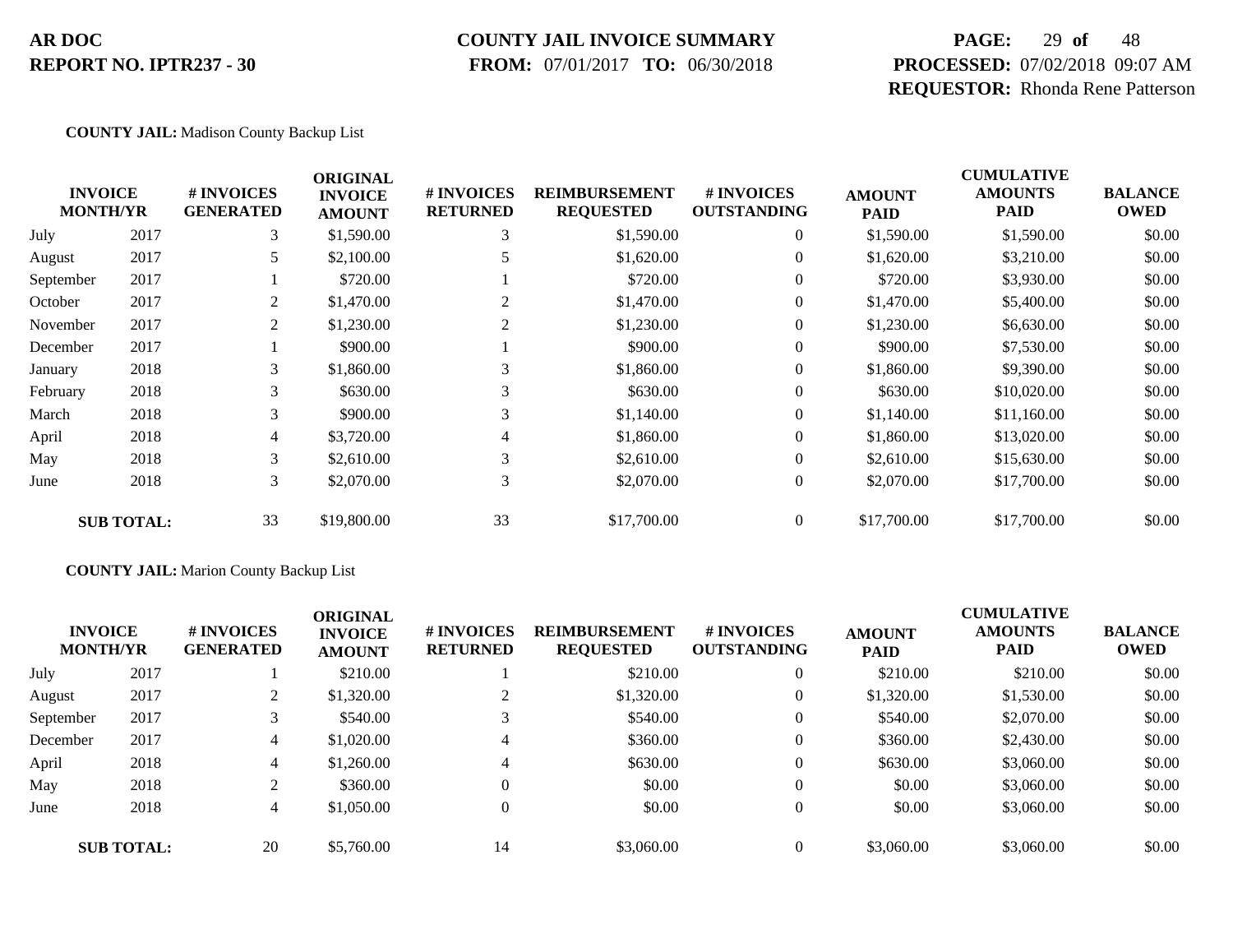# **COUNTY JAIL INVOICE SUMMARY**

 **FROM:** 07/01/2017 **TO:** 06/30/2018

# **PAGE:** 30 **of** 48 **PROCESSED:** 07/02/2018 09:07 AM **REQUESTOR:** Rhonda Rene Patterson

#### **COUNTY JAIL:** McGehee City Jail

| <b>INVOICE</b><br><b>MONTH/YR</b> |                   | # INVOICES<br><b>GENERATED</b> | ORIGINAL<br><b>INVOICE</b><br><b>AMOUNT</b> | # INVOICES<br><b>RETURNED</b> | <b>REIMBURSEMENT</b><br><b>REQUESTED</b> | <b>#INVOICES</b><br><b>OUTSTANDING</b> | <b>AMOUNT</b><br><b>PAID</b> | <b>CUMULATIVE</b><br><b>AMOUNTS</b><br><b>PAID</b> | <b>BALANCE</b><br><b>OWED</b> |
|-----------------------------------|-------------------|--------------------------------|---------------------------------------------|-------------------------------|------------------------------------------|----------------------------------------|------------------------------|----------------------------------------------------|-------------------------------|
| July                              | 2017              |                                | \$2,070.00                                  |                               | \$2,070.00                               | 0                                      | \$2,070.00                   | \$2,070.00                                         | \$0.00                        |
| August                            | 2017              | 4                              | \$2,190.00                                  |                               | \$0.00                                   |                                        | \$0.00                       | \$2,070.00                                         | \$0.00                        |
| October                           | 2017              |                                | \$900.00                                    |                               | \$900.00                                 |                                        | \$900.00                     | \$2,970.00                                         | \$0.00                        |
| November                          | 2017              |                                | \$120.00                                    |                               | \$120.00                                 |                                        | \$120.00                     | \$3,090.00                                         | \$0.00                        |
| June                              | 2018              |                                | \$3,030.00                                  |                               | \$0.00                                   |                                        | \$0.00                       | \$3,090.00                                         | \$0.00                        |
|                                   | <b>SUB TOTAL:</b> | 14                             | \$8,310.00                                  |                               | \$3,090.00                               |                                        | \$3,090.00                   | \$3,090.00                                         | \$0.00                        |

#### **COUNTY JAIL:** Miller County Backup List

|           | <b>INVOICE</b><br><b>MONTH/YR</b> | # INVOICES<br><b>GENERATED</b> | <b>ORIGINAL</b><br><b>INVOICE</b><br><b>AMOUNT</b> | # INVOICES<br><b>RETURNED</b> | <b>REIMBURSEMENT</b><br><b>REQUESTED</b> | # INVOICES<br><b>OUTSTANDING</b> | <b>AMOUNT</b><br><b>PAID</b> | <b>CUMULATIVE</b><br><b>AMOUNTS</b><br><b>PAID</b> | <b>BALANCE</b><br><b>OWED</b> |
|-----------|-----------------------------------|--------------------------------|----------------------------------------------------|-------------------------------|------------------------------------------|----------------------------------|------------------------------|----------------------------------------------------|-------------------------------|
| July      | 2017                              | 58                             | \$39,060.00                                        | 58                            | \$38,940.00                              | $\overline{0}$                   | \$38,940.00                  | \$38,940.00                                        | \$0.00                        |
| August    | 2017                              | 80                             | \$56,040.00                                        | 80                            | \$55,530.00                              | $\overline{0}$                   | \$55,530.00                  | \$94,470.00                                        | \$0.00                        |
| September | 2017                              | 90                             | \$71,070.00                                        | 90                            | \$70,230.00                              | $\overline{0}$                   | \$70,230.00                  | \$164,700.00                                       | \$0.00                        |
| October   | 2017                              | 92                             | \$73,830.00                                        | 92                            | \$72,930.00                              | $\boldsymbol{0}$                 | \$72,930.00                  | \$237,630.00                                       | \$0.00                        |
| November  | 2017                              | 100                            | \$72,360.00                                        | 100                           | \$72,360.00                              | $\boldsymbol{0}$                 | \$72,360.00                  | \$309,990.00                                       | \$0.00                        |
| December  | 2017                              | 84                             | \$66,990.00                                        | 84                            | \$66,270.00                              | $\overline{0}$                   | \$66,270.00                  | \$376,260.00                                       | \$0.00                        |
| January   | 2018                              | 97                             | \$75,120.00                                        | 97                            | \$75,120.00                              | $\boldsymbol{0}$                 | \$75,120.00                  | \$451,380.00                                       | \$0.00                        |
| February  | 2018                              | 98                             | \$76,020.00                                        | 98                            | \$76,020.00                              | $\boldsymbol{0}$                 | \$76,020.00                  | \$527,400.00                                       | \$0.00                        |
| March     | 2018                              | 99                             | \$66,960.00                                        | 99                            | \$66,960.00                              | $\overline{0}$                   | \$66,960.00                  | \$594,360.00                                       | \$0.00                        |
| April     | 2018                              | 220                            | \$165,720.00                                       | 220                           | \$82,860.00                              | $\overline{0}$                   | \$82,860.00                  | \$677,220.00                                       | \$0.00                        |
| May       | 2018                              | 124                            | \$81,060.00                                        | 124                           | \$81,060.00                              | $\mathbf{0}$                     | \$81,060.00                  | \$758,280.00                                       | \$0.00                        |
| June      | 2018                              | 116                            | \$92,910.00                                        | 116                           | \$92,910.00                              | 116                              | \$0.00                       | \$758,280.00                                       | \$92,910.00                   |
|           | <b>SUB TOTAL:</b>                 | 1258                           | \$937,140.00                                       | 1258                          | \$851,190.00                             | 116                              | \$758,280.00                 | \$758,280.00                                       | \$92,910.00                   |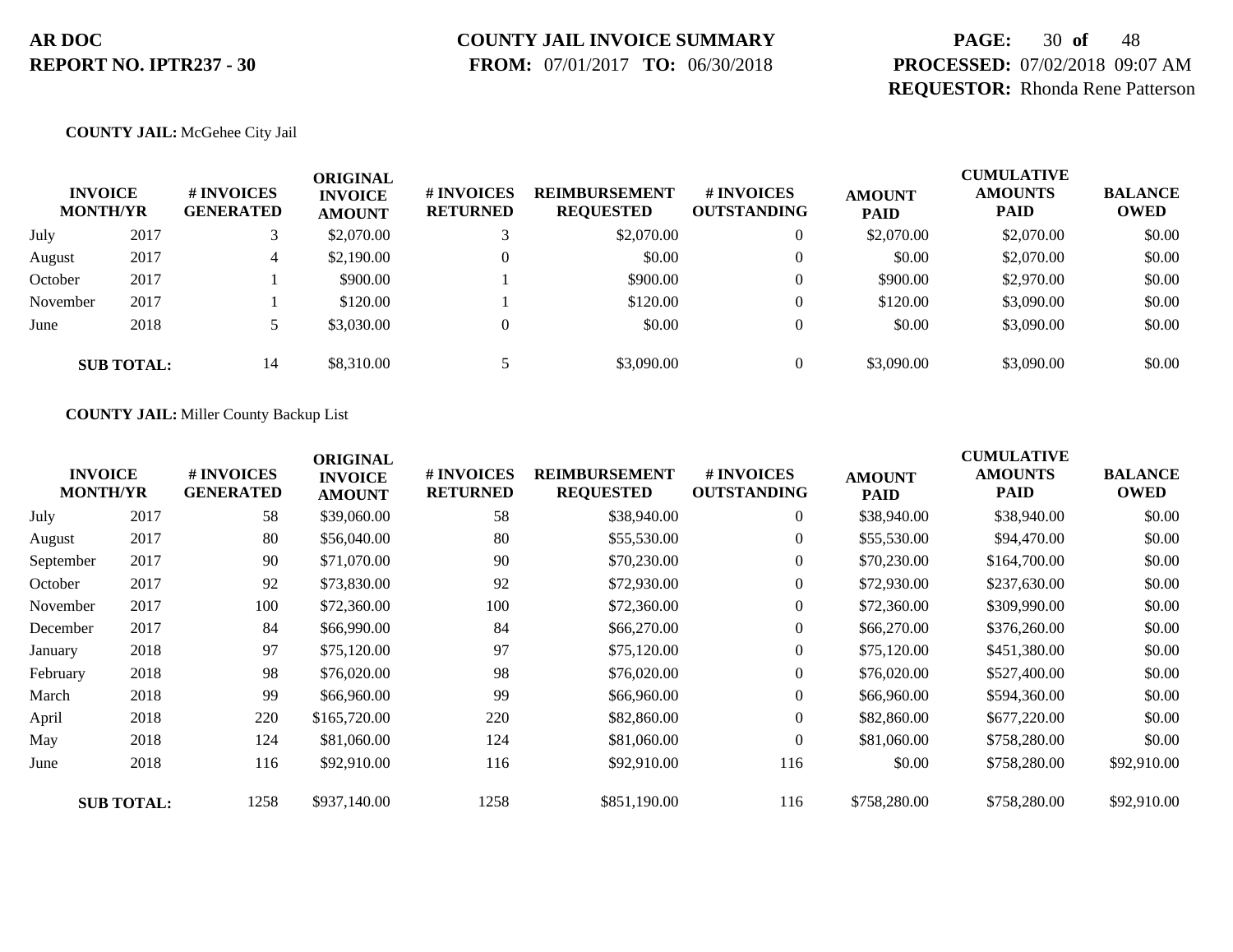#### **COUNTY JAIL INVOICE SUMMARY**

 **FROM:** 07/01/2017 **TO:** 06/30/2018

# **PAGE:** 31 **of** 48 **PROCESSED:** 07/02/2018 09:07 AM **REQUESTOR:** Rhonda Rene Patterson

#### **COUNTY JAIL:** Mississippi County Backup List

| <b>INVOICE</b><br><b>MONTH/YR</b> |                   | # INVOICES<br><b>GENERATED</b> | <b>ORIGINAL</b><br><b>INVOICE</b><br><b>AMOUNT</b> | # INVOICES<br><b>RETURNED</b> | <b>REIMBURSEMENT</b><br><b>REQUESTED</b> | # INVOICES<br><b>OUTSTANDING</b> | <b>AMOUNT</b><br><b>PAID</b> | <b>CUMULATIVE</b><br><b>AMOUNTS</b><br><b>PAID</b> | <b>BALANCE</b><br><b>OWED</b> |
|-----------------------------------|-------------------|--------------------------------|----------------------------------------------------|-------------------------------|------------------------------------------|----------------------------------|------------------------------|----------------------------------------------------|-------------------------------|
| July                              | 2017              | 9                              | \$4,590.00                                         | 9                             | \$4,620.00                               | $\overline{0}$                   | \$4,620.00                   | \$4,620.00                                         | \$0.00                        |
| August                            | 2017              | 11                             | \$8,790.00                                         | 11                            | \$8,790.00                               | $\overline{0}$                   | \$8,790.00                   | \$13,410.00                                        | \$0.00                        |
| September                         | 2017              | 21                             | \$15,300.00                                        | 21                            | \$14,400.00                              | $\overline{0}$                   | \$14,400.00                  | \$27,810.00                                        | \$0.00                        |
| October                           | 2017              | 19                             | \$11,700.00                                        | 19                            | \$11,730.00                              | $\overline{0}$                   | \$11,730.00                  | \$39,540.00                                        | \$0.00                        |
| November                          | 2017              | 23                             | \$13,770.00                                        | 23                            | \$13,770.00                              | $\boldsymbol{0}$                 | \$13,770.00                  | \$53,310.00                                        | \$0.00                        |
| December                          | 2017              | 28                             | \$17,430.00                                        | 28                            | \$17,310.00                              | $\boldsymbol{0}$                 | \$17,310.00                  | \$70,620.00                                        | \$0.00                        |
| January                           | 2018              | 31                             | \$15,930.00                                        | 31                            | \$16,170.00                              | $\overline{0}$                   | \$16,170.00                  | \$86,790.00                                        | \$0.00                        |
| February                          | 2018              | 24                             | \$16,620.00                                        | 24                            | \$16,740.00                              | $\overline{0}$                   | \$16,740.00                  | \$103,530.00                                       | \$0.00                        |
| March                             | 2018              | 19                             | \$11,100.00                                        | 19                            | \$11,340.00                              | $\overline{0}$                   | \$11,340.00                  | \$114,870.00                                       | \$0.00                        |
| April                             | 2018              | 60                             | \$32,400.00                                        | 60                            | \$16,230.00                              | $\overline{0}$                   | \$16,230.00                  | \$131,100.00                                       | \$0.00                        |
| May                               | 2018              | 28                             | \$15,960.00                                        | $\overline{0}$                | \$690.00                                 | $\overline{0}$                   | \$0.00                       | \$131,100.00                                       | \$0.00                        |
| June                              | 2018              | 31                             | \$20,100.00                                        | 31                            | \$20,430.00                              | 31                               | \$0.00                       | \$131,100.00                                       | \$20,430.00                   |
|                                   | <b>SUB TOTAL:</b> | 304                            | \$183,690.00                                       | 276                           | \$152,220.00                             | 31                               | \$131,100.00                 | \$131,100.00                                       | \$20,430.00                   |

#### **COUNTY JAIL:** Monroe County Backup List

|           | <b>INVOICE</b><br><b>MONTH/YR</b> | <b>#INVOICES</b><br><b>GENERATED</b> | <b>ORIGINAL</b><br><b>INVOICE</b><br><b>AMOUNT</b> | # INVOICES<br><b>RETURNED</b> | <b>REIMBURSEMENT</b><br><b>REQUESTED</b> | # INVOICES<br><b>OUTSTANDING</b> | <b>AMOUNT</b><br><b>PAID</b> | <b>CUMULATIVE</b><br><b>AMOUNTS</b><br><b>PAID</b> | <b>BALANCE</b><br><b>OWED</b> |
|-----------|-----------------------------------|--------------------------------------|----------------------------------------------------|-------------------------------|------------------------------------------|----------------------------------|------------------------------|----------------------------------------------------|-------------------------------|
| July      | 2017                              | 8                                    | \$4,530.00                                         | 8                             | \$4,530.00                               | $\theta$                         | \$4,530.00                   | \$4,530.00                                         | \$0.00                        |
| August    | 2017                              | 4                                    | \$2,280.00                                         | 4                             | \$1,530.00                               | $\theta$                         | \$1,530.00                   | \$6,060.00                                         | \$0.00                        |
| September | 2017                              |                                      | \$1,500.00                                         |                               | \$1,020.00                               |                                  | \$1,020.00                   | \$7,080.00                                         | \$0.00                        |
| October   | 2017                              | 9                                    | \$4,230.00                                         |                               | \$4,230.00                               | $\theta$                         | \$4,230.00                   | \$11,310.00                                        | \$0.00                        |
| November  | 2017                              | 10                                   | \$4,800.00                                         | 10                            | \$4,530.00                               | $\theta$                         | \$4,530.00                   | \$15,840.00                                        | \$0.00                        |
| December  | 2017                              | 10                                   | \$3,030.00                                         | 10                            | \$2,370.00                               | $\theta$                         | \$2,370.00                   | \$18,210.00                                        | \$0.00                        |
| January   | 2018                              |                                      | \$3,750.00                                         |                               | \$0.00                                   | $\theta$                         | \$0.00                       | \$18,210.00                                        | \$0.00                        |
| February  | 2018                              | 3                                    | \$2,130.00                                         | $\sim$                        | \$1,860.00                               | $\mathbf{0}$                     | \$1,860.00                   | \$20,070.00                                        | \$0.00                        |
| March     | 2018                              |                                      | \$4,620.00                                         |                               | \$4,140.00                               | $\theta$                         | \$4,140.00                   | \$24,210.00                                        | \$0.00                        |
| April     | 2018                              | 12                                   | \$6,720.00                                         | 12                            | \$2,280.00                               | $\Omega$                         | \$2,280.00                   | \$26,490.00                                        | \$0.00                        |
| May       | 2018                              | 3                                    | \$1,170.00                                         |                               | \$1,170.00                               |                                  | \$1,170.00                   | \$27,660.00                                        | \$0.00                        |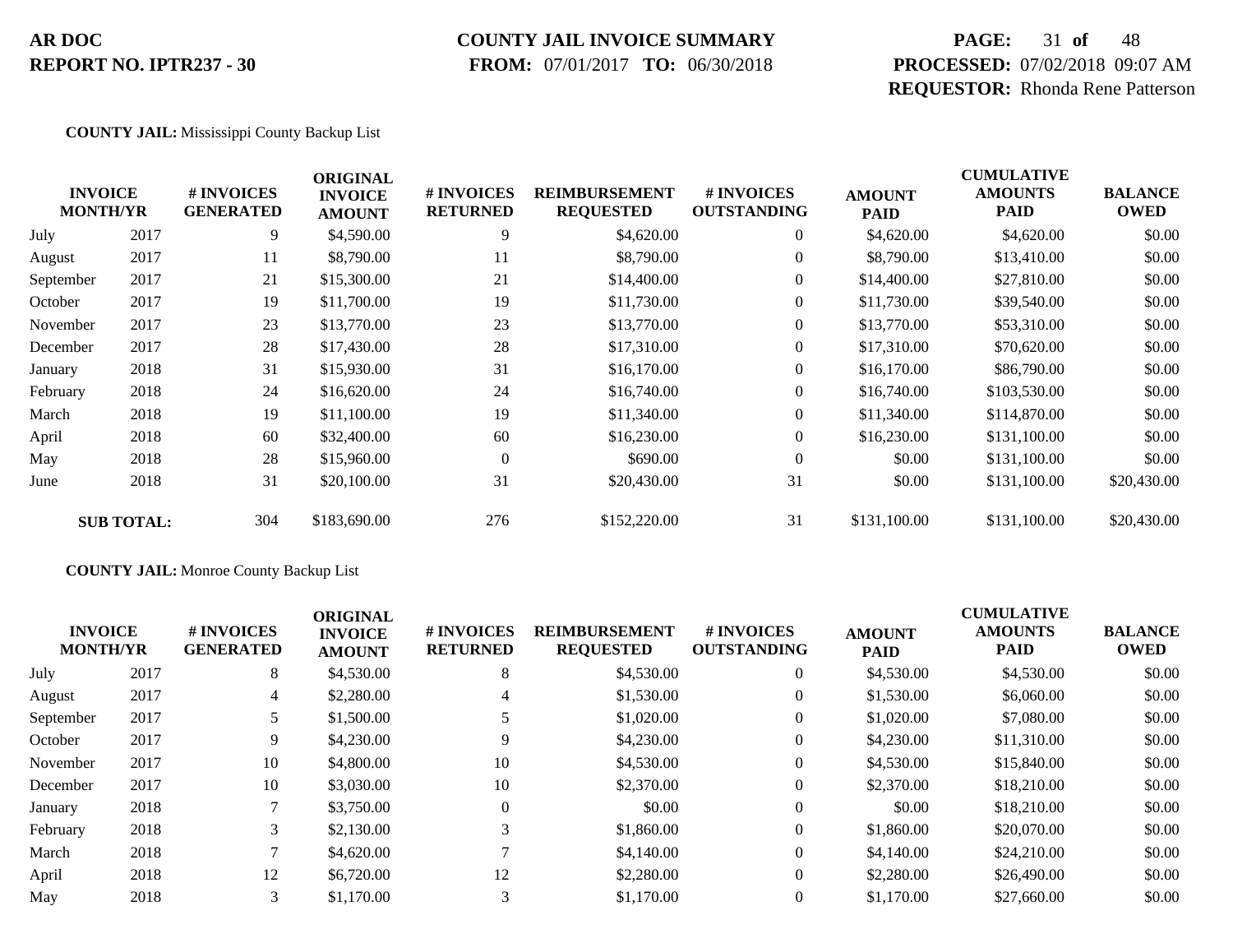# **COUNTY JAIL INVOICE SUMMARY**

 **FROM:** 07/01/2017 **TO:** 06/30/2018

**PAGE:** 32 **of** 48 **PROCESSED:** 07/02/2018 09:07 AM **REQUESTOR:** Rhonda Rene Patterson

**COUNTY JAIL:** Monroe County Backup List

|      | <b>INVOICE</b><br><b>MONTH/YR</b> | # INVOICES<br><b>GENERATED</b> | ORIGINAL<br><b>INVOICE</b><br><b>AMOUNT</b> | # INVOICES<br><b>RETURNED</b> | <b>REIMBURSEMENT</b><br><b>REQUESTED</b> | # INVOICES<br><b>OUTSTANDING</b> | <b>AMOUNT</b><br><b>PAID</b> | <b>CUMULATIVE</b><br><b>AMOUNTS</b><br><b>PAID</b> | <b>BALANCE</b><br><b>OWED</b> |
|------|-----------------------------------|--------------------------------|---------------------------------------------|-------------------------------|------------------------------------------|----------------------------------|------------------------------|----------------------------------------------------|-------------------------------|
| June | 2018                              |                                | \$3,480.00                                  |                               | \$3,480.00                               |                                  | \$3,480.00                   | \$31,140.00                                        | \$0.00                        |
|      | <b>SUB TOTAL:</b>                 | 82                             | \$42,240.00                                 | 75                            | \$31,140.00                              |                                  | \$31,140.00                  | \$31,140.00                                        | \$0.00                        |

**COUNTY JAIL:** Montgomery County Backup List

| <b>INVOICE</b><br><b>MONTH/YR</b> |                   | # INVOICES<br><b>GENERATED</b> | <b>ORIGINAL</b><br><b>INVOICE</b><br><b>AMOUNT</b> | # INVOICES<br><b>RETURNED</b> | <b>REIMBURSEMENT</b><br><b>REQUESTED</b> | # INVOICES<br><b>OUTSTANDING</b> | <b>AMOUNT</b><br><b>PAID</b> | <b>CUMULATIVE</b><br><b>AMOUNTS</b><br><b>PAID</b> | <b>BALANCE</b><br><b>OWED</b> |
|-----------------------------------|-------------------|--------------------------------|----------------------------------------------------|-------------------------------|------------------------------------------|----------------------------------|------------------------------|----------------------------------------------------|-------------------------------|
| July                              | 2017              |                                | \$900.00                                           |                               | \$900.00                                 | $\overline{0}$                   | \$900.00                     | \$900.00                                           | \$0.00                        |
| August                            | 2017              | 3                              | \$1,800.00                                         | 3                             | \$1,800.00                               | 0                                | \$1,800.00                   | \$2,700.00                                         | \$0.00                        |
| September                         | 2017              | 6                              | \$4,080.00                                         | 6                             | \$4,080.00                               | $\overline{0}$                   | \$4,080.00                   | \$6,780.00                                         | \$0.00                        |
| October                           | 2017              | 2                              | \$1,200.00                                         | 2                             | \$1,200.00                               | $\theta$                         | \$1,200.00                   | \$7,980.00                                         | \$0.00                        |
| November                          | 2017              | $\overline{2}$                 | \$1,800.00                                         | 2                             | \$1,800.00                               | $\theta$                         | \$1,800.00                   | \$9,780.00                                         | \$0.00                        |
| December                          | 2017              | 6                              | \$2,130.00                                         | 6                             | \$2,130.00                               | $\overline{0}$                   | \$2,130.00                   | \$11,910.00                                        | \$0.00                        |
| January                           | 2018              | 4                              | \$2,400.00                                         | 4                             | \$2,400.00                               | 0                                | \$2,400.00                   | \$14,310.00                                        | \$0.00                        |
| February                          | 2018              |                                | \$720.00                                           |                               | \$720.00                                 | $\overline{0}$                   | \$720.00                     | \$15,030.00                                        | \$0.00                        |
| March                             | 2018              | $\overline{2}$                 | \$1,680.00                                         | $\overline{2}$                | \$1,680.00                               | $\overline{0}$                   | \$1,680.00                   | \$16,710.00                                        | \$0.00                        |
| April                             | 2018              | 10                             | \$7,020.00                                         | 10                            | \$3,510.00                               | 0                                | \$3,510.00                   | \$20,220.00                                        | \$0.00                        |
| May                               | 2018              | 4                              | \$3,060.00                                         | 4                             | \$3,060.00                               | $\overline{0}$                   | \$3,060.00                   | \$23,280.00                                        | \$0.00                        |
| June                              | 2018              | 7                              | \$6,000.00                                         | ⇁                             | \$6,000.00                               |                                  | \$0.00                       | \$23,280.00                                        | \$6,000.00                    |
|                                   | <b>SUB TOTAL:</b> | 52                             | \$32,790.00                                        | 52                            | \$29,280.00                              |                                  | \$23,280.00                  | \$23,280.00                                        | \$6,000.00                    |

#### **COUNTY JAIL:** Nevada County Backup List

|                                   |      |                                | ORIGINAL                        |                               |                                          |                                  |                              | <b>CUMULATIVE</b>             |                               |
|-----------------------------------|------|--------------------------------|---------------------------------|-------------------------------|------------------------------------------|----------------------------------|------------------------------|-------------------------------|-------------------------------|
| <b>INVOICE</b><br><b>MONTH/YR</b> |      | # INVOICES<br><b>GENERATED</b> | <b>INVOICE</b><br><b>AMOUNT</b> | # INVOICES<br><b>RETURNED</b> | <b>REIMBURSEMENT</b><br><b>REOUESTED</b> | # INVOICES<br><b>OUTSTANDING</b> | <b>AMOUNT</b><br><b>PAID</b> | <b>AMOUNTS</b><br><b>PAID</b> | <b>BALANCE</b><br><b>OWED</b> |
| July                              | 2017 | 58                             | \$28,890.00                     | 58                            | \$28,890.00                              |                                  | \$28,890.00                  | \$28,890.00                   | \$0.00                        |
| August                            | 2017 | 38                             | \$33,240.00                     | 38                            | \$33,240.00                              |                                  | \$33,240.00                  | \$62,130.00                   | \$0.00                        |
| September                         | 2017 | 47                             | \$28,200.00                     | 47                            | \$28,200.00                              |                                  | \$28,200.00                  | \$90,330.00                   | \$0.00                        |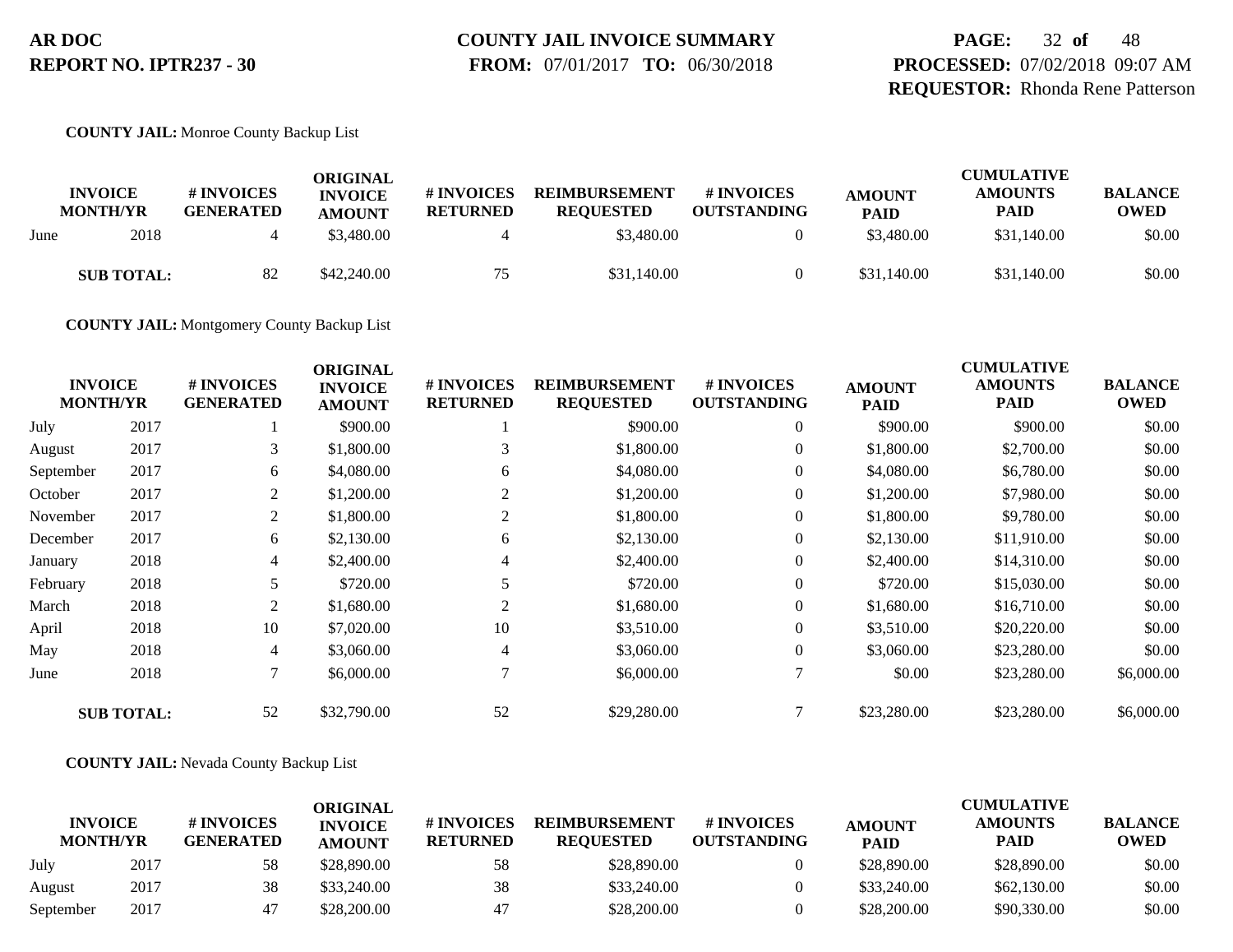### **COUNTY JAIL INVOICE SUMMARY**

 **FROM:** 07/01/2017 **TO:** 06/30/2018

# **PAGE:** 33 **of** 48 **PROCESSED:** 07/02/2018 09:07 AM **REQUESTOR:** Rhonda Rene Patterson

#### **COUNTY JAIL:** Nevada County Backup List

|          | <b>INVOICE</b><br><b>MONTH/YR</b> | # INVOICES<br><b>GENERATED</b> | <b>ORIGINAL</b><br><b>INVOICE</b><br><b>AMOUNT</b> | # INVOICES<br><b>RETURNED</b> | <b>REIMBURSEMENT</b><br><b>REQUESTED</b> | <b>#INVOICES</b><br><b>OUTSTANDING</b> | <b>AMOUNT</b><br><b>PAID</b> | <b>CUMULATIVE</b><br><b>AMOUNTS</b><br><b>PAID</b> | <b>BALANCE</b><br><b>OWED</b> |
|----------|-----------------------------------|--------------------------------|----------------------------------------------------|-------------------------------|------------------------------------------|----------------------------------------|------------------------------|----------------------------------------------------|-------------------------------|
| October  | 2017                              | 62                             | \$26,220.00                                        | 62                            | \$26,220.00                              | $\overline{0}$                         | \$26,220.00                  | \$116,550.00                                       | \$0.00                        |
| November | 2017                              | 36                             | \$28,380.00                                        | 36                            | \$28,380.00                              | 0                                      | \$28,380.00                  | \$144,930.00                                       | \$0.00                        |
| December | 2017                              | 43                             | \$24,630.00                                        | 43                            | \$24,630.00                              | $\overline{0}$                         | \$24,630.00                  | \$169,560.00                                       | \$0.00                        |
| January  | 2018                              | 43                             | \$25,980.00                                        | 43                            | \$25,980.00                              | 0                                      | \$25,980.00                  | \$195,540.00                                       | \$0.00                        |
| February | 2018                              | 34                             | \$28,770.00                                        | 34                            | \$28,770.00                              | $\boldsymbol{0}$                       | \$28,770.00                  | \$224,310.00                                       | \$0.00                        |
| March    | 2018                              | 45                             | \$21,840.00                                        | 45                            | \$21,840.00                              | $\overline{0}$                         | \$21,840.00                  | \$246,150.00                                       | \$0.00                        |
| April    | 2018                              | 74                             | \$60,420.00                                        | 74                            | \$30,210.00                              | $\overline{0}$                         | \$30,210.00                  | \$276,360.00                                       | \$0.00                        |
| May      | 2018                              | 36                             | \$26,070.00                                        | 36                            | \$26,070.00                              | $\overline{0}$                         | \$26,070.00                  | \$302,430.00                                       | \$0.00                        |
| June     | 2018                              | 45                             | \$14,490.00                                        | 45                            | \$14,490.00                              | $\boldsymbol{0}$                       | \$14,490.00                  | \$316,920.00                                       | \$0.00                        |
|          | <b>SUB TOTAL:</b>                 | 561                            | \$347,130.00                                       | 561                           | \$316,920.00                             | $\overline{0}$                         | \$316,920.00                 | \$316,920.00                                       | \$0.00                        |

**COUNTY JAIL:** Newton County Backup List

| <b>INVOICE</b><br><b>MONTH/YR</b> |                   | # INVOICES<br><b>GENERATED</b> | <b>ORIGINAL</b><br><b>INVOICE</b><br><b>AMOUNT</b> | # INVOICES<br><b>RETURNED</b> | <b>REIMBURSEMENT</b><br><b>REQUESTED</b> | <b>#INVOICES</b><br><b>OUTSTANDING</b> | <b>AMOUNT</b><br><b>PAID</b> | <b>CUMULATIVE</b><br><b>AMOUNTS</b><br><b>PAID</b> | <b>BALANCE</b><br><b>OWED</b> |
|-----------------------------------|-------------------|--------------------------------|----------------------------------------------------|-------------------------------|------------------------------------------|----------------------------------------|------------------------------|----------------------------------------------------|-------------------------------|
| July                              | 2017              | 35                             | \$17,070.00                                        | 35                            | \$17,070.00                              | $\overline{0}$                         | \$17,070.00                  | \$17,070.00                                        | \$0.00                        |
| August                            | 2017              | 32                             | \$18,540.00                                        | 32                            | \$18,540.00                              | $\overline{0}$                         | \$18,540.00                  | \$35,610.00                                        | \$0.00                        |
| September                         | 2017              | 23                             | \$21,390.00                                        | 23                            | \$21,390.00                              | $\overline{0}$                         | \$21,390.00                  | \$57,000.00                                        | \$0.00                        |
| October                           | 2017              | 28                             | \$18,990.00                                        | 28                            | \$18,990.00                              | $\boldsymbol{0}$                       | \$18,990.00                  | \$75,990.00                                        | \$0.00                        |
| November                          | 2017              | 36                             | \$16,410.00                                        | 36                            | \$16,410.00                              | $\boldsymbol{0}$                       | \$16,410.00                  | \$92,400.00                                        | \$0.00                        |
| December                          | 2017              | 33                             | \$15,720.00                                        | 33                            | \$15,720.00                              | $\overline{0}$                         | \$15,720.00                  | \$108,120.00                                       | \$0.00                        |
| January                           | 2018              | 23                             | \$19,590.00                                        | 23                            | \$19,590.00                              | $\overline{0}$                         | \$19,590.00                  | \$127,710.00                                       | \$0.00                        |
| February                          | 2018              | 22                             | \$16,590.00                                        | 22                            | \$16,590.00                              | $\overline{0}$                         | \$16,590.00                  | \$144,300.00                                       | \$0.00                        |
| March                             | 2018              | 39                             | \$15,030.00                                        | 39                            | \$15,030.00                              | $\overline{0}$                         | \$15,030.00                  | \$159,330.00                                       | \$0.00                        |
| April                             | 2018              | 60                             | \$37,800.00                                        | 60                            | \$18,900.00                              | $\overline{0}$                         | \$18,900.00                  | \$178,230.00                                       | \$0.00                        |
| May                               | 2018              | 22                             | \$18,180.00                                        | 22                            | \$18,180.00                              | $\overline{0}$                         | \$18,180.00                  | \$196,410.00                                       | \$0.00                        |
| June                              | 2018              | 29                             | \$17,610.00                                        | 29                            | \$17,610.00                              | $\overline{0}$                         | \$17,610.00                  | \$214,020.00                                       | \$0.00                        |
|                                   | <b>SUB TOTAL:</b> | 382                            | \$232,920.00                                       | 382                           | \$214,020.00                             | $\Omega$                               | \$214,020.00                 | \$214,020.00                                       | \$0.00                        |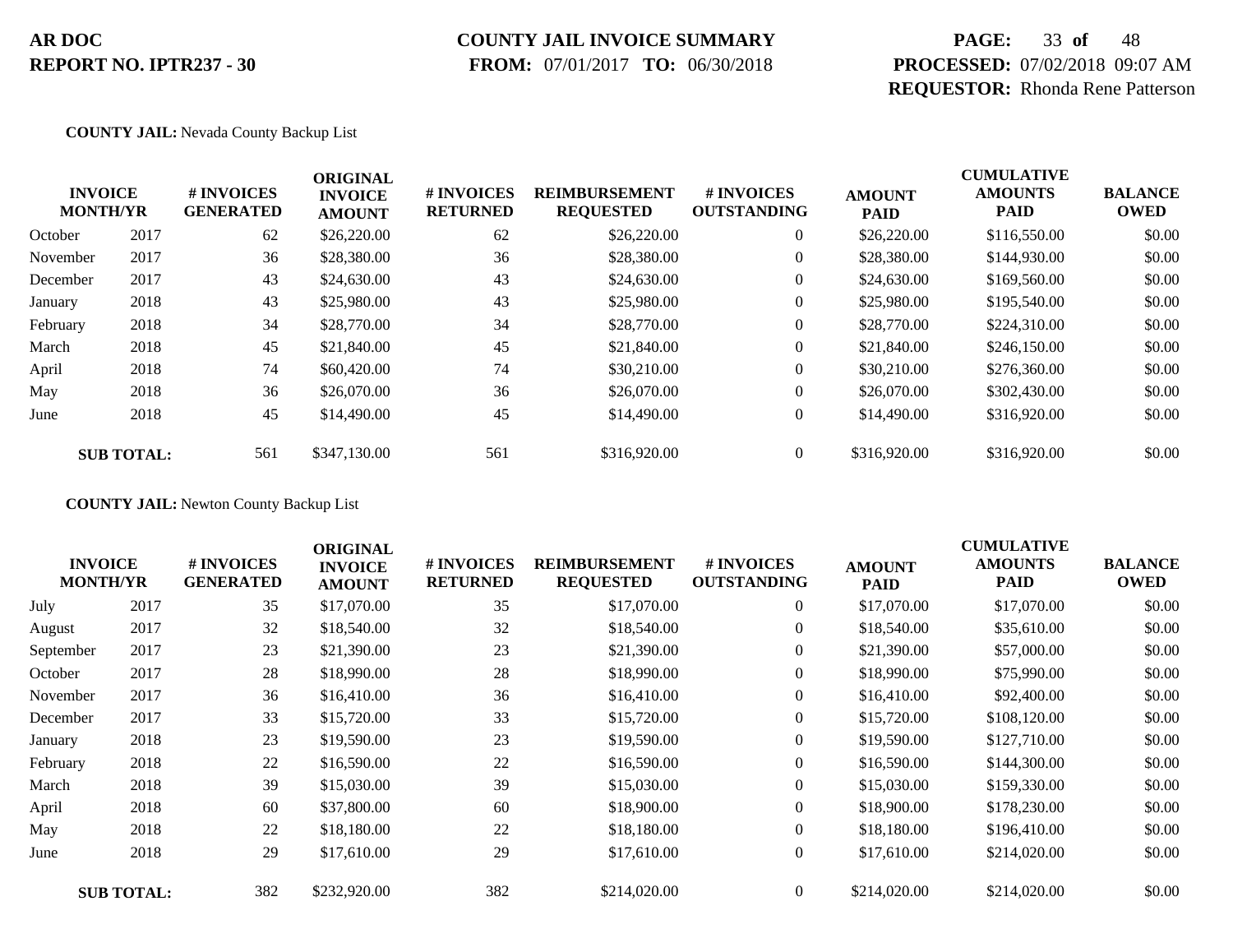### **COUNTY JAIL INVOICE SUMMARY**

 **FROM:** 07/01/2017 **TO:** 06/30/2018

# **PAGE:** 34 **of** 48 **PROCESSED:** 07/02/2018 09:07 AM **REQUESTOR:** Rhonda Rene Patterson

#### **COUNTY JAIL:** Ouachita County Backup List

|           | <b>INVOICE</b><br><b>MONTH/YR</b> | # INVOICES<br><b>GENERATED</b> | <b>ORIGINAL</b><br><b>INVOICE</b><br><b>AMOUNT</b> | # INVOICES<br><b>RETURNED</b> | <b>REIMBURSEMENT</b><br><b>REQUESTED</b> | # INVOICES<br><b>OUTSTANDING</b> | <b>AMOUNT</b><br><b>PAID</b> | <b>CUMULATIVE</b><br><b>AMOUNTS</b><br>PAID | <b>BALANCE</b><br><b>OWED</b> |
|-----------|-----------------------------------|--------------------------------|----------------------------------------------------|-------------------------------|------------------------------------------|----------------------------------|------------------------------|---------------------------------------------|-------------------------------|
| July      | 2017                              | 112                            | \$72,330.00                                        | 112                           | \$72,330.00                              | $\overline{0}$                   | \$72,330.00                  | \$72,330.00                                 | \$0.00                        |
| August    | 2017                              | 76                             | \$50,820.00                                        | 76                            | \$50,820.00                              | $\overline{0}$                   | \$50,820.00                  | \$123,150.00                                | \$0.00                        |
| September | 2017                              | 105                            | \$50,040.00                                        | 105                           | \$50,040.00                              | $\overline{0}$                   | \$50,040.00                  | \$173,190.00                                | \$0.00                        |
| October   | 2017                              | 104                            | \$65,970.00                                        | 104                           | \$65,970.00                              | $\overline{0}$                   | \$65,970.00                  | \$239,160.00                                | \$0.00                        |
| November  | 2017                              | 107                            | \$67,710.00                                        | 107                           | \$67,710.00                              | $\overline{0}$                   | \$67,710.00                  | \$306,870.00                                | \$0.00                        |
| December  | 2017                              | 103                            | \$76,470.00                                        | 103                           | \$76,470.00                              | $\overline{0}$                   | \$76,470.00                  | \$383,340.00                                | \$0.00                        |
| January   | 2018                              | 93                             | \$55,770.00                                        | 93                            | \$55,770.00                              | $\overline{0}$                   | \$55,770.00                  | \$439,110.00                                | \$0.00                        |
| February  | 2018                              | 111                            | \$49,830.00                                        | 111                           | \$49,830.00                              | $\overline{0}$                   | \$49,830.00                  | \$488,940.00                                | \$0.00                        |
| March     | 2018                              | 102                            | \$74,130.00                                        | 102                           | \$74,130.00                              | $\overline{0}$                   | \$74,130.00                  | \$563,070.00                                | \$0.00                        |
| April     | 2018                              | 284                            | \$177,660.00                                       | 284                           | \$88,830.00                              | $\overline{0}$                   | \$88,830.00                  | \$651,900.00                                | \$0.00                        |
| May       | 2018                              | 148                            | \$86,640.00                                        | 148                           | \$86,640.00                              | $\Omega$                         | \$86,640.00                  | \$738,540.00                                | \$0.00                        |
| June      | 2018                              | 141                            | \$98,850.00                                        | 141                           | \$98,850.00                              | 141                              | \$0.00                       | \$738,540.00                                | \$98,850.00                   |
|           | <b>SUB TOTAL:</b>                 | 1486                           | \$926,220.00                                       | 1486                          | \$837,390.00                             | 141                              | \$738,540.00                 | \$738,540.00                                | \$98,850.00                   |

#### **COUNTY JAIL:** Perry County Backup List

| <b>INVOICE</b><br><b>MONTH/YR</b> |                   | # INVOICES<br><b>GENERATED</b> | <b>ORIGINAL</b><br><b>INVOICE</b><br><b>AMOUNT</b> | # INVOICES<br><b>RETURNED</b> | <b>REIMBURSEMENT</b><br><b>REQUESTED</b> | <b>#INVOICES</b><br><b>OUTSTANDING</b> | <b>AMOUNT</b><br><b>PAID</b> | <b>CUMULATIVE</b><br><b>AMOUNTS</b><br>PAID | <b>BALANCE</b><br><b>OWED</b> |
|-----------------------------------|-------------------|--------------------------------|----------------------------------------------------|-------------------------------|------------------------------------------|----------------------------------------|------------------------------|---------------------------------------------|-------------------------------|
| December                          | 2017              |                                | \$750.00                                           | ↑                             | \$750.00                                 | $\overline{0}$                         | \$750.00                     | \$750.00                                    | \$0.00                        |
| January                           | 2018              | 4                              | \$3,330.00                                         | 4                             | \$3,330.00                               | $\overline{0}$                         | \$3,330.00                   | \$4,080.00                                  | \$0.00                        |
| February                          | 2018              | 6                              | \$4,440.00                                         | 6                             | \$4,440.00                               | 0                                      | \$4,440.00                   | \$8,520.00                                  | \$0.00                        |
| March                             | 2018              |                                | \$3,240.00                                         |                               | \$3,240.00                               | $\overline{0}$                         | \$3,240.00                   | \$11,760.00                                 | \$0.00                        |
| April                             | 2018              | 6                              | \$5,160.00                                         | 6                             | \$2,580.00                               | $\overline{0}$                         | \$2,580.00                   | \$14,340.00                                 | \$0.00                        |
| May                               | 2018              | 8                              | \$4,380.00                                         | $\theta$                      | \$0.00                                   | $\overline{0}$                         | \$0.00                       | \$14,340.00                                 | \$0.00                        |
| June                              | 2018              | 11                             | \$9,060.00                                         | $\Omega$                      | \$0.00                                   | $\overline{0}$                         | \$0.00                       | \$14,340.00                                 | \$0.00                        |
|                                   | <b>SUB TOTAL:</b> | 44                             | \$30,360.00                                        | 25                            | \$14,340.00                              | $\Omega$                               | \$14,340.00                  | \$14,340.00                                 | \$0.00                        |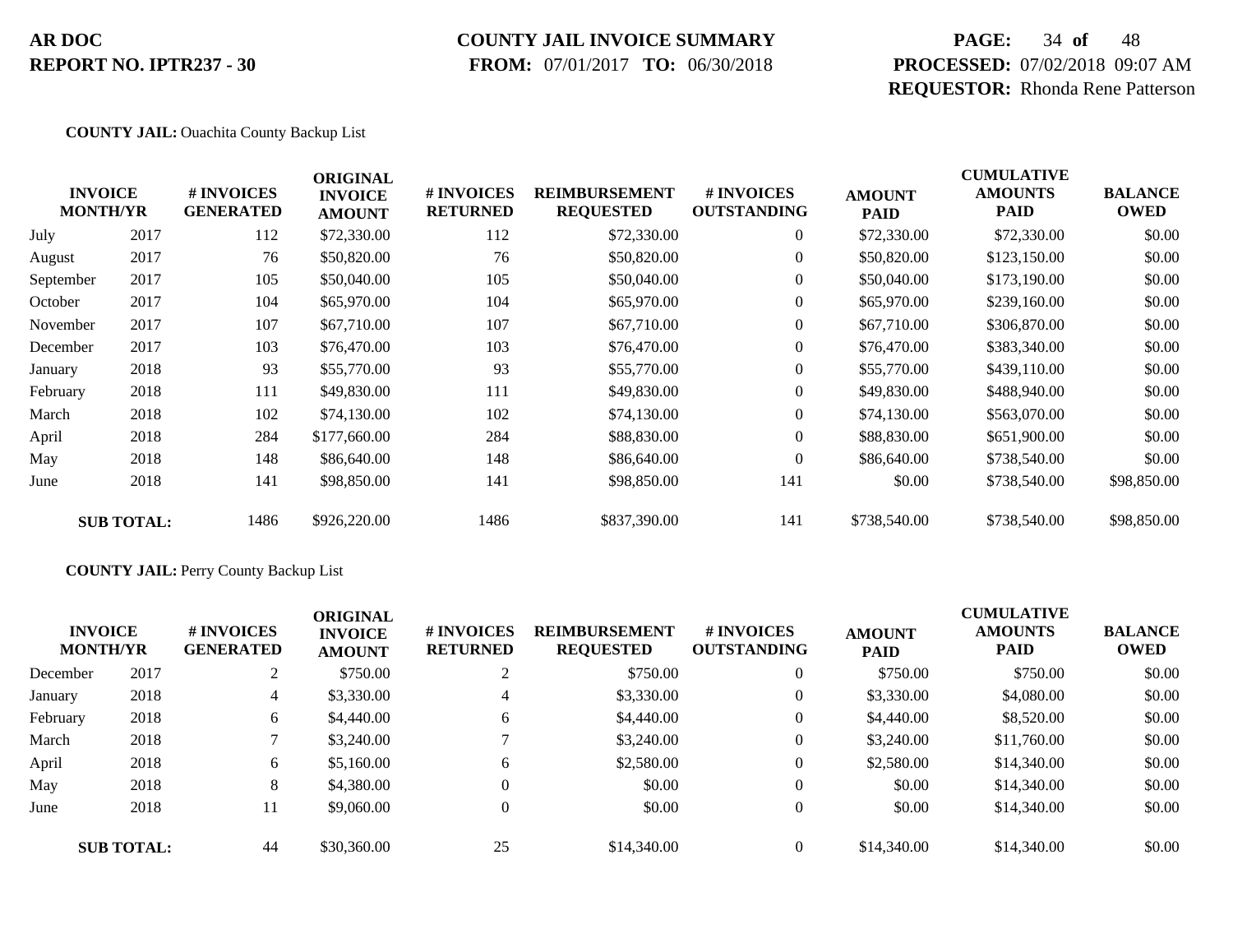#### **COUNTY JAIL INVOICE SUMMARY**

 **FROM:** 07/01/2017 **TO:** 06/30/2018

# **PAGE:** 35 **of** 48 **PROCESSED:** 07/02/2018 09:07 AM **REQUESTOR:** Rhonda Rene Patterson

#### **COUNTY JAIL:** Phillips County Backup List

|           |                                   |                                | <b>ORIGINAL</b>                 |                               |                                          |                                  |                              | <b>CUMULATIVE</b>             |                               |
|-----------|-----------------------------------|--------------------------------|---------------------------------|-------------------------------|------------------------------------------|----------------------------------|------------------------------|-------------------------------|-------------------------------|
|           | <b>INVOICE</b><br><b>MONTH/YR</b> | # INVOICES<br><b>GENERATED</b> | <b>INVOICE</b><br><b>AMOUNT</b> | # INVOICES<br><b>RETURNED</b> | <b>REIMBURSEMENT</b><br><b>REQUESTED</b> | # INVOICES<br><b>OUTSTANDING</b> | <b>AMOUNT</b><br><b>PAID</b> | <b>AMOUNTS</b><br><b>PAID</b> | <b>BALANCE</b><br><b>OWED</b> |
| July      | 2017                              | 2                              | \$900.00                        | 2                             | \$900.00                                 | $\theta$                         | \$900.00                     | \$900.00                      | \$0.00                        |
| September | 2017                              | 2                              | \$1,350.00                      |                               | \$1,350.00                               | 0                                | \$1,350.00                   | \$2,250.00                    | \$0.00                        |
| October   | 2017                              |                                | \$1,920.00                      |                               | \$1,920.00                               | 0                                | \$1,920.00                   | \$4,170.00                    | \$0.00                        |
| November  | 2017                              | 2                              | \$480.00                        | 2                             | \$480.00                                 | $\overline{0}$                   | \$480.00                     | \$4,650.00                    | \$0.00                        |
| December  | 2017                              | 2                              | \$1,050.00                      | 2                             | \$1,050.00                               | $\overline{0}$                   | \$1,050.00                   | \$5,700.00                    | \$0.00                        |
| January   | 2018                              |                                | \$360.00                        | $\Omega$                      | \$0.00                                   | $\overline{0}$                   | \$0.00                       | \$5,700.00                    | \$0.00                        |
| February  | 2018                              |                                | \$150.00                        | 3                             | \$150.00                                 | $\overline{0}$                   | \$150.00                     | \$5,850.00                    | \$0.00                        |
| March     | 2018                              | 2                              | \$1,230.00                      | 2                             | \$1,230.00                               | $\overline{0}$                   | \$1,230.00                   | \$7,080.00                    | \$0.00                        |
| April     | 2018                              | 12                             | \$4,020.00                      | 12                            | \$2,010.00                               | $\theta$                         | \$2,010.00                   | \$9,090.00                    | \$0.00                        |
| May       | 2018                              | 5                              | \$2,010.00                      |                               | \$2,010.00                               | $\overline{0}$                   | \$2,010.00                   | \$11,100.00                   | \$0.00                        |
| June      | 2018                              | 2                              | \$570.00                        | 2                             | \$570.00                                 | $\overline{0}$                   | \$570.00                     | \$11,670.00                   | \$0.00                        |
|           | <b>SUB TOTAL:</b>                 | 38                             | \$14,040.00                     | 37                            | \$11,670.00                              | $\overline{0}$                   | \$11,670.00                  | \$11,670.00                   | \$0.00                        |

#### **COUNTY JAIL:** Pike County Backup List

| <b>INVOICE</b><br><b>MONTH/YR</b> |      | # INVOICES<br><b>GENERATED</b> | <b>ORIGINAL</b><br><b>INVOICE</b><br><b>AMOUNT</b> | # INVOICES<br><b>RETURNED</b> | <b>REIMBURSEMENT</b><br><b>REQUESTED</b> | # INVOICES<br><b>OUTSTANDING</b> | <b>AMOUNT</b><br><b>PAID</b> | <b>CUMULATIVE</b><br><b>AMOUNTS</b><br><b>PAID</b> | <b>BALANCE</b><br><b>OWED</b> |
|-----------------------------------|------|--------------------------------|----------------------------------------------------|-------------------------------|------------------------------------------|----------------------------------|------------------------------|----------------------------------------------------|-------------------------------|
| July                              | 2017 | 8                              | \$6,090.00                                         | 8                             | \$6,090.00                               | $\overline{0}$                   | \$6,090.00                   | \$6,090.00                                         | \$0.00                        |
| August                            | 2017 | 25                             | \$12,660.00                                        | 25                            | \$12,660.00                              | $\overline{0}$                   | \$12,660.00                  | \$18,750.00                                        | \$0.00                        |
| September                         | 2017 | 19                             | \$14,670.00                                        | 19                            | \$14,670.00                              | $\overline{0}$                   | \$14,670.00                  | \$33,420.00                                        | \$0.00                        |
| October                           | 2017 | 18                             | \$15,090.00                                        | 18                            | \$15,090.00                              | $\overline{0}$                   | \$15,090.00                  | \$48,510.00                                        | \$0.00                        |
| November                          | 2017 | 32                             | \$15,960.00                                        | 32                            | \$15,960.00                              | $\overline{0}$                   | \$15,960.00                  | \$64,470.00                                        | \$0.00                        |
| December                          | 2017 | 35                             | \$18,570.00                                        | 35                            | \$18,570.00                              | $\overline{0}$                   | \$18,570.00                  | \$83,040.00                                        | \$0.00                        |
| January                           | 2018 | 31                             | \$28,440.00                                        | 31                            | \$28,440.00                              | $\overline{0}$                   | \$28,440.00                  | \$111,480.00                                       | \$0.00                        |
| February                          | 2018 | 34                             | \$21,090.00                                        | $\theta$                      | \$21,090.00                              | $\overline{0}$                   | \$0.00                       | \$111,480.00                                       | \$0.00                        |
| March                             | 2018 | 24                             | \$16,350.00                                        | 24                            | \$16,350.00                              | $\overline{0}$                   | \$16,350.00                  | \$127,830.00                                       | \$0.00                        |
| April                             | 2018 | 88                             | \$40,800.00                                        | 88                            | \$20,400.00                              | $\overline{0}$                   | \$20,400.00                  | \$148,230.00                                       | \$0.00                        |
| May                               | 2018 | 36                             | \$29,490.00                                        | 36                            | \$29,490.00                              | $\Omega$                         | \$29,490.00                  | \$177,720.00                                       | \$0.00                        |
| June                              | 2018 | 35                             | \$23,970.00                                        | 35                            | \$23,970.00                              | 35                               | \$0.00                       | \$177,720.00                                       | \$23,970.00                   |
|                                   |      |                                |                                                    |                               |                                          |                                  |                              |                                                    |                               |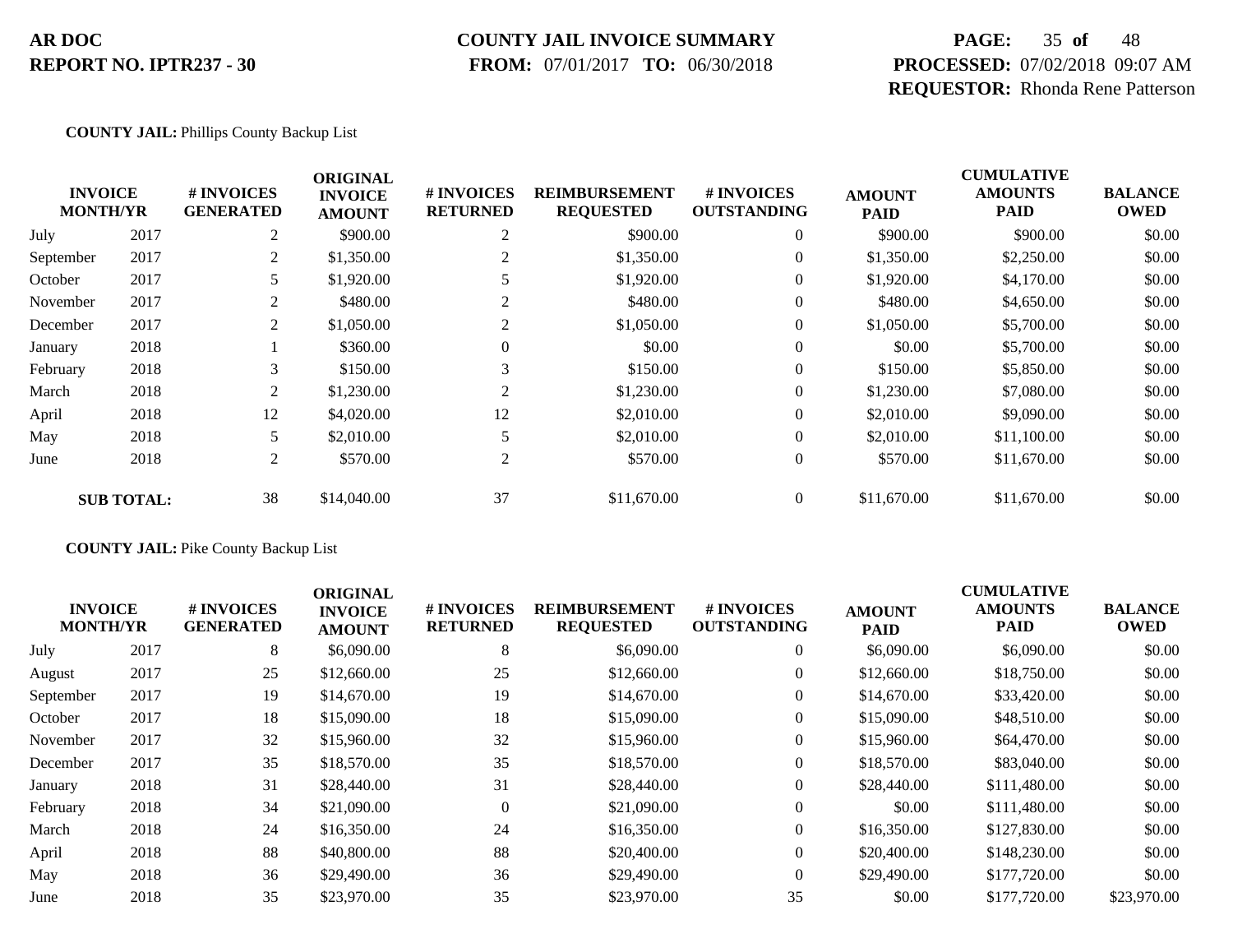**FROM:** 07/01/2017 **TO:** 06/30/2018

**PAGE:** 36 **of** 48 **PROCESSED:** 07/02/2018 09:07 AM **REQUESTOR:** Rhonda Rene Patterson

**COUNTY JAIL:** Pike County Backup List

| <b>INVOICE</b><br><b>MONTH/YR</b> | # INVOICES<br><b>GENERATED</b> | ORIGINAL<br><b>INVOICE</b><br><b>AMOUNT</b> | # INVOICES<br><b>RETURNED</b> | <b>REIMBURSEMENT</b><br><b>REOUESTED</b> | <b>#INVOICES</b><br><b>OUTSTANDING</b> | <b>AMOUNT</b><br><b>PAID</b> | <b>CUMULATIVE</b><br><b>AMOUNTS</b><br><b>PAID</b> | <b>BALANCE</b><br>OWED |
|-----------------------------------|--------------------------------|---------------------------------------------|-------------------------------|------------------------------------------|----------------------------------------|------------------------------|----------------------------------------------------|------------------------|
| <b>SUB TOTAL:</b>                 | 385                            | \$243,180.00                                | 351                           | \$222,780.00                             | 35                                     | \$177,720.00                 | \$177,720.00                                       | \$23,970.00            |

**COUNTY JAIL:** Poinsett County Backup List

| <b>INVOICE</b><br><b>MONTH/YR</b> |                   | # INVOICES<br><b>GENERATED</b> | <b>ORIGINAL</b><br><b>INVOICE</b><br><b>AMOUNT</b> | # INVOICES<br><b>RETURNED</b> | <b>REIMBURSEMENT</b><br><b>REQUESTED</b> | # INVOICES<br><b>OUTSTANDING</b> | <b>AMOUNT</b><br><b>PAID</b> | <b>CUMULATIVE</b><br><b>AMOUNTS</b><br><b>PAID</b> | <b>BALANCE</b><br><b>OWED</b> |
|-----------------------------------|-------------------|--------------------------------|----------------------------------------------------|-------------------------------|------------------------------------------|----------------------------------|------------------------------|----------------------------------------------------|-------------------------------|
| July                              | 2017              | 14                             | \$4,050.00                                         | 14                            | \$4,050.00                               | $\overline{0}$                   | \$4,050.00                   | \$4,050.00                                         | \$0.00                        |
| August                            | 2017              | 4                              | \$1,470.00                                         | $\overline{4}$                | \$1,470.00                               | $\boldsymbol{0}$                 | \$1,470.00                   | \$5,520.00                                         | \$0.00                        |
| September                         | 2017              | 6                              | \$3,840.00                                         | 6                             | \$3,840.00                               | $\boldsymbol{0}$                 | \$3,840.00                   | \$9,360.00                                         | \$0.00                        |
| October                           | 2017              | 5                              | \$1,980.00                                         | 5                             | \$1,980.00                               | $\overline{0}$                   | \$1,980.00                   | \$11,340.00                                        | \$0.00                        |
| November                          | 2017              | 12                             | \$7,830.00                                         | 12                            | \$7,830.00                               | $\boldsymbol{0}$                 | \$7,830.00                   | \$19,170.00                                        | \$0.00                        |
| December                          | 2017              | 18                             | \$8,520.00                                         | 18                            | \$8,520.00                               | $\boldsymbol{0}$                 | \$8,520.00                   | \$27,690.00                                        | \$0.00                        |
| January                           | 2018              | 12                             | \$6,090.00                                         | 12                            | \$6,090.00                               | $\overline{0}$                   | \$6,090.00                   | \$33,780.00                                        | \$0.00                        |
| February                          | 2018              | 12                             | \$2,490.00                                         | 12                            | \$2,490.00                               | $\overline{0}$                   | \$2,490.00                   | \$36,270.00                                        | \$0.00                        |
| March                             | 2018              | 14                             | \$6,960.00                                         | 14                            | \$6,960.00                               | $\overline{0}$                   | \$6,960.00                   | \$43,230.00                                        | \$0.00                        |
| April                             | 2018              | 40                             | \$20,580.00                                        | 40                            | \$10,290.00                              | $\overline{0}$                   | \$10,290.00                  | \$53,520.00                                        | \$0.00                        |
| May                               | 2018              | 23                             | \$11,550.00                                        | 23                            | \$11,550.00                              | $\overline{0}$                   | \$11,550.00                  | \$65,070.00                                        | \$0.00                        |
| June                              | 2018              | 27                             | \$13,770.00                                        | 27                            | \$13,770.00                              | 27                               | \$0.00                       | \$65,070.00                                        | \$13,770.00                   |
|                                   | <b>SUB TOTAL:</b> | 187                            | \$89,130.00                                        | 187                           | \$78,840.00                              | 27                               | \$65,070.00                  | \$65,070.00                                        | \$13,770.00                   |

#### **COUNTY JAIL:** Polk County Backup List

| <b>INVOICE</b><br><b>MONTH/YR</b> |      | # INVOICES<br><b>GENERATED</b> | ORIGINAL<br><b>INVOICE</b><br><b>AMOUNT</b> | # INVOICES<br><b>RETURNED</b> | <b>REIMBURSEMENT</b><br><b>REOUESTED</b> | <b>#INVOICES</b><br><b>OUTSTANDING</b> | <b>AMOUNT</b><br><b>PAID</b> | <b>CUMULATIVE</b><br><b>AMOUNTS</b><br><b>PAID</b> | <b>BALANCE</b><br><b>OWED</b> |
|-----------------------------------|------|--------------------------------|---------------------------------------------|-------------------------------|------------------------------------------|----------------------------------------|------------------------------|----------------------------------------------------|-------------------------------|
| July                              | 2017 |                                | \$2,310.00                                  |                               | \$1,620.00                               |                                        | \$1,620.00                   | \$1,620.00                                         | \$0.00                        |
| August                            | 2017 | 10                             | \$5,130.00                                  | 10                            | \$4,410.00                               |                                        | \$4,410.00                   | \$6,030.00                                         | \$0.00                        |
| September                         | 2017 |                                | \$6,060.00                                  |                               | \$4,620.00                               |                                        | \$4,620.00                   | \$10,650.00                                        | \$0.00                        |
| October                           | 2017 |                                | \$5,220.00                                  |                               | \$5,220.00                               |                                        | \$5,220.00                   | \$15,870.00                                        | \$0.00                        |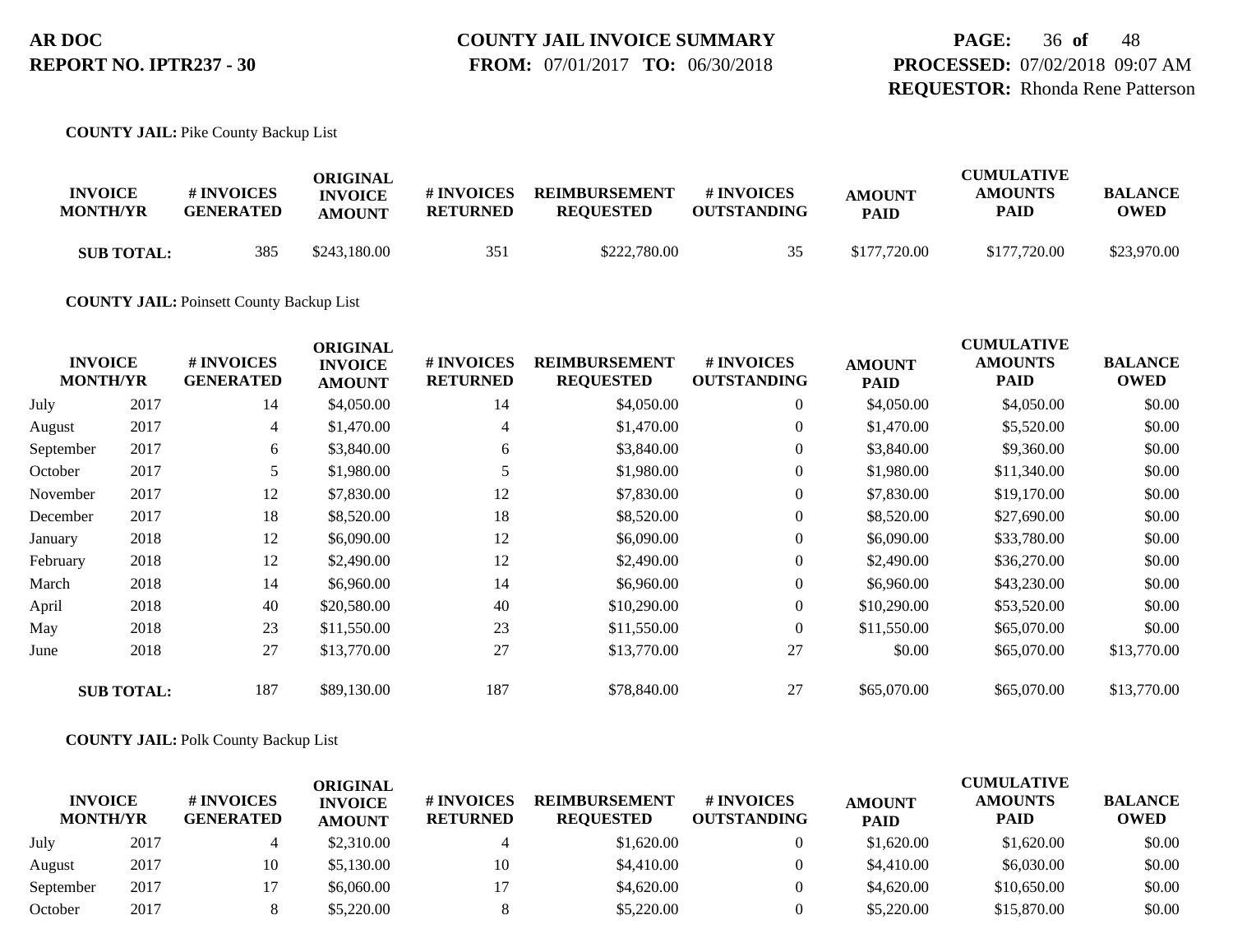#### **COUNTY JAIL INVOICE SUMMARY**

 **FROM:** 07/01/2017 **TO:** 06/30/2018

# **PAGE:** 37 **of** 48 **PROCESSED:** 07/02/2018 09:07 AM **REQUESTOR:** Rhonda Rene Patterson

**COUNTY JAIL:** Polk County Backup List

|          | <b>INVOICE</b><br><b>MONTH/YR</b> | # INVOICES<br><b>GENERATED</b> | <b>ORIGINAL</b><br><b>INVOICE</b><br><b>AMOUNT</b> | # INVOICES<br><b>RETURNED</b> | <b>REIMBURSEMENT</b><br><b>REQUESTED</b> | <b>#INVOICES</b><br><b>OUTSTANDING</b> | <b>AMOUNT</b><br><b>PAID</b> | <b>CUMULATIVE</b><br><b>AMOUNTS</b><br><b>PAID</b> | <b>BALANCE</b><br><b>OWED</b> |
|----------|-----------------------------------|--------------------------------|----------------------------------------------------|-------------------------------|------------------------------------------|----------------------------------------|------------------------------|----------------------------------------------------|-------------------------------|
| November | 2017                              |                                | \$5,880.00                                         |                               | \$5,880.00                               |                                        | \$5,880.00                   | \$21,750.00                                        | \$0.00                        |
| December | 2017                              |                                | \$5,100.00                                         |                               | \$3,750.00                               |                                        | \$3,750.00                   | \$25,500.00                                        | \$0.00                        |
| January  | 2018                              | 8                              | \$5,730.00                                         | 8                             | \$5,730.00                               |                                        | \$5,730.00                   | \$31,230.00                                        | \$0.00                        |
| February | 2018                              | 22                             | \$7,170.00                                         | 22                            | \$5,730.00                               |                                        | \$5,730.00                   | \$36,960.00                                        | \$0.00                        |
| March    | 2018                              | 12                             | \$7,260.00                                         | 12                            | \$6,360.00                               |                                        | \$6,360.00                   | \$43,320.00                                        | \$0.00                        |
| April    | 2018                              | 18                             | \$11,580.00                                        | 18                            | \$5,790.00                               |                                        | \$5,790.00                   | \$49,110.00                                        | \$0.00                        |
| May      | 2018                              | 13                             | \$6,750.00                                         | 13                            | \$5,310.00                               |                                        | \$5,310.00                   | \$54,420.00                                        | \$0.00                        |
| June     | 2018                              | 6                              | \$2,340.00                                         | 6                             | \$2,340.00                               | $\overline{0}$                         | \$2,340.00                   | \$56,760.00                                        | \$0.00                        |
|          | <b>SUB TOTAL:</b>                 | 132                            | \$70,530.00                                        | 132                           | \$56,760.00                              |                                        | \$56,760.00                  | \$56,760.00                                        | \$0.00                        |

**COUNTY JAIL:** Pope County Backup List

| <b>INVOICE</b><br><b>MONTH/YR</b> |                   | # INVOICES<br><b>GENERATED</b> | <b>ORIGINAL</b><br><b>INVOICE</b><br><b>AMOUNT</b> | # INVOICES<br><b>RETURNED</b> | <b>REIMBURSEMENT</b><br><b>REQUESTED</b> | # INVOICES<br><b>OUTSTANDING</b> | <b>AMOUNT</b><br><b>PAID</b> | <b>CUMULATIVE</b><br><b>AMOUNTS</b><br><b>PAID</b> | <b>BALANCE</b><br><b>OWED</b> |
|-----------------------------------|-------------------|--------------------------------|----------------------------------------------------|-------------------------------|------------------------------------------|----------------------------------|------------------------------|----------------------------------------------------|-------------------------------|
| July                              | 2017              | 64                             | \$34,650.00                                        | 64                            | \$34,650.00                              | $\boldsymbol{0}$                 | \$34,650.00                  | \$34,650.00                                        | \$0.00                        |
| August                            | 2017              | 48                             | \$25,470.00                                        | 48                            | \$25,470.00                              | $\overline{0}$                   | \$25,470.00                  | \$60,120.00                                        | \$0.00                        |
| September                         | 2017              | 44                             | \$28,410.00                                        | 44                            | \$28,410.00                              | $\overline{0}$                   | \$28,410.00                  | \$88,530.00                                        | \$0.00                        |
| October                           | 2017              | 52                             | \$27,870.00                                        | 52                            | \$27,870.00                              | 0                                | \$27,870.00                  | \$116,400.00                                       | \$0.00                        |
| November                          | 2017              | 55                             | \$39,630.00                                        | 55                            | \$39,600.00                              | $\overline{0}$                   | \$39,600.00                  | \$156,000.00                                       | \$0.00                        |
| December                          | 2017              | 61                             | \$37,770.00                                        | 61                            | \$37,560.00                              | $\overline{0}$                   | \$37,560.00                  | \$193,560.00                                       | \$0.00                        |
| January                           | 2018              | 57                             | \$27,000.00                                        | 57                            | \$26,910.00                              | $\overline{0}$                   | \$26,910.00                  | \$220,470.00                                       | \$0.00                        |
| February                          | 2018              | 35                             | \$17,760.00                                        | 35                            | \$17,520.00                              | $\overline{0}$                   | \$17,520.00                  | \$237,990.00                                       | \$0.00                        |
| March                             | 2018              | 52                             | \$20,010.00                                        | 52                            | \$19,980.00                              | $\overline{0}$                   | \$19,980.00                  | \$257,970.00                                       | \$0.00                        |
| April                             | 2018              | 83                             | \$41,610.00                                        | 83                            | \$21,150.00                              | $\overline{0}$                   | \$21,150.00                  | \$279,120.00                                       | \$0.00                        |
| May                               | 2018              | 49                             | \$29,100.00                                        | 49                            | \$29,100.00                              | $\overline{0}$                   | \$29,100.00                  | \$308,220.00                                       | \$0.00                        |
| June                              | 2018              | 59                             | \$27,120.00                                        | 59                            | \$26,940.00                              | $\overline{0}$                   | \$26,940.00                  | \$335,160.00                                       | \$0.00                        |
|                                   | <b>SUB TOTAL:</b> | 659                            | \$356,400.00                                       | 659                           | \$335,160.00                             | $\overline{0}$                   | \$335,160.00                 | \$335,160.00                                       | \$0.00                        |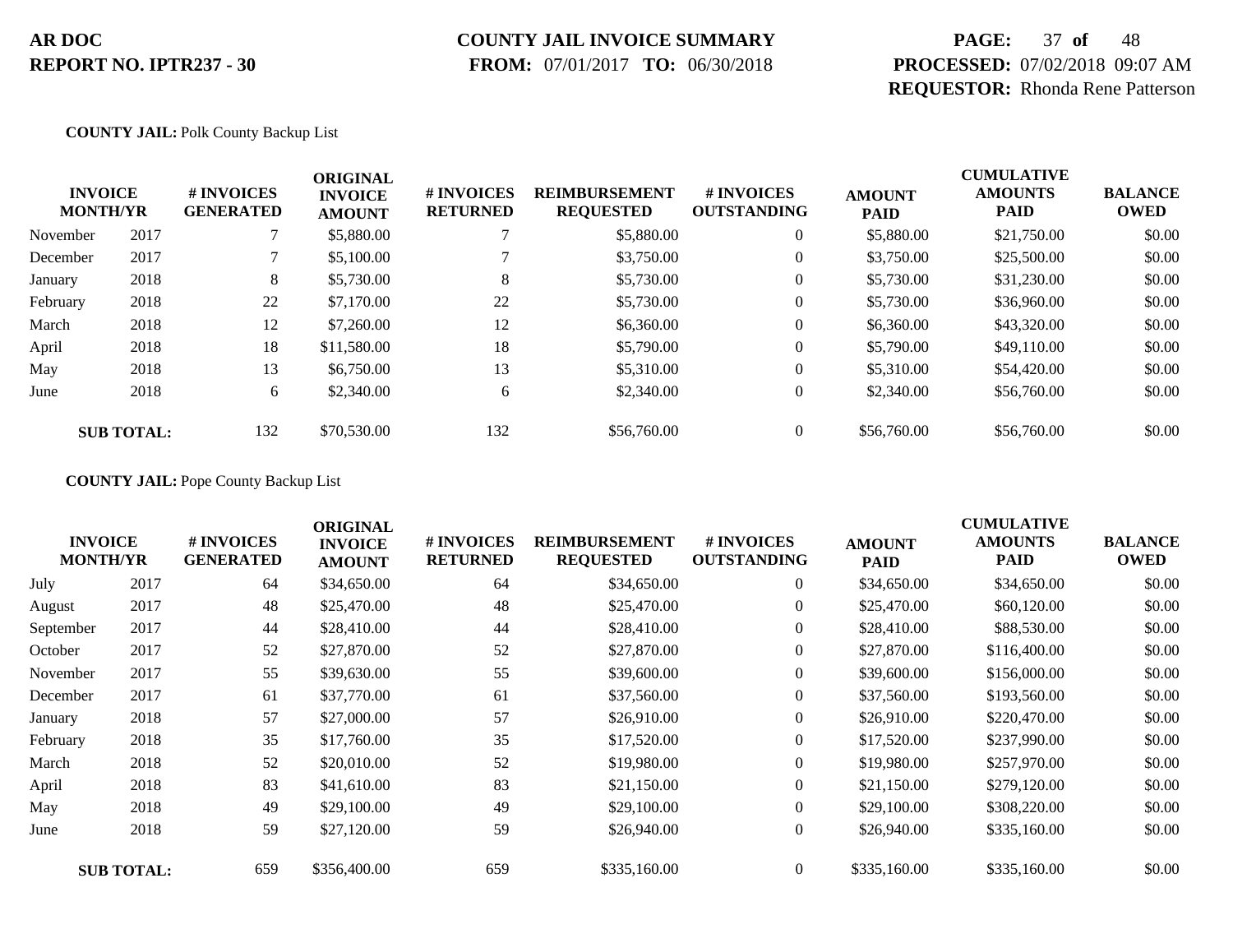#### **COUNTY JAIL INVOICE SUMMARY**

 **FROM:** 07/01/2017 **TO:** 06/30/2018

# **PAGE:** 38 **of** 48 **PROCESSED:** 07/02/2018 09:07 AM **REQUESTOR:** Rhonda Rene Patterson

#### **COUNTY JAIL:** Prairie County Backup List

| <b>INVOICE</b><br><b>MONTH/YR</b> |                   | # INVOICES<br><b>GENERATED</b> | <b>ORIGINAL</b><br><b>INVOICE</b><br><b>AMOUNT</b> | # INVOICES<br><b>RETURNED</b> | <b>REIMBURSEMENT</b><br><b>REQUESTED</b> | # INVOICES<br><b>OUTSTANDING</b> | <b>AMOUNT</b><br><b>PAID</b> | <b>CUMULATIVE</b><br><b>AMOUNTS</b><br><b>PAID</b> | <b>BALANCE</b><br><b>OWED</b> |
|-----------------------------------|-------------------|--------------------------------|----------------------------------------------------|-------------------------------|------------------------------------------|----------------------------------|------------------------------|----------------------------------------------------|-------------------------------|
| July                              | 2017              |                                | \$900.00                                           |                               | \$900.00                                 | $\overline{0}$                   | \$900.00                     | \$900.00                                           | \$0.00                        |
| August                            | 2017              | 4                              | \$1,350.00                                         | 4                             | \$1,350.00                               | $\overline{0}$                   | \$1,350.00                   | \$2,250.00                                         | \$0.00                        |
| September                         | 2017              | 6                              | \$3,540.00                                         | 6                             | \$3,540.00                               | $\overline{0}$                   | \$3,540.00                   | \$5,790.00                                         | \$0.00                        |
| October                           | 2017              | 6                              | \$4,050.00                                         | 6                             | \$3,750.00                               | $\overline{0}$                   | \$3,750.00                   | \$9,540.00                                         | \$0.00                        |
| November                          | 2017              | 5                              | \$3,270.00                                         |                               | \$3,090.00                               | $\overline{0}$                   | \$3,090.00                   | \$12,630.00                                        | \$0.00                        |
| December                          | 2017              | 8                              | \$3,660.00                                         | 8                             | \$3,360.00                               | $\overline{0}$                   | \$3,360.00                   | \$15,990.00                                        | \$0.00                        |
| January                           | 2018              | 7                              | \$3,270.00                                         |                               | \$3,270.00                               | $\overline{0}$                   | \$3,270.00                   | \$19,260.00                                        | \$0.00                        |
| February                          | 2018              | 6                              | \$3,960.00                                         | 6                             | \$3,960.00                               | $\boldsymbol{0}$                 | \$3,960.00                   | \$23,220.00                                        | \$0.00                        |
| March                             | 2018              | 8                              | \$1,830.00                                         | 8                             | \$1,830.00                               | $\overline{0}$                   | \$1,830.00                   | \$25,050.00                                        | \$0.00                        |
| April                             | 2018              | 10                             | \$5,940.00                                         | 10                            | \$2,880.00                               | $\overline{0}$                   | \$2,880.00                   | \$27,930.00                                        | \$0.00                        |
| May                               | 2018              | 5                              | \$3,540.00                                         |                               | \$3,540.00                               | $\overline{0}$                   | \$3,540.00                   | \$31,470.00                                        | \$0.00                        |
| June                              | 2018              | 5                              | \$2,430.00                                         |                               | \$2,430.00                               | $\boldsymbol{0}$                 | \$2,430.00                   | \$33,900.00                                        | \$0.00                        |
|                                   | <b>SUB TOTAL:</b> | 71                             | \$37,740.00                                        | 71                            | \$33,900.00                              | $\overline{0}$                   | \$33,900.00                  | \$33,900.00                                        | \$0.00                        |

#### **COUNTY JAIL:** Pulaski County Backup List

|           | <b>INVOICE</b><br><b>MONTH/YR</b> | <b>#INVOICES</b><br><b>GENERATED</b> | <b>ORIGINAL</b><br><b>INVOICE</b><br><b>AMOUNT</b> | # INVOICES<br><b>RETURNED</b> | <b>REIMBURSEMENT</b><br><b>REQUESTED</b> | # INVOICES<br><b>OUTSTANDING</b> | <b>AMOUNT</b><br><b>PAID</b> | <b>CUMULATIVE</b><br><b>AMOUNTS</b><br><b>PAID</b> | <b>BALANCE</b><br><b>OWED</b> |
|-----------|-----------------------------------|--------------------------------------|----------------------------------------------------|-------------------------------|------------------------------------------|----------------------------------|------------------------------|----------------------------------------------------|-------------------------------|
| July      | 2017                              | 350                                  | \$216,780.00                                       | 350                           | \$213,660.00                             | $\overline{0}$                   | \$213,660.00                 | \$213,660.00                                       | \$0.00                        |
| August    | 2017                              | 398                                  | \$275,520.00                                       | 398                           | \$274,470.00                             | $\overline{0}$                   | \$274,470.00                 | \$488,130.00                                       | \$0.00                        |
| September | 2017                              | 446                                  | \$295,770.00                                       | 446                           | \$293,550.00                             | $\overline{0}$                   | \$293,550.00                 | \$781,680.00                                       | \$0.00                        |
| October   | 2017                              | 453                                  | \$290,820.00                                       | 453                           | \$289,590.00                             | $\overline{0}$                   | \$289,590.00                 | \$1,071,270.00                                     | \$0.00                        |
| November  | 2017                              | 456                                  | \$331,110.00                                       | 456                           | \$329,580.00                             | $\overline{0}$                   | \$329,580.00                 | \$1,400,850.00                                     | \$0.00                        |
| December  | 2017                              | 456                                  | \$300,930.00                                       | 456                           | \$300,360.00                             | $\overline{0}$                   | \$300,360.00                 | \$1,701,210.00                                     | \$0.00                        |
| January   | 2018                              | 398                                  | \$235,230.00                                       | 398                           | \$233,550.00                             | $\overline{0}$                   | \$233,550.00                 | \$1,934,760.00                                     | \$0.00                        |
| February  | 2018                              | 336                                  | \$172,650.00                                       | 336                           | \$172,080.00                             | $\overline{0}$                   | \$172,080.00                 | \$2,106,840.00                                     | \$0.00                        |
| March     | 2018                              | 315                                  | \$166,800.00                                       | 315                           | \$166,530.00                             | $\overline{0}$                   | \$166,530.00                 | \$2,273,370.00                                     | \$0.00                        |
| April     | 2018                              | 788                                  | \$415,740.00                                       | 788                           | \$206,970.00                             | $\Omega$                         | \$206,970.00                 | \$2,480,340.00                                     | \$0.00                        |
| May       | 2018                              | 357                                  | \$230,760.00                                       | 357                           | \$231,210.00                             | $\overline{0}$                   | \$231,210.00                 | \$2,711,550.00                                     | \$0.00                        |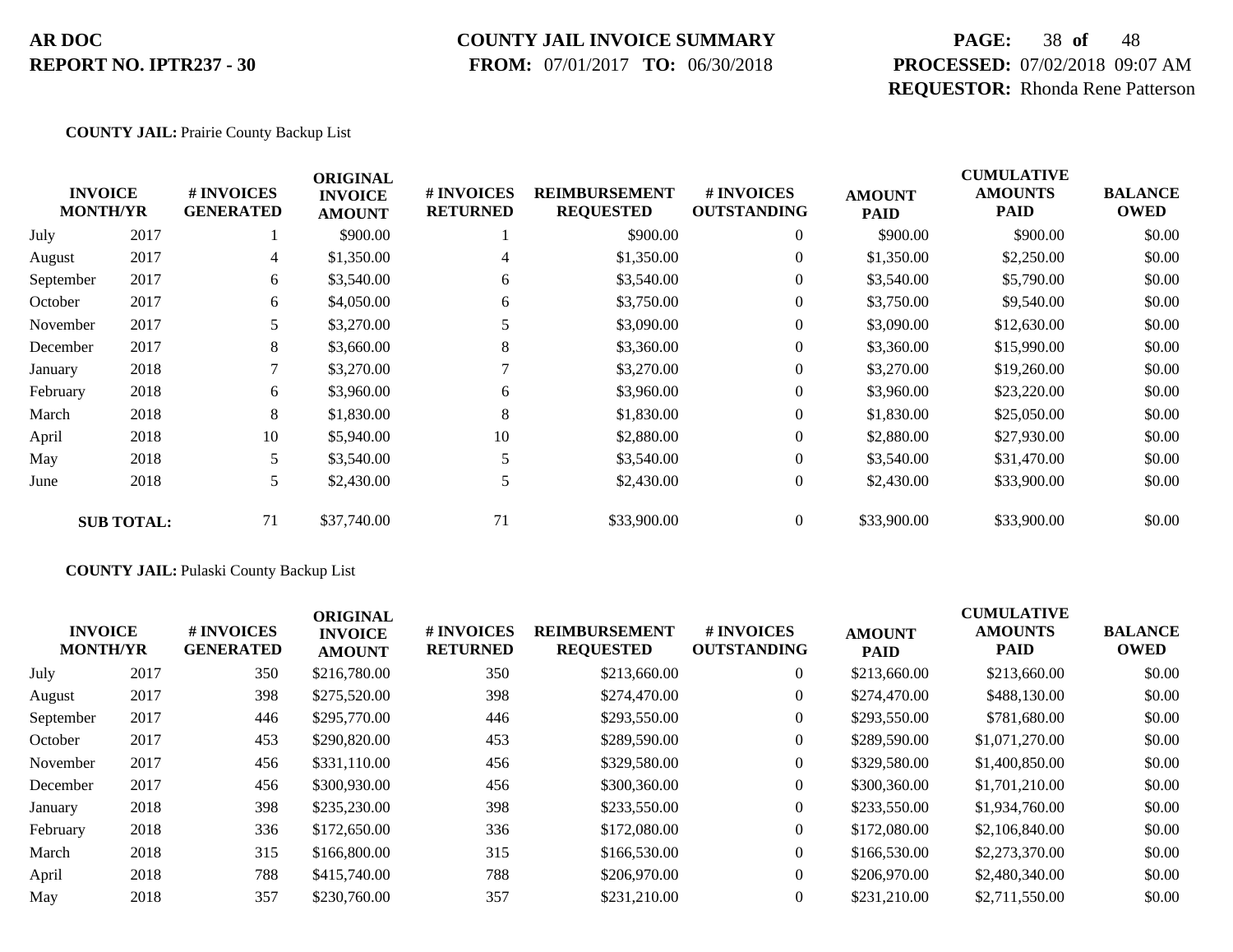# **COUNTY JAIL INVOICE SUMMARY**

 **FROM:** 07/01/2017 **TO:** 06/30/2018

**PAGE:** 39 **of** 48 **PROCESSED:** 07/02/2018 09:07 AM **REQUESTOR:** Rhonda Rene Patterson

**COUNTY JAIL:** Pulaski County Backup List

|      | <b>INVOICE</b><br><b>MONTH/YR</b> | # INVOICES<br><b>GENERATED</b> | ORIGINAL<br><b>INVOICE</b><br><b>AMOUNT</b> | # INVOICES<br><b>RETURNED</b> | <b>REIMBURSEMENT</b><br><b>REQUESTED</b> | # INVOICES<br><b>OUTSTANDING</b> | <b>AMOUNT</b><br><b>PAID</b> | <b>CUMULATIVE</b><br><b>AMOUNTS</b><br><b>PAID</b> | <b>BALANCE</b><br><b>OWED</b> |
|------|-----------------------------------|--------------------------------|---------------------------------------------|-------------------------------|------------------------------------------|----------------------------------|------------------------------|----------------------------------------------------|-------------------------------|
| June | 2018                              | 346                            | \$252,990.00                                | 346                           | \$252,210.00                             | 346                              | \$0.00                       | \$2,711,550.00                                     | \$252,210.00                  |
|      | <b>SUB TOTAL:</b>                 | 5099                           | \$3,185,100.00                              | 5099                          | \$2,963,760.00                           | 346                              | \$2,711,550.00               | \$2,711,550.00                                     | \$252,210.00                  |

**COUNTY JAIL:** Randolph County Backup List

| <b>INVOICE</b><br><b>MONTH/YR</b> |                   | # INVOICES<br><b>GENERATED</b> | <b>ORIGINAL</b><br><b>INVOICE</b><br><b>AMOUNT</b> | # INVOICES<br><b>RETURNED</b> | <b>REIMBURSEMENT</b><br><b>REQUESTED</b> | # INVOICES<br><b>OUTSTANDING</b> | <b>AMOUNT</b><br><b>PAID</b> | <b>CUMULATIVE</b><br><b>AMOUNTS</b><br><b>PAID</b> | <b>BALANCE</b><br><b>OWED</b> |
|-----------------------------------|-------------------|--------------------------------|----------------------------------------------------|-------------------------------|------------------------------------------|----------------------------------|------------------------------|----------------------------------------------------|-------------------------------|
| July                              | 2017              | 4                              | \$780.00                                           | 4                             | \$780.00                                 | $\overline{0}$                   | \$780.00                     | \$780.00                                           | \$0.00                        |
| August                            | 2017              | 6                              | \$1,650.00                                         | 6                             | \$1,650.00                               | 0                                | \$1,650.00                   | \$2,430.00                                         | \$0.00                        |
| September                         | 2017              | $\overline{4}$                 | \$1,410.00                                         | 4                             | \$1,410.00                               | $\overline{0}$                   | \$1,410.00                   | \$3,840.00                                         | \$0.00                        |
| October                           | 2017              | 6                              | \$1,920.00                                         | 6                             | \$1,920.00                               | $\theta$                         | \$1,920.00                   | \$5,760.00                                         | \$0.00                        |
| November                          | 2017              | 8                              | \$4,230.00                                         | 8                             | \$4,230.00                               | $\overline{0}$                   | \$4,230.00                   | \$9,990.00                                         | \$0.00                        |
| December                          | 2017              | 11                             | \$6,060.00                                         | 11                            | \$6,060.00                               | $\overline{0}$                   | \$6,060.00                   | \$16,050.00                                        | \$0.00                        |
| January                           | 2018              | 8                              | \$4,620.00                                         | 8                             | \$4,620.00                               | $\boldsymbol{0}$                 | \$4,620.00                   | \$20,670.00                                        | \$0.00                        |
| February                          | 2018              | 8                              | \$4,350.00                                         | 8                             | \$4,350.00                               | $\overline{0}$                   | \$4,350.00                   | \$25,020.00                                        | \$0.00                        |
| March                             | 2018              | 4                              | \$2,310.00                                         | 4                             | \$2,310.00                               | $\overline{0}$                   | \$2,310.00                   | \$27,330.00                                        | \$0.00                        |
| April                             | 2018              | 20                             | \$9,660.00                                         | 20                            | \$4,830.00                               | 0                                | \$4,830.00                   | \$32,160.00                                        | \$0.00                        |
| May                               | 2018              |                                | \$3,570.00                                         |                               | \$3,570.00                               | $\overline{0}$                   | \$3,570.00                   | \$35,730.00                                        | \$0.00                        |
| June                              | 2018              | 4                              | \$2,700.00                                         | 4                             | \$2,700.00                               | $\overline{0}$                   | \$2,700.00                   | \$38,430.00                                        | \$0.00                        |
|                                   | <b>SUB TOTAL:</b> | 88                             | \$43,260.00                                        | 88                            | \$38,430.00                              | $\overline{0}$                   | \$38,430.00                  | \$38,430.00                                        | \$0.00                        |

**COUNTY JAIL:** Saline County Backup List

|                                   |      |                                | ORIGINAL                        |                               |                                          |                                  |                              | <b>CUMULATIVE</b>             |                               |
|-----------------------------------|------|--------------------------------|---------------------------------|-------------------------------|------------------------------------------|----------------------------------|------------------------------|-------------------------------|-------------------------------|
| <b>INVOICE</b><br><b>MONTH/YR</b> |      | # INVOICES<br><b>GENERATED</b> | <b>INVOICE</b><br><b>AMOUNT</b> | # INVOICES<br><b>RETURNED</b> | <b>REIMBURSEMENT</b><br><b>REOUESTED</b> | # INVOICES<br><b>OUTSTANDING</b> | <b>AMOUNT</b><br><b>PAID</b> | <b>AMOUNTS</b><br><b>PAID</b> | <b>BALANCE</b><br><b>OWED</b> |
| July                              | 2017 | 45                             | \$22,920.00                     | 45                            | \$22,260.00                              |                                  | \$22,260.00                  | \$22,260.00                   | \$0.00                        |
| August                            | 2017 | 50                             | \$30,570.00                     | 50                            | \$30,570.00                              |                                  | \$30,570.00                  | \$52,830.00                   | \$0.00                        |
| September                         | 2017 |                                | \$34,830.00                     | 53                            | \$34,680.00                              |                                  | \$34,680.00                  | \$87,510.00                   | \$0.00                        |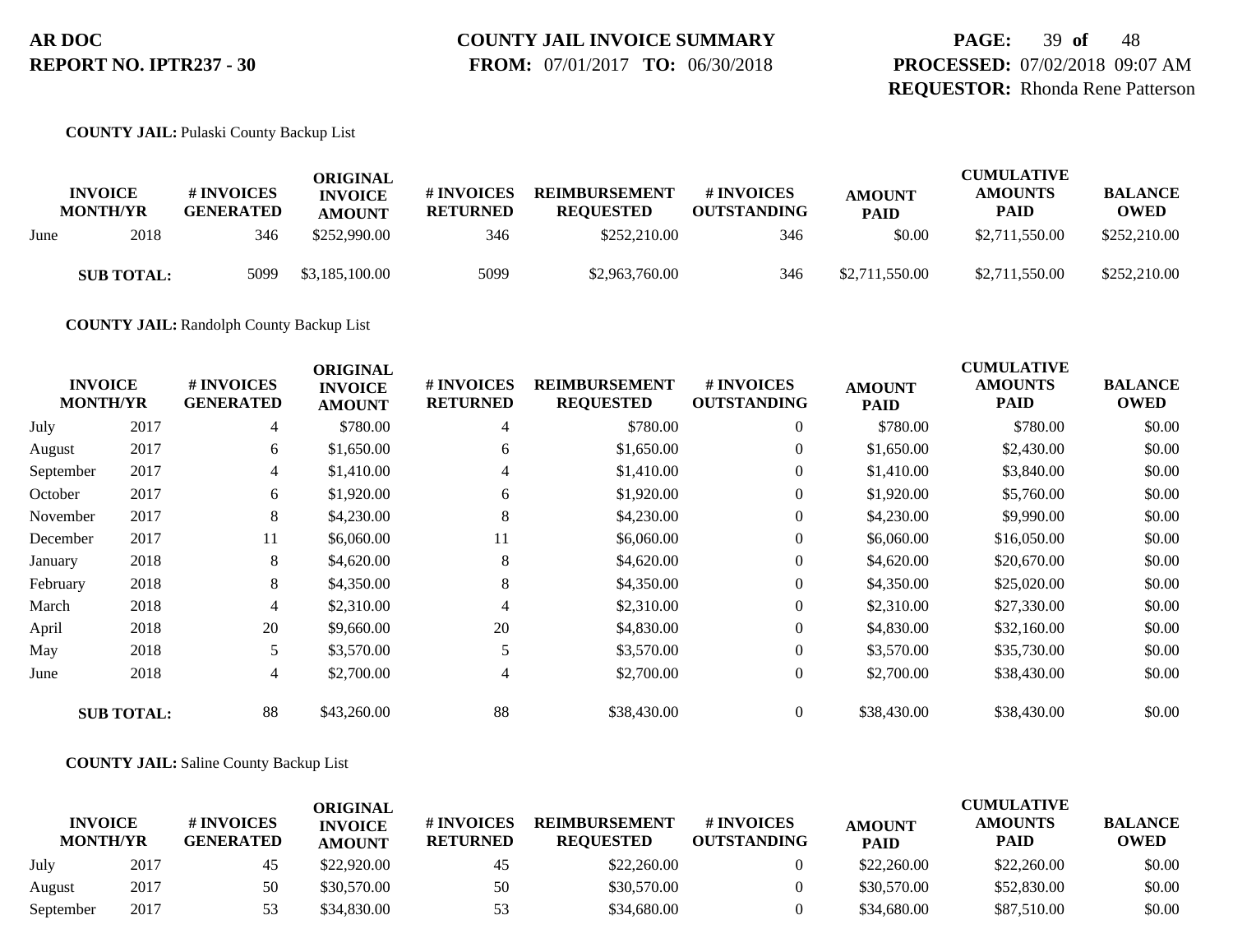### **COUNTY JAIL INVOICE SUMMARY**

 **FROM:** 07/01/2017 **TO:** 06/30/2018

# **PAGE:** 40 **of** 48 **PROCESSED:** 07/02/2018 09:07 AM **REQUESTOR:** Rhonda Rene Patterson

#### **COUNTY JAIL:** Saline County Backup List

|          | <b>INVOICE</b><br><b>MONTH/YR</b> | # INVOICES<br><b>GENERATED</b> | <b>ORIGINAL</b><br><b>INVOICE</b><br><b>AMOUNT</b> | # INVOICES<br><b>RETURNED</b> | <b>REIMBURSEMENT</b><br><b>REQUESTED</b> | <b>#INVOICES</b><br><b>OUTSTANDING</b> | <b>AMOUNT</b><br><b>PAID</b> | <b>CUMULATIVE</b><br><b>AMOUNTS</b><br><b>PAID</b> | <b>BALANCE</b><br><b>OWED</b> |
|----------|-----------------------------------|--------------------------------|----------------------------------------------------|-------------------------------|------------------------------------------|----------------------------------------|------------------------------|----------------------------------------------------|-------------------------------|
| October  | 2017                              | 69                             | \$40,350.00                                        | 69                            | \$40,350.00                              | $\overline{0}$                         | \$40,350.00                  | \$127,860.00                                       | \$0.00                        |
| November | 2017                              | 64                             | \$39,660.00                                        | 64                            | \$38,730.00                              | $\overline{0}$                         | \$38,730.00                  | \$166,590.00                                       | \$0.00                        |
| December | 2017                              | 73                             | \$47,520.00                                        | 73                            | \$47,130.00                              | 0                                      | \$47,130.00                  | \$213,720.00                                       | \$0.00                        |
| January  | 2018                              | 67                             | \$45,030.00                                        | 67                            | \$45,030.00                              | 0                                      | \$45,030.00                  | \$258,750.00                                       | \$0.00                        |
| February | 2018                              | 81                             | \$47,310.00                                        | 81                            | \$46,470.00                              | $\boldsymbol{0}$                       | \$46,470.00                  | \$305,220.00                                       | \$0.00                        |
| March    | 2018                              | 81                             | \$44,040.00                                        | 81                            | \$44,040.00                              | $\overline{0}$                         | \$44,040.00                  | \$349,260.00                                       | \$0.00                        |
| April    | 2018                              | 160                            | \$95,520.00                                        | 160                           | \$47,760.00                              | $\overline{0}$                         | \$47,760.00                  | \$397,020.00                                       | \$0.00                        |
| May      | 2018                              | 78                             | \$55,710.00                                        | 78                            | \$55,710.00                              | $\overline{0}$                         | \$55,710.00                  | \$452,730.00                                       | \$0.00                        |
| June     | 2018                              | 90                             | \$55,980.00                                        | 90                            | \$55,980.00                              | 90                                     | \$0.00                       | \$452,730.00                                       | \$55,980.00                   |
|          | <b>SUB TOTAL:</b>                 | 911                            | \$559,440.00                                       | 911                           | \$508,710.00                             | 90                                     | \$452,730.00                 | \$452,730.00                                       | \$55,980.00                   |

**COUNTY JAIL:** Scott County Backup List

| <b>MONTH/YR</b> | <b>INVOICE</b>    | # INVOICES<br><b>GENERATED</b> | <b>ORIGINAL</b><br><b>INVOICE</b><br><b>AMOUNT</b> | # INVOICES<br><b>RETURNED</b> | <b>REIMBURSEMENT</b><br><b>REQUESTED</b> | # INVOICES<br><b>OUTSTANDING</b> | <b>AMOUNT</b><br><b>PAID</b> | <b>CUMULATIVE</b><br><b>AMOUNTS</b><br><b>PAID</b> | <b>BALANCE</b><br><b>OWED</b> |
|-----------------|-------------------|--------------------------------|----------------------------------------------------|-------------------------------|------------------------------------------|----------------------------------|------------------------------|----------------------------------------------------|-------------------------------|
| July            | 2017              |                                | \$750.00                                           |                               | \$750.00                                 | $\overline{0}$                   | \$750.00                     | \$750.00                                           | \$0.00                        |
| August          | 2017              | $\overline{4}$                 | \$1,830.00                                         | 4                             | \$1,830.00                               | $\overline{0}$                   | \$1,830.00                   | \$2,580.00                                         | \$0.00                        |
| September       | 2017              |                                | \$4,560.00                                         |                               | \$4,560.00                               | $\overline{0}$                   | \$4,560.00                   | \$7,140.00                                         | \$0.00                        |
| October         | 2017              |                                | \$4,080.00                                         |                               | \$4,080.00                               | $\overline{0}$                   | \$4,080.00                   | \$11,220.00                                        | \$0.00                        |
| November        | 2017              | 9                              | \$4,410.00                                         | 9                             | \$4,410.00                               | $\overline{0}$                   | \$4,410.00                   | \$15,630.00                                        | \$0.00                        |
| December        | 2017              | 4                              | \$1,740.00                                         |                               | \$1,740.00                               | $\overline{0}$                   | \$1,740.00                   | \$17,370.00                                        | \$0.00                        |
| January         | 2018              | 3                              | \$1,560.00                                         | 3                             | \$1,560.00                               | $\overline{0}$                   | \$1,560.00                   | \$18,930.00                                        | \$0.00                        |
| February        | 2018              | 4                              | \$1,560.00                                         | 4                             | \$1,560.00                               | $\overline{0}$                   | \$1,560.00                   | \$20,490.00                                        | \$0.00                        |
| March           | 2018              | 6                              | \$1,650.00                                         | 6                             | \$1,650.00                               | 0                                | \$1,650.00                   | \$22,140.00                                        | \$0.00                        |
| April           | 2018              | 12                             | \$6,780.00                                         | 12                            | \$3,390.00                               | $\overline{0}$                   | \$3,390.00                   | \$25,530.00                                        | \$0.00                        |
| May             | 2018              | 5                              | \$3,690.00                                         | 5                             | \$3,690.00                               | 0                                | \$3,690.00                   | \$29,220.00                                        | \$0.00                        |
| June            | 2018              | 5                              | \$3,180.00                                         | 5                             | \$3,180.00                               | $\overline{0}$                   | \$3,180.00                   | \$32,400.00                                        | \$0.00                        |
|                 | <b>SUB TOTAL:</b> | 67                             | \$35,790.00                                        | 67                            | \$32,400.00                              | $\overline{0}$                   | \$32,400.00                  | \$32,400.00                                        | \$0.00                        |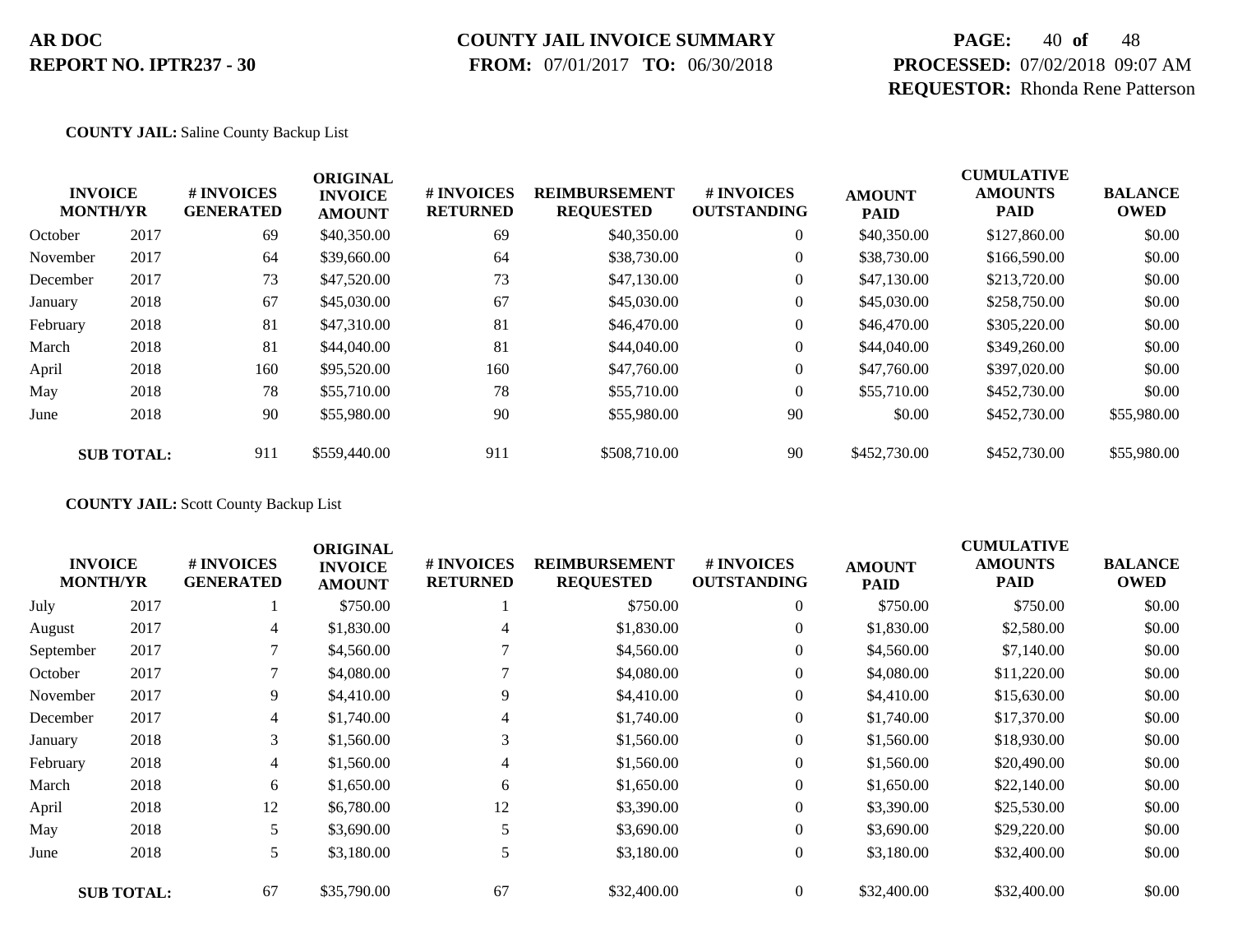#### **COUNTY JAIL INVOICE SUMMARY**

 **FROM:** 07/01/2017 **TO:** 06/30/2018

# **PAGE:** 41 **of** 48 **PROCESSED:** 07/02/2018 09:07 AM **REQUESTOR:** Rhonda Rene Patterson

**COUNTY JAIL:** Searcy County Backup List

|          |                                   |                                | <b>ORIGINAL</b>                 |                               |                                          |                                  |                              | <b>CUMULATIVE</b>             |                               |
|----------|-----------------------------------|--------------------------------|---------------------------------|-------------------------------|------------------------------------------|----------------------------------|------------------------------|-------------------------------|-------------------------------|
|          | <b>INVOICE</b><br><b>MONTH/YR</b> | # INVOICES<br><b>GENERATED</b> | <b>INVOICE</b><br><b>AMOUNT</b> | # INVOICES<br><b>RETURNED</b> | <b>REIMBURSEMENT</b><br><b>REQUESTED</b> | # INVOICES<br><b>OUTSTANDING</b> | <b>AMOUNT</b><br><b>PAID</b> | <b>AMOUNTS</b><br><b>PAID</b> | <b>BALANCE</b><br><b>OWED</b> |
| July     | 2017                              | 4                              | \$3,420.00                      | 4                             | \$2,430.00                               | $\theta$                         | \$2,430.00                   | \$2,430.00                    | \$0.00                        |
| August   | 2017                              | 4                              | \$1,200.00                      |                               | \$810.00                                 | 0                                | \$810.00                     | \$3,240.00                    | \$0.00                        |
| October  | 2017                              | 3                              | \$1,290.00                      |                               | \$1,050.00                               | 0                                | \$1,050.00                   | \$4,290.00                    | \$0.00                        |
| November | 2017                              | 2                              | \$1,860.00                      | 2                             | \$1,860.00                               | 0                                | \$1,860.00                   | \$6,150.00                    | \$0.00                        |
| December | 2017                              | 4                              | \$3,120.00                      | 4                             | \$2,280.00                               | 0                                | \$2,280.00                   | \$8,430.00                    | \$0.00                        |
| January  | 2018                              |                                | \$360.00                        |                               | \$360.00                                 | $\overline{0}$                   | \$360.00                     | \$8,790.00                    | \$0.00                        |
| February | 2018                              | 2                              | \$870.00                        |                               | \$870.00                                 | $\overline{0}$                   | \$870.00                     | \$9,660.00                    | \$0.00                        |
| March    | 2018                              | 2                              | \$870.00                        | 2                             | \$870.00                                 | $\overline{0}$                   | \$870.00                     | \$10,530.00                   | \$0.00                        |
| April    | 2018                              | 2                              | \$1,860.00                      | 2                             | \$930.00                                 | $\overline{0}$                   | \$930.00                     | \$11,460.00                   | \$0.00                        |
| May      | 2018                              |                                | \$900.00                        |                               | \$900.00                                 | $\overline{0}$                   | \$900.00                     | \$12,360.00                   | \$0.00                        |
| June     | 2018                              |                                | \$840.00                        |                               | \$840.00                                 | $\overline{0}$                   | \$840.00                     | \$13,200.00                   | \$0.00                        |
|          | <b>SUB TOTAL:</b>                 | 26                             | \$16,590.00                     | 26                            | \$13,200.00                              | $\Omega$                         | \$13,200.00                  | \$13,200.00                   | \$0.00                        |

**COUNTY JAIL:** Sebastian County Backup List

| <b>INVOICE</b><br><b>MONTH/YR</b> |      | # INVOICES<br><b>GENERATED</b> | <b>ORIGINAL</b><br><b>INVOICE</b><br><b>AMOUNT</b> | # INVOICES<br><b>RETURNED</b> | <b>REIMBURSEMENT</b><br><b>REQUESTED</b> | <b>#INVOICES</b><br><b>OUTSTANDING</b> | <b>AMOUNT</b><br><b>PAID</b> | <b>CUMULATIVE</b><br><b>AMOUNTS</b><br>PAID | <b>BALANCE</b><br><b>OWED</b> |
|-----------------------------------|------|--------------------------------|----------------------------------------------------|-------------------------------|------------------------------------------|----------------------------------------|------------------------------|---------------------------------------------|-------------------------------|
| July                              | 2017 | 112                            | \$59,460.00                                        | 112                           | \$62,430.00                              | $\overline{0}$                         | \$62,430.00                  | \$62,430.00                                 | \$0.00                        |
| August                            | 2017 | 106                            | \$58,620.00                                        | 106                           | \$58,920.00                              | $\overline{0}$                         | \$58,920.00                  | \$121,350.00                                | \$0.00                        |
| September                         | 2017 | 129                            | \$66,750.00                                        | 129                           | \$68,760.00                              | 0                                      | \$68,760.00                  | \$190,110.00                                | \$0.00                        |
| October                           | 2017 | 99                             | \$35,730.00                                        | 99                            | \$38,820.00                              | $\overline{0}$                         | \$38,820.00                  | \$228,930.00                                | \$0.00                        |
| November                          | 2017 | 150                            | \$63,090.00                                        | 150                           | \$67,440.00                              | $\overline{0}$                         | \$67,440.00                  | \$296,370.00                                | \$0.00                        |
| December                          | 2017 | 111                            | \$71,700.00                                        | 111                           | \$72,030.00                              | $\overline{0}$                         | \$72,030.00                  | \$368,400.00                                | \$0.00                        |
| January                           | 2018 | 116                            | \$57,870.00                                        | 116                           | \$59,370.00                              | $\overline{0}$                         | \$59,370.00                  | \$427,770.00                                | \$0.00                        |
| February                          | 2018 | 104                            | \$52,500.00                                        | 104                           | \$54,270.00                              | $\overline{0}$                         | \$54,270.00                  | \$482,040.00                                | \$0.00                        |
| March                             | 2018 | 104                            | \$48,540.00                                        | 104                           | \$50,340.00                              | $\Omega$                               | \$50,340.00                  | \$532,380.00                                | \$0.00                        |
| April                             | 2018 | 262                            | \$114,540.00                                       | 262                           | \$59,520.00                              | $\overline{0}$                         | \$59,520.00                  | \$591,900.00                                | \$0.00                        |
| May                               | 2018 | 109                            | \$41,910.00                                        | 109                           | \$44,700.00                              | $\theta$                               | \$44,700.00                  | \$636,600.00                                | \$0.00                        |
| June                              | 2018 | 88                             | \$41,730.00                                        | 88                            | \$43,320.00                              | 88                                     | \$0.00                       | \$636,600.00                                | \$43,320.00                   |
|                                   |      |                                |                                                    |                               |                                          |                                        |                              |                                             |                               |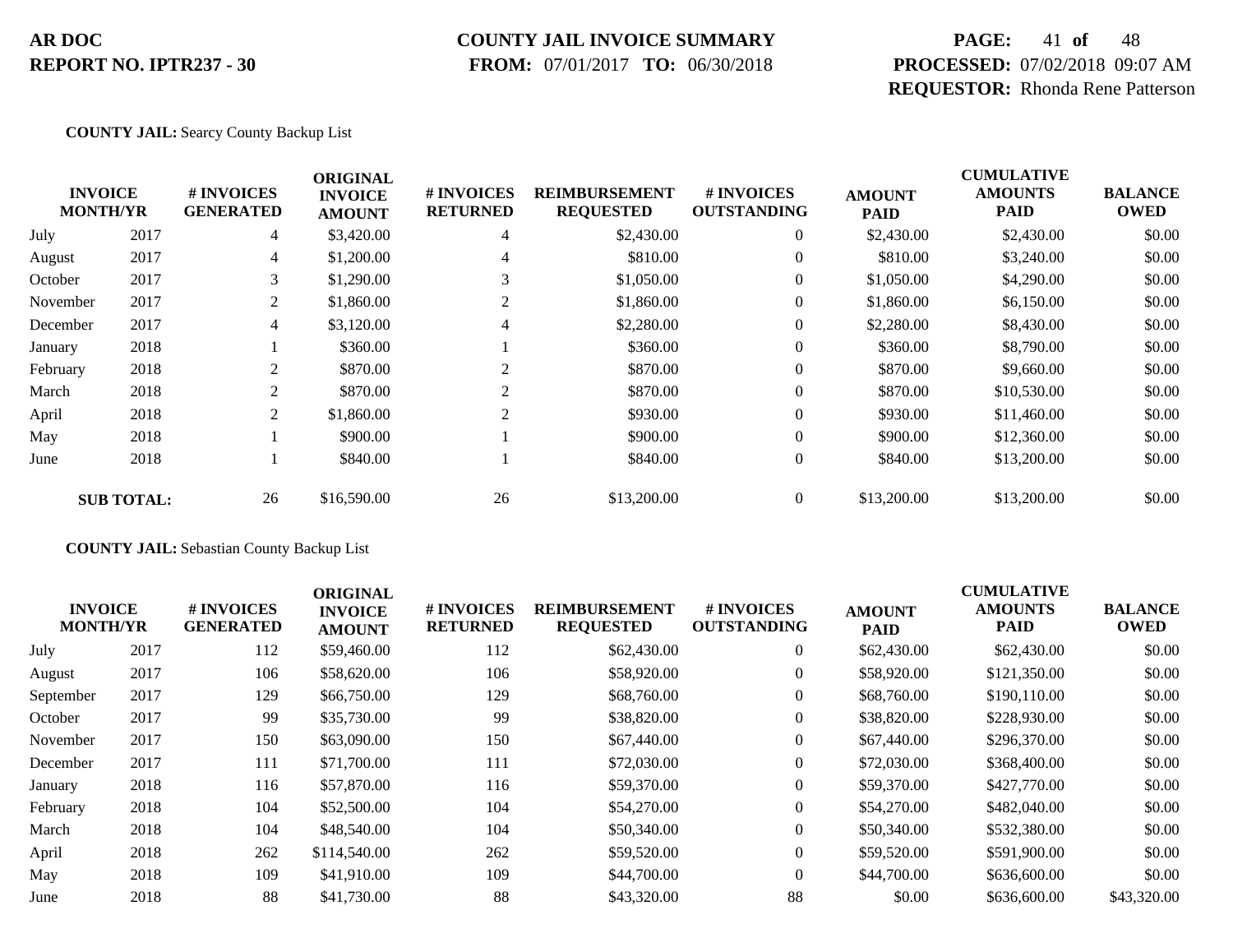**PAGE:** 42 **of** 48 **PROCESSED:** 07/02/2018 09:07 AM **REQUESTOR:** Rhonda Rene Patterson

**COUNTY JAIL:** Sebastian County Backup List

| <b>INVOICE</b><br><b>MONTH/YR</b> | # INVOICES<br><b>GENERATED</b> | ORIGINAL<br><b>INVOICE</b><br><b>AMOUNT</b> | # INVOICES<br><b>RETURNED</b> | <b>REIMBURSEMENT</b><br><b>REOUESTED</b> | # INVOICES<br><b>OUTSTANDING</b> | <b>AMOUNT</b><br><b>PAID</b> | <b>CUMULATIVE</b><br><b>AMOUNTS</b><br>PAID | <b>BALANCE</b><br>OWED |
|-----------------------------------|--------------------------------|---------------------------------------------|-------------------------------|------------------------------------------|----------------------------------|------------------------------|---------------------------------------------|------------------------|
| <b>SUB TOTAL:</b>                 | 1490                           | \$712,440.00                                | 1490                          | \$679,920.00                             | 88                               | \$636,600.00                 | \$636,600.00                                | \$43,320.00            |

**COUNTY JAIL:** Sevier County Backup List

|           | <b>INVOICE</b><br><b>MONTH/YR</b> | # INVOICES<br><b>GENERATED</b> | <b>ORIGINAL</b><br><b>INVOICE</b><br><b>AMOUNT</b> | # INVOICES<br><b>RETURNED</b> | <b>REIMBURSEMENT</b><br><b>REQUESTED</b> | # INVOICES<br><b>OUTSTANDING</b> | <b>AMOUNT</b><br><b>PAID</b> | <b>CUMULATIVE</b><br><b>AMOUNTS</b><br><b>PAID</b> | <b>BALANCE</b><br><b>OWED</b> |
|-----------|-----------------------------------|--------------------------------|----------------------------------------------------|-------------------------------|------------------------------------------|----------------------------------|------------------------------|----------------------------------------------------|-------------------------------|
| July      | 2017                              | 10                             | \$7,650.00                                         | 10                            | \$7,650.00                               | $\overline{0}$                   | \$7,650.00                   | \$7,650.00                                         | \$0.00                        |
| August    | 2017                              | 20                             | \$17,610.00                                        | $\mathbf{0}$                  | \$0.00                                   | $\overline{0}$                   | \$0.00                       | \$7,650.00                                         | \$0.00                        |
| September | 2017                              | 23                             | \$6,960.00                                         | 23                            | \$6,960.00                               | $\boldsymbol{0}$                 | \$6,960.00                   | \$14,610.00                                        | \$0.00                        |
| October   | 2017                              | 7                              | \$4,620.00                                         |                               | \$4,620.00                               | $\overline{0}$                   | \$4,620.00                   | \$19,230.00                                        | \$0.00                        |
| November  | 2017                              | 9                              | \$7,110.00                                         | 9                             | \$7,110.00                               | $\boldsymbol{0}$                 | \$7,110.00                   | \$26,340.00                                        | \$0.00                        |
| December  | 2017                              | 10                             | \$3,840.00                                         | 10                            | \$3,840.00                               | $\boldsymbol{0}$                 | \$3,840.00                   | \$30,180.00                                        | \$0.00                        |
| January   | 2018                              | 9                              | \$5,430.00                                         | 9                             | \$5,430.00                               | $\overline{0}$                   | \$5,430.00                   | \$35,610.00                                        | \$0.00                        |
| February  | 2018                              | 25                             | \$11,910.00                                        | 25                            | \$11,910.00                              | $\boldsymbol{0}$                 | \$11,910.00                  | \$47,520.00                                        | \$0.00                        |
| March     | 2018                              | 13                             | \$10,590.00                                        | 13                            | \$10,590.00                              | $\boldsymbol{0}$                 | \$10,590.00                  | \$58,110.00                                        | \$0.00                        |
| April     | 2018                              | 32                             | \$12,840.00                                        | 32                            | \$6,420.00                               | $\overline{0}$                   | \$6,420.00                   | \$64,530.00                                        | \$0.00                        |
| May       | 2018                              | 7                              | \$4,530.00                                         |                               | \$4,530.00                               |                                  | \$0.00                       | \$64,530.00                                        | \$4,530.00                    |
| June      | 2018                              | 9                              | \$7,710.00                                         | $\mathbf{0}$                  | \$7,710.00                               | $\overline{0}$                   | \$0.00                       | \$64,530.00                                        | \$4,530.00                    |
|           | <b>SUB TOTAL:</b>                 | 174                            | \$100,800.00                                       | 145                           | \$76,770.00                              |                                  | \$64,530.00                  | \$64,530.00                                        | \$4,530.00                    |

#### **COUNTY JAIL:** Sharp County Backup List

| <b>INVOICE</b><br><b>MONTH/YR</b> |      | <b># INVOICES</b><br><b>GENERATED</b> | <b>ORIGINAL</b><br><b>INVOICE</b><br><b>AMOUNT</b> | # INVOICES<br><b>RETURNED</b> | <b>REIMBURSEMENT</b><br><b>REOUESTED</b> | # INVOICES<br><b>OUTSTANDING</b> | <b>AMOUNT</b><br><b>PAID</b> | <b>CUMULATIVE</b><br><b>AMOUNTS</b><br><b>PAID</b> | <b>BALANCE</b><br><b>OWED</b> |
|-----------------------------------|------|---------------------------------------|----------------------------------------------------|-------------------------------|------------------------------------------|----------------------------------|------------------------------|----------------------------------------------------|-------------------------------|
| July                              | 2017 |                                       | \$720.00                                           |                               | \$720.00                                 |                                  | \$720.00                     | \$720.00                                           | \$0.00                        |
| August                            | 2017 |                                       | \$630.00                                           |                               | \$630.00                                 |                                  | \$630.00                     | \$1,350.00                                         | \$0.00                        |
| September                         | 2017 |                                       | \$2,130.00                                         |                               | \$2,130.00                               |                                  | \$2,130.00                   | \$3,480.00                                         | \$0.00                        |
| October                           | 2017 |                                       | \$2,880.00                                         |                               | \$2,880.00                               |                                  | \$2,880.00                   | \$6,360.00                                         | \$0.00                        |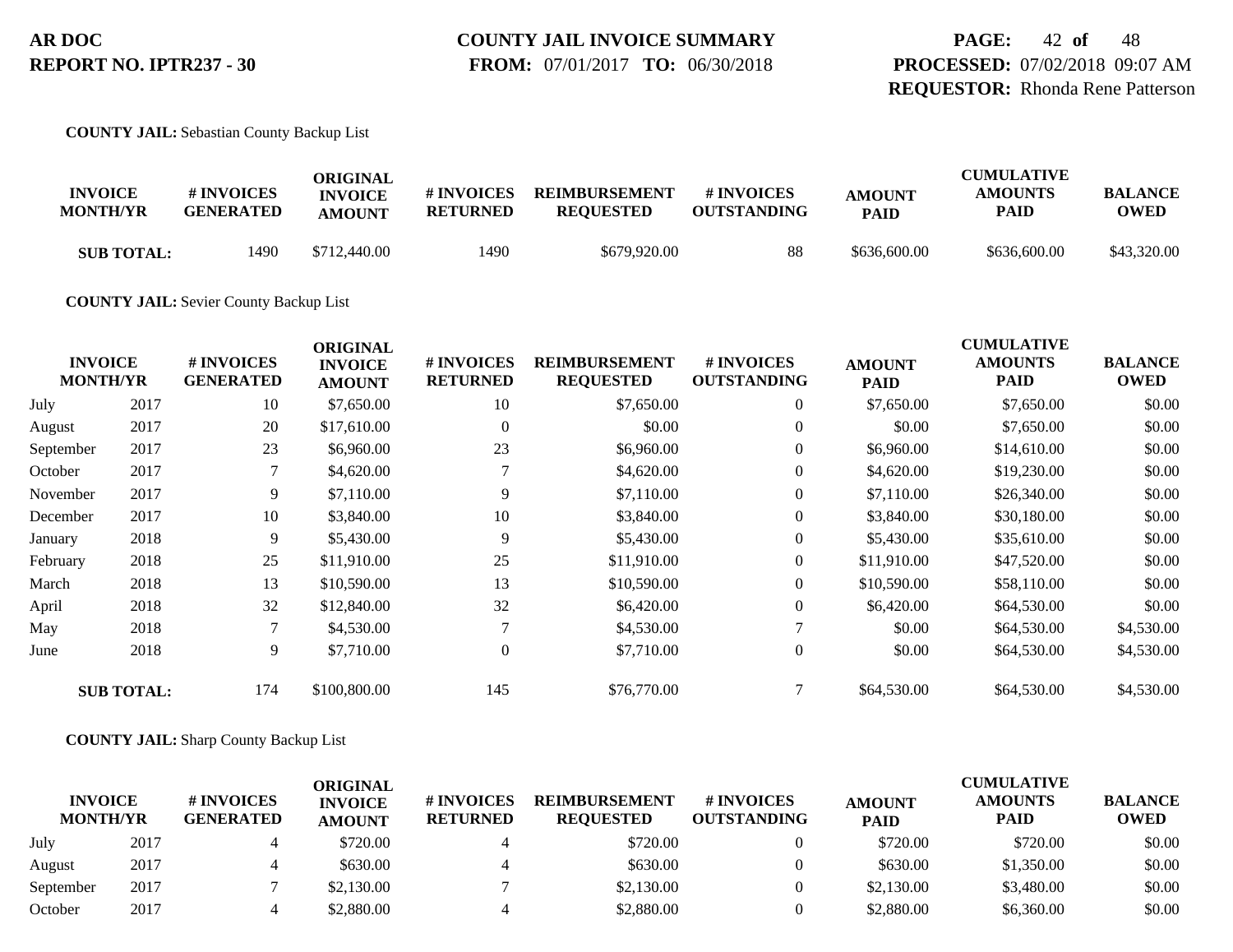### **COUNTY JAIL INVOICE SUMMARY**

 **FROM:** 07/01/2017 **TO:** 06/30/2018

# **PAGE:** 43 **of** 48 **PROCESSED:** 07/02/2018 09:07 AM **REQUESTOR:** Rhonda Rene Patterson

**COUNTY JAIL:** Sharp County Backup List

| <b>INVOICE</b><br><b>MONTH/YR</b> |                   | # INVOICES<br><b>GENERATED</b> | <b>ORIGINAL</b><br><b>INVOICE</b><br><b>AMOUNT</b> | # INVOICES<br><b>RETURNED</b> | <b>REIMBURSEMENT</b><br><b>REQUESTED</b> | # INVOICES<br><b>OUTSTANDING</b> | <b>AMOUNT</b><br><b>PAID</b> | <b>CUMULATIVE</b><br><b>AMOUNTS</b><br><b>PAID</b> | <b>BALANCE</b><br><b>OWED</b> |
|-----------------------------------|-------------------|--------------------------------|----------------------------------------------------|-------------------------------|------------------------------------------|----------------------------------|------------------------------|----------------------------------------------------|-------------------------------|
| November                          | 2017              |                                | \$2,100.00                                         |                               | \$2,100.00                               | 0                                | \$2,100.00                   | \$8,460.00                                         | \$0.00                        |
| December                          | 2017              | 3                              | \$750.00                                           |                               | \$750.00                                 | $\theta$                         | \$750.00                     | \$9,210.00                                         | \$0.00                        |
| January                           | 2018              | 3                              | \$540.00                                           | $\mathfrak{D}$                | \$540.00                                 | 0                                | \$540.00                     | \$9,750.00                                         | \$0.00                        |
| February                          | 2018              |                                | \$30.00                                            |                               | \$30.00                                  | 0                                | \$30.00                      | \$9,780.00                                         | \$0.00                        |
| April                             | 2018              | 10                             | \$3,300.00                                         | 10                            | \$1,650.00                               | 0                                | \$1,650.00                   | \$11,430.00                                        | \$0.00                        |
| May                               | 2018              | 4                              | \$1,200.00                                         | 4                             | \$1,200.00                               | 0                                | \$1,200.00                   | \$12,630.00                                        | \$0.00                        |
| June                              | 2018              |                                | \$2,880.00                                         |                               | \$2,880.00                               | $\overline{0}$                   | \$2,880.00                   | \$15,510.00                                        | \$0.00                        |
|                                   | <b>SUB TOTAL:</b> | 52                             | \$17,160.00                                        | 52                            | \$15,510.00                              | $\overline{0}$                   | \$15,510.00                  | \$15,510.00                                        | \$0.00                        |

**COUNTY JAIL:** Sheridan City Detention Center Backup

|      | <b>INVOICE</b><br><b>MONTH/YR</b> | # INVOICES<br><b>GENERATED</b> | ORIGINAL<br><b>INVOICE</b><br><b>AMOUNT</b> | # INVOICES<br><b>RETURNED</b> | <b>REIMBURSEMENT</b><br><b>REQUESTED</b> | <b># INVOICES</b><br><b>OUTSTANDING</b> | <b>AMOUNT</b><br><b>PAID</b> | <b>CUMULATIVE</b><br><b>AMOUNTS</b><br><b>PAID</b> | <b>BALANCE</b><br><b>OWED</b> |
|------|-----------------------------------|--------------------------------|---------------------------------------------|-------------------------------|------------------------------------------|-----------------------------------------|------------------------------|----------------------------------------------------|-------------------------------|
| June | 2018                              |                                | \$630.00                                    |                               | \$0.00                                   |                                         | \$0.00                       | \$0.00                                             | \$0.00                        |
|      | <b>SUB TOTAL:</b>                 |                                | \$630.00                                    |                               | \$0.00                                   |                                         | \$0.00                       | \$0.00                                             | \$0.00                        |

**COUNTY JAIL:** St Francis County Backup List

| <b>INVOICE</b><br><b>MONTH/YR</b> |      | # INVOICES<br><b>GENERATED</b> | <b>ORIGINAL</b><br><b>INVOICE</b><br><b>AMOUNT</b> | # INVOICES<br><b>RETURNED</b> | <b>REIMBURSEMENT</b><br><b>REQUESTED</b> | <b># INVOICES</b><br><b>OUTSTANDING</b> | <b>AMOUNT</b><br><b>PAID</b> | <b>CUMULATIVE</b><br><b>AMOUNTS</b><br><b>PAID</b> | <b>BALANCE</b><br><b>OWED</b> |
|-----------------------------------|------|--------------------------------|----------------------------------------------------|-------------------------------|------------------------------------------|-----------------------------------------|------------------------------|----------------------------------------------------|-------------------------------|
| July                              | 2017 | 12                             | \$3,960.00                                         | 12                            | \$3,960.00                               | 0                                       | \$3,960.00                   | \$3,960.00                                         | \$0.00                        |
| August                            | 2017 |                                | \$3,180.00                                         |                               | \$3,180.00                               | 0                                       | \$3,180.00                   | \$7,140.00                                         | \$0.00                        |
| September                         | 2017 | 9                              | \$5,430.00                                         | 0                             | \$0.00                                   | 0                                       | \$0.00                       | \$7,140.00                                         | \$0.00                        |
| October                           | 2017 |                                | \$2,700.00                                         | 0                             | \$0.00                                   | 0                                       | \$0.00                       | \$7,140.00                                         | \$0.00                        |
| November                          | 2017 |                                | \$3,180.00                                         | 0                             | \$0.00                                   | 0                                       | \$0.00                       | \$7,140.00                                         | \$0.00                        |
| December                          | 2017 | 4                              | \$1,200.00                                         |                               | \$1,200.00                               | 0                                       | \$1,200.00                   | \$8,340.00                                         | \$0.00                        |
| January                           | 2018 |                                | \$4,260.00                                         | 0                             | \$0.00                                   | 0                                       | \$0.00                       | \$8,340.00                                         | \$0.00                        |
| February                          | 2018 |                                | \$2,700.00                                         |                               | \$0.00                                   |                                         | \$0.00                       | \$8,340.00                                         | \$0.00                        |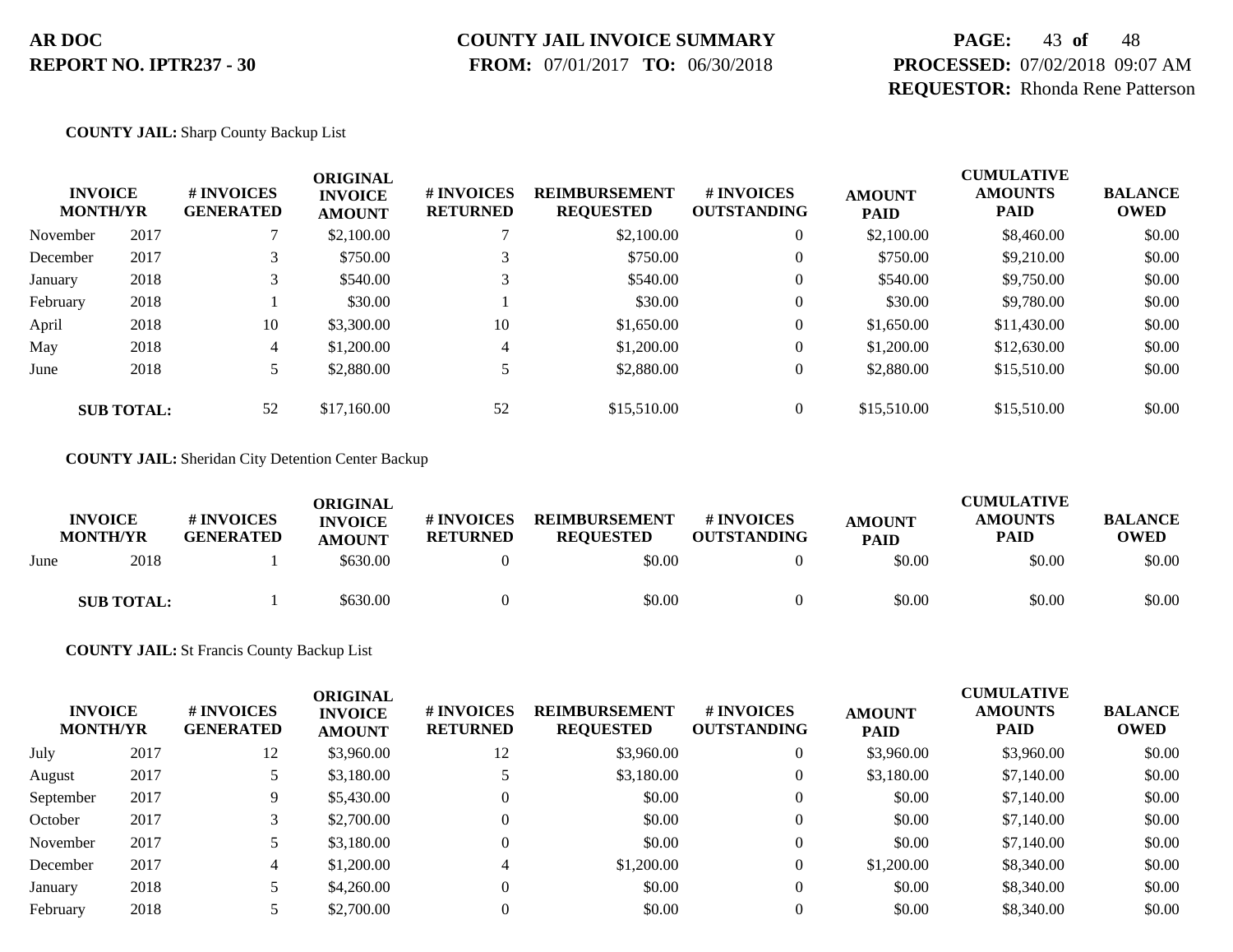# **COUNTY JAIL INVOICE SUMMARY**

 **FROM:** 07/01/2017 **TO:** 06/30/2018

# **PAGE:** 44 **of** 48 **PROCESSED:** 07/02/2018 09:07 AM **REQUESTOR:** Rhonda Rene Patterson

#### **COUNTY JAIL:** St Francis County Backup List

|       | <b>INVOICE</b><br><b>MONTH/YR</b> | <b>#INVOICES</b><br><b>GENERATED</b> | ORIGINAL<br><b>INVOICE</b><br><b>AMOUNT</b> | # INVOICES<br><b>RETURNED</b> | <b>REIMBURSEMENT</b><br><b>REQUESTED</b> | <b>#INVOICES</b><br><b>OUTSTANDING</b> | <b>AMOUNT</b><br><b>PAID</b> | <b>CUMULATIVE</b><br><b>AMOUNTS</b><br><b>PAID</b> | <b>BALANCE</b><br><b>OWED</b> |
|-------|-----------------------------------|--------------------------------------|---------------------------------------------|-------------------------------|------------------------------------------|----------------------------------------|------------------------------|----------------------------------------------------|-------------------------------|
| March | 2018                              |                                      | \$1,620.00                                  |                               | \$0.00                                   |                                        | \$0.00                       | \$8,340.00                                         | \$0.00                        |
| April | 2018                              |                                      | \$3,360.00                                  |                               | \$0.00                                   |                                        | \$0.00                       | \$8,340.00                                         | \$0.00                        |
| May   | 2018                              |                                      | \$1,140.00                                  |                               | \$0.00                                   | 0                                      | \$0.00                       | \$8,340.00                                         | \$0.00                        |
| June  | 2018                              | 4                                    | \$3,270.00                                  |                               | \$0.00                                   |                                        | \$0.00                       | \$8,340.00                                         | \$0.00                        |
|       | <b>SUB TOTAL:</b>                 | 64                                   | \$36,000.00                                 | 21                            | \$8,340.00                               | 0                                      | \$8,340.00                   | \$8,340.00                                         | \$0.00                        |

**COUNTY JAIL:** Stone County Backup List

|           |                                   |                                | <b>ORIGINAL</b>                 |                               |                                          |                                        |                              | <b>CUMULATIVE</b>             |                               |
|-----------|-----------------------------------|--------------------------------|---------------------------------|-------------------------------|------------------------------------------|----------------------------------------|------------------------------|-------------------------------|-------------------------------|
|           | <b>INVOICE</b><br><b>MONTH/YR</b> | # INVOICES<br><b>GENERATED</b> | <b>INVOICE</b><br><b>AMOUNT</b> | # INVOICES<br><b>RETURNED</b> | <b>REIMBURSEMENT</b><br><b>REQUESTED</b> | <b>#INVOICES</b><br><b>OUTSTANDING</b> | <b>AMOUNT</b><br><b>PAID</b> | <b>AMOUNTS</b><br><b>PAID</b> | <b>BALANCE</b><br><b>OWED</b> |
| July      | 2017                              |                                | \$2,130.00                      |                               | \$2,130.00                               | $\overline{0}$                         | \$2,130.00                   | \$2,130.00                    | \$0.00                        |
| August    | 2017                              |                                | \$4,740.00                      |                               | \$4,740.00                               | $\overline{0}$                         | \$4,740.00                   | \$6,870.00                    | \$0.00                        |
| September | 2017                              | 10                             | \$4,110.00                      | 10                            | \$4,110.00                               | $\overline{0}$                         | \$4,110.00                   | \$10,980.00                   | \$0.00                        |
| October   | 2017                              | 3                              | \$1,920.00                      | 3                             | \$1,920.00                               | $\overline{0}$                         | \$1,920.00                   | \$12,900.00                   | \$0.00                        |
| November  | 2017                              | 8                              | \$3,540.00                      | 8                             | \$3,540.00                               | $\overline{0}$                         | \$3,540.00                   | \$16,440.00                   | \$0.00                        |
| December  | 2017                              | 6                              | \$3,330.00                      | 6                             | \$3,330.00                               | $\overline{0}$                         | \$3,330.00                   | \$19,770.00                   | \$0.00                        |
| January   | 2018                              | 6                              | \$2,610.00                      | 6                             | \$2,610.00                               | $\overline{0}$                         | \$2,610.00                   | \$22,380.00                   | \$0.00                        |
| February  | 2018                              | 4                              | \$1,620.00                      | 4                             | \$1,620.00                               | $\overline{0}$                         | \$1,620.00                   | \$24,000.00                   | \$0.00                        |
| March     | 2018                              | $\overline{4}$                 | \$2,490.00                      | $\overline{4}$                | \$2,490.00                               | $\overline{0}$                         | \$2,490.00                   | \$26,490.00                   | \$0.00                        |
| April     | 2018                              | 6                              | \$1,860.00                      | 6                             | \$930.00                                 | $\overline{0}$                         | \$930.00                     | \$27,420.00                   | \$0.00                        |
| May       | 2018                              | 5                              | \$4,020.00                      |                               | \$4,020.00                               | $\overline{0}$                         | \$4,020.00                   | \$31,440.00                   | \$0.00                        |
| June      | 2018                              | 13                             | \$8,040.00                      | 13                            | \$8,040.00                               | 13                                     | \$0.00                       | \$31,440.00                   | \$8,040.00                    |
|           | <b>SUB TOTAL:</b>                 | 79                             | \$40,410.00                     | 79                            | \$39,480.00                              | 13                                     | \$31,440.00                  | \$31,440.00                   | \$8,040.00                    |

**COUNTY JAIL:** Union County Backup List

|                 |            | ORIGINAL       |                  |                      |                    |               | <b>CUMULATIVE</b> |                |
|-----------------|------------|----------------|------------------|----------------------|--------------------|---------------|-------------------|----------------|
| <b>INVOICE</b>  | # INVOICES | <b>INVOICE</b> | <b>#INVOICES</b> | <b>REIMBURSEMENT</b> | # INVOICES         | <b>AMOUNT</b> | <b>AMOUNTS</b>    | <b>BALANCE</b> |
| <b>MONTH/YR</b> | GENERATED  | AMOUNT         | <b>RETURNED</b>  | <b>REOUESTED</b>     | <b>OUTSTANDING</b> | <b>PAID</b>   | <b>PAID</b>       | <b>OWED</b>    |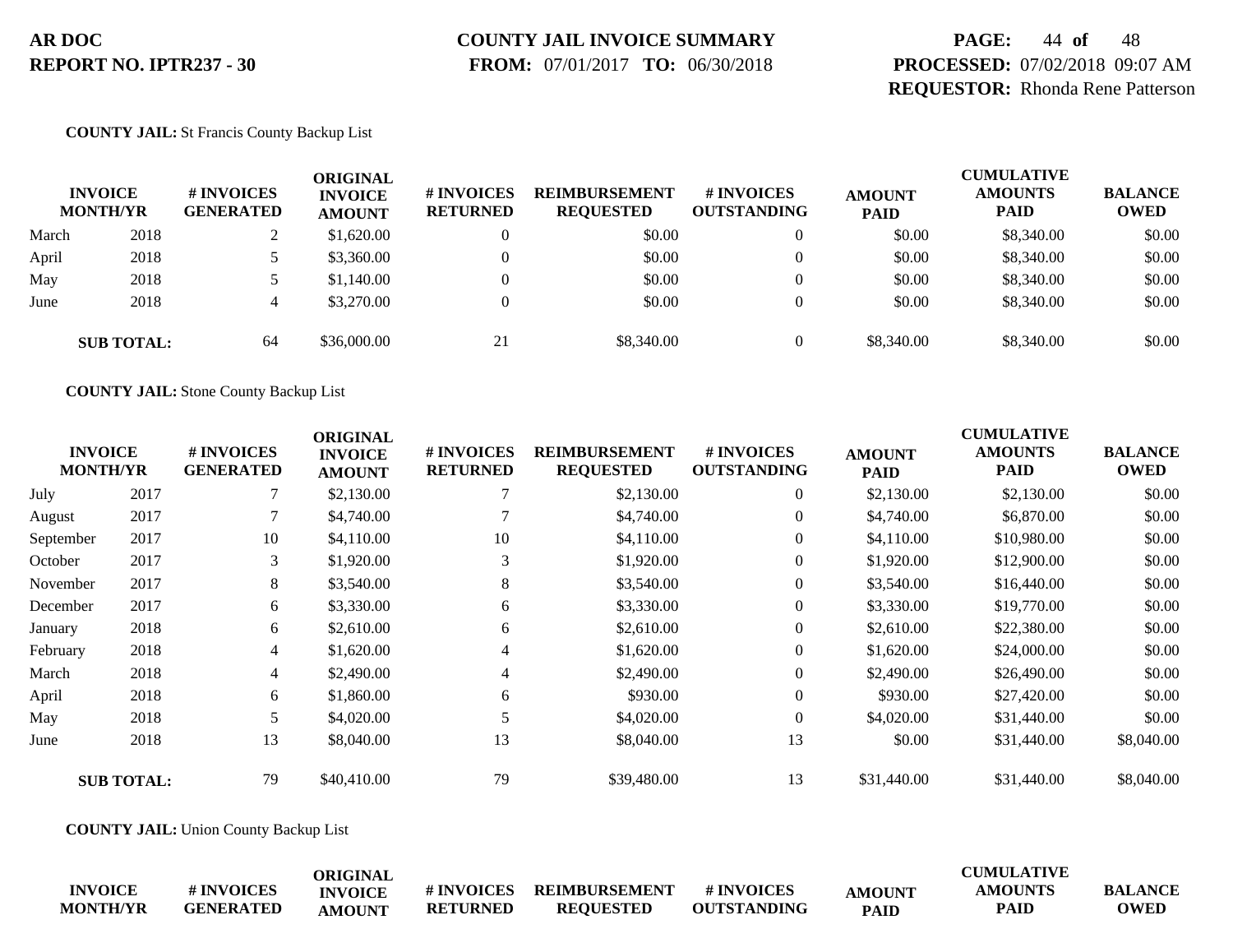#### **COUNTY JAIL INVOICE SUMMARY**

 **FROM:** 07/01/2017 **TO:** 06/30/2018

# **PAGE:** 45 **of** 48 **PROCESSED:** 07/02/2018 09:07 AM **REQUESTOR:** Rhonda Rene Patterson

#### **COUNTY JAIL:** Union County Backup List

|           | <b>INVOICE</b><br><b>MONTH/YR</b> | # INVOICES<br><b>GENERATED</b> | <b>ORIGINAL</b><br><b>INVOICE</b><br><b>AMOUNT</b> | # INVOICES<br><b>RETURNED</b> | <b>REIMBURSEMENT</b><br><b>REQUESTED</b> | # INVOICES<br><b>OUTSTANDING</b> | <b>AMOUNT</b><br><b>PAID</b> | <b>CUMULATIVE</b><br><b>AMOUNTS</b><br>PAID | <b>BALANCE</b><br><b>OWED</b> |
|-----------|-----------------------------------|--------------------------------|----------------------------------------------------|-------------------------------|------------------------------------------|----------------------------------|------------------------------|---------------------------------------------|-------------------------------|
| July      | 2017                              | 42                             | \$18,690.00                                        | 42                            | \$17,070.00                              | $\overline{0}$                   | \$17,070.00                  | \$17,070.00                                 | \$0.00                        |
| August    | 2017                              | 20                             | \$14,520.00                                        | 20                            | \$14,310.00                              | $\overline{0}$                   | \$14,310.00                  | \$31,380.00                                 | \$0.00                        |
| September | 2017                              | 30                             | \$12,960.00                                        | 30                            | \$13,410.00                              | $\overline{0}$                   | \$13,410.00                  | \$44,790.00                                 | \$0.00                        |
| October   | 2017                              | 23                             | \$14,910.00                                        | 23                            | \$14,910.00                              | $\overline{0}$                   | \$14,910.00                  | \$59,700.00                                 | \$0.00                        |
| November  | 2017                              | 31                             | \$24,930.00                                        | 31                            | \$24,930.00                              | $\overline{0}$                   | \$24,930.00                  | \$84,630.00                                 | \$0.00                        |
| December  | 2017                              | 34                             | \$24,690.00                                        | 34                            | \$24,690.00                              | $\overline{0}$                   | \$24,690.00                  | \$109,320.00                                | \$0.00                        |
| January   | 2018                              | 52                             | \$28,170.00                                        | 52                            | \$27,780.00                              | $\overline{0}$                   | \$27,780.00                  | \$137,100.00                                | \$0.00                        |
| February  | 2018                              | 42                             | \$26,520.00                                        | 42                            | \$26,430.00                              | $\overline{0}$                   | \$26,430.00                  | \$163,530.00                                | \$0.00                        |
| March     | 2018                              | 41                             | \$28,560.00                                        | 41                            | \$28,320.00                              | $\overline{0}$                   | \$28,320.00                  | \$191,850.00                                | \$0.00                        |
| April     | 2018                              | 76                             | \$54,900.00                                        | 76                            | \$27,450.00                              | $\overline{0}$                   | \$27,450.00                  | \$219,300.00                                | \$0.00                        |
| May       | 2018                              | 43                             | \$23,850.00                                        | 43                            | \$24,480.00                              | $\overline{0}$                   | \$24,480.00                  | \$243,780.00                                | \$0.00                        |
| June      | 2018                              | 34                             | \$25,470.00                                        | 34                            | \$25,800.00                              | $\overline{0}$                   | \$25,800.00                  | \$269,580.00                                | \$0.00                        |
|           | <b>SUB TOTAL:</b>                 | 468                            | \$298,170.00                                       | 468                           | \$269,580.00                             | $\overline{0}$                   | \$269,580.00                 | \$269,580.00                                | \$0.00                        |

#### **COUNTY JAIL:** Van Buren County Backup List

| <b>INVOICE</b><br><b>MONTH/YR</b> |      | <b>#INVOICES</b><br><b>GENERATED</b> | <b>ORIGINAL</b><br><b>INVOICE</b><br><b>AMOUNT</b> | # INVOICES<br><b>RETURNED</b> | <b>REIMBURSEMENT</b><br><b>REQUESTED</b> | # INVOICES<br><b>OUTSTANDING</b> | <b>AMOUNT</b><br><b>PAID</b> | <b>CUMULATIVE</b><br><b>AMOUNTS</b><br><b>PAID</b> | <b>BALANCE</b><br><b>OWED</b> |
|-----------------------------------|------|--------------------------------------|----------------------------------------------------|-------------------------------|------------------------------------------|----------------------------------|------------------------------|----------------------------------------------------|-------------------------------|
| July                              | 2017 |                                      | \$1,800.00                                         |                               | \$1,800.00                               | $\theta$                         | \$1,800.00                   | \$1,800.00                                         | \$0.00                        |
| August                            | 2017 |                                      | \$4,590.00                                         |                               | \$3,540.00                               | $\theta$                         | \$3,540.00                   | \$5,340.00                                         | \$0.00                        |
| September                         | 2017 | 4                                    | \$2,310.00                                         | 4                             | \$2,310.00                               | $\theta$                         | \$2,310.00                   | \$7,650.00                                         | \$0.00                        |
| October                           | 2017 | 5                                    | \$2,520.00                                         |                               | \$2,520.00                               | $\theta$                         | \$2,520.00                   | \$10,170.00                                        | \$0.00                        |
| December                          | 2017 | 3                                    | \$1,260.00                                         |                               | \$990.00                                 | $\overline{0}$                   | \$990.00                     | \$11,160.00                                        | \$0.00                        |
| January                           | 2018 | 2                                    | \$750.00                                           |                               | \$750.00                                 | $\Omega$                         | \$750.00                     | \$11,910.00                                        | \$0.00                        |
| February                          | 2018 |                                      | \$2,430.00                                         |                               | \$2,430.00                               | $\theta$                         | \$2,430.00                   | \$14,340.00                                        | \$0.00                        |
| March                             | 2018 | 9                                    | \$3,090.00                                         | $\mathbf Q$                   | \$3,090.00                               | $\mathbf{0}$                     | \$3,090.00                   | \$17,430.00                                        | \$0.00                        |
| April                             | 2018 | 12                                   | \$4,260.00                                         | 12                            | \$2,130.00                               | $\theta$                         | \$2,130.00                   | \$19,560.00                                        | \$0.00                        |
| May                               | 2018 | 2                                    | \$1,140.00                                         | 2                             | \$1,140.00                               | $\Omega$                         | \$1,140.00                   | \$20,700.00                                        | \$0.00                        |
| June                              | 2018 | 3 <sup>1</sup>                       | \$2,340.00                                         |                               | \$2,340.00                               | $\theta$                         | \$2,340.00                   | \$23,040.00                                        | \$0.00                        |
|                                   |      |                                      |                                                    |                               |                                          |                                  |                              |                                                    |                               |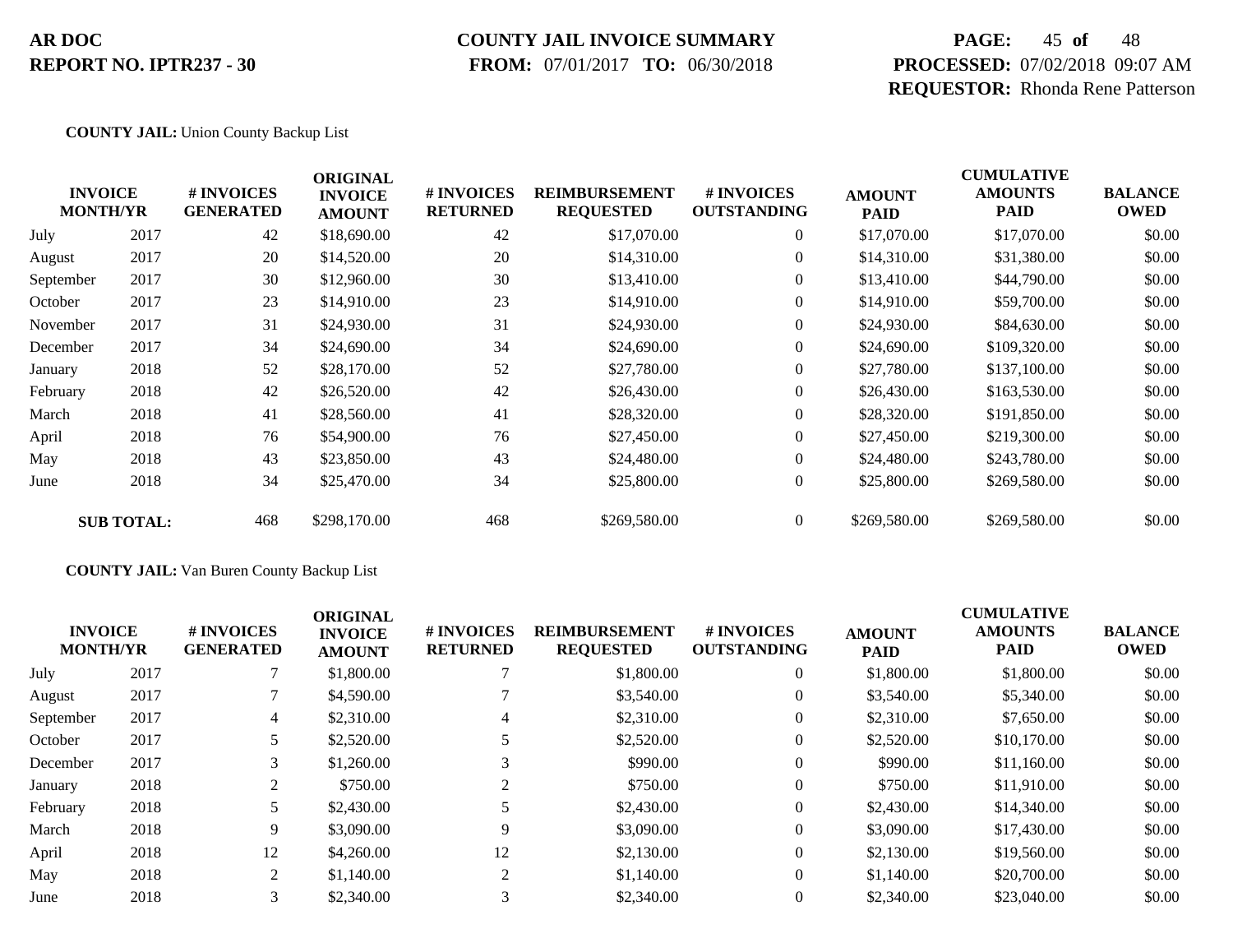**PAGE:** 46 **of** 48 **PROCESSED:** 07/02/2018 09:07 AM **REQUESTOR:** Rhonda Rene Patterson

**COUNTY JAIL:** Van Buren County Backup List

| <b>INVOICE</b><br><b>MONTH/YR</b> | # INVOICES<br><b>GENERATED</b> | ORIGINAL<br><b>INVOICE</b><br><b>AMOUNT</b> | # INVOICES<br><b>RETURNED</b> | <b>REIMBURSEMENT</b><br><b>REQUESTED</b> | <b>#INVOICES</b><br><b>OUTSTANDING</b> | <b>AMOUNT</b><br><b>PAID</b> | <b>CUMULATIVE</b><br><b>AMOUNTS</b><br><b>PAID</b> | <b>BALANCE</b><br>OWED |
|-----------------------------------|--------------------------------|---------------------------------------------|-------------------------------|------------------------------------------|----------------------------------------|------------------------------|----------------------------------------------------|------------------------|
| <b>SUB TOTAL:</b>                 | 59                             | \$26,490.00                                 | 59                            | \$23,040.00                              |                                        | \$23,040.00                  | \$23,040.00                                        | \$0.00                 |

**COUNTY JAIL:** Washington County Backup List

| <b>INVOICE</b><br><b>MONTH/YR</b> |                   | # INVOICES<br><b>GENERATED</b> | <b>ORIGINAL</b><br><b>INVOICE</b><br><b>AMOUNT</b> | # INVOICES<br><b>RETURNED</b> | <b>REIMBURSEMENT</b><br><b>REQUESTED</b> | # INVOICES<br><b>OUTSTANDING</b> | <b>AMOUNT</b><br><b>PAID</b> | <b>CUMULATIVE</b><br><b>AMOUNTS</b><br><b>PAID</b> | <b>BALANCE</b><br><b>OWED</b> |
|-----------------------------------|-------------------|--------------------------------|----------------------------------------------------|-------------------------------|------------------------------------------|----------------------------------|------------------------------|----------------------------------------------------|-------------------------------|
| July                              | 2017              | 163                            | \$110,850.00                                       | 163                           | \$109,620.00                             | $\overline{0}$                   | \$109,620.00                 | \$109,620.00                                       | \$0.00                        |
| August                            | 2017              | 188                            | \$124,770.00                                       | 188                           | \$124,770.00                             | $\overline{0}$                   | \$124,770.00                 | \$234,390.00                                       | \$0.00                        |
| September                         | 2017              | 172                            | \$117,480.00                                       | 172                           | \$116,700.00                             | $\overline{0}$                   | \$116,700.00                 | \$351,090.00                                       | \$0.00                        |
| October                           | 2017              | 154                            | \$106,230.00                                       | 154                           | \$103,770.00                             | $\boldsymbol{0}$                 | \$103,770.00                 | \$454,860.00                                       | \$0.00                        |
| November                          | 2017              | 167                            | \$119,550.00                                       | 167                           | \$118,590.00                             | $\overline{0}$                   | \$118,590.00                 | \$573,450.00                                       | \$0.00                        |
| December                          | 2017              | 164                            | \$120,780.00                                       | 164                           | \$119,820.00                             | $\overline{0}$                   | \$119,820.00                 | \$693,270.00                                       | \$0.00                        |
| January                           | 2018              | 174                            | \$127,020.00                                       | 174                           | \$125,370.00                             | $\overline{0}$                   | \$125,370.00                 | \$818,640.00                                       | \$0.00                        |
| February                          | 2018              | 195                            | \$137,370.00                                       | 195                           | \$136,890.00                             | $\overline{0}$                   | \$136,890.00                 | \$955,530.00                                       | \$0.00                        |
| March                             | 2018              | 165                            | \$105,900.00                                       | 165                           | \$105,630.00                             | $\overline{0}$                   | \$105,630.00                 | \$1,061,160.00                                     | \$0.00                        |
| April                             | 2018              | 334                            | \$221,820.00                                       | 334                           | \$108,060.00                             | $\overline{0}$                   | \$108,060.00                 | \$1,169,220.00                                     | \$0.00                        |
| May                               | 2018              | 173                            | \$118,590.00                                       | 173                           | \$116,280.00                             | $\overline{0}$                   | \$116,280.00                 | \$1,285,500.00                                     | \$0.00                        |
| June                              | 2018              | 175                            | \$129,930.00                                       | 175                           | \$129,630.00                             | 175                              | \$0.00                       | \$1,285,500.00                                     | \$129,630.00                  |
|                                   | <b>SUB TOTAL:</b> | 2224                           | \$1,540,290.00                                     | 2224                          | \$1,415,130.00                           | 175                              | \$1,285,500.00               | \$1,285,500.00                                     | \$129,630.00                  |

#### **COUNTY JAIL:** White County Backup List

| <b>INVOICE</b><br><b>MONTH/YR</b> |      | # INVOICES<br><b>GENERATED</b> | <b>ORIGINAL</b><br><b>INVOICE</b><br><b>AMOUNT</b> | # INVOICES<br><b>RETURNED</b> | <b>REIMBURSEMENT</b><br><b>REOUESTED</b> | <b>#INVOICES</b><br><b>OUTSTANDING</b> | <b>AMOUNT</b><br><b>PAID</b> | <b>CUMULATIVE</b><br><b>AMOUNTS</b><br><b>PAID</b> | <b>BALANCE</b><br><b>OWED</b> |
|-----------------------------------|------|--------------------------------|----------------------------------------------------|-------------------------------|------------------------------------------|----------------------------------------|------------------------------|----------------------------------------------------|-------------------------------|
| July                              | 2017 | 58                             | \$35,610.00                                        | 58                            | \$35,610.00                              |                                        | \$35,610.00                  | \$35,610.00                                        | \$0.00                        |
| August                            | 2017 | 55                             | \$39,450.00                                        | 55                            | \$39,450.00                              |                                        | \$39,450.00                  | \$75,060.00                                        | \$0.00                        |
| September                         | 2017 | 62                             | \$48,930.00                                        | 62                            | \$48,930.00                              |                                        | \$48,930.00                  | \$123,990.00                                       | \$0.00                        |
| October                           | 2017 | 66                             | \$50,310.00                                        | 66                            | \$50,460.00                              |                                        | \$50,460.00                  | \$174,450.00                                       | \$0.00                        |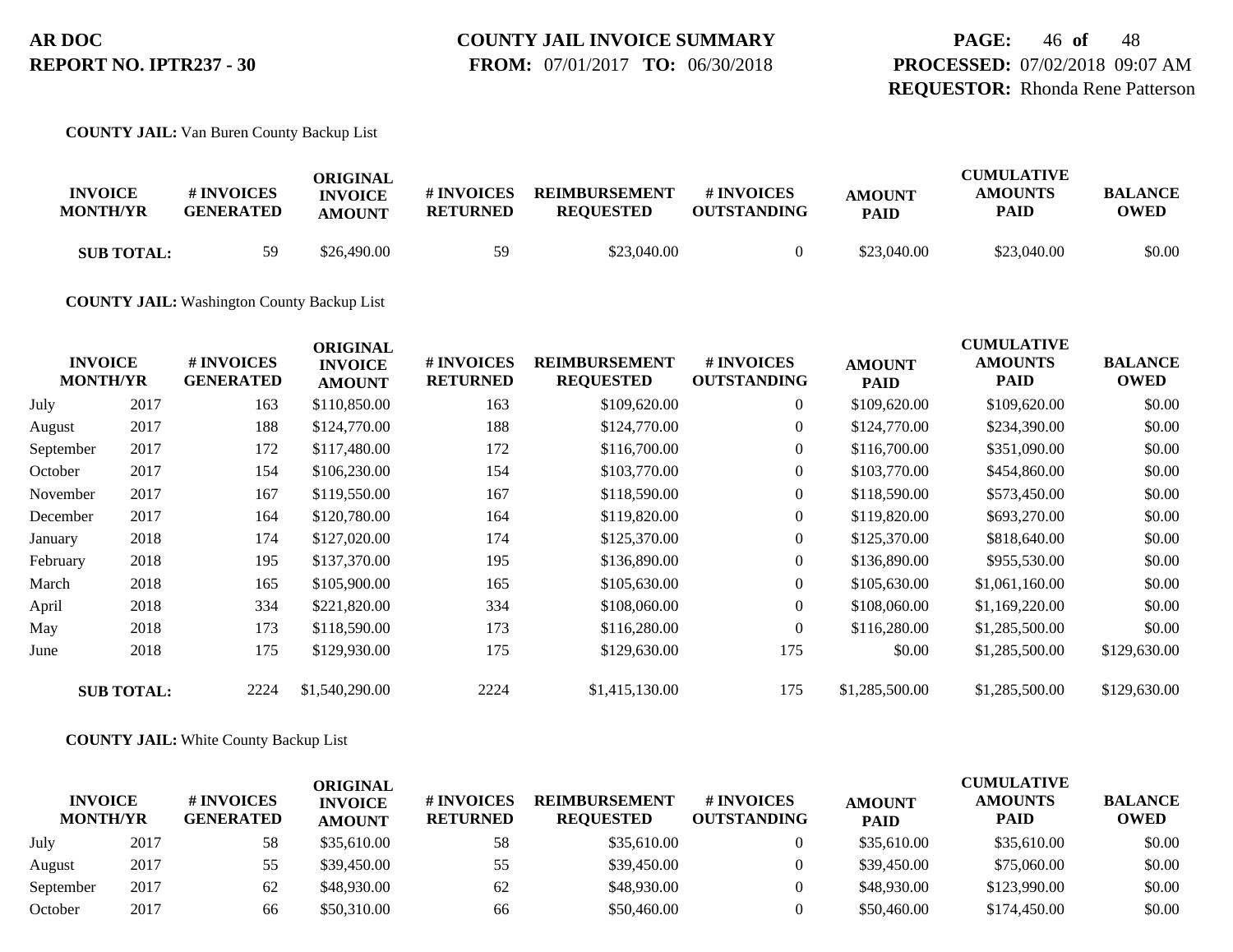### **COUNTY JAIL INVOICE SUMMARY**

 **FROM:** 07/01/2017 **TO:** 06/30/2018

# **PAGE:** 47 **of** 48 **PROCESSED:** 07/02/2018 09:07 AM **REQUESTOR:** Rhonda Rene Patterson

#### **COUNTY JAIL:** White County Backup List

| <b>INVOICE</b><br><b>MONTH/YR</b> |                   | # INVOICES<br><b>GENERATED</b> | <b>ORIGINAL</b><br><b>INVOICE</b><br><b>AMOUNT</b> | # INVOICES<br><b>RETURNED</b> | <b>REIMBURSEMENT</b><br><b>REQUESTED</b> | # INVOICES<br><b>OUTSTANDING</b> | <b>AMOUNT</b><br><b>PAID</b> | <b>CUMULATIVE</b><br><b>AMOUNTS</b><br><b>PAID</b> | <b>BALANCE</b><br><b>OWED</b> |
|-----------------------------------|-------------------|--------------------------------|----------------------------------------------------|-------------------------------|------------------------------------------|----------------------------------|------------------------------|----------------------------------------------------|-------------------------------|
| November                          | 2017              | 74                             | \$53,010.00                                        | 74                            | \$53,010.00                              | $\overline{0}$                   | \$53,010.00                  | \$227,460.00                                       | \$0.00                        |
| December                          | 2017              | 73                             | \$47,220.00                                        | 73                            | \$47,220.00                              | $\overline{0}$                   | \$47,220.00                  | \$274,680.00                                       | \$0.00                        |
| January                           | 2018              | 67                             | \$44,760.00                                        | 67                            | \$44,760.00                              | $\overline{0}$                   | \$44,760.00                  | \$319,440.00                                       | \$0.00                        |
| February                          | 2018              | 72                             | \$47,370.00                                        | 72                            | \$47,370.00                              | $\overline{0}$                   | \$47,370.00                  | \$366,810.00                                       | \$0.00                        |
| March                             | 2018              | 60                             | \$38,430.00                                        | 60                            | \$38,430.00                              | 0                                | \$38,430.00                  | \$405,240.00                                       | \$0.00                        |
| April                             | 2018              | 124                            | \$54,240.00                                        | 124                           | \$27,120.00                              | $\overline{0}$                   | \$27,120.00                  | \$432,360.00                                       | \$0.00                        |
| May                               | 2018              | 54                             | \$39,120.00                                        | 54                            | \$39,120.00                              | $\overline{0}$                   | \$39,120.00                  | \$471,480.00                                       | \$0.00                        |
| June                              | 2018              | 60                             | \$47,130.00                                        | 60                            | \$46,620.00                              | 60                               | \$0.00                       | \$471,480.00                                       | \$46,620.00                   |
|                                   | <b>SUB TOTAL:</b> | 825                            | \$545,580.00                                       | 825                           | \$518,100.00                             | 60                               | \$471,480.00                 | \$471,480.00                                       | \$46,620.00                   |

**COUNTY JAIL:** Woodruff County Backup List

| <b>INVOICE</b><br><b>MONTH/YR</b> |                   | # INVOICES<br><b>GENERATED</b> | <b>ORIGINAL</b><br><b>INVOICE</b><br><b>AMOUNT</b> | # INVOICES<br><b>RETURNED</b> | <b>REIMBURSEMENT</b><br><b>REQUESTED</b> | # INVOICES<br><b>OUTSTANDING</b> | <b>AMOUNT</b><br>PAID | <b>CUMULATIVE</b><br><b>AMOUNTS</b><br><b>PAID</b> | <b>BALANCE</b><br><b>OWED</b> |
|-----------------------------------|-------------------|--------------------------------|----------------------------------------------------|-------------------------------|------------------------------------------|----------------------------------|-----------------------|----------------------------------------------------|-------------------------------|
| July                              | 2017              | 6                              | \$2,850.00                                         | 6                             | \$2,850.00                               | $\boldsymbol{0}$                 | \$2,850.00            | \$2,850.00                                         | \$0.00                        |
| August                            | 2017              | 6                              | \$1,230.00                                         | 6                             | \$1,230.00                               | 0                                | \$1,230.00            | \$4,080.00                                         | \$0.00                        |
| September                         | 2017              |                                | \$330.00                                           |                               | \$330.00                                 | $\overline{0}$                   | \$330.00              | \$4,410.00                                         | \$0.00                        |
| October                           | 2017              |                                | \$900.00                                           |                               | \$900.00                                 | $\overline{0}$                   | \$900.00              | \$5,310.00                                         | \$0.00                        |
| November                          | 2017              | 3                              | \$1,800.00                                         | 3                             | \$1,800.00                               | $\overline{0}$                   | \$1,800.00            | \$7,110.00                                         | \$0.00                        |
| December                          | 2017              | 3                              | \$2,310.00                                         | 3                             | \$2,310.00                               | $\overline{0}$                   | \$2,310.00            | \$9,420.00                                         | \$0.00                        |
| January                           | 2018              | $\overline{4}$                 | \$3,180.00                                         | 4                             | \$3,180.00                               | 0                                | \$3,180.00            | \$12,600.00                                        | \$0.00                        |
| February                          | 2018              | 4                              | \$2,880.00                                         | 4                             | \$2,880.00                               | $\boldsymbol{0}$                 | \$2,880.00            | \$15,480.00                                        | \$0.00                        |
| March                             | 2018              | 4                              | \$1,650.00                                         | 4                             | \$1,650.00                               | $\overline{0}$                   | \$1,650.00            | \$17,130.00                                        | \$0.00                        |
| April                             | 2018              | 6                              | \$3,960.00                                         | 6                             | \$1,980.00                               | $\overline{0}$                   | \$1,980.00            | \$19,110.00                                        | \$0.00                        |
| May                               | 2018              | 3                              | \$1,260.00                                         | 3                             | \$1,260.00                               | $\overline{0}$                   | \$1,260.00            | \$20,370.00                                        | \$0.00                        |
| June                              | 2018              | 5                              | \$3,060.00                                         | 5                             | \$3,060.00                               | $\overline{0}$                   | \$3,060.00            | \$23,430.00                                        | \$0.00                        |
|                                   | <b>SUB TOTAL:</b> | 46                             | \$25,410.00                                        | 46                            | \$23,430.00                              | $\overline{0}$                   | \$23,430.00           | \$23,430.00                                        | \$0.00                        |